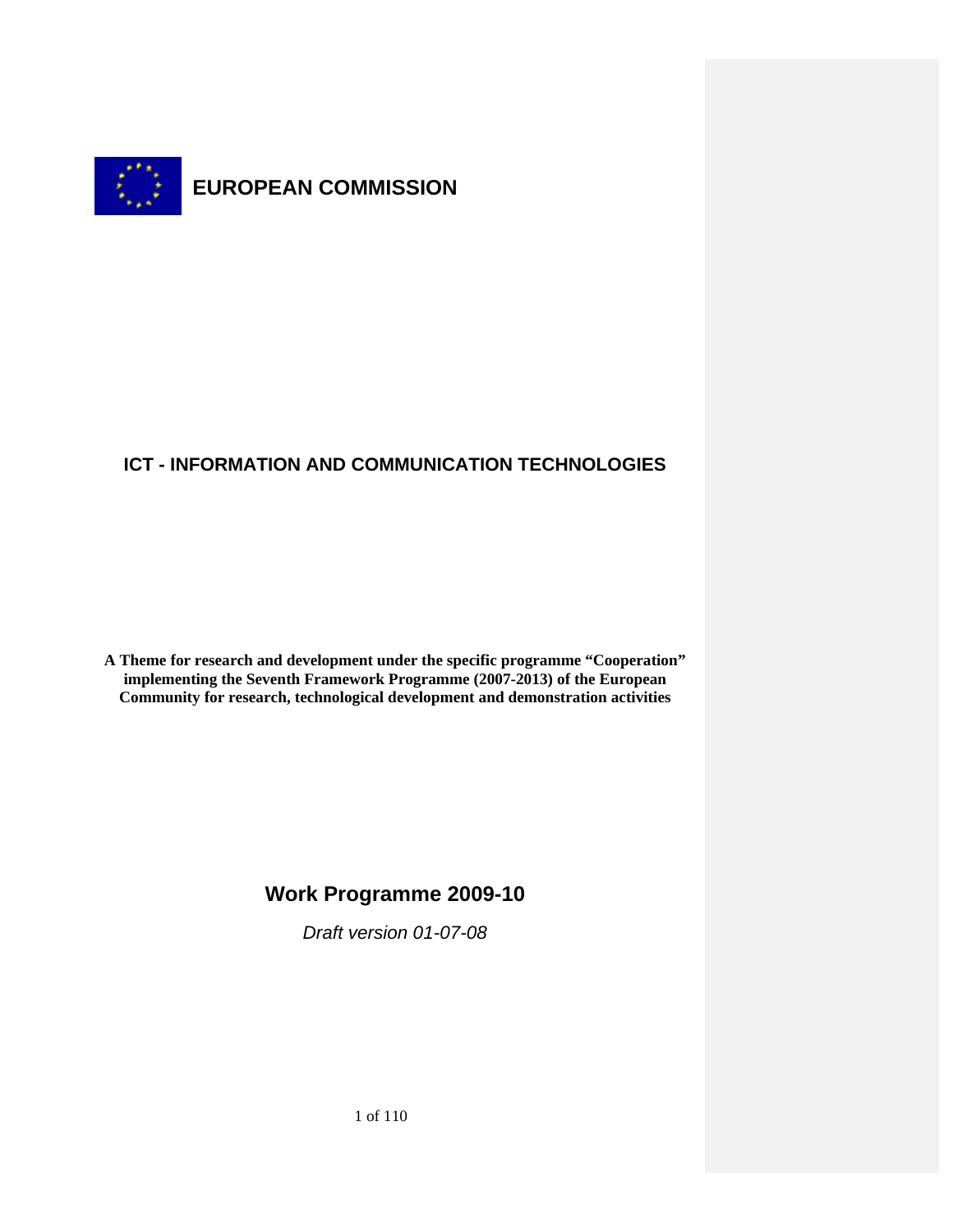| Objective<br>1                                                                       |                                                                               |
|--------------------------------------------------------------------------------------|-------------------------------------------------------------------------------|
| $\mathbf{2}$                                                                         |                                                                               |
| 3                                                                                    |                                                                               |
| 3.1                                                                                  |                                                                               |
| 3.2                                                                                  | The Joint Technology Initiatives (JTI) and Joint National Programme 7         |
| 3.3                                                                                  |                                                                               |
| 3.4                                                                                  |                                                                               |
| 3.5                                                                                  |                                                                               |
| 3.6                                                                                  |                                                                               |
| 3.7                                                                                  |                                                                               |
| 3.8                                                                                  |                                                                               |
| 3.9                                                                                  |                                                                               |
| 3.10                                                                                 | European Technology Platforms in ICT and the Work programme 10                |
| 3.11                                                                                 |                                                                               |
| 3.12                                                                                 |                                                                               |
| 3.13                                                                                 |                                                                               |
| 4                                                                                    |                                                                               |
| Challenge 1: Pervasive and Trustworthy Network and Service Infrastructures 11<br>4.1 |                                                                               |
| 4.2                                                                                  |                                                                               |
| 4.3                                                                                  |                                                                               |
| 4.4                                                                                  |                                                                               |
| 4.5                                                                                  | Challenge 5: Towards sustainable and personalised healthcare  521552          |
| 4.6                                                                                  | <b>Challenge 6: ICT for Mobility, Environmental Sustainability and Energy</b> |
| Efficiency                                                                           |                                                                               |
| 4.7                                                                                  | Challenge 7: ICT for Independent Living, Inclusion and Governance  671567     |
| 4.8                                                                                  |                                                                               |
| 4.9                                                                                  |                                                                               |
| 5                                                                                    | <b>Implementation of calls</b>                                                |
| 6                                                                                    |                                                                               |
|                                                                                      |                                                                               |
|                                                                                      |                                                                               |
| Appendix 3: Coordination of national or regional research programmes  10515105       |                                                                               |
|                                                                                      |                                                                               |
| Appendix 5: FET eligibility, evaluation, selection and award criteria  10745407      |                                                                               |
|                                                                                      |                                                                               |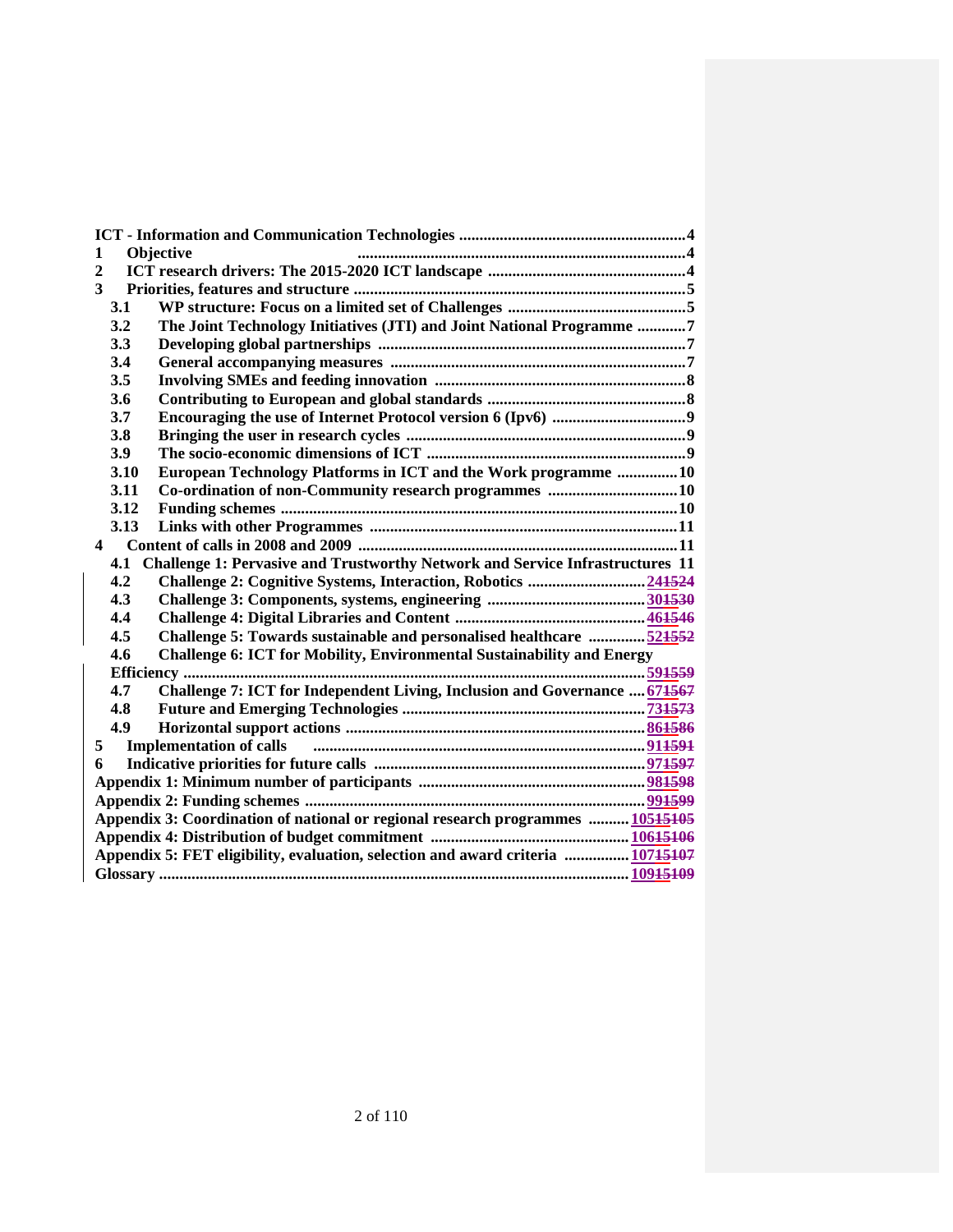This Work Programme for the ICT theme of the FP7 Specific Programme "Cooperation" defines the priorities for calls for proposals closing in 2009 and 2010 and the criteria that will be used for evaluating the proposals responding to these calls.

The priorities reflect the input received from the Programme Committee, the IST Advisory Group<sup>1</sup> (ISTAG), the European Technology Platforms<sup>2</sup> in ICT and other preparatory activities including workshops involving the main stakeholders. The Work Programme is also in line with the main ICT policy priorities as defined in the  $i2010$  initiative<sup>3</sup> - a European Information Society for Growth and Employment.

The Work Programme will be updated on a regular basis.

The ISTAG report on the recommendations for the Work Programmes in FP7, the strategic research agendas of the European Technology Platforms in ICT and other reports on preparation workshops and Commission internal groups are available on the IST Web page http://cordis.europa.eu/ist.<sup>2</sup> http://cordis.europa.eu/technology-platforms/

<sup>3</sup> http://ec.europa.eu/i2010/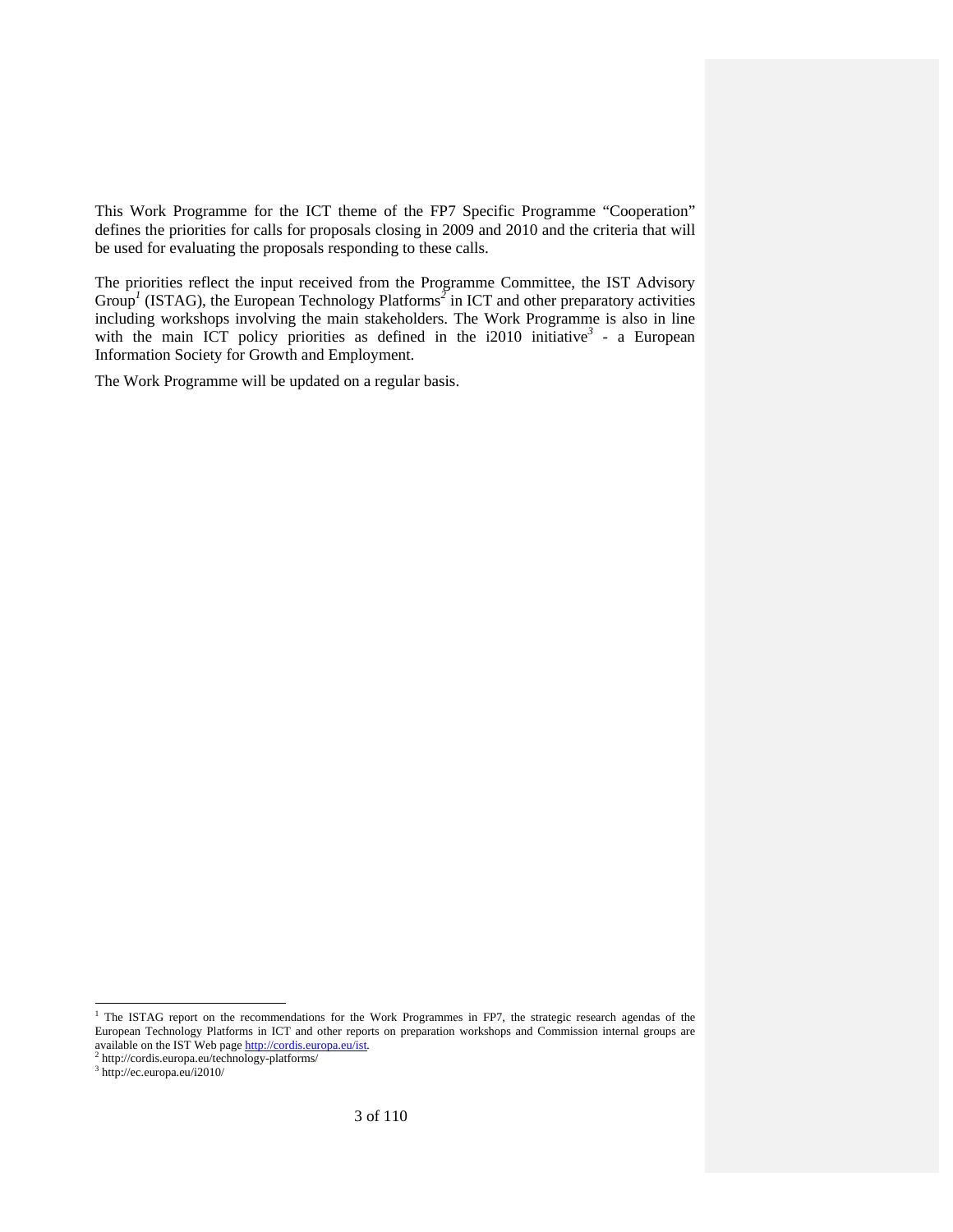# **ICT - Information and Communication Technologies**

# **1 Objective**

*Improving the competitiveness of European industry and enabling Europe to master and shape future developments in ICT so that the demands of its society and economy are met. ICT is at the very core of the knowledge-based society. Activities will continue to strengthen Europe's scientific and technology base and ensure its global leadership in ICT, help drive and stimulate product, service and process innovation and creativity through ICT use and ensure that ICT progress is rapidly transformed into benefits for Europe's citizens, businesses, industry and governments. These activities will also help reduce the digital divide and social exclusion.* 

# **2 ICT research drivers: The 2015-2020 ICT landscape**

This Work Programme (WP) defines the priorities for the calls for proposals to be launched in the period 2008-09. Projects resulting from these calls will start having an impact on markets in the 2015-20 timeframe. By then, the global ICT/knowledge infrastructure – networks, devices, services – as well as the market structures, value chains and business models are likely to have changed considerably from today's situation. The research challenges in this WP are expressed with this in mind. They focus on high risk ICT collaborative research forming part of a medium to long-term agenda.

New breakthroughs in ICT will continue over the next decades to bring ever-more wide ranging applications that will continue to drive growth and innovation and ensure sustainability in our economies and societies. In the context of defining priorities for this WP, three future technology and socio- economic transformations stand out: the "*Future Internet*", the "*alternative paths to ICT components and systems*" and "*ICT for sustainable development*":

- 1. New network and service infrastructures will emerge replacing the current Internet and Web. The research effort in this field has to be refocused to ensure European leadership in developing the "*Future Internet*".
- 2. ICT based on nano-scale integration, new materials, photonics and organic electronics will provide new types of devices and intelligent systems. Research has to take into account also the *various new paths towards the next generation components and systems*, notably in the "beyond CMOS", photonics, micro-systems, embedded systems, organic and large-area electronics domains.
- 3. The future developments of ICT will be driven to a large extent by emerging societal challenges. In particular, the next generations of ICT will have to support the targets for lower carbon emissions not only with ultra low power consumption ICT devices and equipment but also through ICT solutions for better energy efficiency, lighting, virtual mobility and more efficient environmental simulation and monitoring. Support to this area is strengthened substantially and will address the various dimensions of ICT's contribution to sustainability.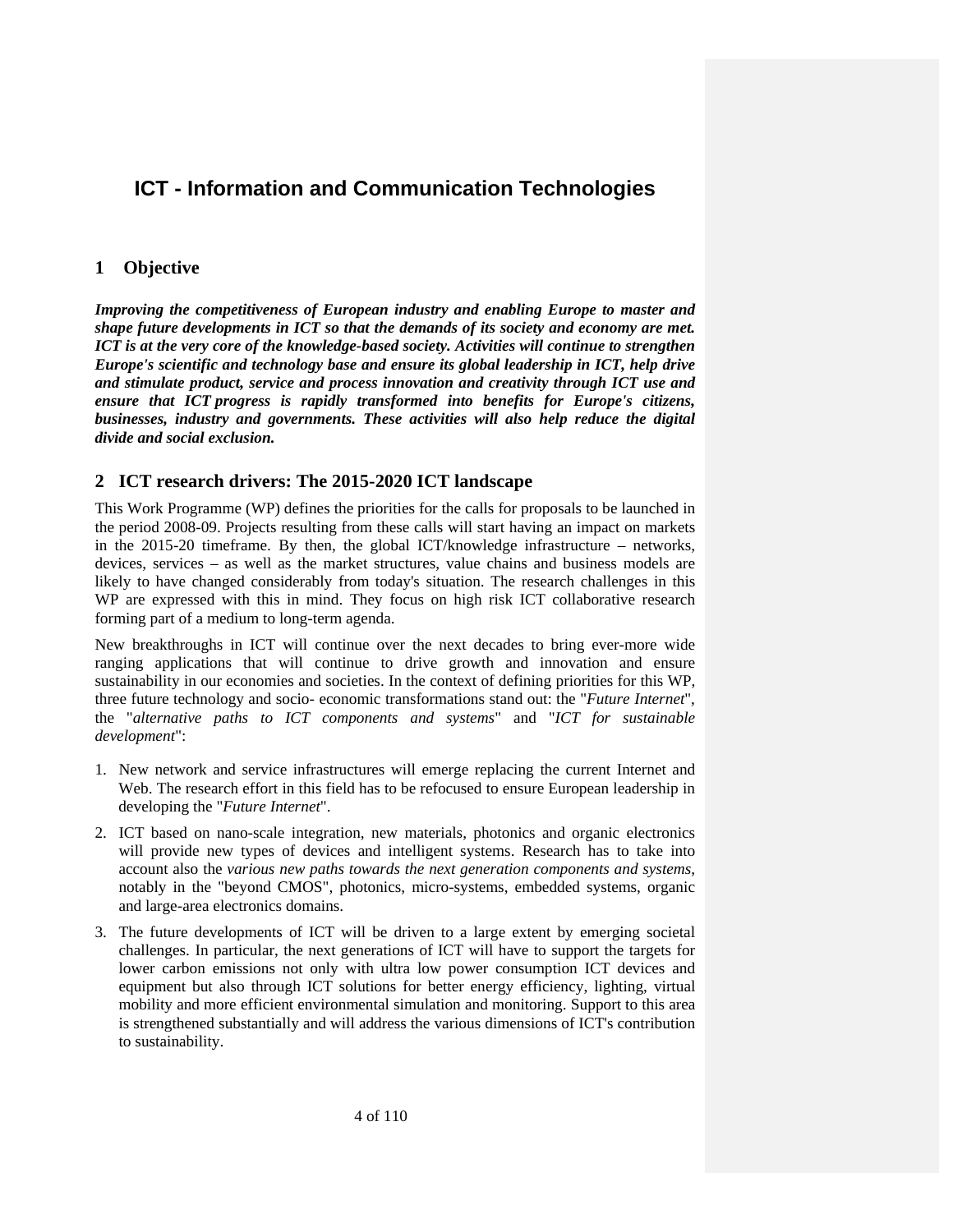In addition to the above transformations, the main mid-to-long term drivers for ICT research priorities identified for the first phase of FP7 remain valid today. These drivers include the high expectations of "more for less", i.e. more *functionality and performance* at lower cost as well as the need for better *scalability, adaptability and learning* capabilities of ICT systems. They also include stronger requirements for *reliability and security* of ICTs and the need to handle higher volumes and more complex *digital content and services* and to facilitate user control. More *innovation is also emerging from the use of ICT* in ever more challenging applications in particular for health and social care, for transport, for lifestyle, culture and learning, energy and the environment.

# **3 Priorities, features and structure**

# **3.1 WP structure: Focus on a limited set of Challenges**

Achieving the best possible impact for Community support requires focusing and concentrating effort on key RTD challenges. This Work Programme proposes a structure around *seven challenges* that should be addressed if Europe is to be among the world leaders in next generation ICT and their applications. The challenges are driven either by industry and technology objectives or by socio-economic goals. For each challenge precise targets and deliverables are identified in a 10 year time frame.

In pursuit of the challenge targets, a set of research *objectives* will be called for in 2007. These objectives are described in the next chapters of the Work Programme and will provide the focus for the Calls for proposals. For each objective, the Work Programme defines the *target outcome* of the supported research and the *expected impact* of these outcomes on the European economy and society.

# *3.1.1 Overcoming technology roadblocks and reinforcing Europe's industrial strengths*

For European industry to be among the leaders in ICT in the next ten years, our researchers and engineers have to address *three major technological challenges***.** These have been identified in particular with the help of the European Technology Platforms in ICT and are as follows:

- *Pervasive and trustworthy network and services infrastructure* that will gradually replace the current Internet, mobile, fixed and audiovisual networks. The "*Future Internet*" is a major federating research theme within this challenge.
- Engineering of context-aware and easy-to-use ICT systems that self improve and selfadapt within their respective environments. The fields of *cognitive systems, robotics and interaction* remain priority research topics*.*
- The increasingly smaller, cheaper, more reliable and low consumption *electronic components and systems* taking into account the *alternative paths* to next generation technologies and building the basis for innovation in all major products and service.

# *3.1.2 Seizing new opportunities and applying ICT to address Europe's socio-economic challenges*

*Four challenges for ICT research are driven by socio-economic goals* and are in line with the flagship initiatives of the i2010 policy framework: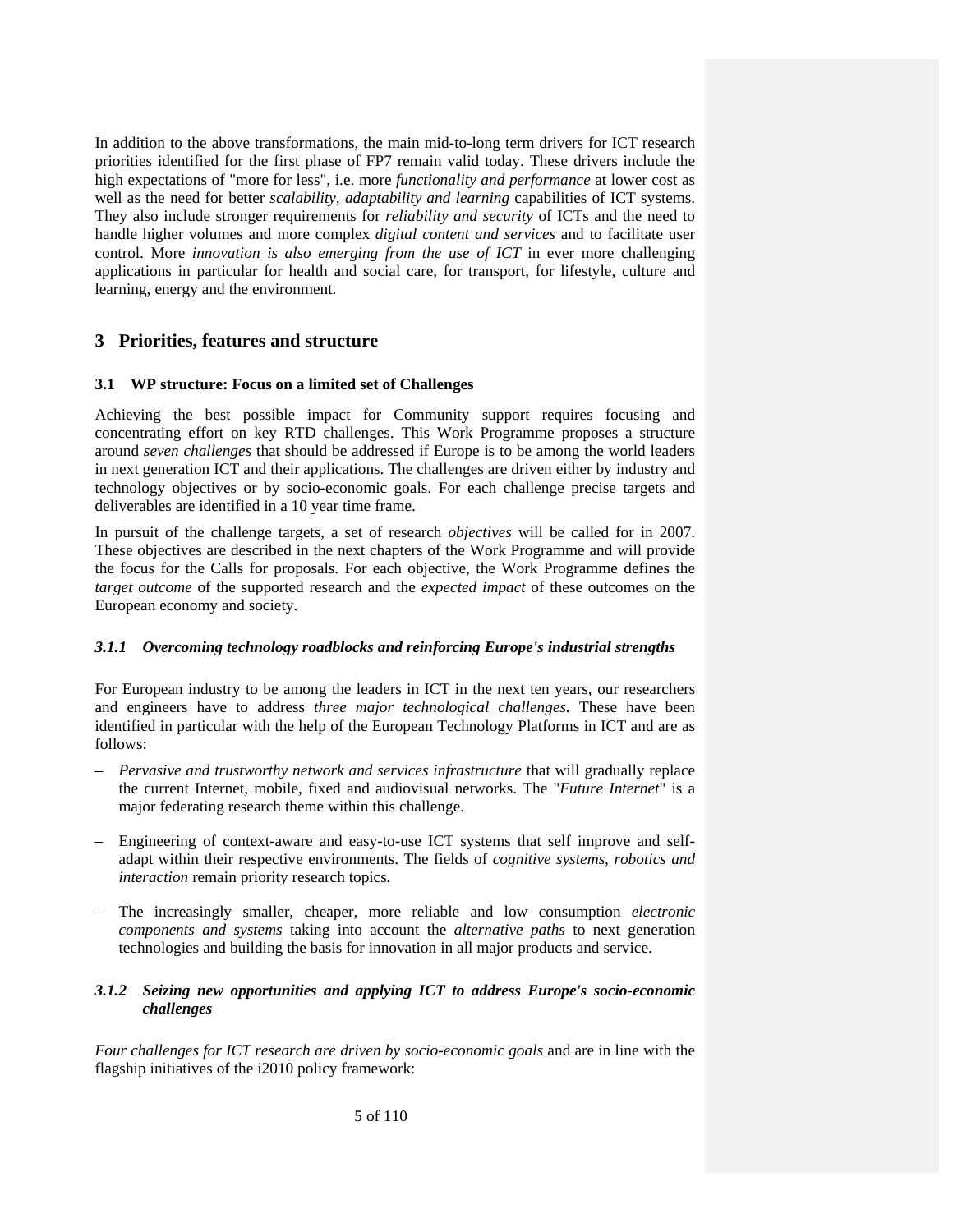**Formatted:** Bulleted + Level: 1 + Aligned at: 0 cm + Tab after: 0.63 cm + Indent at: 0.63 cm

- -– *Digital libraries and content* technologies that will help us handle complex information, preserve, develop and disseminate our cultural assets and improve our learning and education systems.
- -– ICT tools for *sustainable and personalised healthcare* ensuring delivery of quality healthcare at affordable costs and contributing to greater efficiency and safety of health systems.
- -– *ICT for mobility, environmental sustainability and energy efficiency* with more emphasis in the WP on the increasing role of ICT in reducing energy intensity and in bridging environmental information spaces and services.
- -– ICT for *independent living, inclusion and participatory governance* ensuring that all citizens can benefit from ICT and that ICT helps improve participation in public and active life.

Research in *future and emerging ICT* will explore novel scientific foundations to overcome longer-term technology roadblocks and build new synergies between a wide range of scientific disciplines, as the bases to key future technologies.

# *3.1.3 Addressing synergies throughout the Programme*

Breakthroughs in ICT increasingly come from cross-overs, combinations and convergence of technologies and disciplines at different levels, networks-services-devices. More and more, innovations come from the use of ICT in demanding application contexts.

In the more technology-led challenges, research is directed towards removing roadblocks and improving the capability of generic technology components, systems and infrastructures suitable for a range of applications. In the more application-led challenges, research is focused on new technology-based systems, products and services that provide step-changes in the capabilities of the resulting application solution.

The ICT Work Programme addresses a research problem through different angles corresponding to different technological challenges. One example is the research challenge related to the "Internet of Things" (IoT). One angle is offered by Objective 1.3 (a), concerned with the service architecture that enables the discovery of object properties and events. It is related to the governance of IoT type schemes, i.e whether events pertaining to objects should be stored locally, be advertised systematically or not, put in a common register, access policy questions etc. As such, it is a system-oriented Objective the mission of which is to define the service architecture within application schemes where objects can be under control of several organisations or entities over time. Another viewpoint is provided by Objective 1.1 (a) that targets novel architectural schemes at network level. That is, it works on the fundamental networking layers, i.e those dealing with routing and end-to-end connectivity. A third angle is given by Objective 1.4 addressing security and privacy in networks at the infrastructure level as well as the development of technologies to support security in networks of "tiny things". A fourth perspective is presented by Objective 3.5 (b) that targets system level integration, including programming of possibly opportunistic collections of smart networked objects, which may further invoke higher layer services. This integration addresses both functional requirements (e.g. reduced energy use) and non-functional aspects (e.g. real-time operating systems and – possibly ad-hoc - network protocol stacks).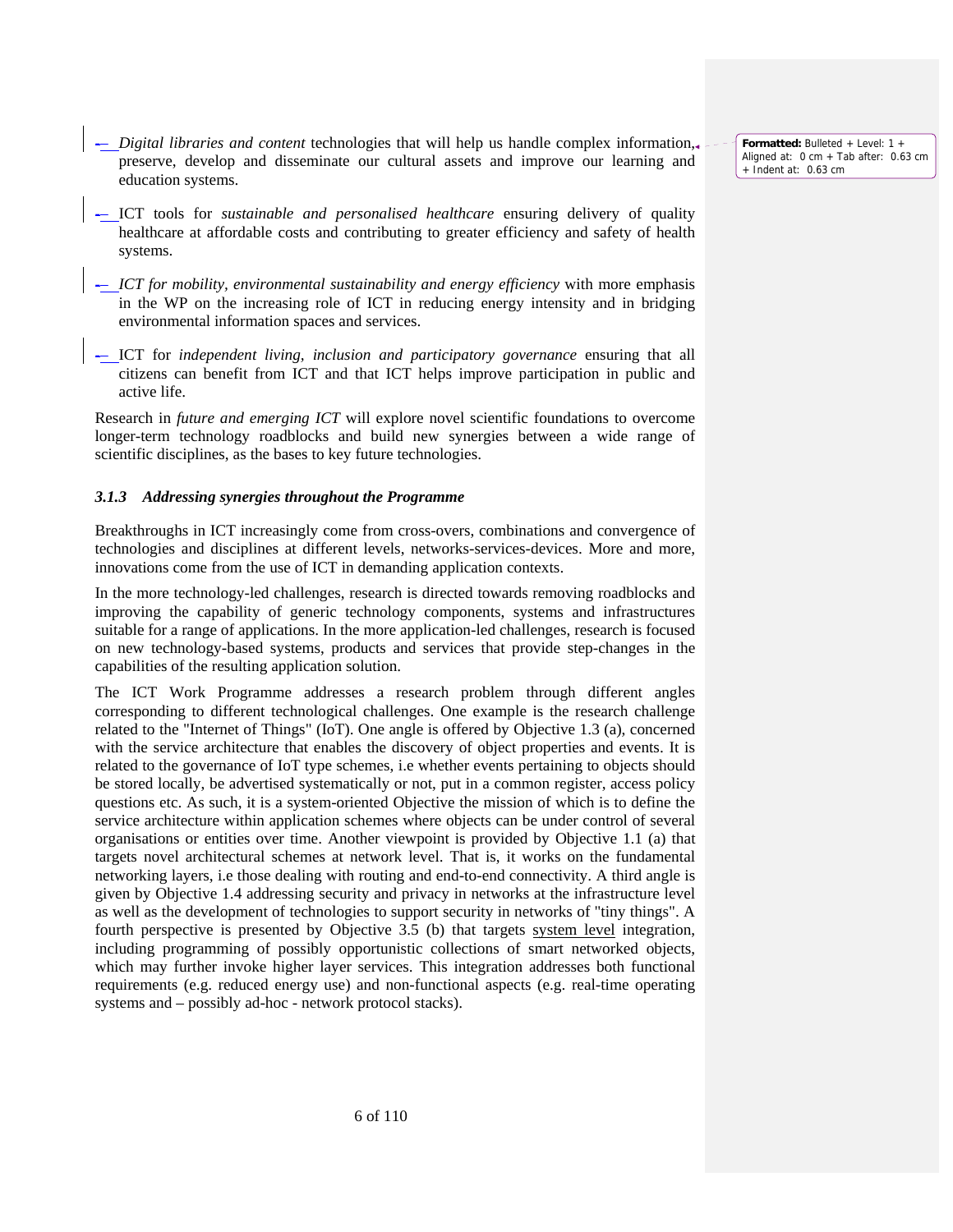### **3.2 The Joint Technology Initiatives (JTI) and Joint National Programme**

JTIs are a pioneering approach to pooling public-private efforts, designed to leverage more R&D investments from Member States, Associated Countries and industry, and to reduce the tremendous fragmentation of EU R&D. Two JTIs related to the ICT Programme have recently been launched.

The focus of the ENIAC JTI in nanoelectronics will be industrial developments addressing mainly technology for the next generation of 'More Moore' and the 'More than Moore' domains. The ICT WP will typically cover the beyond CMOS fields and more advanced "More than Moore" domains preparing Europe for the design and manufacturing of the next generation components and miniaturised systems.

The ARTEMIS JTI will focus on developing industrial platforms for the development and implementation of embedded systems responding to industry requirements in specific application domains (e.g. for the automotive and aerospace sector, for smart homes and public spaces, energy efficiency, manufacturing etc.). In the embedded systems area, the ICT WP will typically address new concepts, technologies and tools for engineering next generation systems characterised by wide distribution and interconnection and responding, in addition to timeliness and dependability, to more stringent constraints in terms of size, power consumption, modularity and interactivity.

The Ambient Assisted Living (AAL) joint national programme will cover market-oriented R&D on concrete ICT-based solutions for ageing well with a time to market of 2-3 years, in particular with focus on involvement of SME's and the business potential. AAL will complement the ICT WP which will focus on longer tem research topics in this field which integrates emerging ICT concepts with 5-10 years time to market as well as essential research requiring larger scale projects at EU level, e.g. with strong links to standardisation.

# **3.3 Developing global partnerships**

International cooperation represents the external dimension of the programme. It aims to support European competitiveness and to jointly address, with other regions of the world, issues of common interest and mutual benefit, thereby supporting other EU policies (sustainable development, environmental protection, disaster response, security …).

International cooperation activities proposed in this Work Programme have three main objectives:

- -– To jointly respond to major global technological challenges by developing interoperable solutions and standards.
- To jointly develop ICT solutions to major global societal challenges.

- To improve scientific and technological cooperation for mutual benefit.

In addition to international cooperation activities addressed in the relevant objectives within the 7 Challenges and FET, horizontal international cooperation actions will be supported. By providing support to information society policy dialogues, this will contribute to increasing the participation of third country organisations in the Programme and will facilitate the widest diffusion and local exploitation of ICT research results.

# **3.4 General accompanying measures**

Complementing the research agenda, three important priorities related to policy developments and innovation have emerged over the past few years. They concern the need to better **Formatted:** Bulleted + Level: 1 + Aligned at: 0 cm + Tab after: 0.63 cm + Indent at: 0.63 cm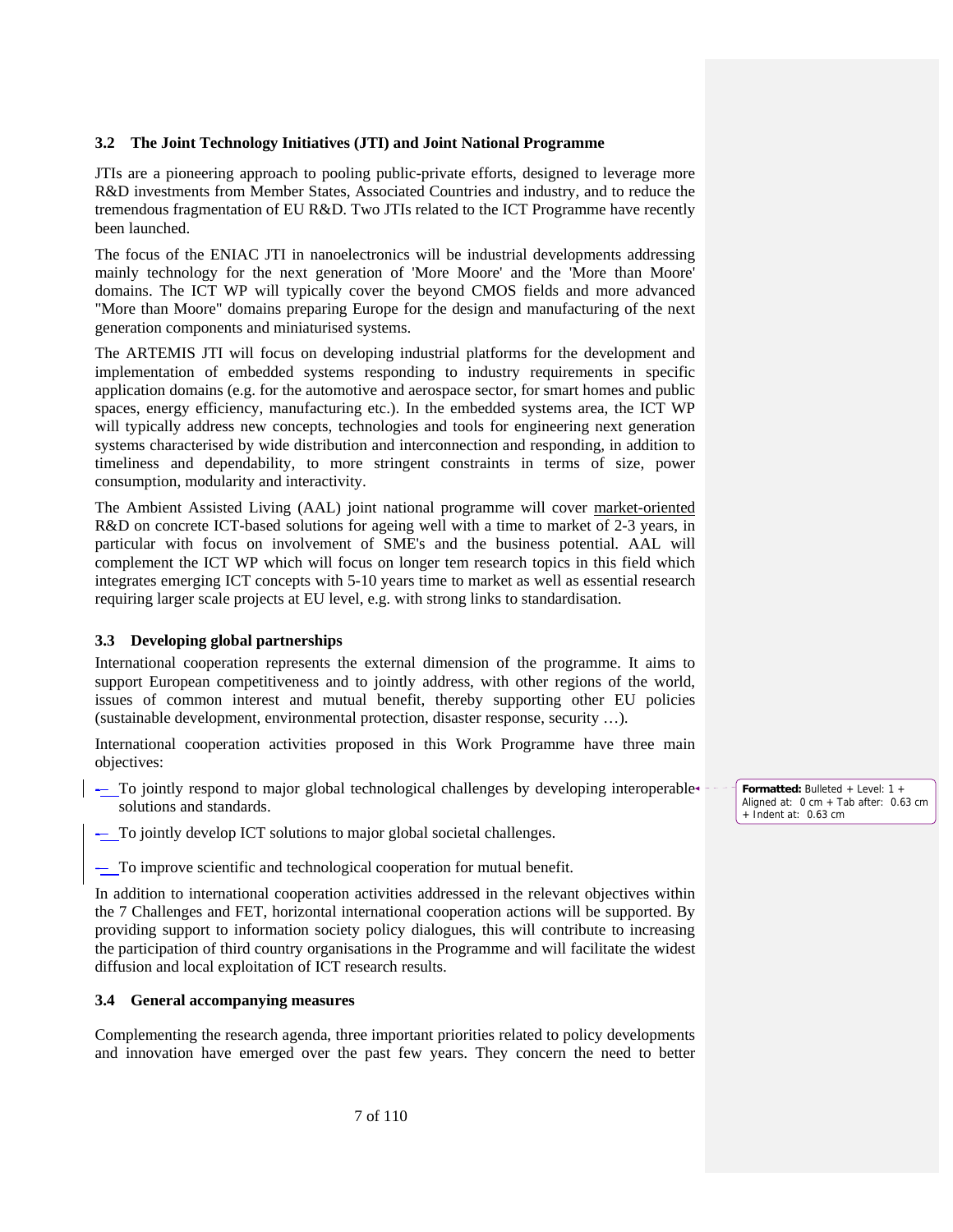coordinate efforts to ensure the supply of high-quality ICT R&D skills in Europe, the need to raise awareness of the strong potential of pre-commercial procurement and also a coordinated approach to the setting-up of EU-level shared research facilities or excellence centres. To respond to these additional challenges, a set of Coordination Actions / ERA-NETs will help bring together the stakeholders to analyse the situation and agree on common priorities and actions for a selection of these topics

# **3.5 Involving SMEs and feeding innovation**

The role of SMEs in innovation is undisputable. In ICT, they play a vital role in the development of new visions and in transforming them into business assets. They have a large capacity to focus their research effort and to take fast technical and business decisions. The Community research programmes in ICT provide major opportunities for SMEs to finance high-risk, early-stage research and development, to build strategic partnerships and to operate outside their local markets with higher value innovative products and services. This complements other SME-dedicated Programmes such as the recently launched Eurostars. This European innovation programme managed by EUREKA provides funding for market-oriented research and development specifically targeted to R&D-performing small and medium-sized enterprises*.*

Particular attention is paid to SMEs' needs and potential in the definition of the priorities of the ICT Work Programme. Building on the experience of SMEs' participation in ICT research under FP6 and in the first phase of FP7, the aim is to ensure that SMEs constitute an important part of the ICT research consortia together with large companies, universities, and public research labs.

The rules for participation in FP7 also encourage further SME participation. For SMEs in FP7 projects, the Community financial contribution may reach a maximum of 75% of the total eligible costs (as compared to 50% in FP6 and in previous Programmes). The ICT theme in FP7 is therefore expected to continue to draw a high number of innovative SMEs that are ready to undertake research and development both in emerging technology fields with high growth potential and in key ICT application fields.

# **3.6 Contributing to European and global standards**

Standardisation is recognised as an important research outcome and as a visible way to promote research results. Contribution and active support to industrial consensus eventually leading to standards is strongly encouraged. Integrated Projects are considered as important vehicles to promote research results through standardisation, and in particular for the three major technological challenges. Set up of project clusters will also be encouraged, such that industrial consensus can be facilitated across project dealing with similar issues and such that smaller Streps project can be fully integrated in the picture.

For the four challenges driven by socio-economic goals, standards are also considered as important issues in the context of unified citizen access to Europe wide services.

The European legislation recognises at this stage three Standards Development Organisations. Insofar as possible, elaboration of downstream standards should be conceived with these organisations as target recipients. However, it is recognised that the ICT sector is evolving fast and that multiplicity of ad-hoc foras have emerged. Contribution to such foras can also be targeted by project results, but the European added value needs to be clearly justified.

Standards are also considered as an important element in the field of international cooperation. Beyond access to non available research capability in Europe, international co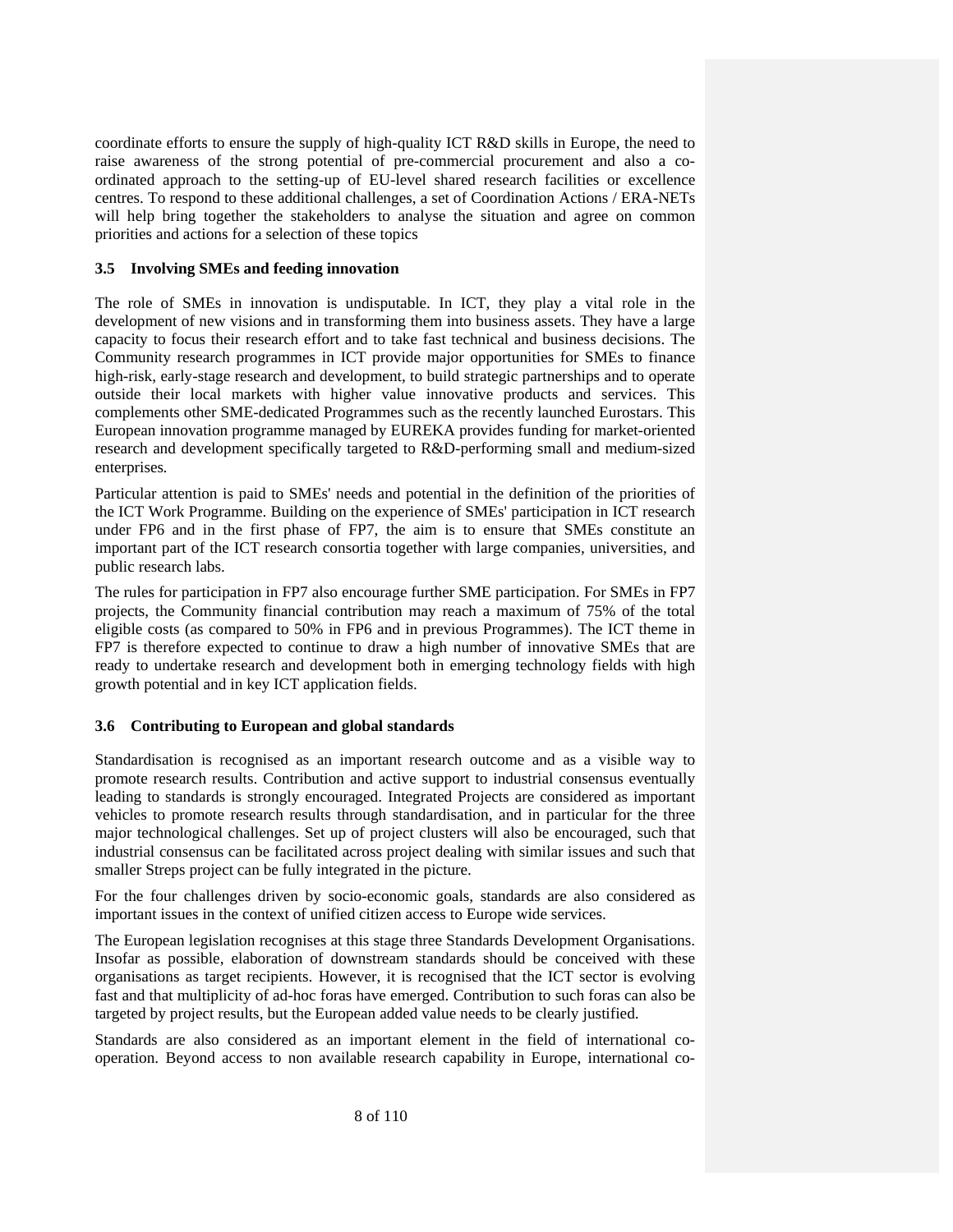operation in the context of industrial research should have global consensus and standards as a main target.

# **3.7 Encouraging the use of Internet Protocol version 6 (Ipv6)**

IPv4, with about 4 billion addresses, will not be enough to keep pace with the continuing growth and evolution of the Internet. IPv6, with its wide range of addresses, provides a straightforward and long term solution to the address space problem. Its ability to have simultaneously supported communications endpoints, not necessarily restricted at the device interface, allows applications to have independent addresses for each service, thereby allowing innovation beyond the current limitations.

Research projects wishing to have a durable impact on the ICT landscape and market should naturally base their developments on future-proof networking technologies. They should therefore consider carefully the choice of the Internet Protocol in their design. In May 2008 the Commission adopted an Action Plan to support the deployment of IPv6. Under this Action Plan, research projects funded by Framework Programme 7 and facing a choice of computer network protocol are encouraged to utilise IPv6 whenever possible.

# **3.8 Bringing the user in research cycles**

Advanced user-driven open innovation methodologies such as Living Labs address the problem of bridging the gap between technologies and applications by integrating all relevant actors in a flexible service and technology innovation ecosystem. This helps bring the user in the loop at an early stage of the R&D cycle, thereby offering industry and businesses to better mature and exploit their research results.

Proposers are encouraged to apply these methodologies for better discovering new and emerging behaviours and use patterns, as well as for assessing at an early stage the socioeconomic implications of new technological solutions.

The direct involvement of user communities is encouraged, as appropriate, across the Work Programme and in particular under the Future Internet experimental facility in Challenge 1, in the objectives under Challenge 7, as well as in the other challenges driven by socio-economic goals.

### **3.9 The socio-economic dimensions of ICT**

As a general purpose technology, ICT impact the economy through the creation of new consumption and investment goods, new intra and inter-industries input-output relations and also through new processes and new business models. The deployment of ICT in firms does require complementary investments in skills and knowledge in order to be fully exploited. However, their impact on growth, productivity as well on the knowledge capital stock is significant and generally strongly underestimated.

Most R&D projects have a clear socio-economic dimension from the outset. This may include, for example, evidence-based impact assessment and pro-active initiatives in order to accelerate diffusion and societal acceptance. In addition, the programme will support social and economic research, launched through accompanying measures or calls for tenders, to better assess the impact of ICT at macro, industry and firm level, in particular by taking into account investments in intangibles (R&D, skills, new organisations and networks). This will complement assessments of the impact of individual projects and of the ICT programme as a whole.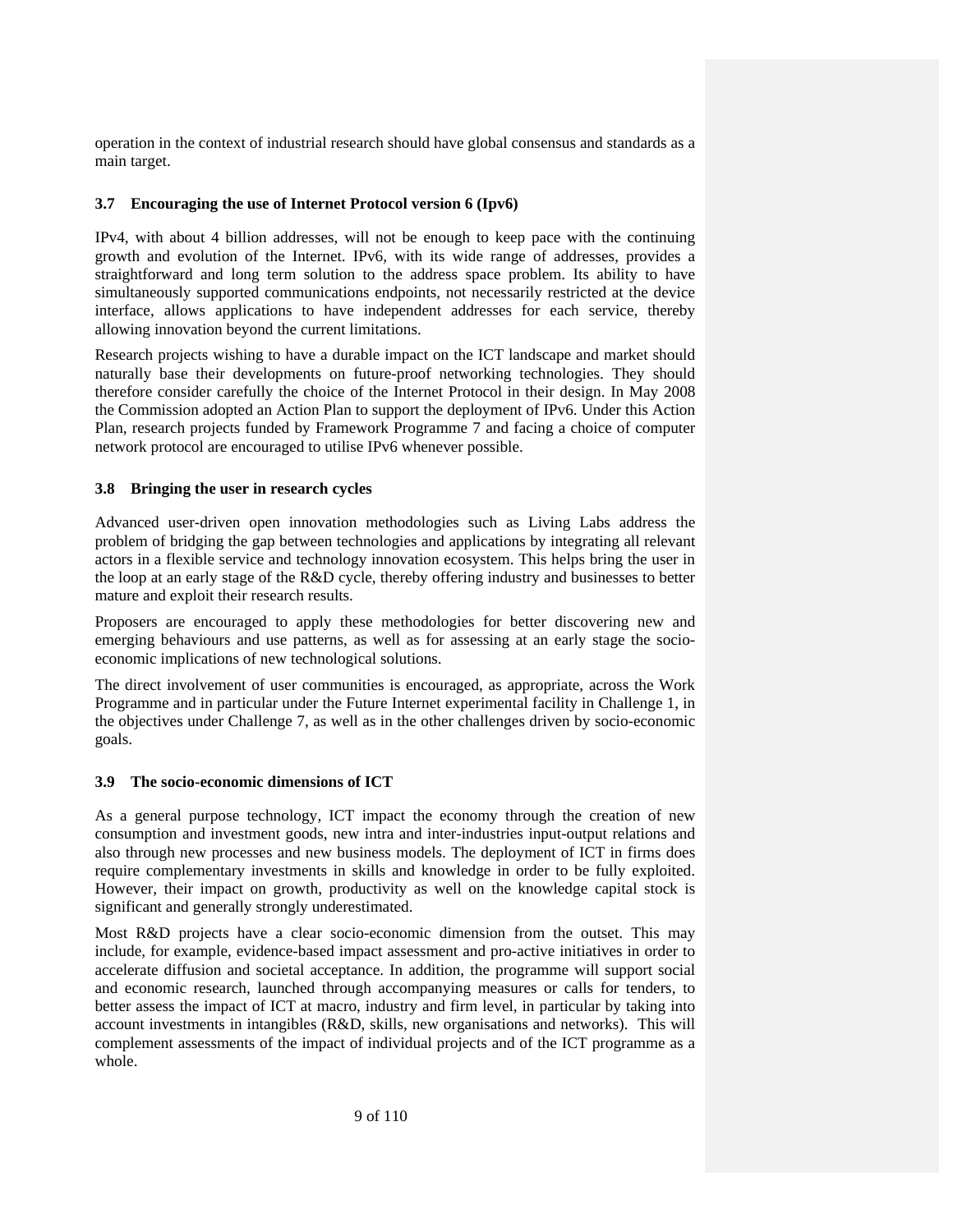# **3.10 European Technology Platforms in ICT and the Work programme**

European technology Platforms (ETPs) bring together the main industry and academic research stakeholders in a particular field with the aim of better coordinating their research and related activities and achieving common goals. An important outcome of each ETP is a Strategic Research Agenda agreed by its members that also commit to its implementation. These Strategic Research agendas<sup>4</sup> constitute an important input to the Work Programmes in FP7.

The industrial and academic research stakeholders in ICT have set up European Technology Platforms in nine ICT fields. These cover the fields of nano-electronics, photonics, microsystems, embedded systems, software and services, mobile communications, networked media, satellite communications and robotics.

# **3.11 Co-ordination of non-Community research programmes**

The actions undertaken in this field in FP7 include the coordination of national or regional research programmes or initiatives (see Appendix 3) and the participation of the Community in jointly implemented national research programmes (Treaty Article 169). The actions will also be used to enhance the complementarity and synergy between the Framework Programme and activities carried out in the framework of intergovernmental structures such as EUREKA, EIROforum and COST.

The coordination of national or regional research programmes or initiatives are called for within several objectives in this Work Programme. In addition, the participation of the Community in national research programmes jointly implemented on the basis of Article 169 is implemented in the area of ICT for Ambient Assisted Living. Objectives under all Challenges as well as FET call for the coordination of national or regional research programmes or initiatives. An ERA-NET Plus action is called for in the photonics area.

# **3.12 Funding schemes**

The activities supported by FP7 will be funded through a range of "Funding schemes" as specified in Annex III of FP7. These schemes will be used, either alone or in combination, to fund actions implemented throughout the Framework Programme. The funding schemes used for the research objectives identified in this Work Programme are the following:

1. Collaborative projects (CP)

Support to research projects carried out by consortia with participants from different countries, aiming at developing new knowledge, new technology, products, demonstration activities or common resources for research. The Funding Scheme allows for two types of projects to be financed: a) "small or medium-scale focused research actions" (STREP), b) "large-scale integrating projects" (IP).

2. Networks of Excellence (NoE)

Support to Joint Programme of Activities implemented by a number of research organisations integrating their activities in a given field, carried out by research teams in the framework of longer term cooperation.

3. Coordination and support actions (CSA)

<sup>-</sup><sup>4</sup> Individual Strategic Research Agendas of the European Technology Platforms in ICT are available on the following Web page: http://cordis.europa.eu/ist/about/techn-platform.htm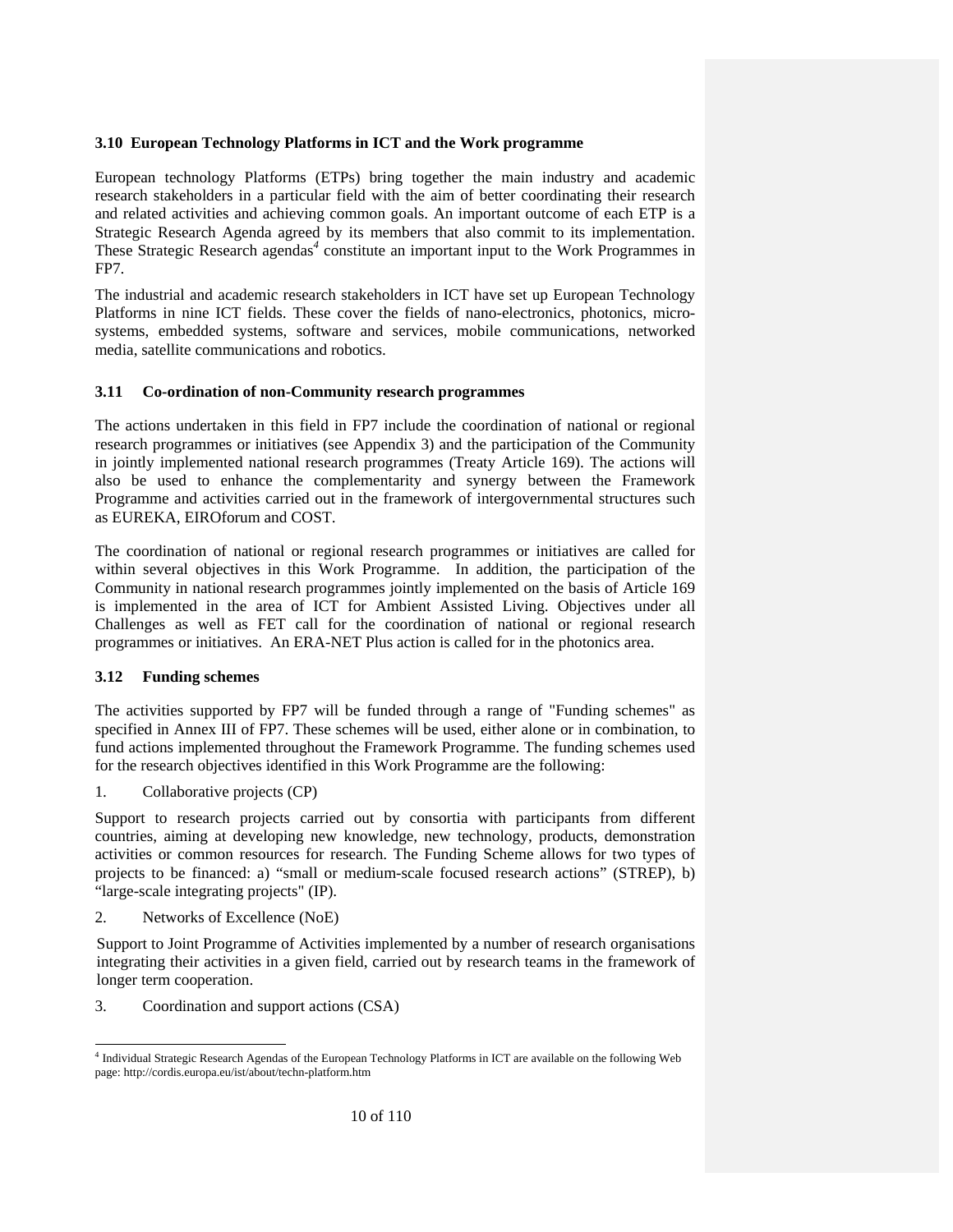Support to activities aimed at coordinating or supporting research activities and policies (networking, exchanges, coordination of funded projects, trans-national access to research infrastructures, studies, conferences, etc). These actions may also be implemented by means other than calls for proposals. The Funding Scheme allows for two types of projects to be financed: a) "Coordination Actions" (CA), b) "Specific Support Actions" (SA).

This work programme specifies for each of the research objectives, the type(s) of funding scheme(s) to be used for the topic on which proposals are invited.

# **3.13 Links with other Programmes**

# **Links with ICT in the CIP**

The ICT theme in FP7 is one of the two main financial instruments in support of the i2010 initiative that is the Union's policy framework for the information society. The other main financial instrument is the ICT specific programme within the Competitiveness and Innovation programme (CIP). ICT in the CIP aims at ensuring the wide uptake and best use of ICT by businesses, governments and citizens. ICT in FP7 and ICT in the CIP are therefore complementary instruments aiming at both progressing ICT and its applications and at making sure that all citizens and businesses can benefit from ICT.

# **Links with the Research Infrastructure part of the Capacities Programme**

Support will be provided to ICT-based research infrastructure (eInfrastructure) under the Research Infrastructures part of the Capacities programme. This will build on the success of the GEANT research network and the research-Grids infrastructure supported in FP6 and in the first phase of FP7 and will provide higher performance computing, data handling and networking facilities for European researchers in all science and technology fields. Coordination between this activity and the ICT theme in the cooperation programme will ensure that the latest and most effective technology is provided to European researchers. Support will also be given to other ICT research infrastructure under the targeted calls of the Capacities programme. These will cover areas such as ICT Living Labs, clean rooms for nano-electronics and Embedded Systems research facilities.

# **Links with the other Specific Programmes in FP7**

In addition to the ICT theme in the Cooperation Specific Programme, the ICT research and development community will also be able to benefit from the other specific programmes that are open to all research areas including the Ideas, People and Capacities programmes.

# **4 Content of calls in 2008 and 2009**

# **4.1 Challenge 1: Pervasive and Trustworthy Network and Service Infrastructures**

The "Future Internet" is emerging globally as a federating research theme. The current Internet architecture was not designed to cope with the wide variety, and the ever growing number of networked applications, business models, edge devices, networks and environments that it has now to support. Its structural limitations in terms of scalability, mobility, flexibility, security, trust and robustness of networks and services are increasingly being recognised world-wide. The challenge is to comprehensively and consistently address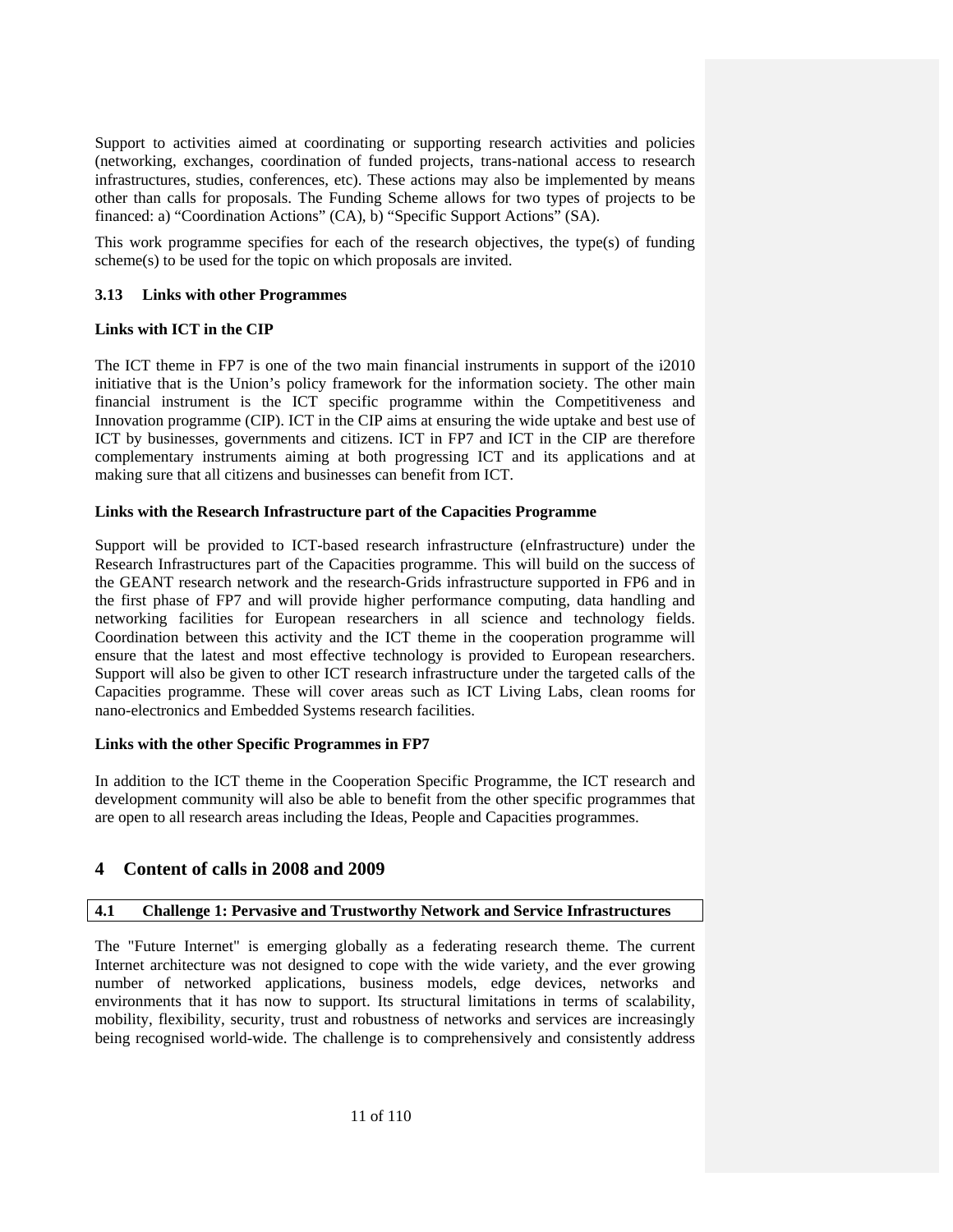the multiple facets of a Future Internet, with energy efficiency also appearing as an important societal concern.

From a networking perspective, this entails a need to rethink architectures such that a wider variety of service types can be supported, novel types of edge networks such as wireless sensor networks may be integrated, and constraints imposed by new types of media applications such as 3D virtual environments can be supported. Mobility and ever higher end to end data rates also emerge as important design drivers, and so does security and trustworthiness. At network level, a clear challenge will be to provide the Internet with the flexible and ad-hoc management capabilities that have never been part of the "best effort" paradigm driving the original design. Novel radio and optical systems are important components of this overall network perspective.

These network infrastructures need to support an Internet of dynamically combined services with worldwide service delivery platforms and flexibly enable the creation of opportunities for new market entrant. The "third party generated service" is emerging as a trend supporting the move towards user-centric services, as shown by the advances in Service-Oriented-Architectures and in service front-ends as the interface to users and communities. Virtualisation of resources remains an important research driver enabling the delivery of networked services independently from the underlying platform, an important issue for service providers. Advances in these domains also require breakthroughs in software engineering methods and architectures addressing complexity in distributed, heterogeneous and dynamically composed environments, as well as non-functional requirements.

Networks and service platforms will become increasingly vulnerable as current developments lead to more complex and large-scale heterogeneous networks with massive distributed data storage and management capacity. They need to be made *trustworthy* which is defined in this context as: secure, reliable and resilient to attacks and operational failures; guaranteeing quality of service; protecting user data; ensuring privacy and providing usable and trusted tools to support the user in his security management. Trustworthiness needs to be considered from the outset rather than being addressed as add-on feature. Societal and legal issues increasingly impact technological choices. ICT must be developed to ensure a society based on freedom, creativity and innovation, whilst providing security for its citizens and critical infrastructures.

As the Internet has revolutionised the access to multimedia content and enabled collaborative user-generated content, requirements in this field have huge impact on a Future Internet. Advances in 3D processing give rise to innovative applications notably in gaming technologies and in virtual worlds. These place new types of traffic demands and constraints on network platforms, create new requirements for information representation, filtering, aggregation and networking. They drive demand towards novel search tools and raise issues of identity management, ownership and trading of virtual digital objects as well as right of use. These environments coupled with their usage rules drive the research towards a "3D Media Internet" as a basis of tomorrows networked and collaborative platforms in the residential and professional domains.

The Internet is also revolutionising the Enterprise and businesses environments, with the introduction of RFID technologies enabling more automated processes. These open the way towards an Internet of things, where multiplicity of tags, sensor, and actuators provide physical world information enabling new classes of applications combining virtual and physical world information. Open architectures supporting such environments as well as understanding of their impact on the Internet hence emerge as research drivers. Integration with the mainstream business management platforms as well as integration of multiple businesses in collaborative and ad-hoc environments needs to also be taken into account.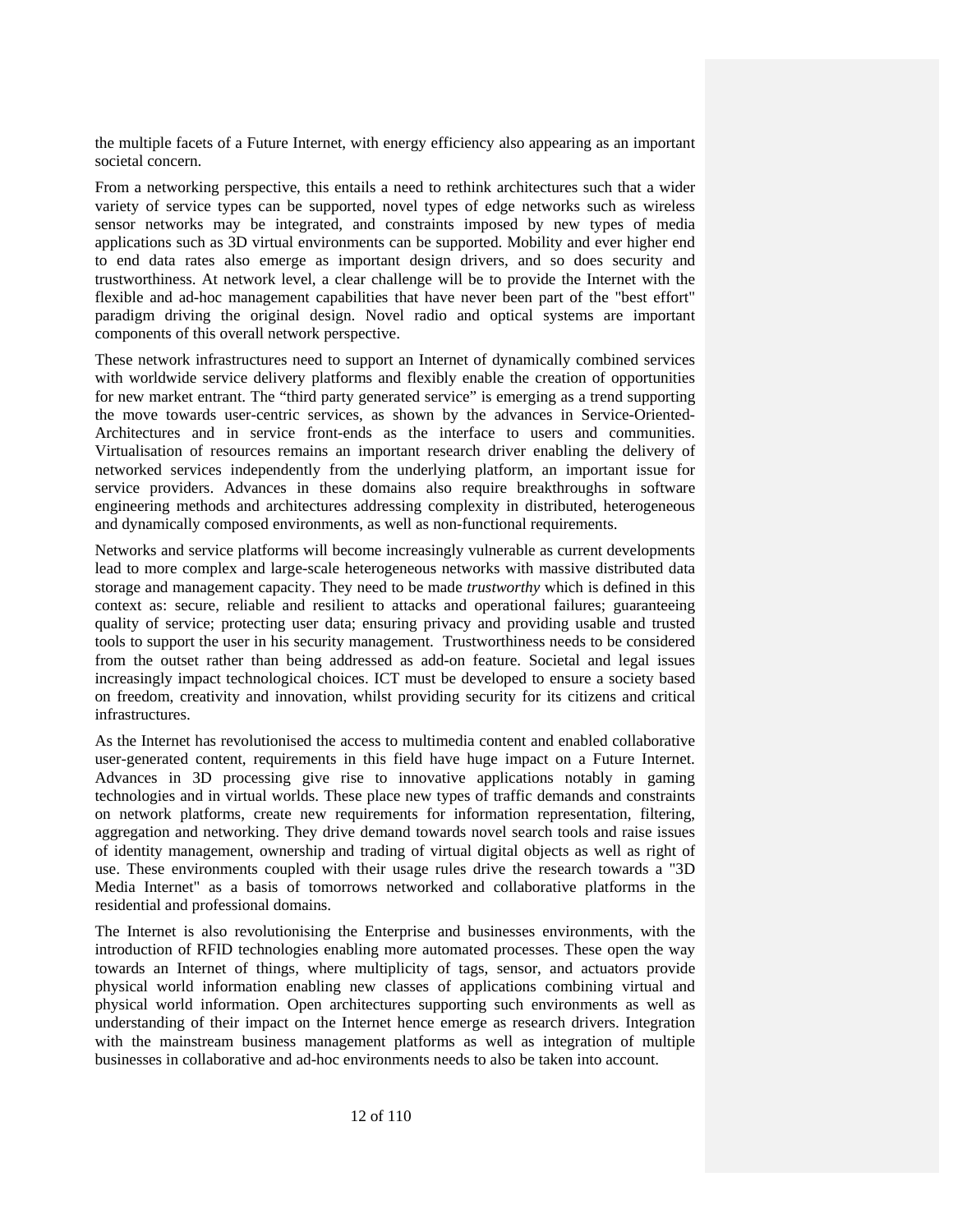Finally, there is an increasing demand from academia and industry to bridge the gap between long-term research and large-scale experimentation through *experimentally-driven research*. A fundamental need in this approach is the set-up of *large-scale experimentation facilities*, going beyond individual project testbeds, which help putting together different research communities in an interdisciplinary approach, anticipating possible migration paths for technological developments which may be potentially disruptive, discovering new and emerging behaviours and use patterns in an open innovation context, as well as assessing at an early stage the socio-economic implications of new technological solutions. For their demonstration and experimentation, proposers under Challenge 1 are encouraged to use the dynamically evolving Future Internet Research and Experimentation (FIRE) facility and to federate their project testbeds within this facility.

# **Objective ICT-2009.1.1: The Network of the Future**

### Target Outcomes

### a) **Future Internet Architectures and Network Technologies**

Overcoming structural limitations of the current Internet architecture resulting from an increasingly larger set of applications, of devices and edge networks to be supported.

*- Novel Internet architectures and technologies* enabling dynamic and efficient support of a multiplicity of user requirements and of applications with various traffic patterns, variable end-to-end quality of service, point-to-point or point-to-multipoint distribution modes, and supporting legacy and future service architectures. The target architecture enable scalability in terms of edge devices, service attributes, application environments and diverse technological domains. It should support personalised rich media networking, machine-to-machine communication, wireless sensor networks, ad-hoc connectivity networks as well as personal and body area networks. It should also be wireless-friendly, natively support mobility, be spectrum- and energy-efficient, support future very-high-data-rate all-optical connections as well as heterogeneous wired/wireless access domains. Routing and location-independent addressing or naming, dynamic peering, signalling, and end-to-end content delivery techniques are related research issues.

*- Flexible and cognitive network management and operation frameworks* enabling dynamic, ad-hoc and optimised resource allocation and control, administration with accounting that ensures both a fair return-on-investment and expansion of usage, differentiated performance levels that can be accurately monitored, fault-tolerance and robustness associated with realtime trouble shooting capabilities. The management architecture should target self-organised and self healing operations, cooperative network composition, service support and seamless portability across multiple operator and business domains.

Migration paths and coexistence through overlay, federation, virtualisation and other techniques should be investigated to support several network and management architectures including legacy systems. Benchmarking capability of the proposed architecture(s) is to be considered from the onset.

Clean slate or evolutionary approaches or a mix of those can be equally considered.

If third country partnership is felt relevant by proposers, priority should be for those third countries having established programmes in this field, notably Japan and the USA.

### b) **Spectrum-efficient radio access to Future Networks**

- *Next-generation mobile radio technologies* that are cost-, spectrum- and energy-efficient and adapted for implementation in future high-capacity mobile radio systems. Key technology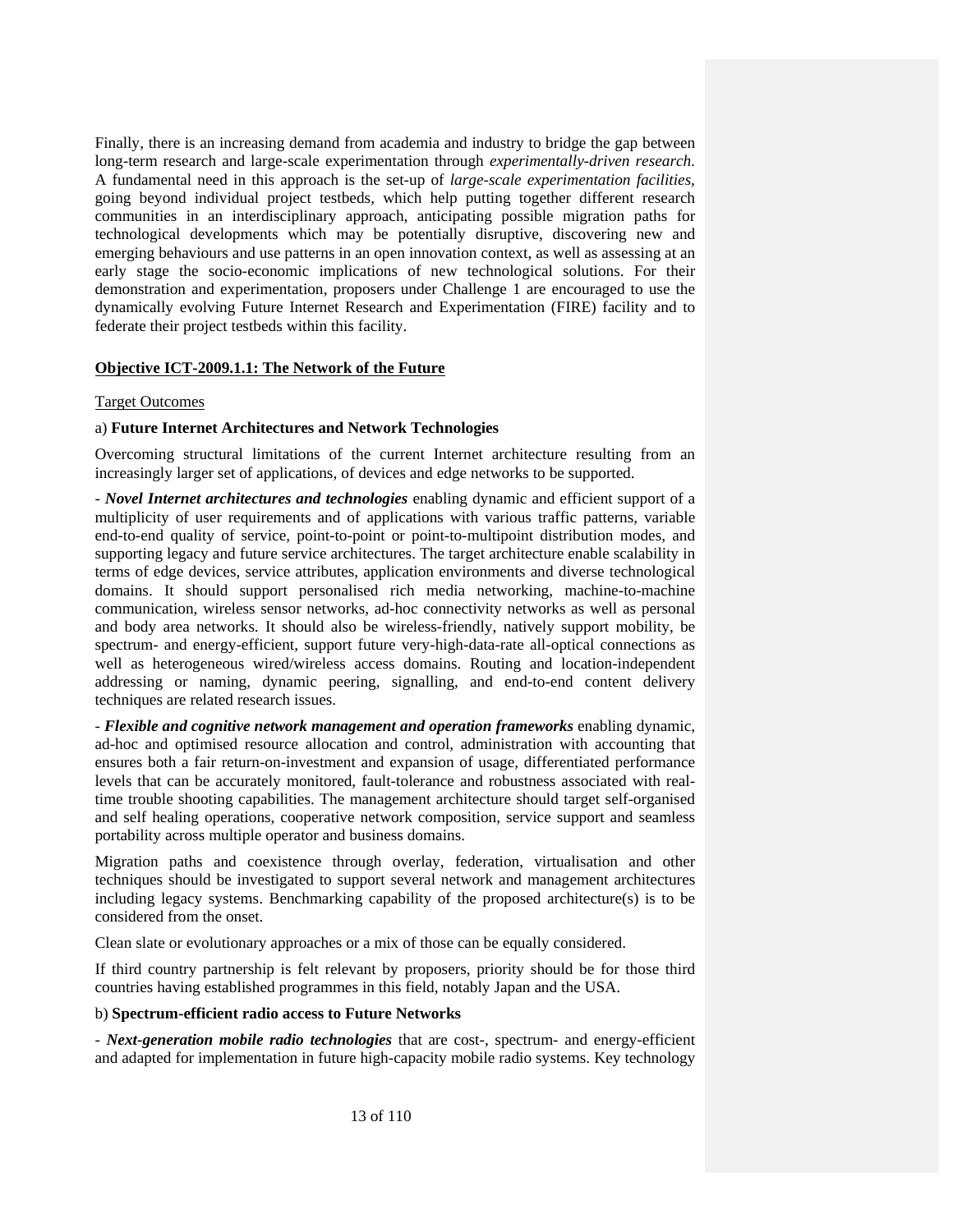building blocks expected to be addressed are adaptive modulation and coding schemes, multiple antenna and user detection schemes, cross-layer design and low–latency transmission schemes. They are expected to be complemented by co-operative technologies at base station and/or terminal level, novel network topologies and related dynamic channel modelling and estimation. Integrated projects are expected to take a comprehensive approach to the key technology building blocks and develop system evolution paths by jointly designing radio transmission techniques and radio interface protocol stacks and considering spectrum coexistence and sharing.

*- Cognitive radio and network technologies* reducing the management complexity and enabling seamless service provision in a radio environment with a large number of heterogeneous radio access technologies. These should support environment-aware, selfreasoning- and learning-capable mobile devices that can change any parameter or protocol based on interaction with the environment with or without network assistance.

*- Novel radio network* architectures enabling the innovative usage of licensed, unlicensed or unused radio spectrum with the aim of radical cost- and energy-reduction. Target environments range from short to medium distance including systems based on femto-cells, ad-hoc networks and vehicular networks, up to wide-area terrestrial and satellite-based radio access networks.

#### c) **Converged infrastructures in support of Future Networks**

*- Ultra high capacity optical transport/access networks* based on state-of-the-art photonics with transparent core-access integration, optical flow/packet transport and end-to-end service delivery capability, overcoming the limitations of segmentation between access, metro and core networks and domains, access network limitations, the need for energy efficiency. Integrated projects are expected to address also a network control plane supporting flexible management capability of multi-domain and multi-operator contexts with end-to-end carrier grade performance.

*- Converged service capability across heterogeneous access:* Breakthrough technologies and architectures for seamless ubiquitous broadband services, integrating wired and wireless, fixed and mobile technologies in hybrid access networks, including hybrid-satellite networks. These enable generic support for service portability across composite networks through the service-network interface, with ubiquitous access from any network, from any technological or administrative domain, from any location and with a variety of access devices.

#### d) **Coordination/ Support actions and Networks of Excellence**

- -– Coordination of research efforts to explore synergies across on-going national initiatives and with third countries (priority is with the USA and Japan); support actions to channel efforts towards standardisation initiatives and a coherent approach towards take-up and testing of new concepts leading to a European-led Future Internet.
- -– Support to integrated satellite and terrestrial systems with a focus on supporting both public service and private communication requirements.
- -– Research roadmaps, organisation of scientific and/or policy events, strategy and policy formulation.
- -– Networks of Excellence in new and emerging topics, with a clear and limited focus, requiring interdisciplinary teams of researchers.

#### Expected impact

• Strengthened positioning of European industry in the field of Future Internet technologies and reinforced European leadership in mobile and wireless broadband

**Formatted:** Bulleted + Level: 1 + Aligned at: 0 cm + Tab after: 0.63 cm + Indent at: 0.63 cm

**Formatted:** Indent: Left: 0.63 cm, Bulleted + Level: 1 + Aligned at: 0 cm + Tab after: 0.63 cm + Indent at: 0.63 cm, Tab stops: 1.27 cm, List tab + Not at 0.63 cm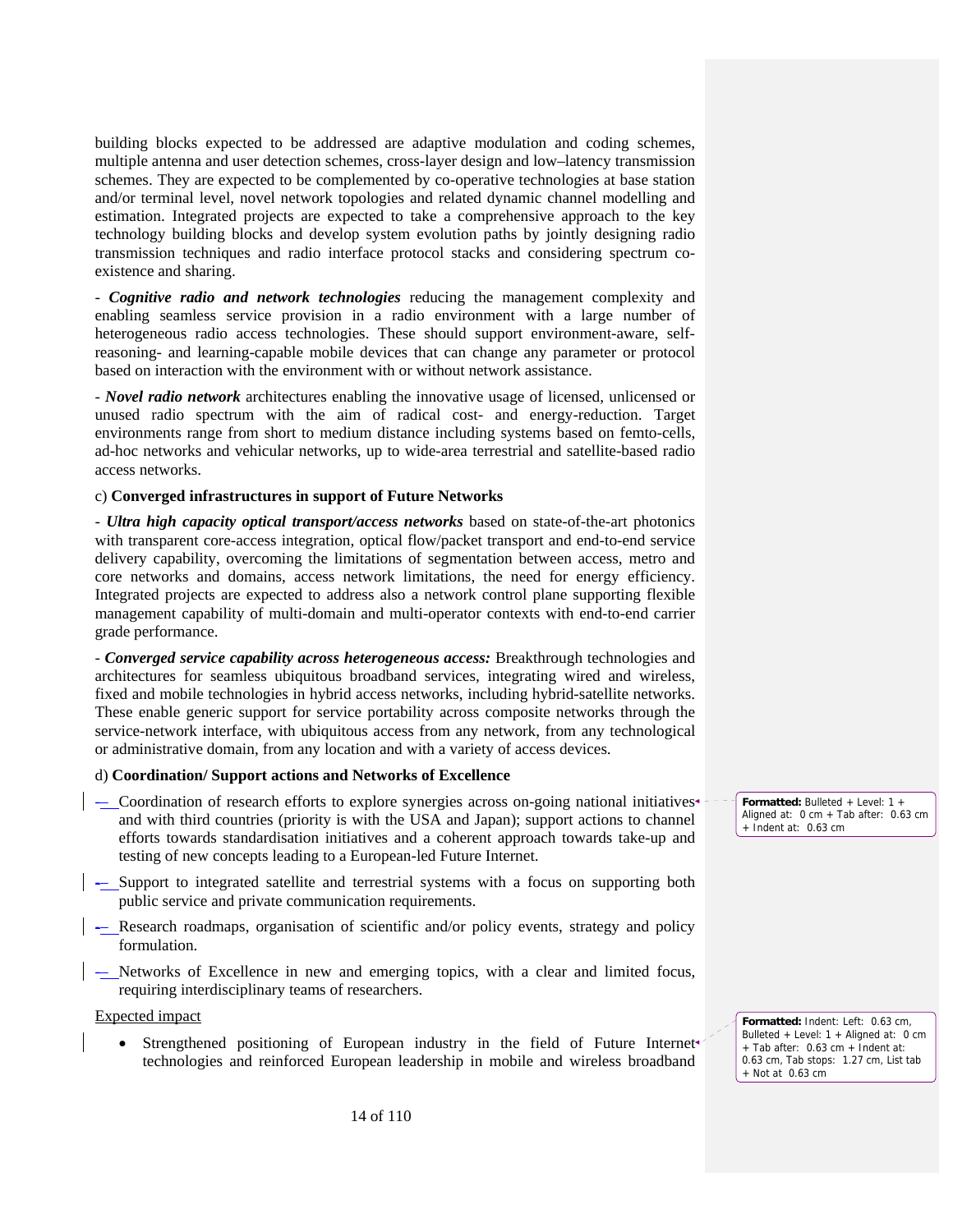systems optical networks cognitive network management technologies..Increased economic efficiency of access/transport infrastructures (cost/bit)

- Global standards and European IPRs reflecting federated and coherent roadmaps.
- Wider market opportunities from new classes of applications taking advantage of convergence.
- Accelerated uptake of the next generation of network and service infrastructures.

Funding schemes

#### a), b), c): IP, STREP; d): NoE, CSA

Calls and indicative budget distribution

–• ICT Call 4 - target outcomes b) and c):

IP/STREP: 110 M $\epsilon$  of which a minimum of 50% to IPs

–• ICT Call 5 - target outcomes a) and d):

- IP/STREP: 71 M $\in$  of which a minimum of 50% to IPs
- NoE: 6 M $\in$  CSA: 3 M $\in$

#### **Objective ICT-2009.1.2: Internet of Services, Software and Virtualisation**

#### Target outcomes

#### a) **Service Architectures and Platforms for the Future Internet**

*- Service front ends* enabling communities of networked users easily to compose, configure, share and use services and providing device and context aware service adaptations. They facilitate the development of, search for and interaction with services, cover the service life cycle and take account of social network users having different levels of expertise.

*- Open, scalable, dependable service platforms, architectures, and specific platform components,* enabling automatic service description, discovery, composition, and negotiation with a multiplicity of reusable services, which may be mobile, multi-device, multi-context or nomadic. Evolution and interoperability of service platforms are also needed, and scale and complexity in dynamic, distributed heterogeneous environments, including open service networks, should be addressed. System management functionalities such as Service Level Agreement (SLA) management, Quality of Service (QoS), access rights and customer charging have to be supported, as should semantic interoperability and access to service repositories. Full account should be taken of the convergence of IT/telecom/content systems and opportunities for breaking down the barriers between the web and telecommunication services.

*- Virtualised infrastructures* extending the capabilities of distributed computing, storage and communication infrastructures to manage a multiplicity of underlying hardware and software resources and seamlessly integrate them within the composite service orientation paradigm enabling operations across heterogeneous technological and business domains. These virtualised infrastructures allow the flexible, dynamic, dependable and scalable provision of advanced services to support the various resource requests/needs of service platforms, including software as a service, resource as a service and other approaches.

#### b) **Highly Innovative Service / Software Engineering**

**-** *Service / Software engineering methods and tools* covering automatic support at run-time for decisions and changes that are currently adopted at design time. Focus is on innovative

**Formatted:** Bulleted + Level: 1 + Aligned at: 0 cm + Tab after: 0.63 cm + Indent at: 0.63 cm

> **Formatted:** Bulleted + Level: 2 + Aligned at: 1.27 cm + Tab after: 1.9 cm + Indent at: 1.9 cm

**Formatted:** Bulleted + Level: 1 + Aligned at: 0 cm + Tab after: 0.63 cm + Indent at: 0.63 cm

**Formatted:** Bulleted + Level: 2 + Aligned at: 1.27 cm + Tab after: 1.9 cm + Indent at: 1.9 cm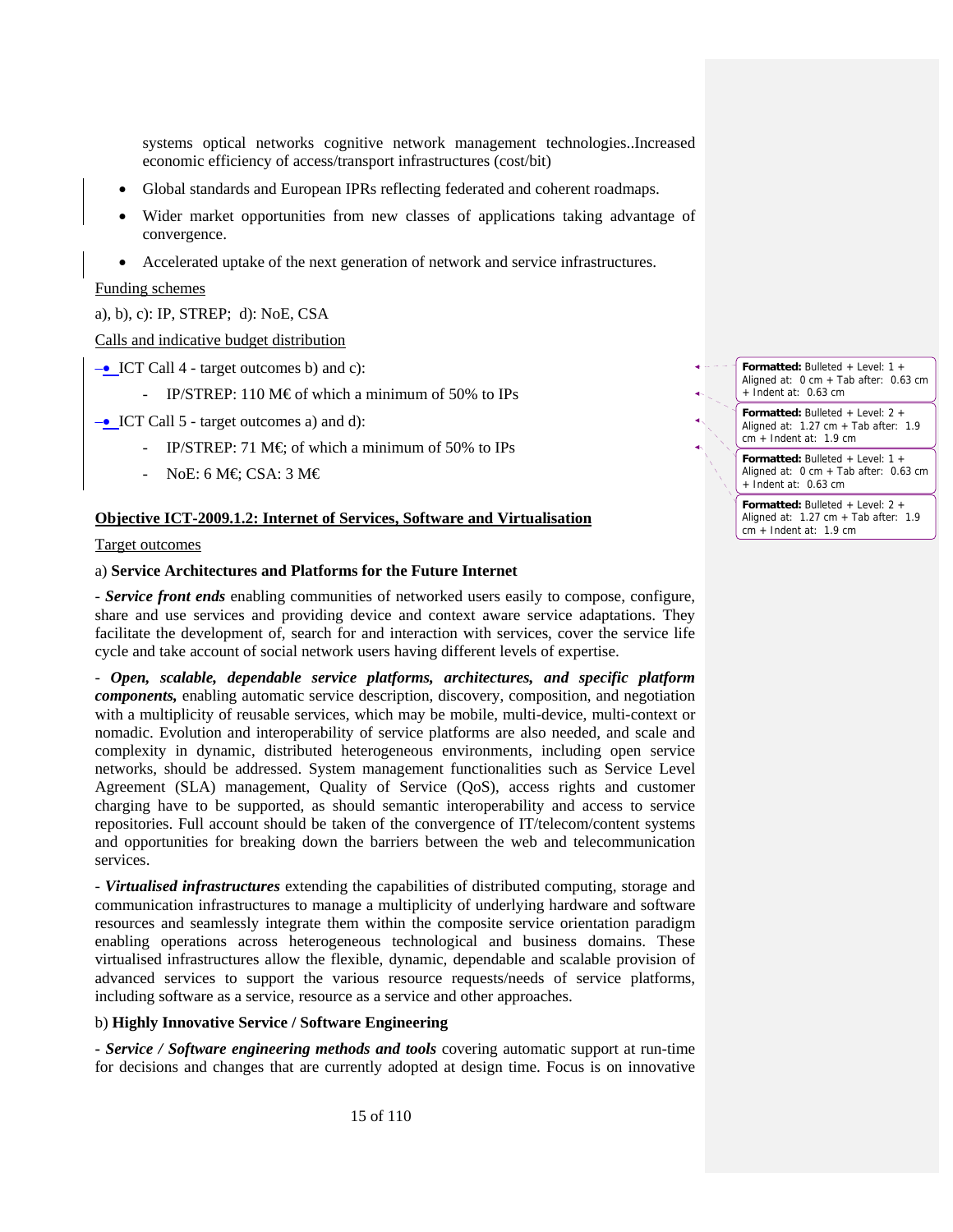approaches to very large, dynamic open service networks, user development of services/software, systems evolvability and acquisition, reasoning and incorporation of domain knowledge in all phases of the service/software life cycle. High-level description and executable languages for services/software with support for adaptation are in the scope of the research.

*- Verification and validation* methods, tools and techniques assuring the quality of open, large-scale, dynamic service systems without fixed system boundaries, addressing the complete service and software life cycle.

- Methods, tools and approaches specifically supporting the development, deployment and evolution of *open source software.* Investigation into the use of open source approaches for improving service engineering, deployment, management, evolution and take-up.

#### c) **Coordination and support actions**

- •- Support for standardisation and collaboration. Support to cross-sector coordination on convergence of IT, telecom and media; specific actions to build concepts and critical mass for services in the Future Internet.
- •- Maximisation of impact of projects in this area, including SME-oriented technology transfer actions such as dissemination and training.
- •- Application of open source models of development and innovation through rapid cycles of reuse and improvement to service engineering.

Expected impact

- A major contribution to the Future Internet in terms of service development, management and interoperability in an environment of converged IT, telecom and media platforms.
- Deep technological advances in software/service engineering.
- A more competitive environment including infrastructure operators moved up the value chain with sophisticated service offerings on scalable infrastructure.
- Lowered barriers for service providers, in particular SMEs, to develop services through standardised open (source) platforms and interfaces.
- Massive uptake of high-added value services through innovative service front ends and a higher user empowerment and more advanced and dynamic online communities through platforms enabling "third party generated services".
- A strengthened industry in Europe for software, software services and Web services, offering a greater number of more reliable and affordable services, enabled by flexible and resilient platforms for software/service engineering, design, development, management and interoperability.

#### Funding schemes

a), b): IP, STREP; c): CSA

Indicative budget distribution

- IP/STREP: 107 M€ of which a minimum of 50% to IPs

- CSA: 3 M€

Call

ICT Call 5

**Formatted:** Bulleted + Level: 1 + Aligned at: 0 cm + Tab after: 0.63 cm + Indent at: 0.63 cm

**Formatted:** Bulleted + Level: 1 + Aligned at: 0 cm + Indent at: 0 cm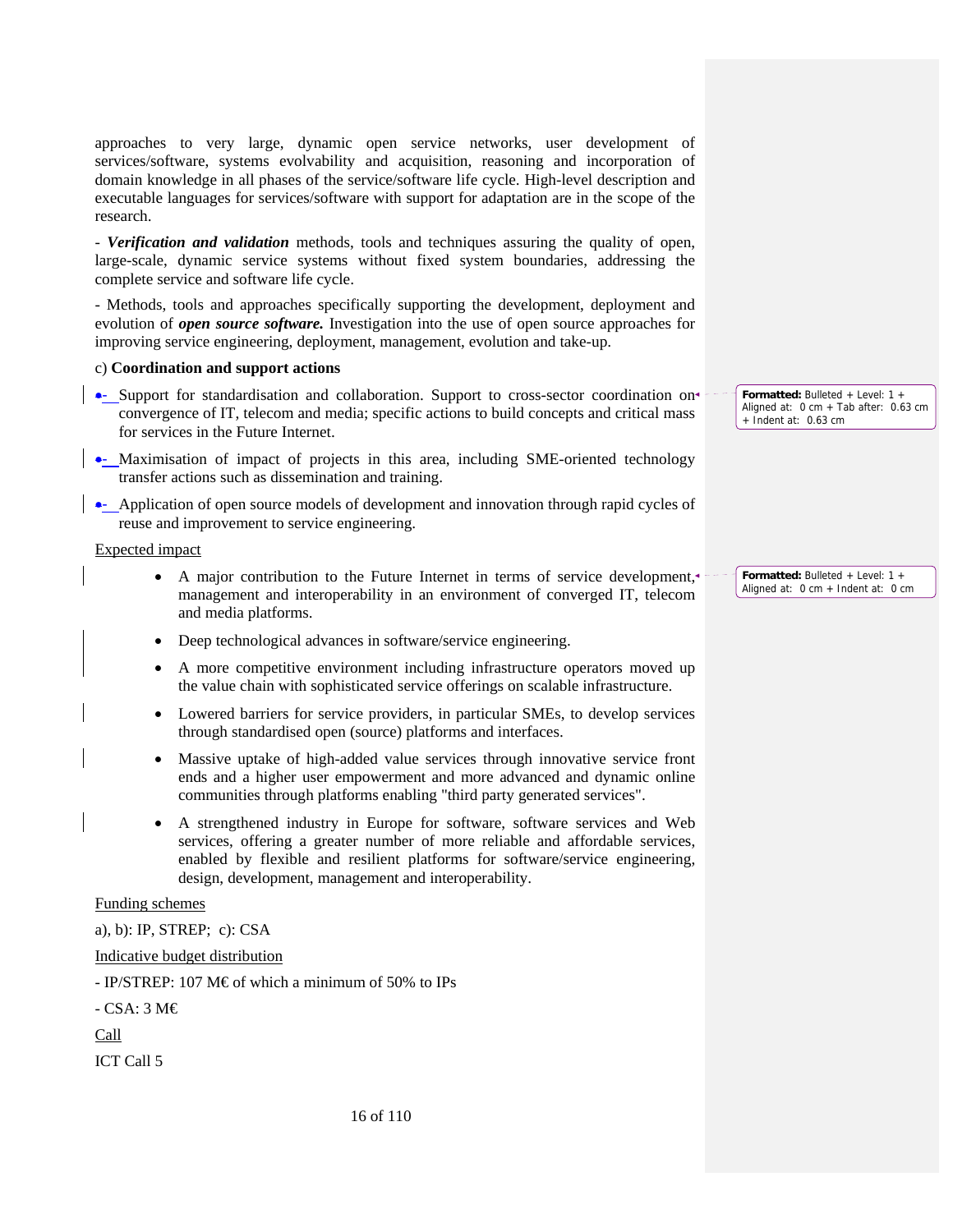# **Objective ICT-2009.1.3: Internet of Things and Enterprise environments**

# Target outcomes

# a) **Architectures and technologies for an Internet of Things**

- *Architectures and technologies using open protocols, which enable novel Internet-based applications* including – but not restricted to – business/enterprise scenarios, use information generated at the periphery of the network from the virtual and physical worlds with aggregation of those, and allow action on the physical world. Physical world event information are generated by tags, sensors, actuators and wireless devices. Related processes and applications may be object or location-centric and cover management capabilities of various classes of events, such as real world events (sensor based), behavioural/people events, or business events.

- *Optimised technologies covering distribution of intelligence* between the edge network and the more centralised business/process information system This includes service discovery systems as well as scalable, secure, open middleware necessary to put real world data into the context of various Internet applications with event processing, separation and filtering. Of particular importance are the integration and interoperability with the mainstream business/process management platforms and tools and the necessary management of varying data ownership across the edge device/object life cycle.

- *Architectural models* enabling an open governance scheme of the Internet of Things, without centralised gatekeeper lock-in of critical business/process functionalities.

If third country partnership is felt relevant by proponents, priority should be for those third countries having established links with the EU in this field, including the U.S., Japan, Korea, China, and India.

# b) **Future Internet based Enterprise Systems**

*Software platforms supporting highly innovative networked businesses* on top of an Internet of Services. These platforms should enable increased flexibility of the resources managed by virtual organisations and facilitate dynamic outsourcing with third parties capability to aggregate services, act as intermediaries for delivery, and provide innovative new channels for consumption. Collaboration and interoperability are key features of these dynamic ecosystems supported by next generation knowledge management services, making use of semantically enriched information, including object/sensor information.

# c) **International co-operation and co-ordination**

- Strategic visions covering the Internet of Things and/or integrated businesses going beyond current process-based or analytical approaches to include frameworks based on fuzzy logic, decisional or systemic approaches; research roadmaps, organisation of events.
- RFID: Exchange of best practices from field trials or the deployment of pilot projects as well as collaborative pre-normative research aiming at global standards, as part of the "Lighthouse priority project" decided at the EU-US Transatlantic Economic Council in April 2007. Organisation of the European follow-up of this initiative to support the established dialogue.

Expected impact

• Strengthened competitiveness of European businesses in all sectors of the economy through more automated processes, new classes of applications, and more generic and **Formatted:** Bulleted + Level: 1 + Aligned at: 0 cm + Tab after: 0.63 cm + Indent at: 0.63 cm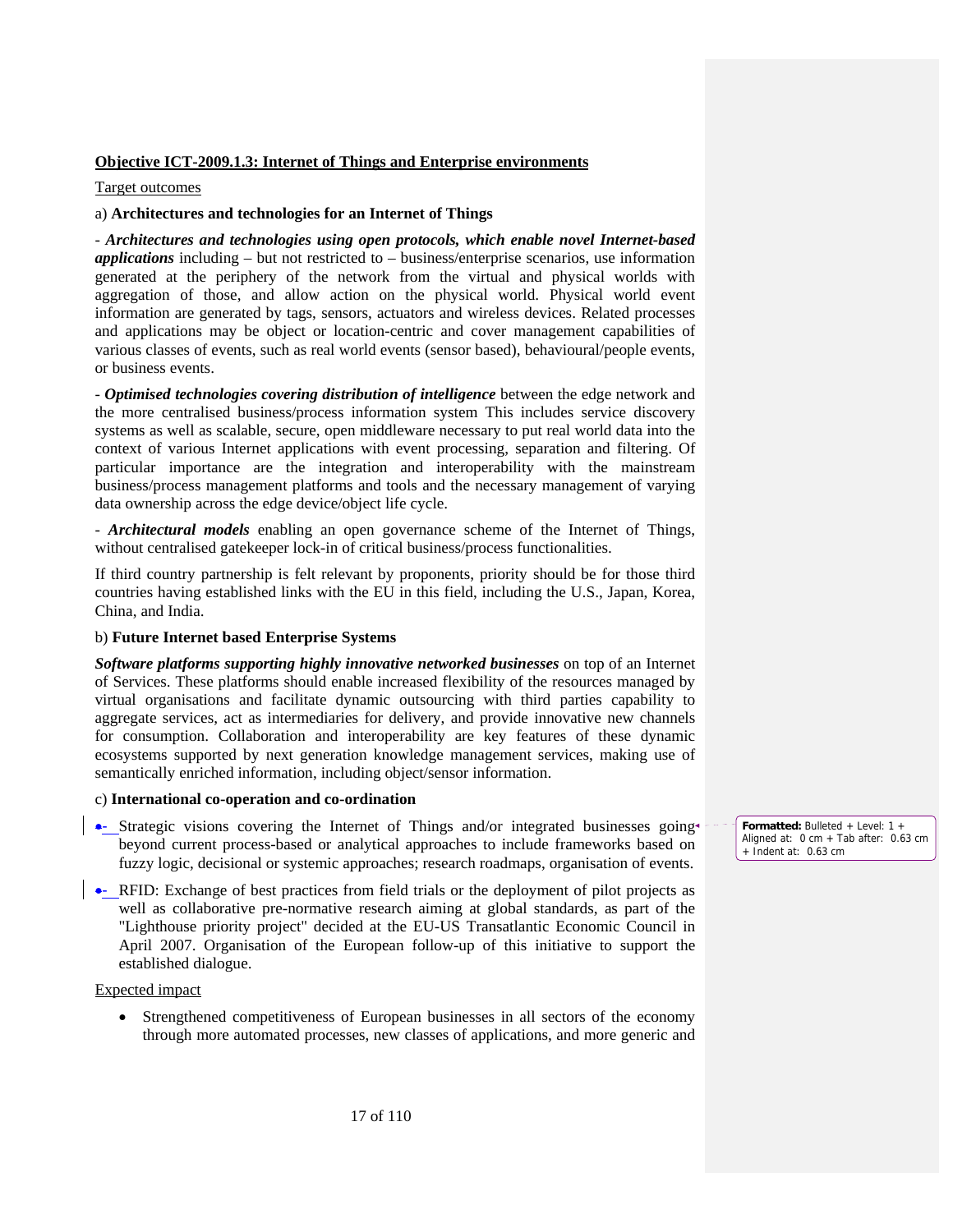open architectures, and through the support to dynamic and composite business models for the delivery of customisable high added value products or services.

• European leadership in the supply of integrated business solutions exploiting the fast development of RFIDs and smart tags and taking advantage of fusion between the real world and the virtual web-based world.

### Funding schemes

a), b): IP, STREP; c): CSA

# Indicative budget distribution

- IP/STREP: 35 M $\in$ ; the objective is to support at least 2 IPs

- CSA: 2 M€

Call

-

ICT Call 5

# **Objective ICT-2009.1.4: Trustworthy ICT***<sup>5</sup>*

#### Target outcomes

### a) **Trustworthy Network Infrastructures**

- Trustworthy network infrastructures as well as communication, computing and storage infrastructures in the context of the development towards the Future Internet as a conglomerate of heterogeneous networks and systems. Work includes development of novel architectures with built-in security, dependability and privacy; secure interfaces and scalable dynamic security policies across multiple networks and domains; and trustworthy management of billions of networked devices, "things" and virtual entities connected in the Future Internet.
- Trustworthy platforms and frameworks for autonomously monitoring and managing threats, which need to be typically cross-border, cross-organisational, scalable, distributed, dynamically evolving and collaborative.
- Whilst developing technologies, projects should give adequate attention to aspects of usability, societal acceptance and economic and legal viability, through appropriate research, experimentation or demonstration in realistic, complex and scalable scenarios and contexts.

#### b) **Trustworthy Service Infrastructures**

- Trustworthy and privacy protecting service systems, platforms and infrastructures as part of the development towards the Future Internet, which support adaptability, interoperability, scalability and dynamic composition of services for citizens and businesses. Work includes flexible and dynamic mechanisms and risk-based methodologies to respond to threats and vulnerabilities, as well as to changes and conflicting demands in operating conditions, business processes or use practices through the full life cycle.
- Interoperable frameworks for identity management for persons, tangible objects and virtual entities, with emphasis on user-centricity and respect of privacy for personal users.

<sup>&</sup>lt;sup>5</sup> *Trustworthy* is defined in this context as: secure, reliable and resilient to attacks and operational failures; guaranteeing quality of service; protecting user data; ensuring privacy and providing usable and trusted tools to support the user in his security management.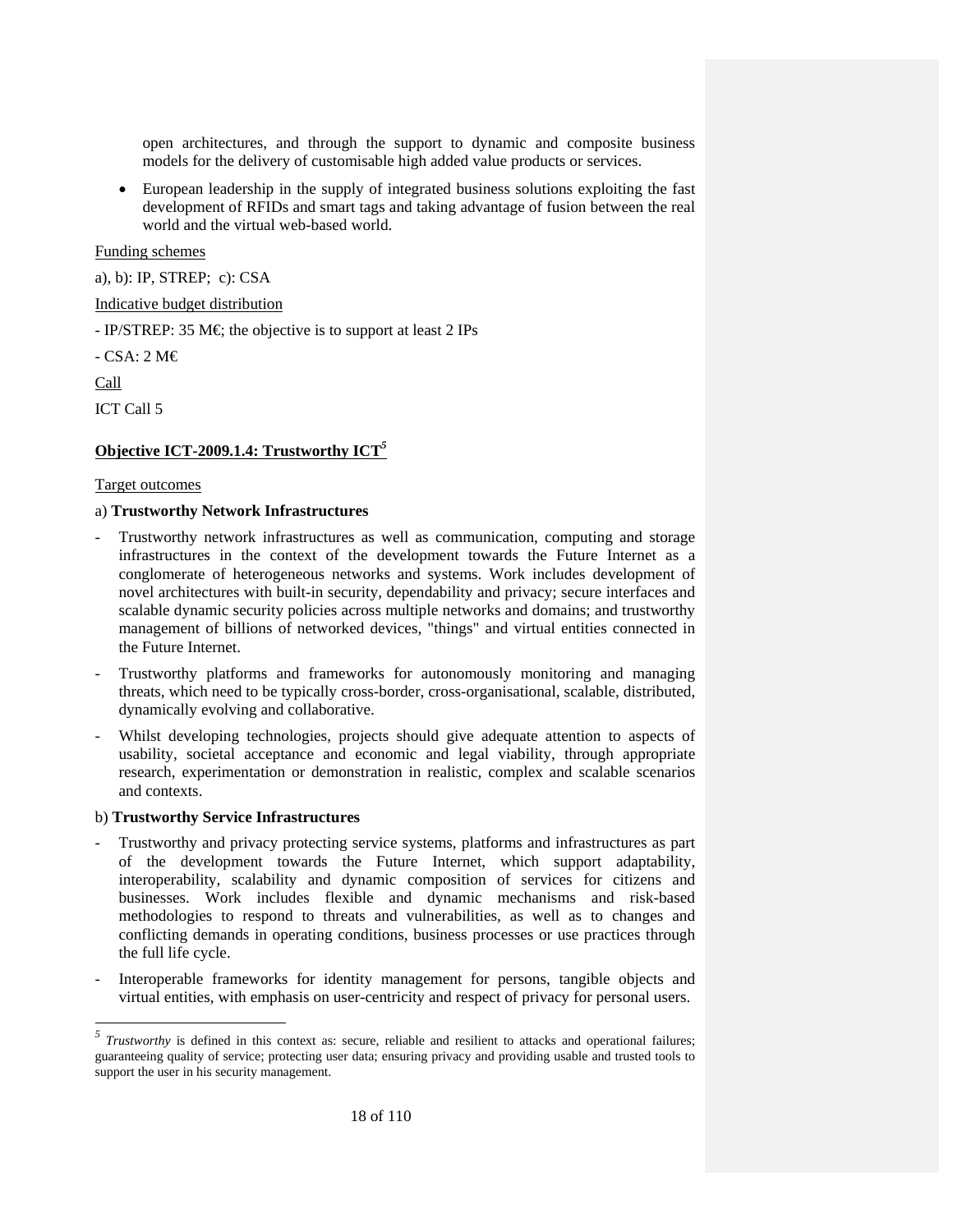- Whilst developing technology, projects should give adequate attention to aspects of usability, societal acceptance, human behaviour and principles of human rights and legal and economic viability. This could involve multi-disciplinary research activities, experiments or demonstration in realistic, complex and scalable scenarios and contexts.

# c) **Technology and Tools for Trustworthy ICT**

- In highly distributed networked process control systems and in networks of very high number of things. Understanding threat patterns for pro-active protection.
- For user-centric and privacy preserving identity management, including for management of risks and policy compliance verification.
- For management and assurance of security, integrity and availability, also at very long term, of data and knowledge in business processes and services.
- For assurance of trustworthiness of complex and continuously evolving software systems and services.
- In enabling technologies for trustworthy ICT. This includes cryptography, biometrics; trustworthy communication; virtualisation; and certification methodologies.

# d) **Networking, Coordination and Support**

Support to networking, road-mapping, coordination and awareness raising of research and its results in trustworthy ICT.

Priority will be given to: (i) Emerging threats and vulnerabilities in the Future Internet, (ii) Security and resilience in design, performance and scalability of future software-based service systems, (iii) Economics of security addressing cost effectiveness and market compliance of security solutions, (iv) Promoting wide use of standards, certification models and best practices, (v) Legal and societal aspects related to technology development of trustworthy ICT; (vi) Coordination of national research actions in the field; (vii) International cooperation in fields where global action will create added value.

Networks of Excellence could be particularly relevant for the areas of (i), (ii) and (iii).

Expected Impact:

For IPs:

- Demonstrable improvement (i) of the trustworthiness of increasingly large scale heterogeneous networks and systems and (ii) in protecting against and handling of network threats and attacks and the reduction of security incidents.
- Significant contribution to the development of trustworthy European infrastructures and frameworks for network services; improved interoperability and support to standardisation. Demonstrable usability and societal acceptance of proposed handling of information and privacy.

For all projects:

- Improved European industrial competitiveness in markets of trustworthy ICT, by: facilitating economic conditions for wide take-up of results; offering clear business opportunities and consumer choice in usable innovative technologies; and increased awareness of the potential and relevance of trustworthy ICT.
- Adequate support to users to make informed decisions on the trustworthiness of ICT. Increased trust in the use of ICT by EU citizens and businesses. Increased societal acceptance of ICT through understanding of legal and societal consequences.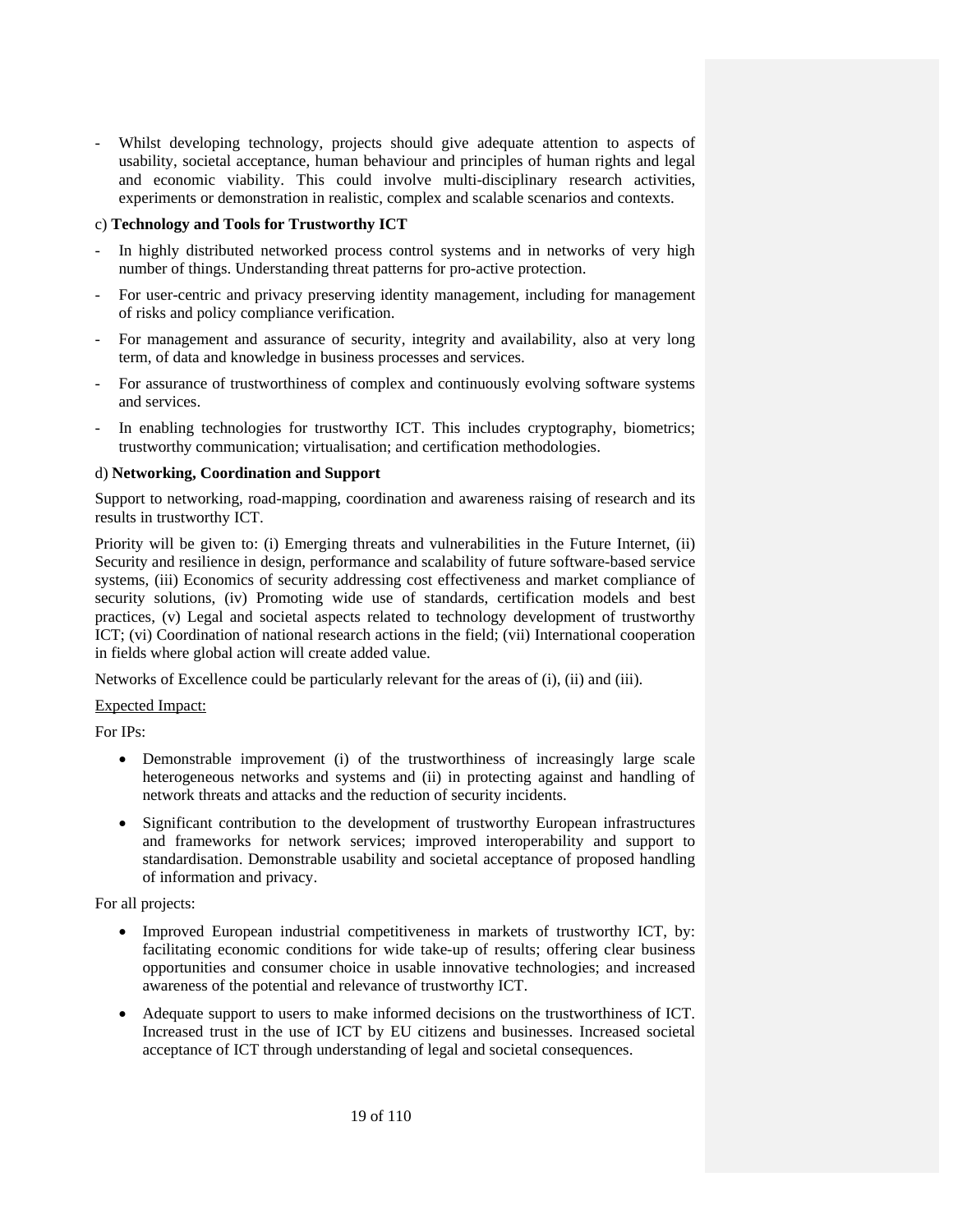For networking, coordination and support actions (NoE/CSA):

• Improved coordination and integration of research activities in Europe or internationally in areas where that is beneficial for European research and innovation capacity. Broad support to research roadmaps and activities relevant for longer term research in the field of trustworthy ICT.

Funding schemes

a): IP; b): IP; c): STREP; d): NoE, CSA

Indicative budget distribution

- IP/STREP: 80 M€ of which a minimum of 50% to IPs

- NoE, CSA: 10 M€.

Call

ICT Call 5

# **Objective ICT-2009.1.5: Networked Media and 3D Internet**

# Target outcomes

# a) **Content aware networks and network aware applications**

- Architectures and technologies for converged and scalable networking and delivery of multimedia content and services dynamically optimised with policies taking into account the content and adaptation needs, the user contexts, requirements and social relational network for a variety of contents, services that may include home management, applications, locations and mobility scenarios. They enable multiple user roles as content producer, user or manager.

- Maintaining the integrity and quality of media across media life cycle to optimise quality of experience in collaborative media creation and delivery scenarios, with optimised sharing, storage, retrieval, fusion capabilities. Open architectures making the most of both the ever increasing device/edge processing power and network bandwidth, especially for real time highly demanding immersive collaborative environments (e.g games). Enhancement of 2D scalable video coding, multi view point coding, 3D coding that can achieve optimised network awareness and device delivery are within scope.

# b) **3D Media Internet**

- Architectures and technologies for Future Media Internet and 3D processing enabling mass distribution, caching, filtering, aggregation and networking of 3D content with optimised user quality of experience, Optimised impact on the performance of the underlying processing and networking platforms. Optimisation of real time rendering of complex scenes from personalised user perspectives and minimisation of latency experienced through the network and associated edge processing platforms.

- Technologies for 3D content representation with configuration/adaptation capabilities in multiple virtual worlds, with user controlled management of ownership, identification, trading, rights associated to presence in (possibly multiple 3D) domains.

- Architectures and technologies ensuring that 3D augmented worlds are tightly coupled to the physical world, for commercial or social applications, beyond games.

# c) **Networked search and retrieval**

- Networked technologies and architectures with repositories and cached content optimising networked search, adaptation and access to relevant multimedia information composed of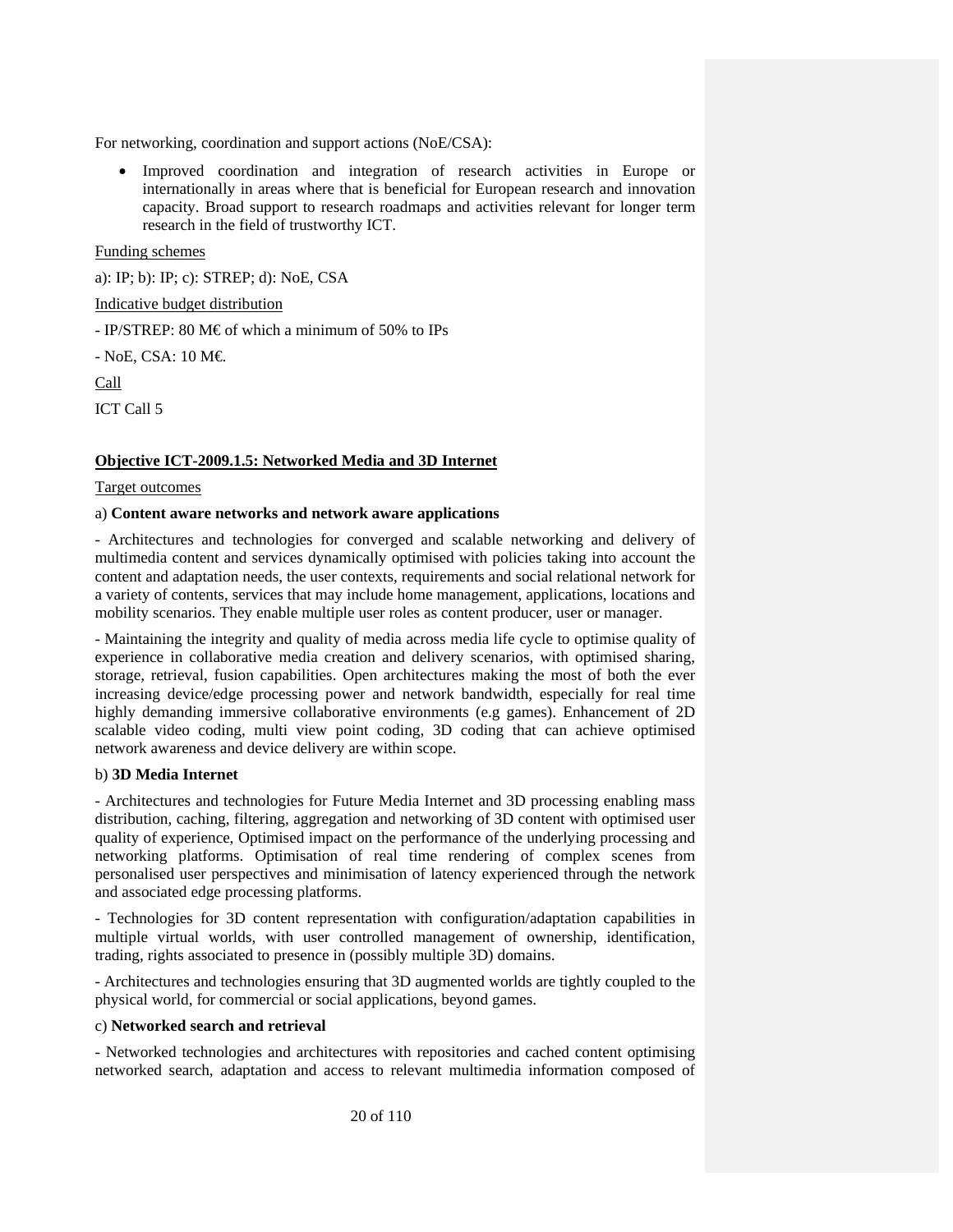several information sources, types and origins, including physical world event information. It covers interaction with content, media-to-network and to (mobile) device dynamic adaptation, search capabilities across distributed repositories and P2P networks, and adaptation to context and to specific application domains.

- Adaptive technologies based on relevance or contextual and user feedback enabling personalisation of multimedia networked search, as a function of user contexts, perception and usage profile.

### d) **Immersive media experiences beyond HDTV and electronic cinema**

End to end architectures for next generation multimedia and cinema experiences beyond HDTV and current electronic and digital cinema with higher than today quality of experience, based on technologies enabling higher frame rates, wider colour gamut, higher contrast range, higher screen resolution, advanced version of spatialised sound, 3D capabilities, pervasive environments, immersive environments, multi viewpoint coding. Optimised end-to-end architectures should cope with the massive increase of throughput expected to be created with the above applications.

e) **Knowledge networks** to consolidate or establish European leadership in the fields covered in a).

For b) Support to integration of foundational research capacities to establish forward-looking 3D and Media Internet research agendas. Support to promotion of multidisciplinary education and sharing of research facilities.

For d) Integration of industry and academia research capacities to establish advanced research agendas in the field and support the sharing of research facilities.

### f) **Support measures**

i) For a), b) Support to collaboration including with national initiatives and/or third countries, dissemination, research roadmaps, policy aspects, organisation of scientific and/or policy events.

ii) For c) support to co-ordination of activities at EU level in the domain of multimedia search, co-operation with third countries, research roadmaps and organisation of events of policy or research nature.

### Expected impact

- Reinforced positioning of industry in Europe in networking and delivery of multimedia content and services, in 3D media Internet technologies, and in networked search. Strengthened European industry in multimedia experiences beyond HDTV and in electronic cinema.
- Wider market opportunities, including for content-related SME's, from innovative mass market or societal applications (e.g. games, entertainment, or education, culture, and service creations, based on novel networked media technologies and systems
- Wider uptake of networked and collaborative platforms based on a "3D media Internet".
- Global standards and European IPRs reflecting federated and coherent roadmaps.

Funding schemes

a), b), c), d): IP, STREP; e): NoE; f): CSA

### Indicative budget distribution

**Formatted:** Indent: Left: 0.63 cm, Bulleted + Level: 1 + Aligned at: 0 cm + Tab after: 0.63 cm + Indent at: 0.63 cm, Tab stops: 1.27 cm, List tab + Not at 0.63 cm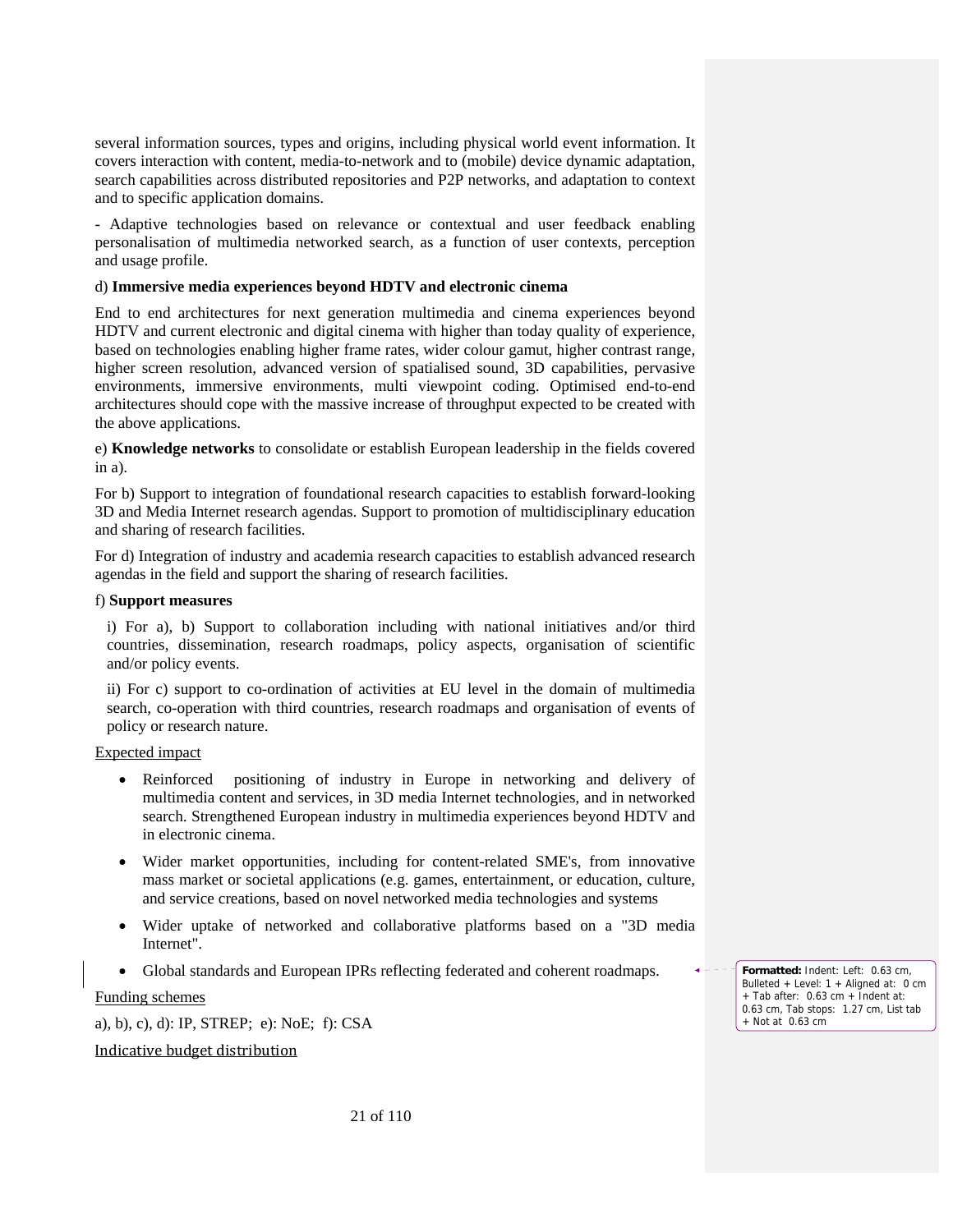- IP/STREP: 70 M $\epsilon$  of which a minimum of 50% to IPs

‐ NoE: 6M€; CSA: 4M€

Call

ICT Call 4

# **Objective 1.6: Future Internet experimental facility and experimentally-driven research**

# Target outcomes

a) **Building the Experimental Facility and stimulating its use**: Building the prototype of the Future Internet Research and Experimentation (FIRE) experimental facility to support research for the Future Internet at different stages of the R&D cycle based on the design principle of "open coordinated federation of testbeds".

The facility shall allow for: large scale experimentation with and comparison of visionary approaches for network architectures and technologies, service architectures and platforms, networked media and trustworthy infrastructures for the Future Internet; experimentation with systems based on cross-layer or non-layered approaches; direct involvement of user communities; assessment of the socio-economic and environmental impact of changes to the Internet. The facility should be dynamic, sustainable, open at all levels and based on open standards. Participation from INCO countries in particular at use level is encouraged.

- a1) **FIRE Components**: an operational prototype facility should be provided at an early stage in the project. Normally, at least 20% of the resources should be earmarked for gradually expanding the functionality of the prototype in a demand-driven and open way by federating testbeds providing additional functionality within the facility.
- a2) **FIRE Users**: using the mechanism of open calls, it is expected that another 20% of the resources are used for extending the use of the experimental facility for research groups that propose innovative usage scenarios exploiting the multiple dimensions and scale of the facility. These activities should exhibit a high degree of innovation in the use of the Facility, including system level experiments making a comprehensive use of several components of the facility, large scale experimentation, broad involvement of user communities, and assessment of socio-economic and other non-technological aspects. The results, lessons learnt and recommendations drawn must be of mutual interest, serving the needs of the users as well as helping the Facility operators to refine the concept of "open coordinated federation of testbeds" and the services provided by the Facility. Support of individual experiments should be focused on the setting up and running of the experiment and should typically not exceed 200 k€ per experiment.
- b) **Experimentally-driven Research**: Visionary multidisciplinary research, defining the challenges for and taking advantage of the Experimental Facility above, consisting of iterative cycles of research, design and large-scale experimentation of new and innovative network and service architectures and paradigms for the Future Internet from an overall system perspective. The refinement of the research directions should be strongly influenced by the data and observations gathered from experimentation in previous iterations.

Research should consider the Future Internet as a complex system and therefore address all the associated aspects in a holistic vision and at all relevant levels and layers. This includes the definition of relevant metrics as well as taking into account energy, low cost,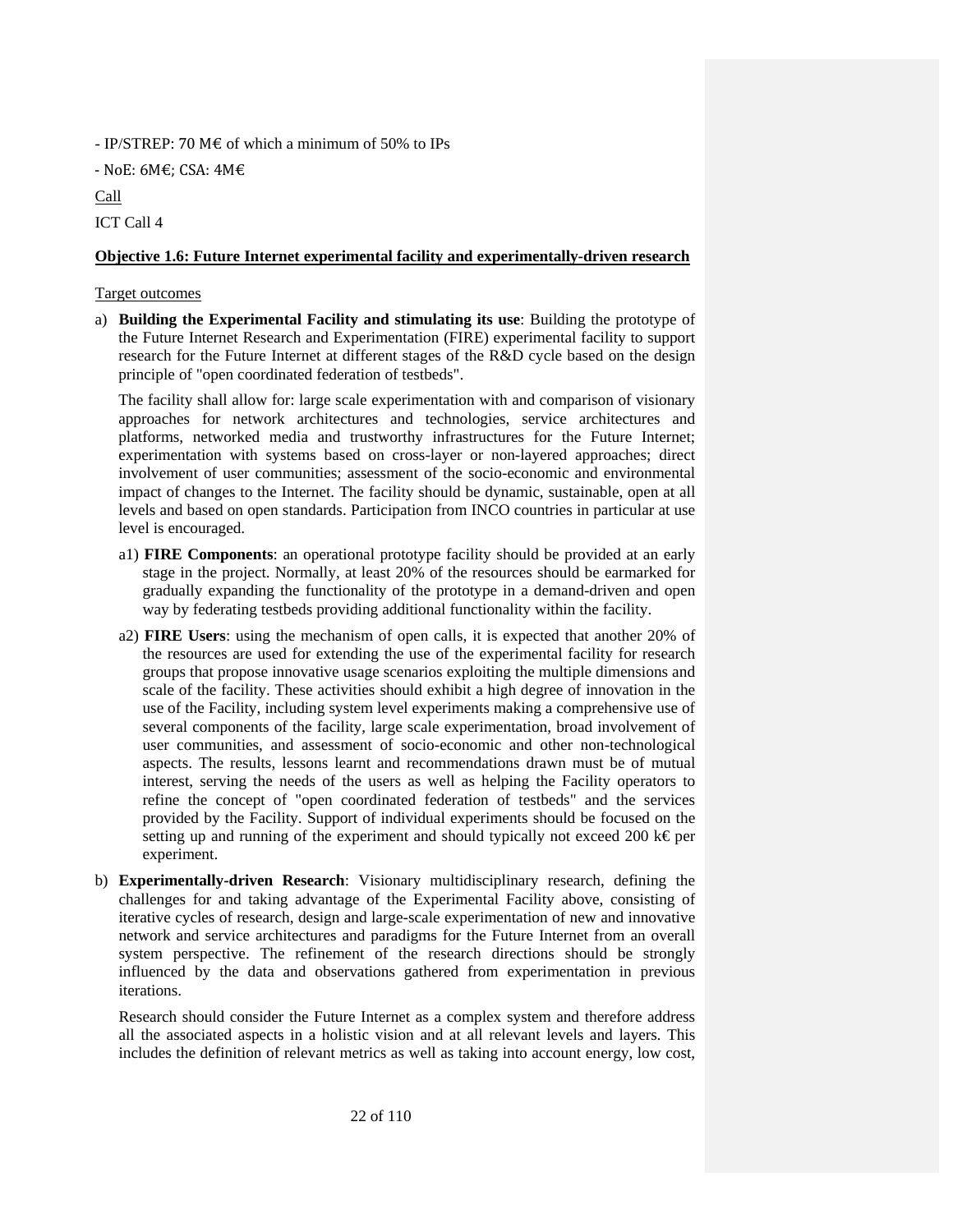environmental or socio-economic aspects. This research will be linked to and an important driving element of the Experimental Facility.

c) **Coordination and Support actions**: coordination of related EU-level and Member States / Associated Countries activities, international co-operation with other initiatives in industrial and emerging countries, and collaboration on standardization in order to exploit synergies; multidisciplinary networking of research communities addressing both technological and socio-economic and environmental aspects of the Future Internet; coordination of experience research and user-driven open innovation activities establishing common concepts, roadmaps, methodologies and tools, including the sharing of best practices across pilots and sectors.

### Expected impact

- Improved European competitiveness in Future Internet research and development by providing European researchers, in industry and academia, with a unique operational, sustainable, dynamic, and integrated large scale Experimental Facility, which is used by a significant number of Future Internet research projects in European and national programmes and beyond.
- Establishing the methodology of experimentally-driven research for the investigation of innovative concepts for the Future Internet taking a multidisciplinary and holistic approach.
- Assessment at an early stage of the technological, societal, economic and environmental implications of changes to the Internet.
- Strengthened European competitive position on experimentation environments through targeted international co-operation.
- Increased acceptance and use of the concept of user-driven open innovation through demonstrated benefits from complementary approaches of open testbeds, pilots, experience research, etc.

Funding schemes

a): IP; b): STREP; c): CSA

# Indicative budget distribution

- IP/STREP: 45 M€ of which 25 M€ for IP (target outcome (a)) and 20 M€ for STREP (target outcome (b))

- CSA: 5 M€

Call

ICT Call 5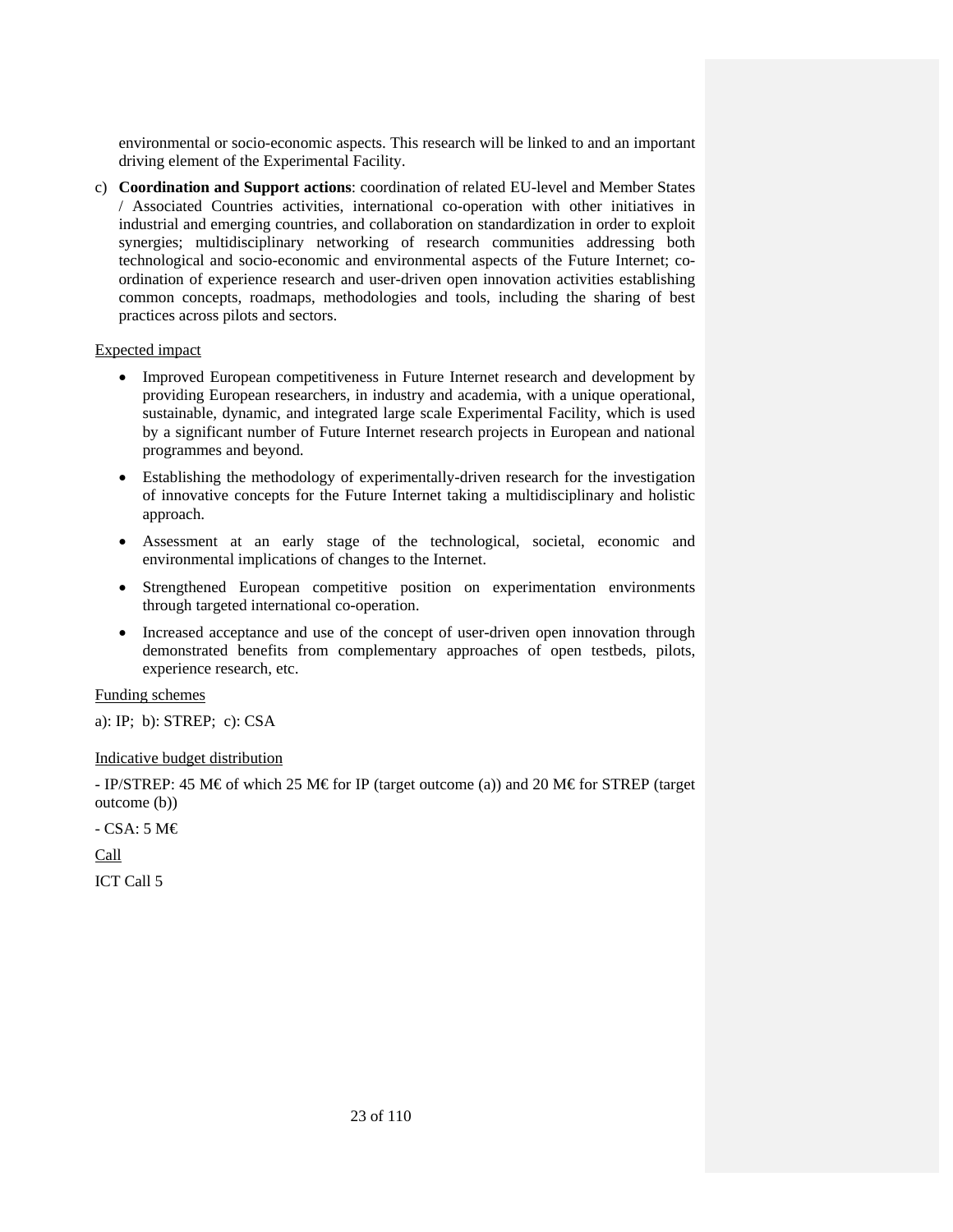### **4.2 Challenge 2: Cognitive Systems, Interaction, Robotics**

Engineering systems with the capability to sense and understand an unstructured environment is a challenge which goes beyond today's systems engineering paradigm. Present day systems engineering relies on specifying every eventuality a system will have to cope with in the execution of its task(s), and programming the appropriate response in each case. With the abundance of ever cheaper, smaller sensors, actuators and wireless tranceivers that link systems to the real world and with other systems, this approach faces serious limitations:

- The **real world** is generally too nuanced, too complicated and too unpredictable to be summarised within a limited set of specifications; there will inevitably be novel situations and the system will always have gaps, conflicts or ambiguities in its own knowledge and capabilities.
- •- Even in situations where unpredictable events are less likely, the problem of **extracting meaning and purpose** from bursts of sensor data or strings of computer code arises, because we don't have a formalisation of information processing that embodies semantics.

Challenge 2 aims to extend systems engineering to the design of systems that can carry out useful tasks (eg, manipulation and grasping, exploration and navigation, monitoring and control, situation assessment, communication and interaction), autonomously or in cooperation with people, in circumstances that were not planned for explicitly at design time. Specifically, such systems should be:

- *more robust:* performance should not degrade when they are presented with unexpected<sup>\*</sup> data;
- *more adaptive*: performance should be open (within reasonable constraints) to changing service requirements, without the need for extensive human intervention;
- •- *more effective:* performance should improve because they can predict or **anticipate** what might happen at some point in the future, near or far;
- *more natural:* performance should be tolerant to the ambiguity and **uncertainty** that is a consequence of dealing with humans, and performance should improve with time.

System capabilities in dimensions such as deliberation and learning, and innovation and creativity, would appear to be necessary to meet this aim. This clearly calls for design that shares some characteristics with the higher-level **cognitive** processes of the brain. For the purposes of this Work Programme a cognitive system can cope with the uncertainty (in the system's environment) that makes robust and adaptive performance difficult to achieve. It should also be borne in mind that it makes no sense to speak of robustness or adaptability without first **specifying the requirements** of interest: a robust lawnmower is different to a robust operating system or a robust planner.

Research and development efforts should aim at generating actual design principles. They will contribute to establishing scientific foundations for such principles. Alternatively, they may aim to achieve significant engineering progress, eg, through integration.

Manufacturers of robots of all sorts, autonomous vehicles, smart cameras and sensor networks will benefit from R&D efforts. Europe has strong manufacturing capabilities and a significant share of world market revenues in these sectors. The emergence of service robots and vision systems that operate outside structured manufacturing environments offer added opportunities for market expansion.

**Formatted:** Indent: Left: 0 cm, Hanging: 0.63 cm, Bulleted + Level: 1 + Aligned at: 0 cm + Tab after: 0.63 cm + Indent at: 0.63 cm

**Formatted:** Bulleted + Level: 1 + Aligned at: 0 cm + Tab after: 0.63 cm + Indent at: 0.63 cm

**Formatted:** Indent: Left: 0 cm, Hanging: 0.63 cm, Bulleted + Level: 1 + Aligned at: 0 cm + Tab after: 0.63 cm + Indent at: 0.63 cm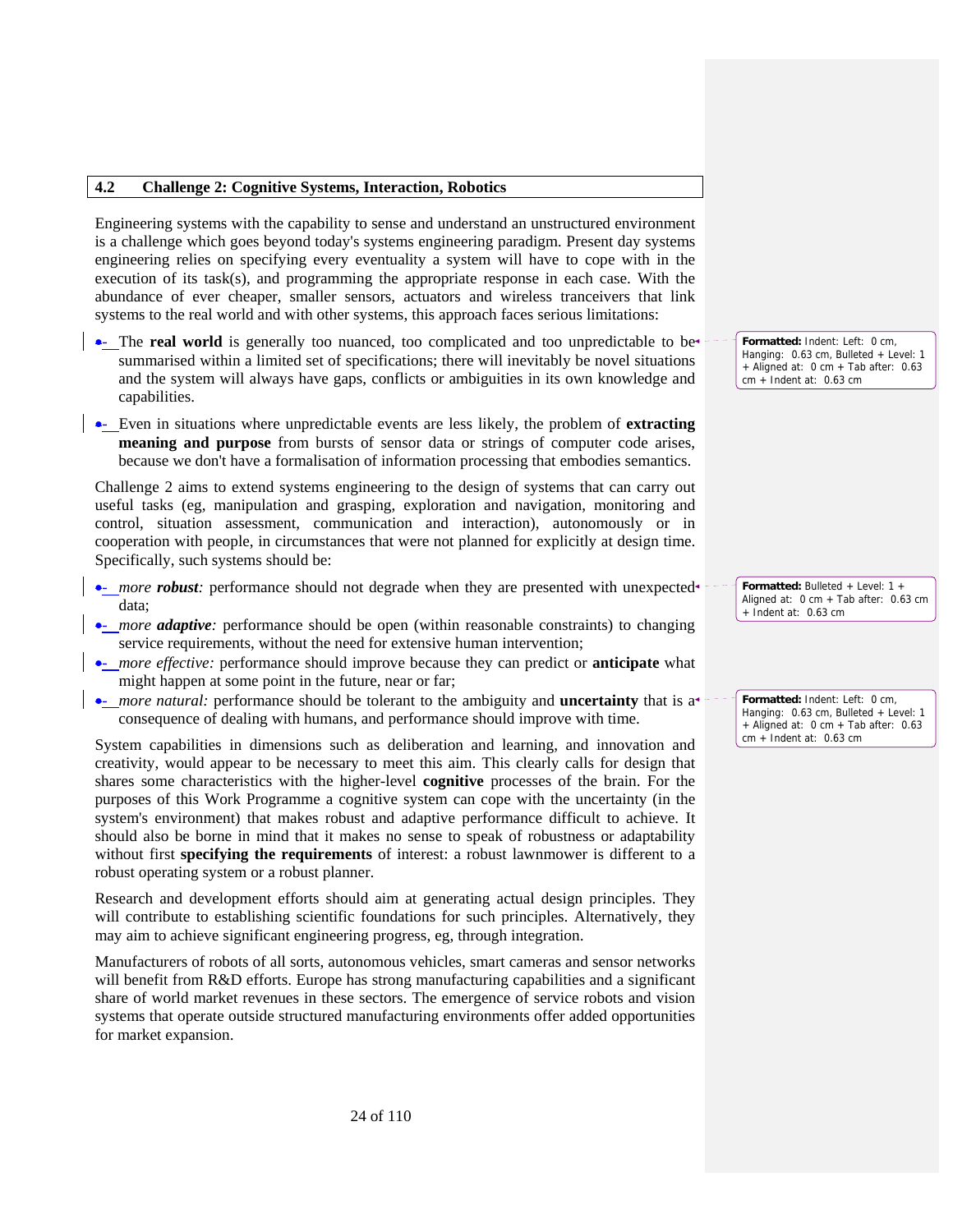Likewise automated machine translation stands to profit from more robust and adaptive methods for natural language understanding. With 23 official languages, the EU is at the forefront of multi-lingualism and it would be unrealistic to assume that the lingua franca in machine translation is, or will remain, English. A strategic challenge for Europe in today's globalised economy is to overcome language barriers through technological means.

### **Objective ICT-2009.2.1: Cognitive Systems and Robotics**

#### Target outcomes

- a) **New approaches towards understanding and solving key issues related to the engineering of artificial cognitive systems – see above**; among these issues are the following:
	- representation / categorisation / recognition / interpretation of objects, events, situations, behaviours and affordances in realistically scaled real-world environments;
	- the role and implementation of memory and learning in artificial systems;
	- adaptive and anticipatory behaviour within incompletely specified environments;
	- goal-setting and strategies for achieving goals;
	- collective behaviour arising from the interplay of (possibly large numbers of) individual subsystems;
	- modelling and design of (multimodal) interaction, communication and collaboration.

Projects are expected to demonstrate measurable progress on a suitable mix of these issues.

- b) **New approaches towards endowing robots with advanced perception and action capabilities**, and towards developing pertinent benchmarks and tests. Of particular interest are:
	- 3D sensing for everyday objects and environments;
	- motion and affordance perception;
	- learning and control strategies for linking perception and action;
	- benchmarking with a focus on navigation and autonomy.

Projects are expected to demonstrate measurable progress on at least one of these issues.

### Expected impact for a) and b)

- Leading-edge research capacity in Europe in cognitive systems engineering and robotics.
- Innovations in service robots, and industrial production and manufacturing processes.
- Widespread comparative assessment of robot performance (for different tasks and technologies).
- New market opportunities, and technologies for increased productivity and efficiency in EU industries.
- c) **New ways of designing and implementing complete robotic systems** that operate largely autonomously in loosely structured dynamic environments and, where necessary, in close co-operation with people. Systems may be distributed and should integrate rich sensory-motor skills (for example, grasping, manipulation, locomotion) with high level cognitive competencies (for example, reasoning, planning and decision-making). As

**Formatted:** Bulleted + Level: 1 + Aligned at: 0.6 cm + Tab after: 1.23 cm + Indent at: 1.23 cm

**Formatted:** Indent: Left: 0.6 cm, Hanging: 0.63 cm, Bulleted + Level: 1 + Aligned at: 0.6 cm + Tab after: 1.23 cm + Indent at: 1.23 cm

**Formatted:** Indent: Left: 0.63 cm, Hanging: 0.63 cm, Bulleted + Level: 1 + Aligned at: 0.63 cm + Tab after: 1.27 cm + Indent at: 1.27 cm

**Formatted:** Bulleted + Level: 1 + Aligned at:  $0.63$  cm + Tab after:  $1.27$ cm + Indent at: 1.27 cm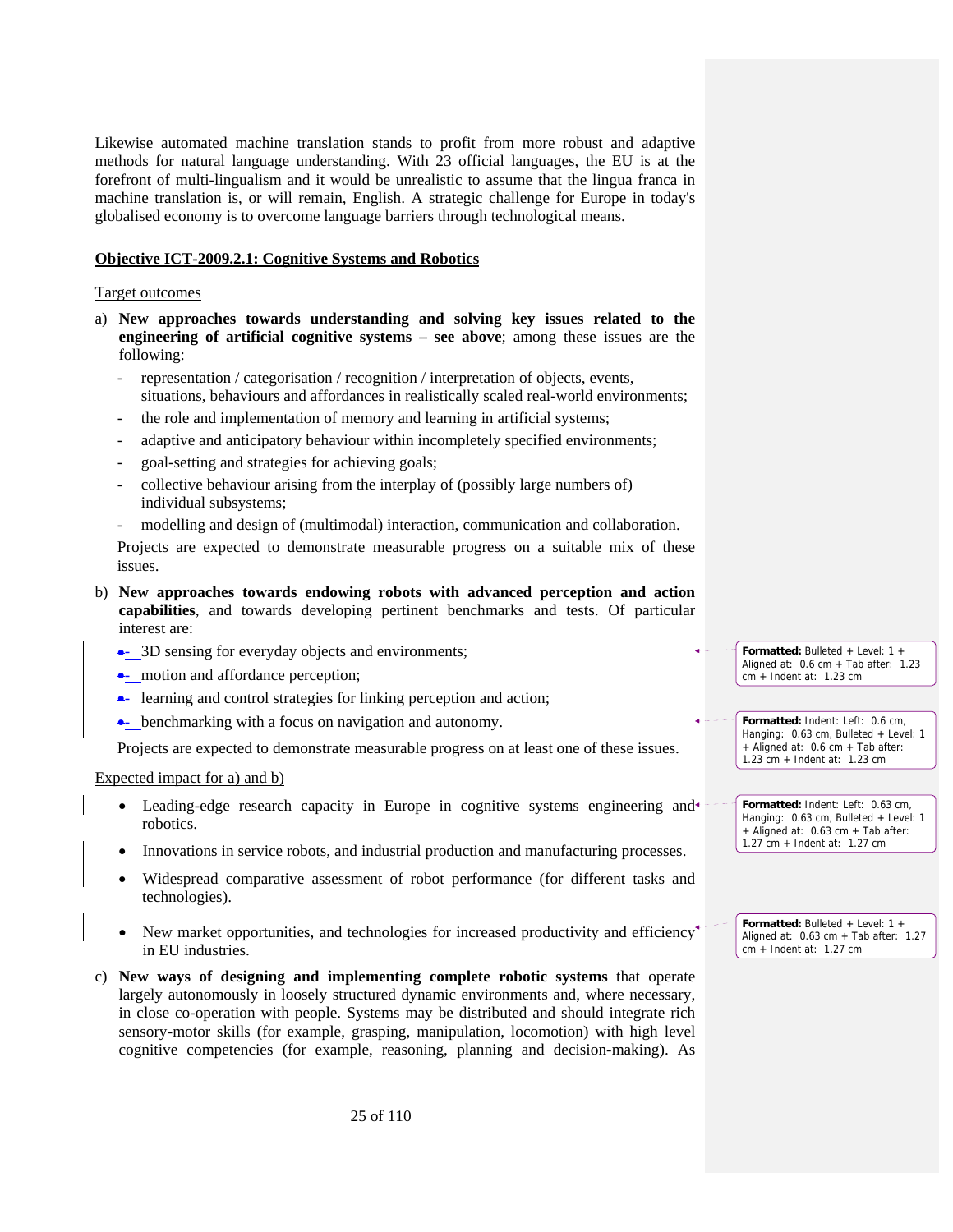appropriate, they should be demonstrably more robust, dependable, flexible and adaptive, and safer than it is possible today, and improve their performance through learning.

- d) **New, scientifically grounded system architectures integrating communication, control, and cognitive capabilities** to enable meaningful and self-sustaining autonomous action in real-world environments, natural interaction with people (where necessary), robust adaptation to changing operating conditions, and self-improvement. The viability and scalability of these architectures will be demonstrated through suitable experiments based on physical implementations and/or simulations of complete systems.
- e) **A framework to facilitate crossfertilisation between academic and industrial research efforts in robotics** through widespread experimentation with industry‐ strength platforms in academic research labs and through the joint definition of longer term scenarios and requirements to direct robotics research towards common goals; to assure a comparative assessment of performance through definition of suitable metrics and through benchmarking (supported by competitions or otherwise).

Expected impact for c), d) and e)

- Integrated and consolidated scientific foundations for engineering cognitive systems under a variety of physical instantiations.
- Significant increase of the quality of service of such systems and of their sustainability in terms of, for instance, energy consumption, usability and serviceability, through the integration of cognitive capabilities.
- Innovation capacity in a wide range of application domains through the integration of cognitive capabilities.
- Improved competitive position of the robotics industry in existing and emerging markets for instance in the following sectors: flexible small scale manufacturing; professional and domestic services; assistance and rehabilitation; construction, maintenance and repair; urban search and rescue; exploration and mining; entertainment, education and training.
- Consensus by industry on the need (or not) for particular standards. More widely accepted benchmarks. Strengthened links between industry and academia. (especially (e)).

Research and development pertaining to targets (a), (b), (c) and (d) will be guided by demanding, yet pragmatic, application scenarios. Target environments may be, for example, difficult terrains, buildings, homes, public spaces, shop floors, power plants and other technical infrastructures. Functionalities include: exploration, monitoring, controlling all sorts of sensors and actuators and communication and interaction with people (also including advanced human-robot interaction).

The applicability of research results is expected to go beyond the scenarios through which they have been obtained. Proposals strictly focusing on applications that are targeted under Challenges other than Challenge 2 are not eligible under Challenge 2.

Pertinent research may be informed by neuro- and behavioural sciences and determine the requirements basic technologies have to meet in order to enable creating the targeted systems. Systems may for instance employ new sensor and sensor networking technologies or "intelligent" materials to enhance their functionality, performance, and efficiency of resource usage, and bring new functionalities, like self-configuration and self-repair, within reach of industrial realisation. Research will also significantly broaden the remit of machine learning and put stronger emphasis on intelligent process control in real-time.

**Formatted:** Indent: Left: 0.63 cm, Hanging: 0.63 cm, Bulleted + Level: 1 + Aligned at: 0.63 cm + Tab after: 1.27 cm + Indent at: 1.27 cm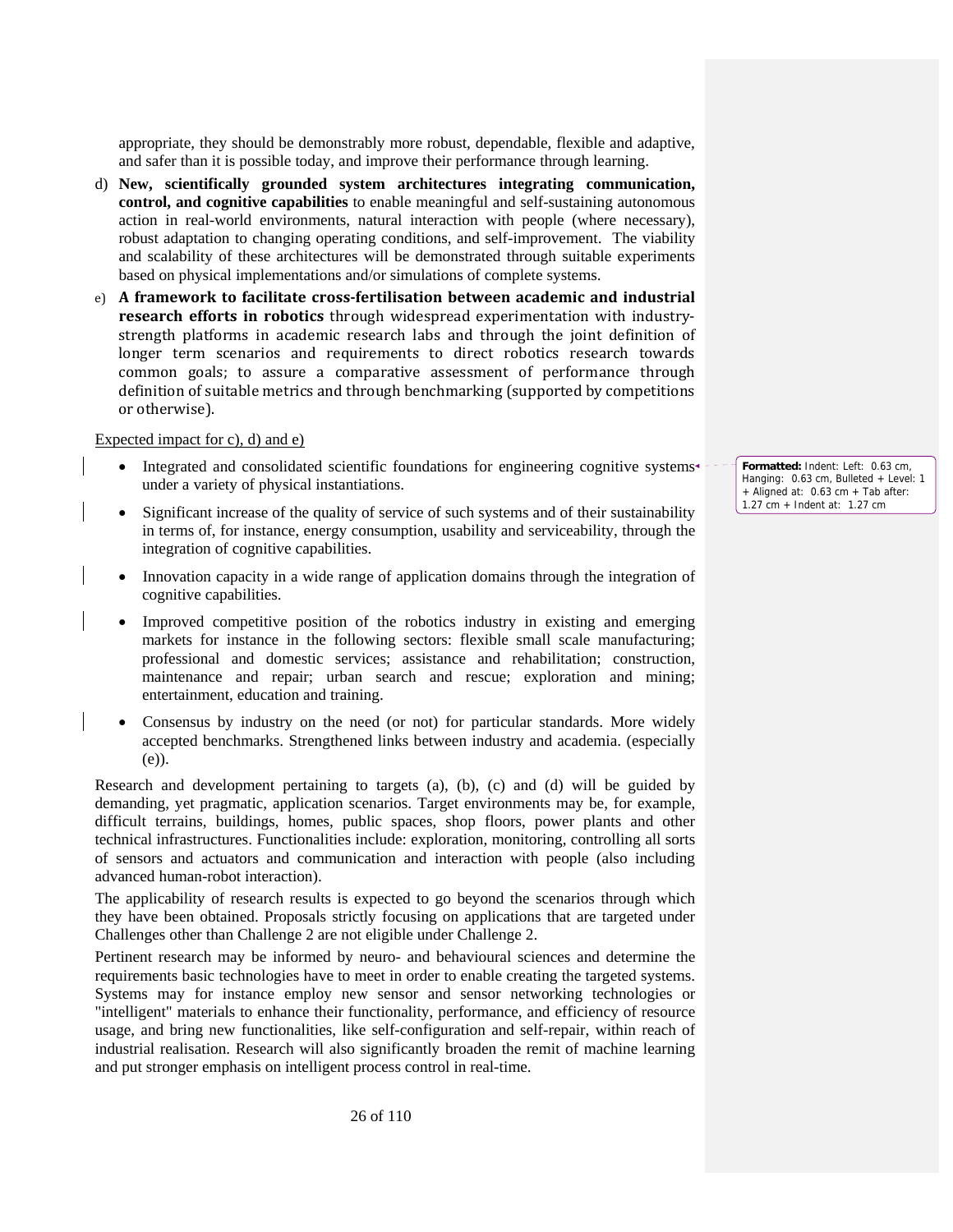f) **A "Virtual Institute"** integrating diverse research areas whose problems, techniques and solutions need to be brought together to understand cognitive systems and design useful new ones; they will develop a requirements- and capability-led understanding of cognitive systems that can be applied across multiple engineering and application domains.

# Expected impact for f)

- Leading-edge research in Europe in cognitive systems engineering and robotics.
- g) Co-ordinated **co-operation and communication** within a multidisciplinary robotics community in Europe, with concomitant outreach to potential users of robotic systems
- h) Co-ordinated **co-operation and communication** within a multidisciplinary artificial cognitive systems research community in Europe, with concomitant outreach to potential industrial applications.

### Expected impact for g) and h)

• Stronger cohesion among relevant communities; awareness built among wider (including non-professional) audiences of the potential of the technologies at issue.

### Funding schemes

a)-b): STREP; c)-e): IP; f) NoE; g)-h) CA

### Indicative budget distribution

# 153M€

Calls:

 $\lnot$  ICT Call 4: target outcomes (b), (d), (f), (g) • IP/STREP: 73 M  $\epsilon$  of which a minimum of 50% to IPs

 $\overline{\text{C}}$  ICT Call 6: target outcomes (a), (c), (e), (h) • IP/STREP: 80 M€ of which a minimum of 50% to IPs

### **Objective ICT-2009.2.2: Language-based interaction**

### Target outcomes

- a) **New architectures, models and tools for cost-efficient self-learning machine translation** systems, integrating advances from the relevant fields:
	- Architectures and knowledge representation for self-learning machine translation;
	- Novel language and translation models that support self-improving, knowledge-driven and interactive paradigms;
	- Methods for automatic, dynamic and self-organising acquisition, processing and representation of linguistic (including semantic) knowledge;
	- Models and theories of world knowledge, its relevance to the translating task and methods of formalisation.

The objective is to support one IP only that will cover two or more of these topics.

**Formatted:** Bulleted + Level: 1 + Aligned at: 0.63 cm + Tab after: 1.27 cm + Indent at: 1.27 cm

Aligned at:  $0.63$  cm + Tab after:  $1.27$ cm + Indent at: 1.27 cm

**Formatted:** Bulleted + Level: 1 +

**Formatted:** Bulleted + Level: 1 + Aligned at: 0 cm + Tab after: 0.63 cm + Indent at: 0.63 cm

**Formatted:** Bulleted + Level: 1 + Aligned at: 0.6 cm + Tab after: 1.23 cm + Indent at: 1.23 cm

**Formatted:** Bulleted + Level: 1 + Aligned at: 0 cm + Tab after: 0.63 cm  $+$  Indent at: 0.63 cm

**Formatted:** Bulleted + Level: 1 + Aligned at: 0.6 cm + Tab after: 1.23 cm + Indent at: 1.23 cm

**Formatted:** Numbered + Level: 1 + Numbering Style: a, b, c, … + Start at: 1 + Alignment: Left + Aligned at: 0 cm + Tab after: 0.63 cm + Indent at: 0.63 cm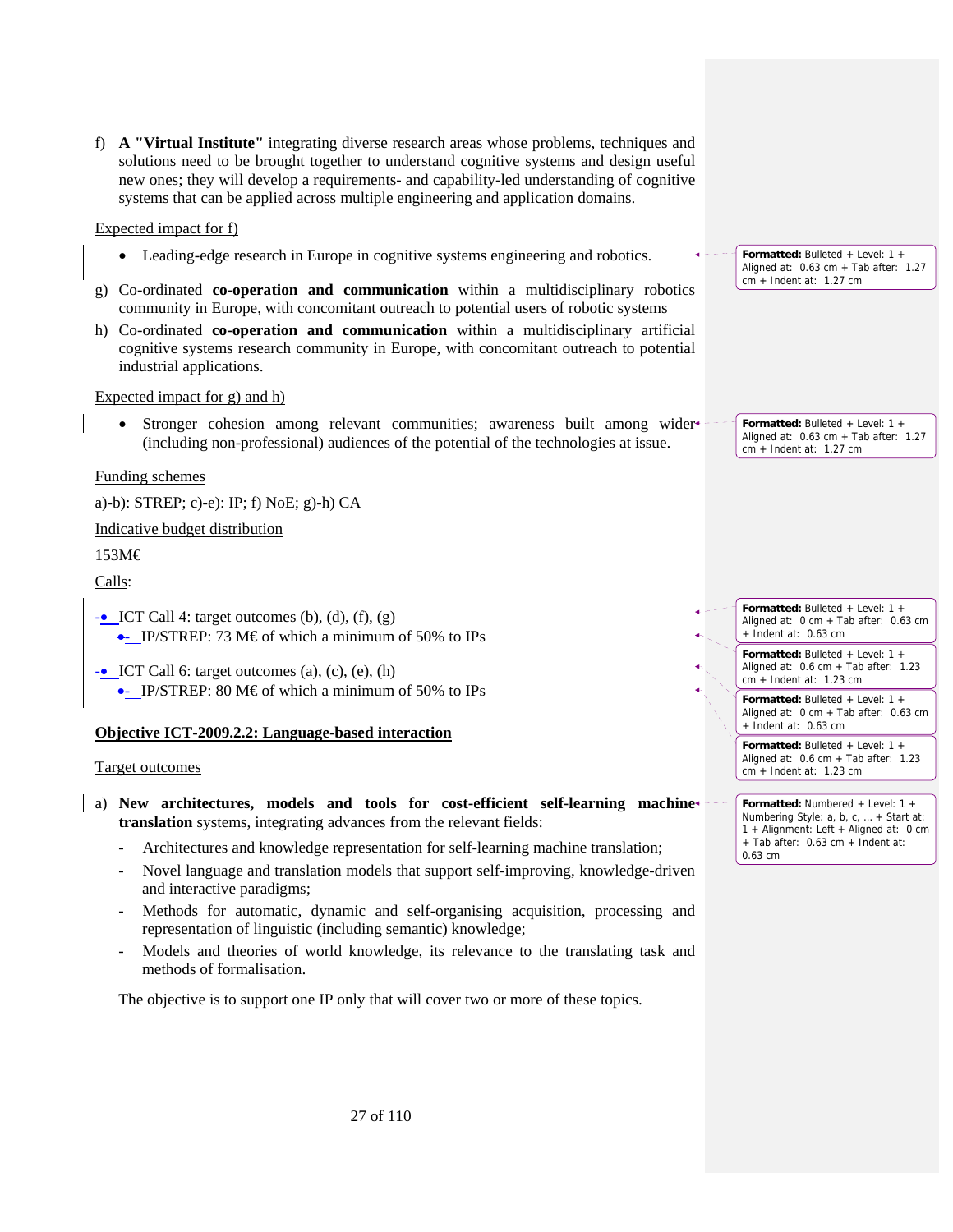### Expected Impact

- Reduce by more than half the average quality difference between human translation and automatic translation, measured by adequacy-based quality indicators
- Practical and economically viable solutions for fully automatic provision of multilingual online content and services for the vast majority of EU languages
- Increase the average speed of human translation by a factor of 2 in eight years
- b) **Specific solutions for key domain challenges**, taking into account the context in whichautomatic translation is applied:
	- Portable, scalable and readily integrable solutions for fully automatic translation with adequate quality, especially in the on-line context;
	- Self-learning and self-adapting approaches to automatic translation in an interactive and/or collaborative context, with adequate and economic interaction of the relevant actors (authors, translators, editors, end users);
	- Novel, adaptive and interoperable solutions for managing multilingual content and communication;
	- Methods for automated acquisition and annotation of language resources.

Each project should address one or more of the above listed topics.

#### Expected Impact

- Automated translation that is more interoperable, more adaptive, better capable of  $\epsilon$  self-learning and more user-friendly
- Gaps in language coverage removed, and speed and quality of translation increased.

### c) A **"Virtual Institute"** to:

- Federate a multidisciplinary community geared towards the new requirements for online multilingual communication;
- Establish and promote novel evaluation methods and metrics;
- Ensure networking between the machine translation research community and related activities, in particular knowledge management, semantic web, cognitive systems, (psycho-)linguistics, translation and computer science.

#### Expected Impact

- $\rightarrow$  Leading-edge research in Europe fostered through self-sustained multidisciplinary networking in machine translation, language resources and evaluation.
- –• Improved ability to measure the performance of machine translation and the quality and coverage of language resources, through an open and standardized, adequacybased evaluation infrastructure.

Extensive manual language-specific or topic-specific programming or adaptation are not in scope. Projects whose main emphasis is on input or output processes are not in scope.

Projects are expected to make appropriate use of the scientific advances in areas such as artificial intelligence, machine learning. They should be geared towards the new Internet paradigms involving interaction, collaboration and intelligent content.

Funding schemes

**Formatted:** Bulleted + Level: 1 + Aligned at: 0.63 cm + Tab after: 1.27 cm + Indent at: 1.27 cm

**Formatted:** Numbered + Level: 1 + Numbering Style: a, b, c, … + Start at: 1 + Alignment: Left + Aligned at: 0 cm + Tab after: 0.63 cm + Indent at: 0.63 cm

**Formatted:** Bulleted + Level: 1 + Aligned at: 0.63 cm + Tab after: 1.27 cm + Indent at: 1.27 cm

**Formatted:** Indent: Left: 0 cm, Hanging: 0.63 cm, Numbered + Level: 1 + Numbering Style: a, b, c, … + Start at: 1 + Alignment: Left + Aligned at: 0  $cm + Tab$  after:  $0.63$  cm + Indent at: 0.63 cm

**Formatted:** Bulleted + Level: 1 + Aligned at: 0.63 cm + Tab after: 1.27 cm + Indent at: 1.27 cm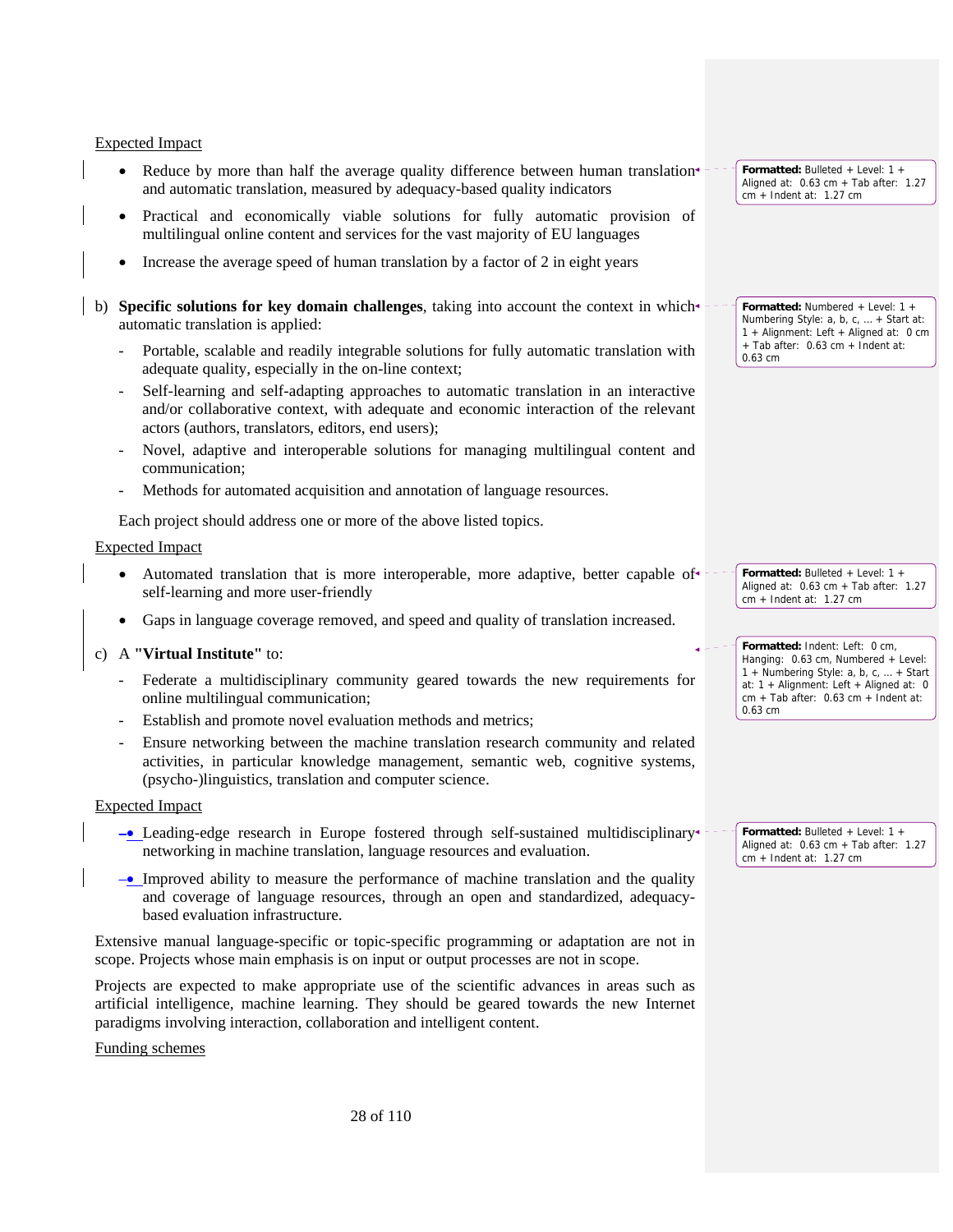a): IP; b) STREP; c) NoE

Indicative budget distribution

- IP/STREP: 20 M€; the objective is to support one IP only under a) in addition to STREPs

- NoE: 6 M $\in$ 

Calls

ICT Call 4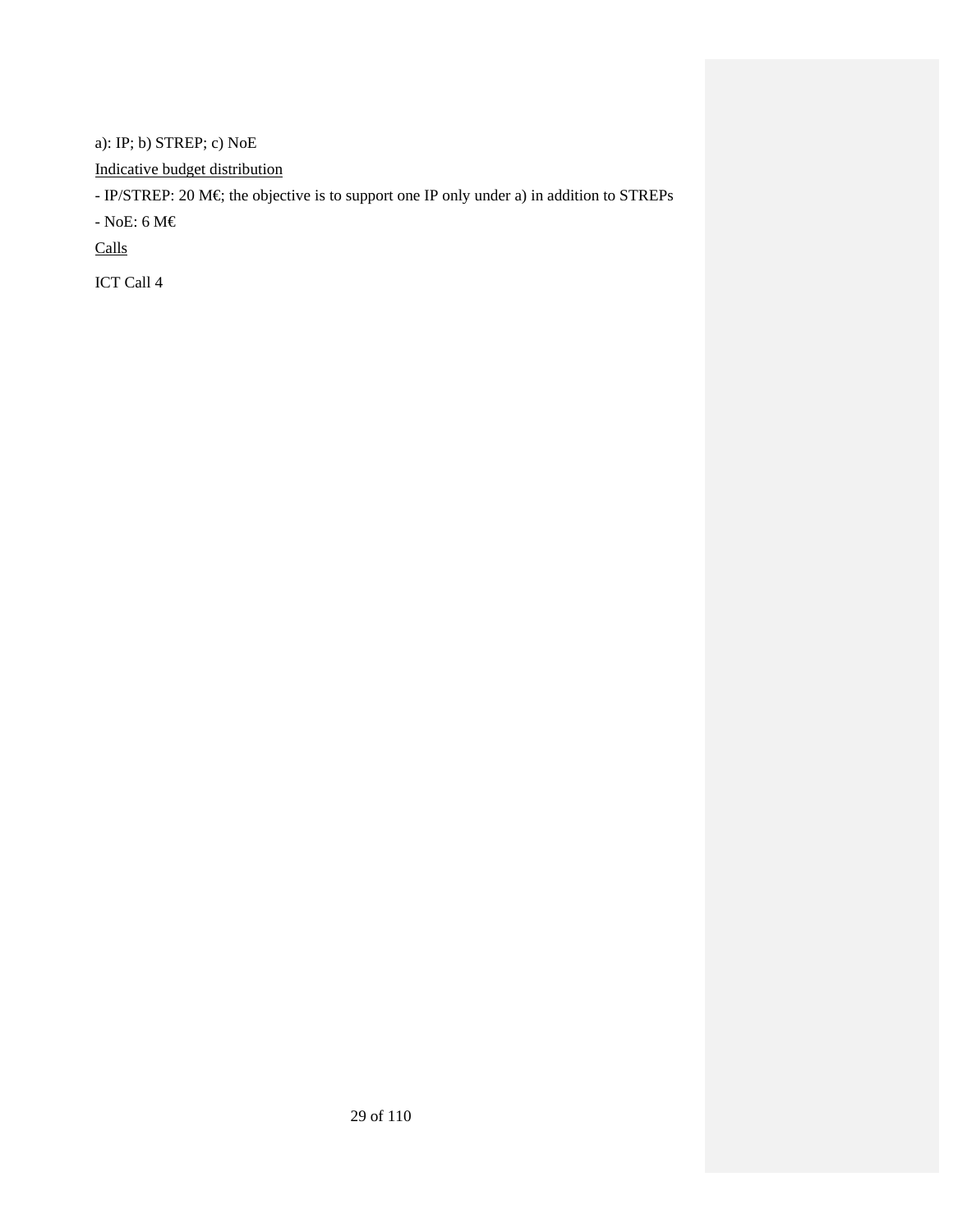### **4.3 Challenge 3: Components, systems, engineering**

The component and systems business in Europe concentrates on added value operations, on systems integration, on new technologies and on enabling the end user industry to offer new technologies and total product/service solutions. The trends in miniaturisation, diversification, increasing software content and increasing emphasis on a systems approach remain valid and require significant improvements in chip design tools and methods. At the same time new opportunities are emerging in new technologies: beyond CMOS, photonics, organic and largearea electronics, 3D acquisition and visualisation, and new integration techniques. Increased multi-disciplinarity, integrated software/hardware systems, heterogeneous microsystems and the use of widely distributed systems for monitoring and control are growing challenges. In computing, mastering multi- cores and programming for ever-higher performance systems becomes essential. Cross-cutting issues such as efficient energy management and minimising the environmental footprint of manufacturing have become new desirable development objectives and are no longer seen as just an obstacle to performance.

Private equity capital, the increasing cost of manufacturing and research for the next generation of basic *nanoelectronics* technologies have been instrumental in the development of a few major global strategic R&D alliances close to manufacturing capabilities. Industrial R&D executed in Europe is shifting towards adding extra functionalities to the basic nanoelectronics technology, towards systems integration and to design innovative products. Institutional research is concentrating on long term or higher risk topics; on exploring multidisciplinarity and on applied research into understanding and controlling new and complex systems.

*Organic and large area electronics* have very high market growth expectations with about half of the market for cheap and even disposable electronics, including RFID-tags and sensors. The EU has excellent R&D infrastructures and EU companies came early on the market with e-paper and e-tags products. It is also a leader in large area compound material photovoltaic cell manufacturing and in signage and lighting, expected to account for 20% of the market. The current trends are going beyond organic materials by including inorganic material. The technology is characterised by large area processing, by flexible products, and by the ability to create circuitry with modest upfront investment.

*Photonics* in core as well as in access networks, is gradually replacing electronics. Photonics is also an enabling technology that exploits advances in lasers, light sources, fibres, detectors, in materials (e.g. nanocrystals, organics, nanotubes) and in architectures / manufacturing processes (hybrid integration, silicon photonics and CMOS compatibility). It promises to play a major role in new areas such as energy saving (e.g. by improving photovoltaic and lighting efficiency), medicine, biology, environment and safety. The possibility to manufacture structures at the nanoscale - far below the wavelength - will radically change the traditional approaches by exploiting physical effects not accessible before. Europe has strong and recognized R&D capabilities in photonics including SMEs.

*Microsystems* integrate and interface multiple core technologies and related materials to implement a variety of functions. They are implemented through scalable homogeneous or heterogeneous hardware integration technologies in order to advance miniaturisation, functionality and reliability of the sensing, processing, actuating and communicating functions. Power autonomy (consumption and supply) is a common issue. Integration of multiple functions (sensing, logic, energy collection, wireless communication) into traditional materials, in particular textiles, is one of the priorities. In the medium term, there is growing industrial interest to integrate nanosensors in microsystems, mainly due to an increase in sensitivity, a device simplification and the associated cost reduction.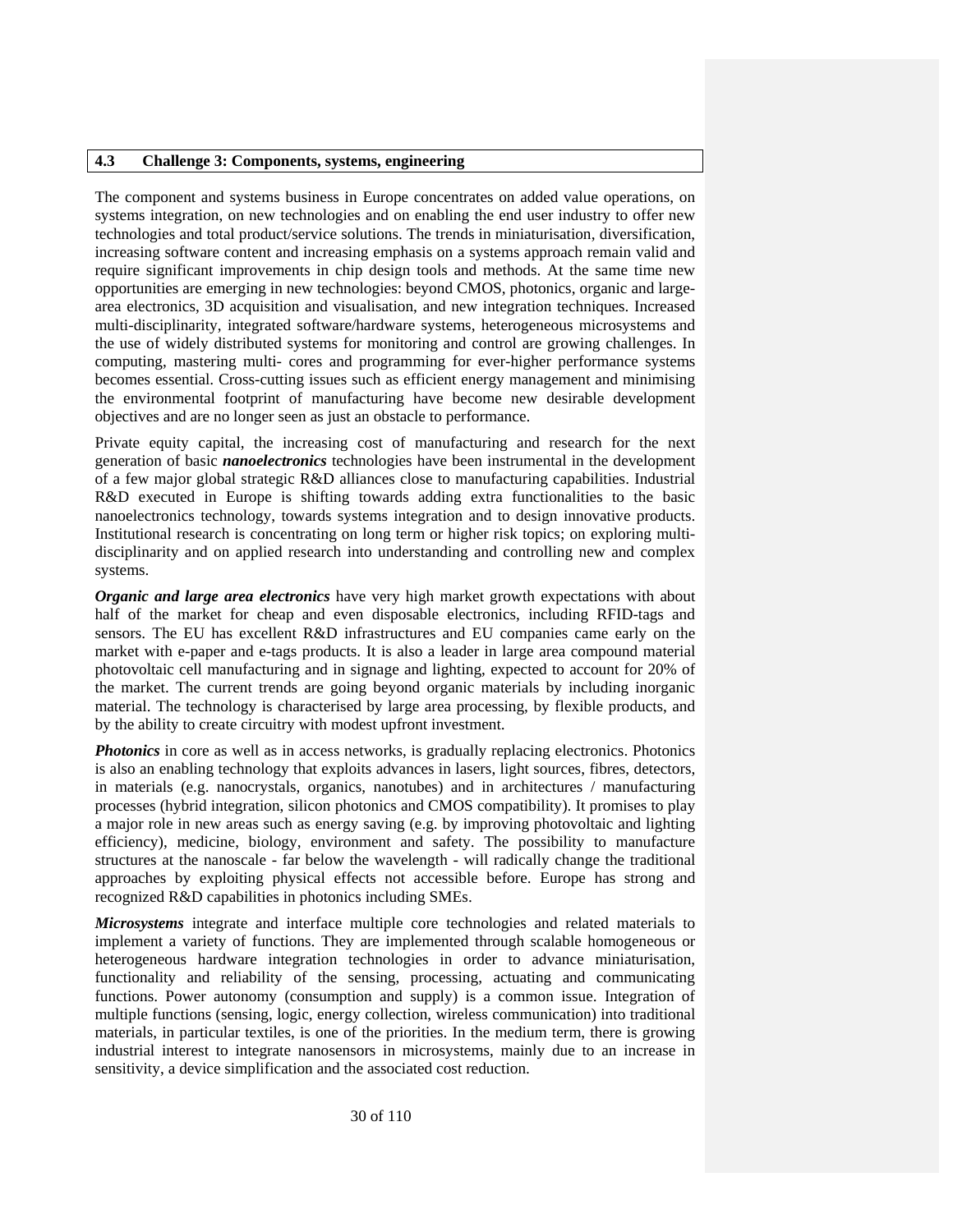*Embedded systems, computing and control*: Inexpensive networking, sensing and sophisticated control is moving decision-making to the point-of-action, and value-added functions in software are driving the diffusion of embedded systems in an ever broader range of applications. Recent trends in embedded systems design include enhanced components and model-based methodologies for high-confidence systems able to overcome the challenge of complexity and the resulting low productivity. Computing systems are moving to multi-core and polymorphic architectures where radical rethinking of systems software, programming paradigms and abstractions is needed to overcome complexity. Engineering large distributed systems increasingly requires cooperative networked control systems, and optimisation and decision support methods and tools which are used to modernise physical infrastructures, to control complex processes in manufacturing, or to monitor and control systems performance.

Research addressing this Challenge in particular will encourage international cooperation under the Intelligent Manufacturing Systems (IMS) scheme.

#### **Objective ICT-2009.3.1: Nanoelectronics technology**

This objective focuses on the 'beyond CMOS' field, the advanced aspect of the 'More than Moore domain', their integration and their interfacing with existing technology. It also targets small volume oriented, flexible manufacturing with a high product mix and prepares for the future and for more disruptive approaches. The activities in this area are complementary to the activities in the ENIAC JTI*<sup>6</sup>* .

#### Target outcome

-

#### •a) **Miniaturisation and functionalisation**

Beyond 22 nm devices, advanced components with lower scaling factors including non-CMOS devices and their integration and interfacing with very advanced CMOS to meet requirements of performance and function of components and a large variety of miniaturised (sub)-systems. Activities with a high risk factor or an industrialisation perspective beyond 2014 and having a generic development focus are targeted.

STREPs should address one or more of the following issues:

- increasing process variability and expected physical and reliability limitations of devices and interconnects;
- the need for new circuit architectures, metrology and characterisation techniques;
- interface and system integration technologies on a single silicon chip (System-on-Chip) and/or integration of different types of chips and devices in a single package (System-in-Package);
- new device structures for non-Si and Si based advanced integrated components to add functionality to circuits and (sub)systems;
- disruptive technologies and functional devices beyond the traditional ITRS shrink path ("Beyond CMOS"): new non-CMOS logic, analogue and memory devices, and their integration in and/or interfacing with CMOS;
- specific issues such as electro-magnetic interference, heat dissipation, energy consumption.

**Formatted:** Indent: Hanging: 1.27 cm, Numbered + Level: 1 + Numbering Style: a, b, c, … + Start at: 1 + Alignment: Left + Aligned at: 0.63 cm  $+$  Tab after: 1.27 cm  $+$  Indent at: 1.27 cm, Tab stops: 0.63 cm, List tab + Not at 1.27 cm

<sup>&</sup>lt;sup>6</sup> The JTI research agenda addresses application-guided industrial cooperative research in the 'More Moore' and 'More than Moore' domains for the next generation components and systems and targets large strategic initiatives. In manufacturing, the JTI targets larger volume fabrication with emphasis on generic manufacturing improvements and equipment development. See http://www.eniac.eu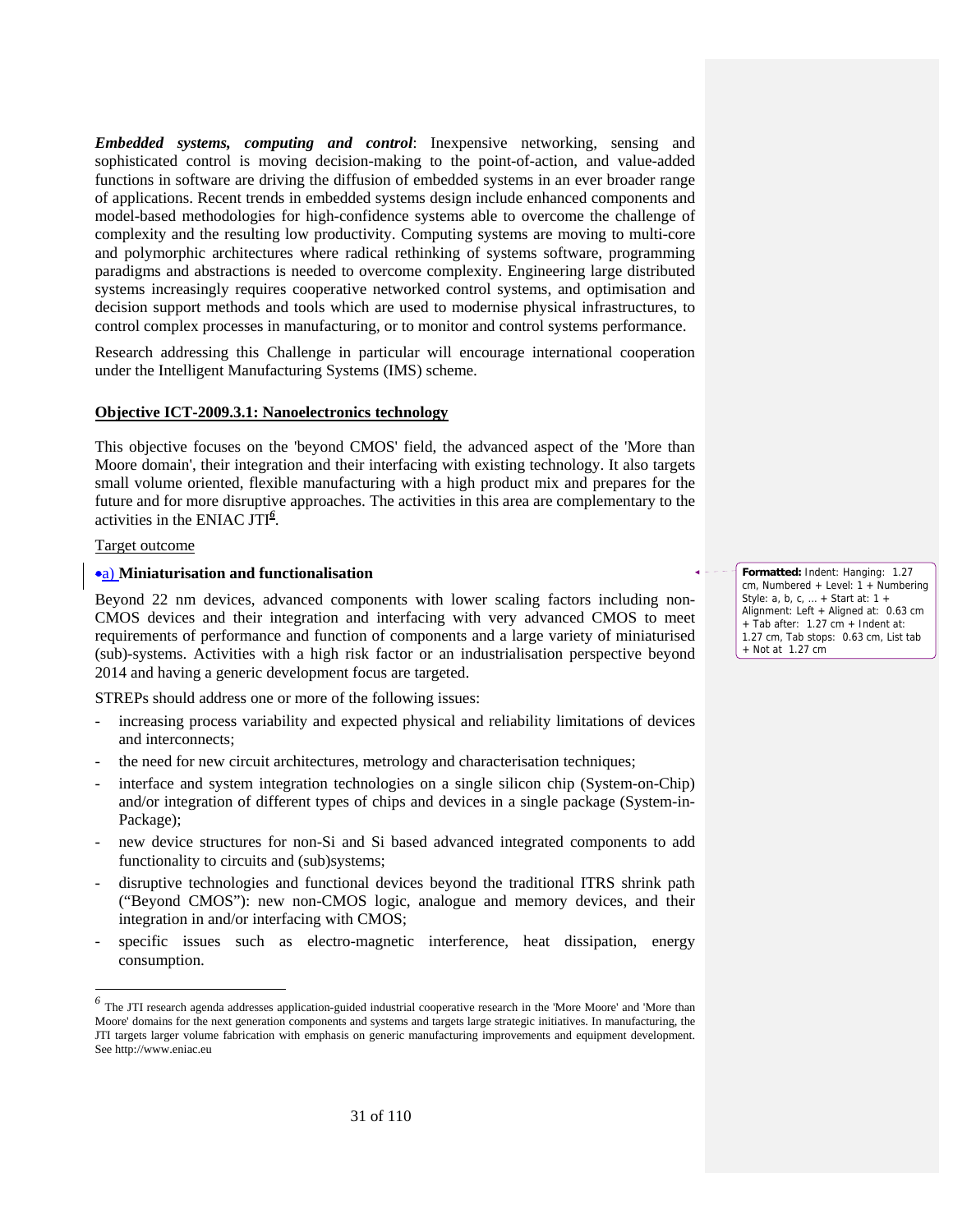A Network of Excellence should address the merging of "Beyond CMOS" and advanced "More than Moore" devices and processes to create an extended CMOS backbone, to meet the challenge of the increasingly analogue behaviour of "Beyond CMOS" devices and of systems partially based on new architectures and on less reliably functioning devices.

#### •b) **Manufacturing technologies**

- *New semiconductor manufacturing approaches, processes and tools* to reduce cycle time, enhance production quality, variability control and productivity; Improved equipment productivity and integration, quality control of novel materials and devices, and reduction of energy use, water and chemicals consumption, waste and environmental impact; Advanced models and simulation tools for flexible manufacturing and heterogeneous integration; interfaces to connect special processes (e.g. MEMS with CMOS); Novel approaches for advanced system integration and functionalized packaging, for thin film technology, 3D integration and wafer level packaging.
- *Joint assessments of novel process/metrology equipment and materials*, in close collaboration between equipment manufacturers, end-users, research institutions and academia, targeting initiatives ranging from proof-of-concept for potentially "disruptive" approaches to prototype testing.
- *Supporting 200/300 mm wafer integration platforms* hosted and supported by research institutes and short user-supplier feedback loops to the benefit of smaller suppliers.
- Process, metrology, equipment metrics, test wafers, carriers and physical interfaces to prepare for *450 mm wafer processing*.

IPs are expected to integrate approaches for flexible and sustainable short cycle time manufacturing. They may also address clustered joint equipment assessments or wafer integration platforms. STREPs should cover focused and complementary semiconductor manufacturing topics. The objective is to support at least 1 IP in addition to STREPs.

#### c) **Support measures**

- a)- Roadmaps, benchmarks and selection criteria for the industrial use of "Beyond CMOS" technologies with the aim to identify research gaps.
- b)- Access for academia and research institutes to affordable silicon in state-of-the-art technologies for prototyping and low volume production, and to related design expertise and commercial tools.
- e)- Stimulation of the interest of young people in electronics careers; training and education, including access for students and PhDs to production lines and research labs.
- d)- Linking of R&D strategies and stimulation of international cooperation, in particular with the USA, Russia, Taiwan and Japan.

e)- Support and coordination of preparatory work for 450mm processing and equipment.

#### Expected impact

- Strengthened competitiveness of the European nanoelectronics industry through risksharing in generic developments and collaboration in advanced research between materials, equipment and component suppliers, integrators, semiconductor manufacturing plants and institutes.
- Contribution to the competitiveness and the attractiveness of Europe to investments in components miniaturisation, functionalisation and manufacturing.
- New electronics applications of high economic and socio-economic relevance.

**Formatted:** Indent: Hanging: 1.27 cm, Numbered + Level: 1 + Numbering Style: a, b, c, … + Start at: 1 + Alignment: Left + Aligned at: 0.63 cm  $+$  Tab after: 1.27 cm  $+$  Indent at: 1.27 cm, Tab stops: 0.63 cm, List tab + Not at 1.27 cm

**Formatted:** Indent: Left: 0 cm, Bulleted + Level: 1 + Aligned at: 0.63  $cm + Tab$  after: 1.27  $cm + Indent$  at: 1.27 cm, Tab stops: 0.63 cm, List tab + Not at 1.27 cm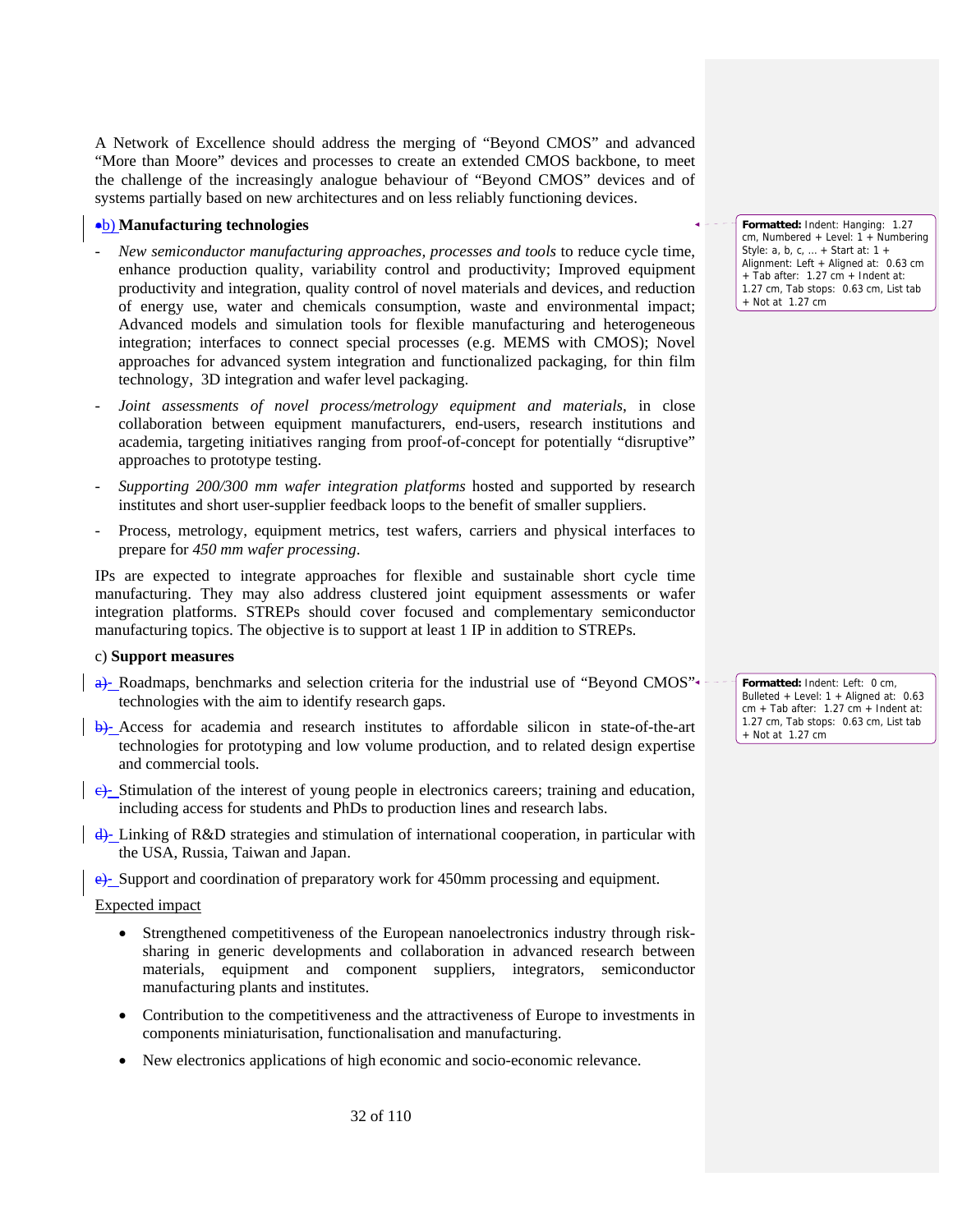- Maintained European knowledge and skills at the frontier of nanoelectronics technology and in integrated miniaturised electronic systems.
- Increased critical mass of resources and knowledge in fields of European excellence to allow for further European partnership in the world-wide collaboration.
- Contribution to preserving a critical mass of manufacturing capacity in Europe.European research organisations maintained in leading positions.

# Funding schemes

a): STREP, NoE; b): IP, STREP; c): CSA

# Indicative budget distribution

- IP/STREP: 27.5 M€; the objective is to support at least 1 IP under b) in addition to STREPs

- NoE: 3M€

- CSA: 4.5M€

Call

ICT Call 5

# **Objective ICT-2009.3.2: Design of semiconductor components and electronic based miniaturised systems**

This objective addresses generic platforms, methods and tools to cope with the design challenges in the next generations of technologies and with heterogeneous integration of different functions. The activities in this area are complementary to the activities in the ENIAC JTI*<sup>7</sup>* .

### Target outcomes

-

- -a) **Improved design platforms, interfaces, methods and tools** that meet the requirements of semiconductor companies, fab-less design houses and system developers, including :
	- Design of energy efficient electronic systems, and thermal effect aware design;
	- Integration of heterogeneous functions: 3D, System-in-Package, Network-on-Chip, wireless (microwave, mm-wave and THz) systems;
	- Methods for reuse of IP blocks, test and verification;
	- Design solutions for moving the application boundary between hardware and software to fit performance needs;
	- Design platforms and interfaces for mixed/new technologies;
	- New paradigms for design of reliable circuits with less reliable devices;
	- Reliability-aware design including EMR/EMC requirements;
	- Design for manufacturability taking into account increased variability of new processes;
	- Better modelling of devices at all design levels into circuit/system design;
	- Further standardisation, including interoperability aspects.

**Formatted:** Indent: Left: 0 cm, Hanging: 0.63 cm, Numbered + Level: 1 + Numbering Style: a, b, c, … + Start at: 1 + Alignment: Left + Aligned at: 0 cm + Tab after: 0.63 cm + Indent at: 0.63 cm

<sup>&</sup>lt;sup>7</sup> Design activities in the ENIAC JTI target large initiatives to develop tools and methodologies of common interest which will be demonstrated in application specific Sub Programs and specific TCAD, modelling, simulation and design activities embedded in application projects. See *http://www.eniac.eu*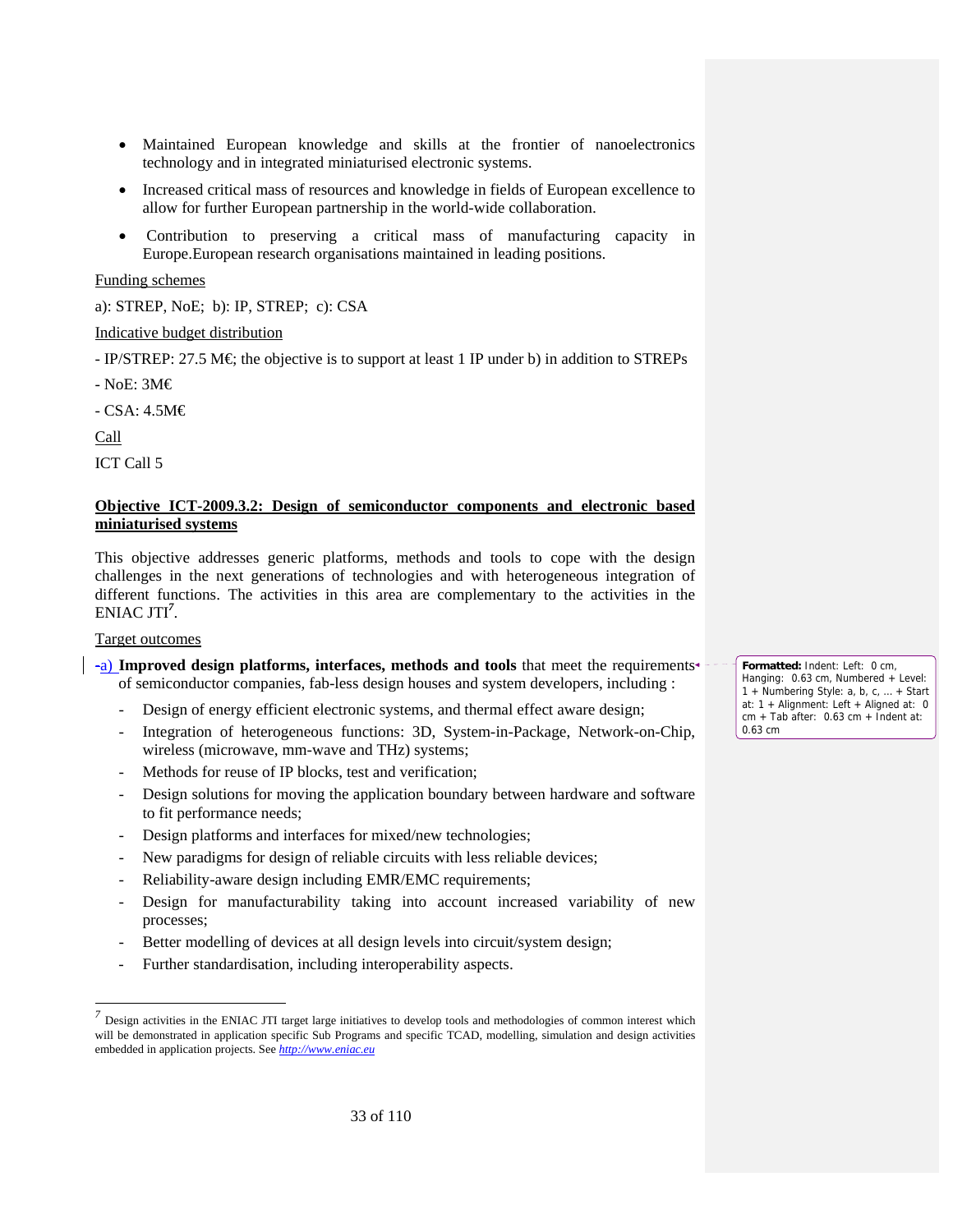The target is enhanced design competence and productivity taking advantage of the cooperation between system research, circuit design and process development. This will allow the gap between the ever increasing complexity of new systems and the low productivity of corresponding existing system design methods to be closed. Advances in the design platforms should enable the efficient realisation of very complex circuits, first time right, from the system architecture down to the transistor layer using deep submicron technologies and heterogeneous integration of different functions or different technologies, such as RF, mechanical, optical, sensors, high power or voltage in very compact systems and subsystems, including System-on-Chip and System-in-Package concepts and their implementation, and hardware dependent software integration.

At least one IP is expected to address the design platforms and modelling, complemented by STREPs addressing specific tools, methods or targeting specific needs.

### -b) **Support measures**

- Bringing research results outside the consortia through a framework that embraces dissemination, training and education and access to supported project results, tools and methodologies.
- Set up of networked centres of excellence and a design infrastructure to validate research results and IP blocks.
- Stimulation of international cooperation in particular with Russia and India.

### Expected impact

- Innovation in product architecture and increased efficiency in product design in the timeframe 2013 – 2015, with reduced system development cost and time to market.
- Capability in Europe to design in a reliable manner products that use the most advanced IC manufacturing and integration processes.
- Maintained leading position of Europe in product innovation and design for major application fields.
- Use of new devices for new functionalities.

### Funding schemes

a): IP, STREP; b): CSA

Indicative budget distribution

 $-$  IP/STREP: 21.5 M $\in$  the objective is to support at least 1 IP under a) in addition to STREPs.

- CSA: 3.5 M€

Call

ICT Call 4

### **Objective ICT-2009.3.3: Flexible, organic and large area electronics**

### Target outcomes

### -a) **Flexible, organic and large area electronic devices and building blocks**

Co-development of processes, materials and devices for the fabrication of organic, flexible, heterogeneous and large-area electronic components. This includes materials, deposition methods and multiple-layer interfacing on single device architectures, including modelling, manufacturing and characterisation, as well as process-tolerant **Formatted:** Numbered + Level: 1 + Numbering Style: a, b, c, … + Start at: 1 + Alignment: Left + Aligned at: 0 cm + Tab after: 0.63 cm + Indent at: 0.63 cm

**Formatted:** Numbered + Level: 1 + Numbering Style: a, b, c, … + Start at: 1 + Alignment: Left + Aligned at: 0 cm + Tab after: 0.63 cm + Indent at: 0.63 cm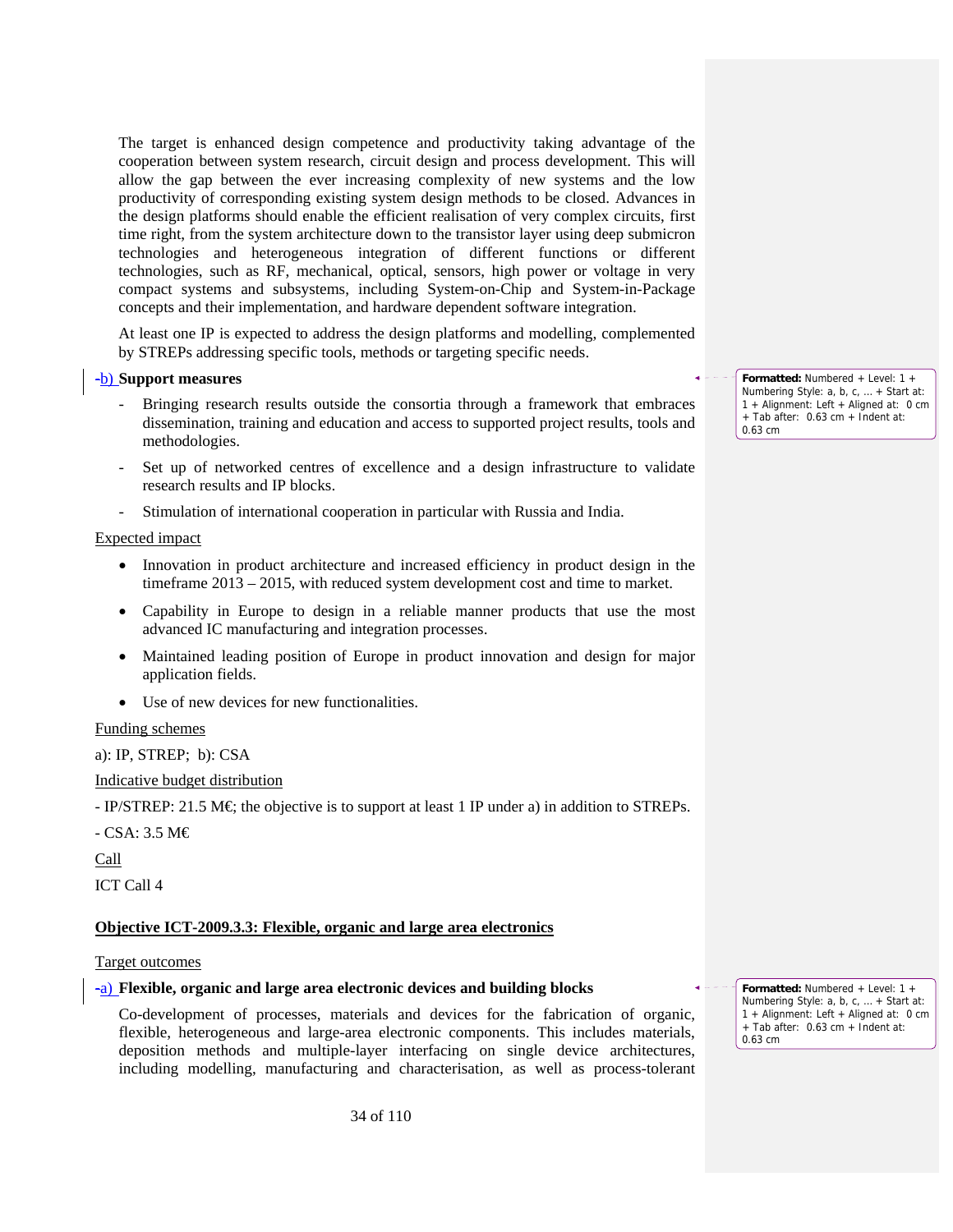design for many-device functional blocks. Reliability and recycling issues should also be considered.

Specific issues to be addressed include: device architecture and performance, device passivation/stability; highly productive in-line compatible processes capable of very small feature size and multi-layer registration; correlation between electronic material properties, process parameters and device performances; combination of manufacturing modes (substrate carrier, sheet to sheet, roll to roll, organic/inorganic process combinations), large area manufacturing.

Device demonstrators include: logic and analogue circuits with n and/or p type Thin Film Transistors (TFTs), power converters, batteries, memories, sensors, active RFIDs.

-b) **Flexible or foil-based systems** using the building blocks based on organics, inorganics or their combination, homogeneous process integration of different functionalities complemented by heterogeneous component integration and 3D functional foil integration through their combination with flexible/stretchable substrates and interconnects to thin film discrete devices and thinned ICs.

Specific issues to be addressed include: one step foil lamination/interconnect, vias, foil passivation; multi-foils system design and integration; standardisation of foils' functionalities and lay-outs, reliability, low energy consumption.

Device demonstrators include: autonomous systems with energy scavenging and storage able to provide several functionalities like user input, physical/chemical sensing, signal processing, radio transmission & receive, signage.

-c) **Network of Excellence** (only for a) and b) above)

a)- Structuring and integrating of the research capacities in the area,

b)- Training and education,

 $\leftrightarrow$  Coordination of R&D,

d)- Promoting links between R&D institutions' activities and industrial needs.

e. Standardisation

-d) **Support measures** (only for a) and b) above)

 $\frac{f}{f}$ - Stimulation of international collaboration.

g)- Coordination of related national, regional and EU-wide R&D programmes/activities.

h)- Access to prototyping and design competences.

 $\frac{1}{1}$ - Training and education for SMEs.

Expected impact

- Reinforced leadership position of Europe in the creation of flexible or transparent electronics.
- Sustainable electronic device performance and manufacturing costs matching low capital investment requirements and new market opportunities.
- Contribution to the evolution of traditional industries in the EU, such as printing and clothing industries, towards the e-media revolution.

Funding schemes

a), b): IP, STREP; c): NoE; d): CSA

**Formatted:** Numbered + Level: 1 + Numbering Style: a, b, c, … + Start at: 1 + Alignment: Left + Aligned at: 0 cm + Tab after: 0.63 cm + Indent at: 0.63 cm

**Formatted:** Numbered + Level: 1 + Numbering Style: a, b, c, … + Start at: 1 + Alignment: Left + Aligned at: 0 cm + Tab after: 0.63 cm + Indent at: 0.63 cm

**Formatted:** Bulleted + Level: 1 + Aligned at: 0.63 cm + Tab after: 1.27 cm + Indent at: 1.27 cm

**Formatted:** Numbered + Level: 1 + Numbering Style: a, b, c, … + Start at: 1 + Alignment: Left + Aligned at: 0 cm + Tab after: 0.63 cm + Indent at: 0.63 cm

> **Formatted:** Bulleted + Level: 1 + Aligned at: 0.63 cm + Tab after: 1.27 cm + Indent at: 1.27 cm

35 of 110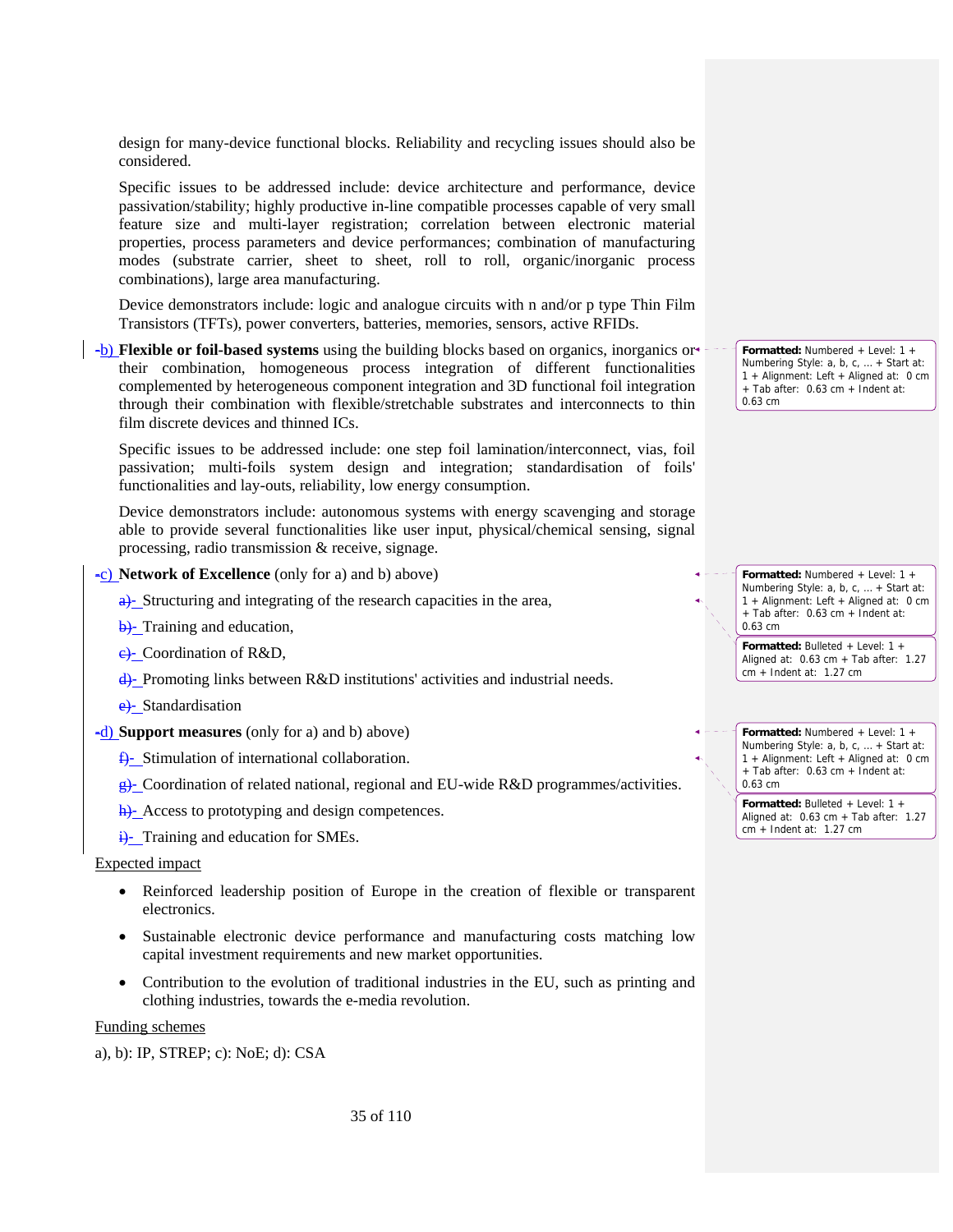Indicative budget distribution

- IP/STREP: 54.5 M€ of which a minimum of 50% to IPs

- NoE: 4M€

- CSA: 1.5 M€

Call:

-

ICT Call 4

# **Objective ICT-2009.3.4 Embedded Systems Design**

The activities in this area aim at novel generic methods and integrated design environments that are applicable across application sectors; they are complementary to the activities in the ARTEMIS JTI, where embedded system design is not addressed as such but only in the context of specific applications*<sup>8</sup>* .

# Target outcomes

# a) **Theory and novel methods for embedded system design**

New methods and tools that can increase system development productivity while achieving dependable, safe and secure embedded systems with predictable properties. Key issues encompass heterogeneity, i.e. building embedded systems from components with different characteristics; predictability of non-functional properties such as performance, fault tolerance, life expectancy and power consumption; comprehensive methods for robustness validation; adaptivity and self‐ awareness for coping with uncertainty, upgrades of components and self‐ configuration concepts; and, where appropriate, unification of approaches from computer science, electronic engineering and control.

The objective is to support one IP only to address end-to-end design methodologies and associated tool chains. STREPs should address specific methods and tools or target specific issues.

In case of international cooperation the work should address foundational research and provide mutual benefits. On‐going cooperation activities with the US will continue and be extended to other countries

# b) **Modules and tools for embedded platform-based design**

 An integrated design environment for embedded systems that can be extended and customised. This covers software, hardware/software and system design tools for holistic design, from applications down to component and platform level. Important challenges encompass flexibility of the platform to support different applications, increased interoperability of tools primarily from SME vendors and openness in order to facilitate the entry of new industry players, support associated standardisation, easily import existing components and/or handle upgrades. Key issues include: (i) technology for efficient resource management, (ii) tools supporting design space exploration, in particular trade‐offs when co‐developing hardware and software; and (iii) advanced model‐driven development.

The objective is to support one IP only to address design tool integration. STREPs should target specific issues or topics.

0.63 cm

**Formatted:** Numbered + Level: 1 + Numbering Style: a, b, c, … + Start at: 1 + Alignment: Left + Aligned at: 0 cm + Tab after: 0.63 cm + Indent at: 0.63 cm

**Formatted:** Numbered + Level: 1 + Numbering Style: a, b, c, … + Start at: 1 + Alignment: Left + Aligned at: 0 cm + Tab after: 0.63 cm + Indent at:

*<sup>8</sup>* See the ARTEMIS WP sub-programmes at *http://www.artemis-ju.eu*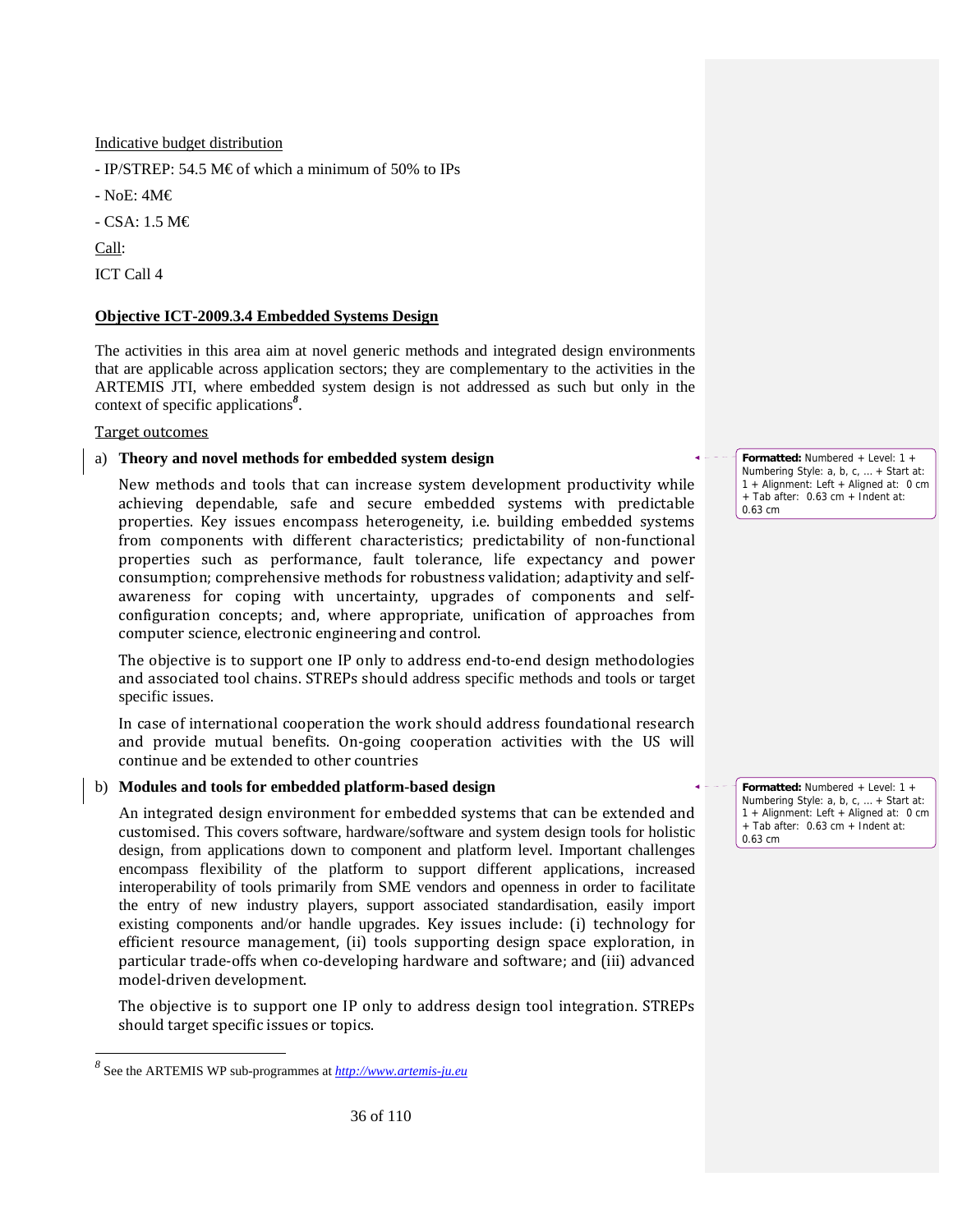# c) **Coordination of national, regional and EU-wide R&D strategies**

 Initiatives to advance the European Research Area and to align research agendas in the field of embedded systems.

Expected impact

- Significantly increased productivity of embedded system development.
- Improved competitiveness of European companies that rely on the design and integration of embedded systems in their products by reducing design costs and time to market.
- Emergence and growth of new companies that supply design tools and associated software. Stimulated high-tech European companies, in particular SMEs, which offer innovative products and services for embedded systems design.
- Reinforced European scientific and technological leadership in the design of complex embedded systems.

# Funding schemes

a): IP, STREP; b): IP, STREP; c): CSA

# Indicative budget distribution

- IP/STREP: 27.25 M $\epsilon$ ; the objective is to support one IP only under a) and one IP only under b) in addition to STREPs

‐ CSA: 0.75 M€

Call:

-

ICT Call 4

# **Objective ICT-2009.3.5 Engineering of Networked Monitoring and Control systems**

The activities in this area address engineering technologies for large scale, distributed and cooperating systems for monitoring and control, including wireless sensor networks. These are not addressed as such by the ARTEMIS JTI to which they are complementary*<sup>9</sup>* .

# Target outcomes

# a) **Foundations of complex systems engineering**

To achieve robust, predictable and self-adaptive behaviour for large-scale networked systems characterised by complex dynamic behaviour, through the development of novel abstractions and scalable methods for sensing, control and decision-making. The scope covers foundational multi-disciplinary research and proof of concept addressing the whole chain from modelling, sensing, monitoring and actuation, to adaptive and cooperative control and decision making. Activities to encourage and enable multi-disciplinary education in the areas of systems engineering and monitoring and control are welcome.

# b) **Wireless Sensor Networks and Cooperating Objects**

 To develop architectures, hardware / software integration platforms and engineering methods for distributed systems composed of heterogeneous networked smart objects that are enabled by sensors, actuators and embedded processors. This will contribute to better dependability, safety, security, cost and energy efficiency e.g. in manufacturing, process

**Formatted:** Numbered + Level: 1 + Numbering Style: a, b, c, … + Start at: 1 + Alignment: Left + Aligned at: 0 cm + Tab after: 0.63 cm + Indent at: 0.63 cm

*<sup>9</sup>* See the ARTEMIS WP sub-programmes at *http://www.artemis-ju.eu*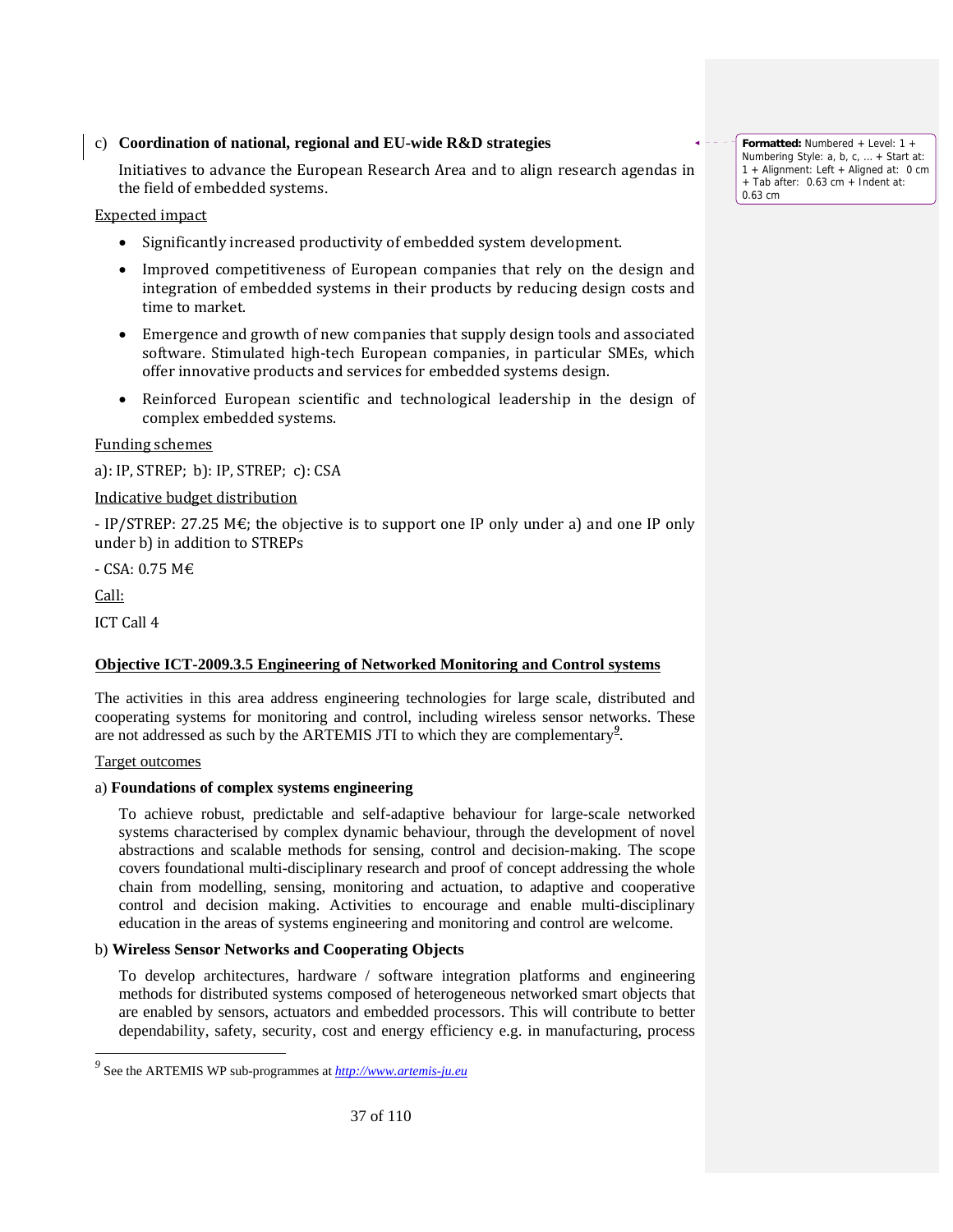plants, buildings and large scale infrastructures (including environmental management systems). Research challenges include: methods and algorithms to support spontaneous ad-hoc cooperation between objects; network-centric computing with dynamic resource discovery and management; semantics that allow object/service definition and instantiation; lightweight operating systems and kernels; open wireless communication protocols for harsh (industrial or outdoor) environments; abstractions and support tools to enable (re)programming; virtual sensing and actuation through low-cost aggregation of sensors and actuators; and experimenting with novel large-scale applications of wireless sensor networks.

The objective is to support one IP only to address architectures and integration platforms, including design and demonstration, for very large scale systems of cooperating objects and wireless sensor networks. STREPs should target specific issues or topics.

#### c) **Control of large-scale systems**

 To enable the optimal operation of large-scale dynamic systems through proactive process automation systems. Such systems should be based on process control algorithms, architectures and platforms that are scaleable and modular (plug & play) and are applicable across several sectors, going far beyond what current Supervisory Data Acquisition and Control (SCADA) and Distributed Control Systems (DCS) can deliver today. Pro-activeness requires novel predictive models for higher performance and fault adaptation and recovery. The architectures should facilitate re-use, enable QoS, and reduce the reconfiguration effort. Standardisation of monitoring and control systems in industrial environments is encouraged in all projects.

The objective is to support one IP only to architect, develop and demonstrate a new generation of open and proactive process automation monitoring and control systems, and to address associated standardisation. STREPs should target specific issues or topics.

#### d) **International cooperation**

 Facilitation and promotion of cooperation with the Western Balkan Countries, U.S.A and India (separately) where this provide mutual benefits.

# Expected Impact

- Strengthened competitiveness of the industry supplying monitoring and control systems through next generation process automation products that are superior in terms of functionality, accuracy, dynamic range, autonomy, reliability and resilience.
- Higher energy efficiency and reduction of waste and of resource use in manufacturing and processing plants; improved ease-of-use and simplified operation and maintenance of monitoring and control systems, also for non-experts; and more effective management systems for natural resources and the environment.
- Reinforced European inter-disciplinary excellence in control and systems engineering and associated modelling and simulation tools as well as in real-time computing, communications, wireless sensor (and actuator) networks and cooperating objects.

#### Funding schemes

a): STREP, NoE; b): IP, STREP; c): IP, STREP; d): CSA

#### Indicative budget distribution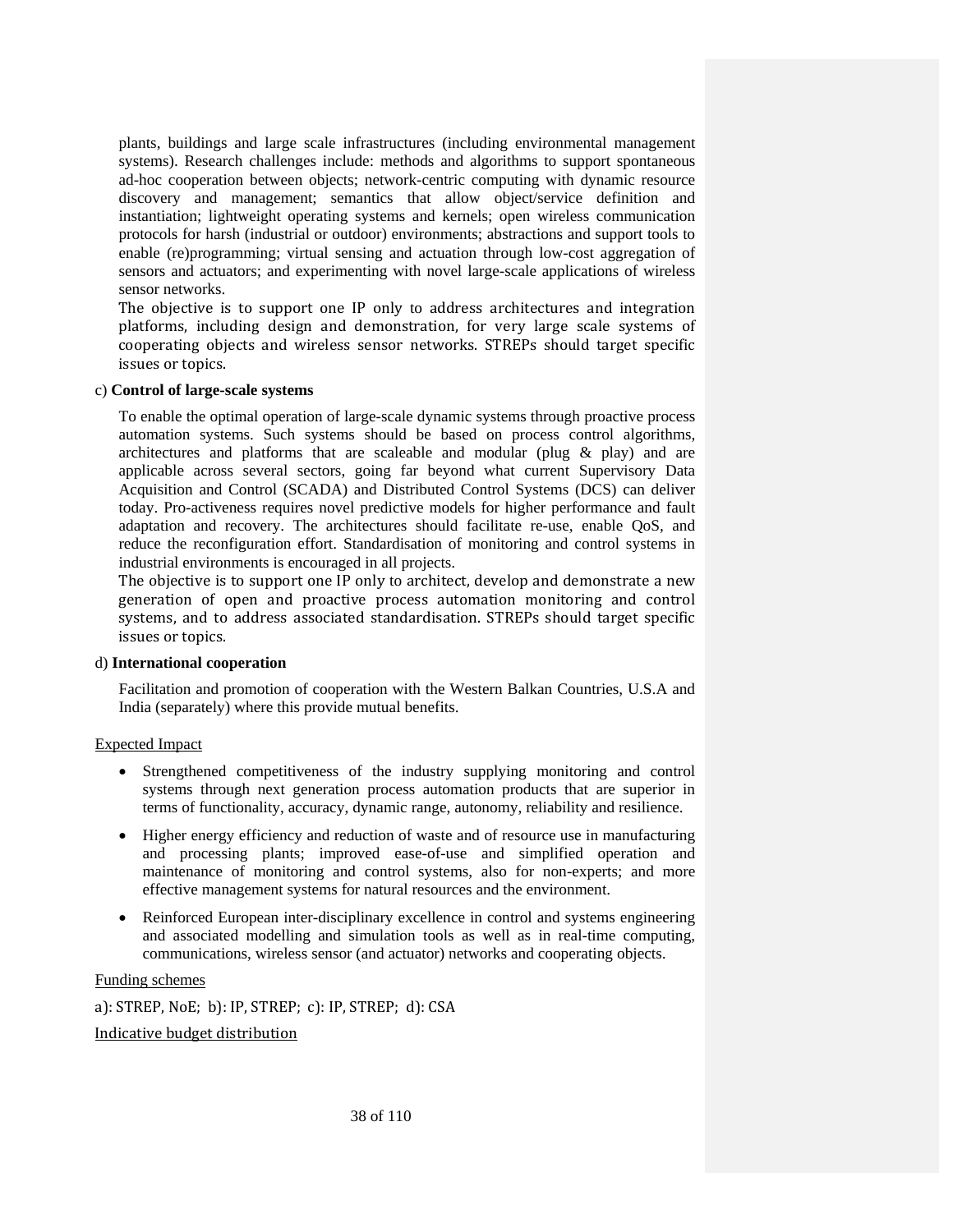- IP/STREP: 27  $M\epsilon$ ; the objective is to support one IP only under b) and one IP only under c) in addition to STREPs

‐ NoE: 4 M€

‐ CSA: 1 M€

Call:

ICT Call 5

#### **Objective ICT-2009.3.6 Computing Systems**

#### Target outcomes

## -a) **Parallelisation & programmability**

 Automatic parallelisation, new high-level parallel programming languages and/or extensions to existing languages taking into consideration that user uptake is a crucial issue. Projects on programmability & parallelism of homogeneous or heterogeneous multi-core and/or reconfigurable architectures should adopt a holistic approach addressing issues related to the underlying hardware, the operating system and the system software. Research areas include beyond static auto-parallelisation by exploiting dynamic (runtime) information; new support environments including testing, verification and debugging, program & performance monitoring and analysis; and specific hardware support for parallel programming models.

# -b) **Methodologies, techniques and tools**

**Continuous Adaptation**: Multicore and/or reconfigurable systems that continuously adapt to a constantly changing environment by going beyond the strict separation between compiler, runtime and hardware.

**Virtualisation**: Virtualisation technologies that ensure portability, flexibility, optimised use of resources, and overcome legacy issues for multicore and/or reconfigurable systems. This includes hardware/software interfaces for efficient virtualisation as well as machine abstractions and performance models for virtualised homogeneous or heterogeneous systems.

**Customisation**: Rapid extension and/or configuration of existing systems, architectural templates and tool-chains to optimally address specific application needs and performance/Watt envelopes.

#### -c) **System simulation and analysis**

 Advanced simulation and analysis of complex multicore systems to drastically improve the simulation speed of new complex, homogeneous or heterogeneous, multi-core systems;

#### -d) **Technology implications**

 Advanced system architectures, tools and compilers for next-generation semiconductor fabrication technology (for example, 3D stacking). The key challenge is to bridge architecture, system and technology research efforts.

# -e) **Coordination of R&D activities and strategies in High-Performance Computing**

 Initiatives to align research agendas and coordinate R&D activities in high performance computing in order to advance the European Research Area; taking into

**Formatted:** Numbered + Level: 1 + Numbering Style: a, b, c, … + Start at: 1 + Alignment: Left + Aligned at: 0 cm + Tab after: 0.63 cm + Indent at: 0.63 cm

**Formatted:** Numbered + Level: 1 + Numbering Style: a, b, c, … + Start at: 1 + Alignment: Left + Aligned at: 0 cm + Tab after: 0.63 cm + Indent at: 0.63 cm

Numbering Style: a, b, c, … + Start at: 1 + Alignment: Left + Aligned at: 0 cm  $+$  Tab after: 0.63 cm  $+$  Indent at: 0.63 cm

**Formatted:** Numbered + Level: 1 +

**Formatted:** Numbered + Level: 1 + Numbering Style: a, b, c, … + Start at: 1 + Alignment: Left + Aligned at: 0 cm + Tab after: 0.63 cm + Indent at: 0.63 cm

**Formatted:** Numbered + Level: 1 + Numbering Style: a, b, c, … + Start at: 1 + Alignment: Left + Aligned at: 0 cm + Tab after: 0.63 cm + Indent at: 0.63 cm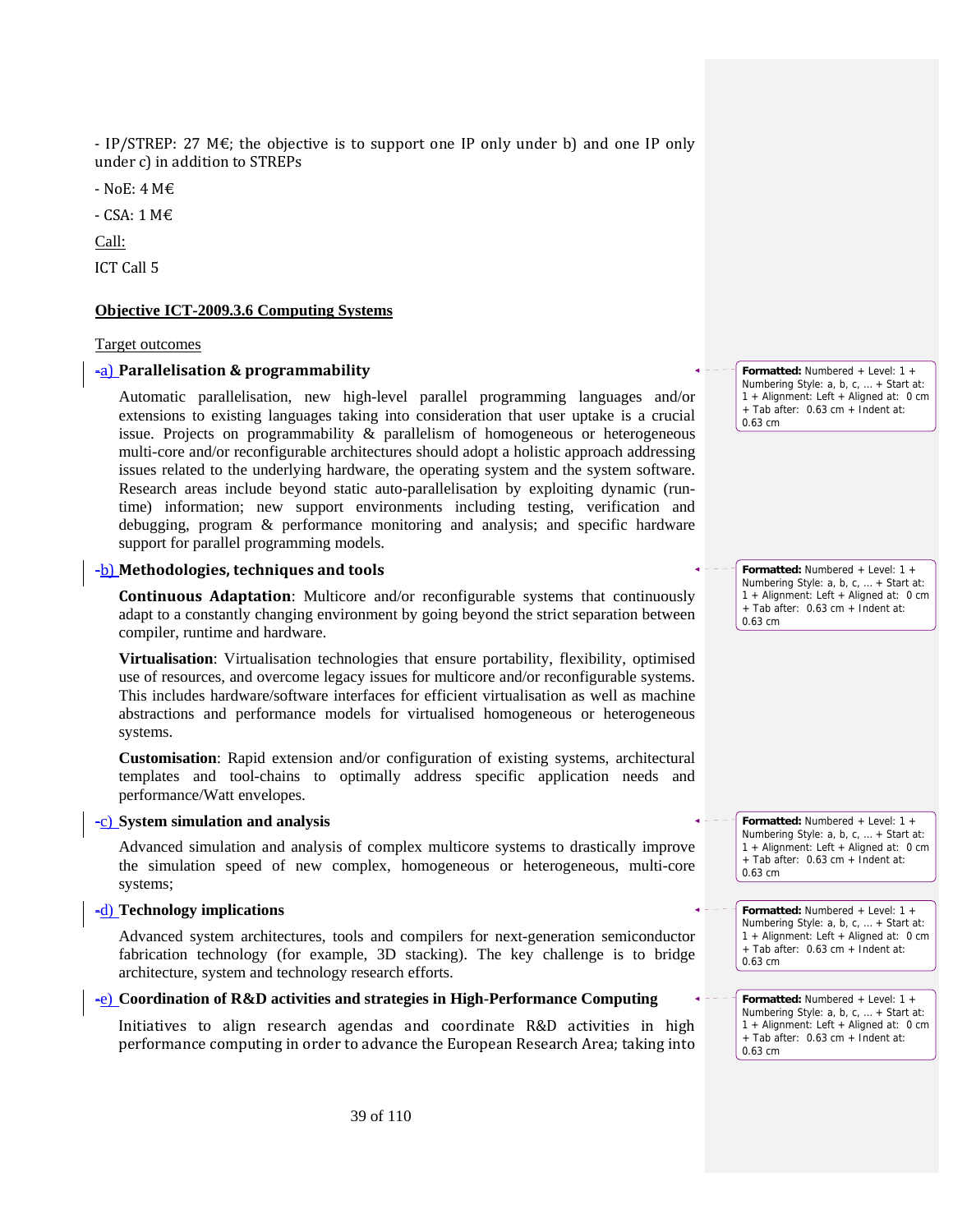account industrial and academic activities and programmes at regional, national and EU level as well as international supercomputing roadmaps.

# Expected Impact

- Increased performance, power-efficiency and reliability of homogeneous or heterogeneous multi-core and/or reconfigurable on-chip computing systems.
- Accelerated system development and production, enabling new products to be realised with a considerably shorter time-to-market.
- Reinforced European excellence in multi-core and reconfigurable computing architectures, system software and tools.
- Strengthened European leadership in cross-cutting technologies that are applicable to all market segments of computing systems, from embedded to high-performance computing.
- Contribution to the creation of a European Research Area in High Performance Computing R&D.

#### Funding schemes

a), b), c), d) STREP e) CSA

Indicative budget distribution

‐ STREP: 24.7 M€

‐ CSA: 0.3M€

Call

ICT Call 4

# **Objective ICT-2009.3.7: Photonics**

#### Target outcomes

- a) **Photonics technologies, components and (sub)systems** driven by key applications/social needs. Cost-effective innovative device and system integration, including electronics/photonics integration (photonics on silicon) where applicable, are overarching issues:
	- 1) *Communications*: the vision is future-proof networks and systems enabling unlimited bandwidth through integration, more optical processing and very high spectral-density photonic transmission and the reduction of power consumption at system and component level. Actions should target developing photonic components for any part of such networks, systems or interconnects with the overall aim of reducing network complexity, increasing protocol transparency, and increasing information throughput.
	- 2) *Lighting and light sources*: (i) highly efficient LEDs and LED-based lighting systems for general illumination offering features like high colour rendering, tuneable output spectrum and adaptable light output level; (ii) efficient solid state laser sources and compact laser-based engines for display (e.g. projection, laser TV) and lighting applications. Specific targeted actions should address a particular technology or approach; larger-scale actions could integrate a broader range of related technologies, components and/or (sub)systems.

**Formatted:** Numbered + Level: 1 + Numbering Style: a, b, c, … + Start at: 1 + Alignment: Left + Aligned at: 0 cm + Tab after: 0.63 cm + Indent at: 0.63 cm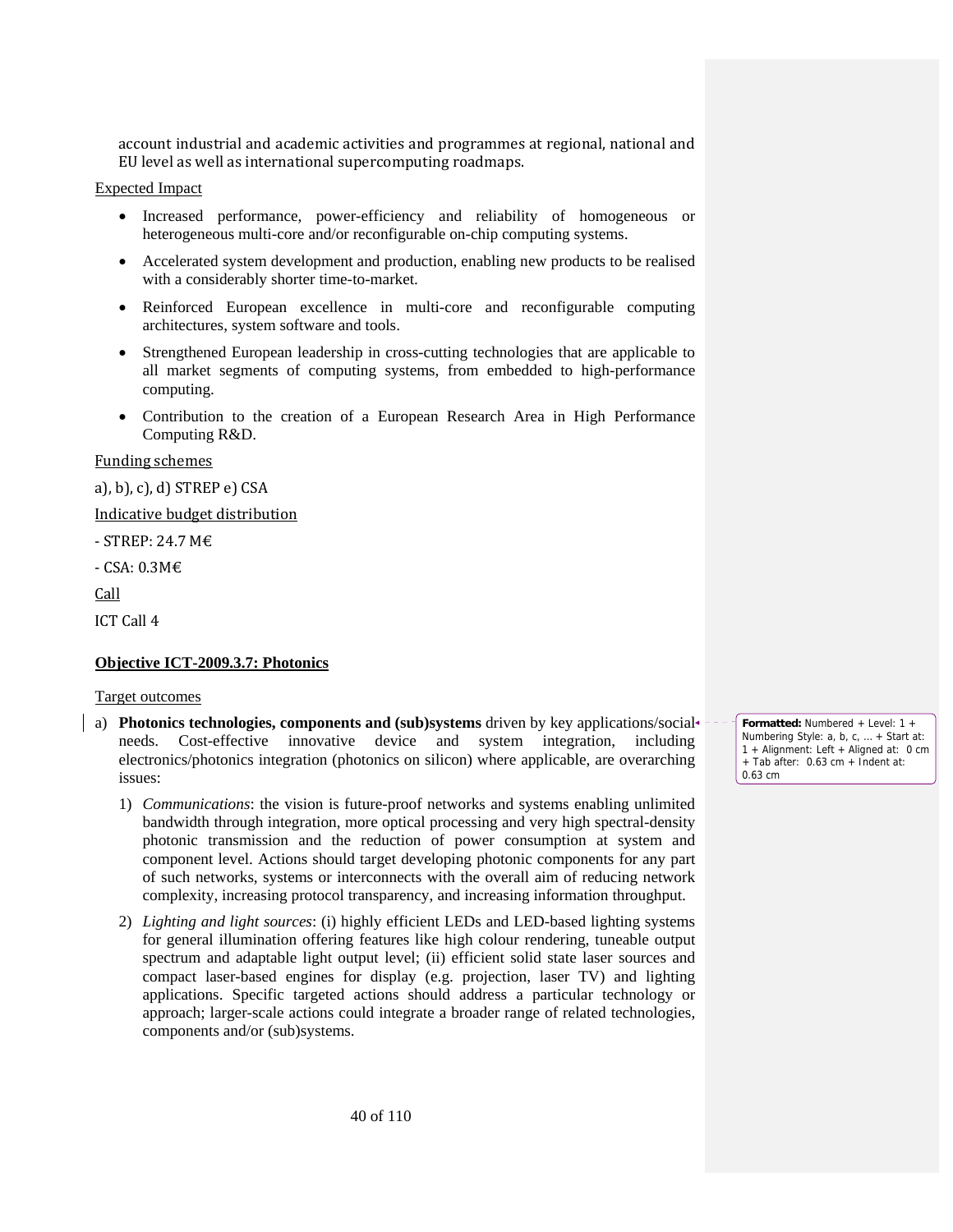- 3) *Biophotonics*: specific targeted actions on (i) molecular/functional imaging and/or (ii) minimally-invasive / point of care diagnosis and treatment monitoring. Particular emphasis is on the combination of technologies, components, (sub)systems and disciplines for medical and biological applications of photonics.
- 4) *Cost-effective high-performance imaging for Safety & Security*: specific targeted actions on (i) CMOS-compatible low-power uncooled image sensors with high dynamic range and single-photon imaging capability at video-rate readout speed and/or (ii) compact multi-feature imaging systems based on advanced smart pixel detector arrays with sub-picosecond timing precision, pixel-level hyper-/multi-spectral resolution, polarisation sensitivity, and intra-pixel on-chip pre-processing capabilities.
- 5) Specific targeted actions on *highly integrated components* for high average and high peak power lasers for ICT and industrial applications: (i) novel concepts for fibres and fibre lasers with integrated functions, such as filters, polarisers, frequency shifters, qswitches, etc.; (ii) diode lasers with new functions integrated in the semiconductor e.g. epitaxial structures for mode selection, Bragg gratings, integrated q-switches and saturable absorbers, etc.

Actions span from advanced research opening new opportunities to application-driven research with a view to industrialisation, with priority given to novel or "breakthrough" approaches rather than incremental developments.

b) **Cost-effective versatile foundry processes for photonic integrated components based on III-V semiconductors possibly combined with other materials**. The activities may also address the further module integration and packaging. The design/process interface shall be based on widely agreed concepts and standards and the design be supported by design-rule and library based platforms. Application oriented top-down design environments may also be addressed.

c) **ERA-NET Plus action** 

A joint call for proposals on a photonics topic of strategic interest, to be funded through an **ERA-NET Plus** action between national and regional programmes.

#### d) **Coordination and support actions**

- **SME** and researchers support through access to photonics technology and design expertise, prototype components and manufacturing facilities.
- **International cooperation**: (i) Joint definition of procedures to measure and compare research/prototype LED/OLED lighting device performances; (ii) Exchange of best practices from field trials or deployment of mature LED/OLED lighting products; (iii) Development of LED/OLED lighting standards; (iv) International workshops on selected advanced photonics research topics; research roadmaps.
- a)-**Education and training** (excludes direct support of conferences): (i) Secondary school level outreach activities to encourage interest in photonics, especially among girls; (ii) Transnational third level education programmes and curricula in photonics, emphasising its multidisciplinarity including entrepreneurship, and encouraging the participation of women.

The participation of Canada, Russia and the United States is encouraged, where it is of clear mutual benefit.

Expected Impact

**Formatted:** Indent: Left: 0 cm, Hanging: 0.63 cm, Numbered + Level: 1 + Numbering Style: a, b, c, … + Start at: 1 + Alignment: Left + Aligned at: 0 cm + Tab after: 0.63 cm + Indent at: 0.63 cm

**Formatted:** Bulleted + Level: 1 + Aligned at: 0 cm + Tab after: 0.63 cm + Indent at: 0.63 cm

**Formatted:** Bulleted + Level: 1 + Aligned at: 0 cm + Tab after: 0.63 cm + Indent at: 0.63 cm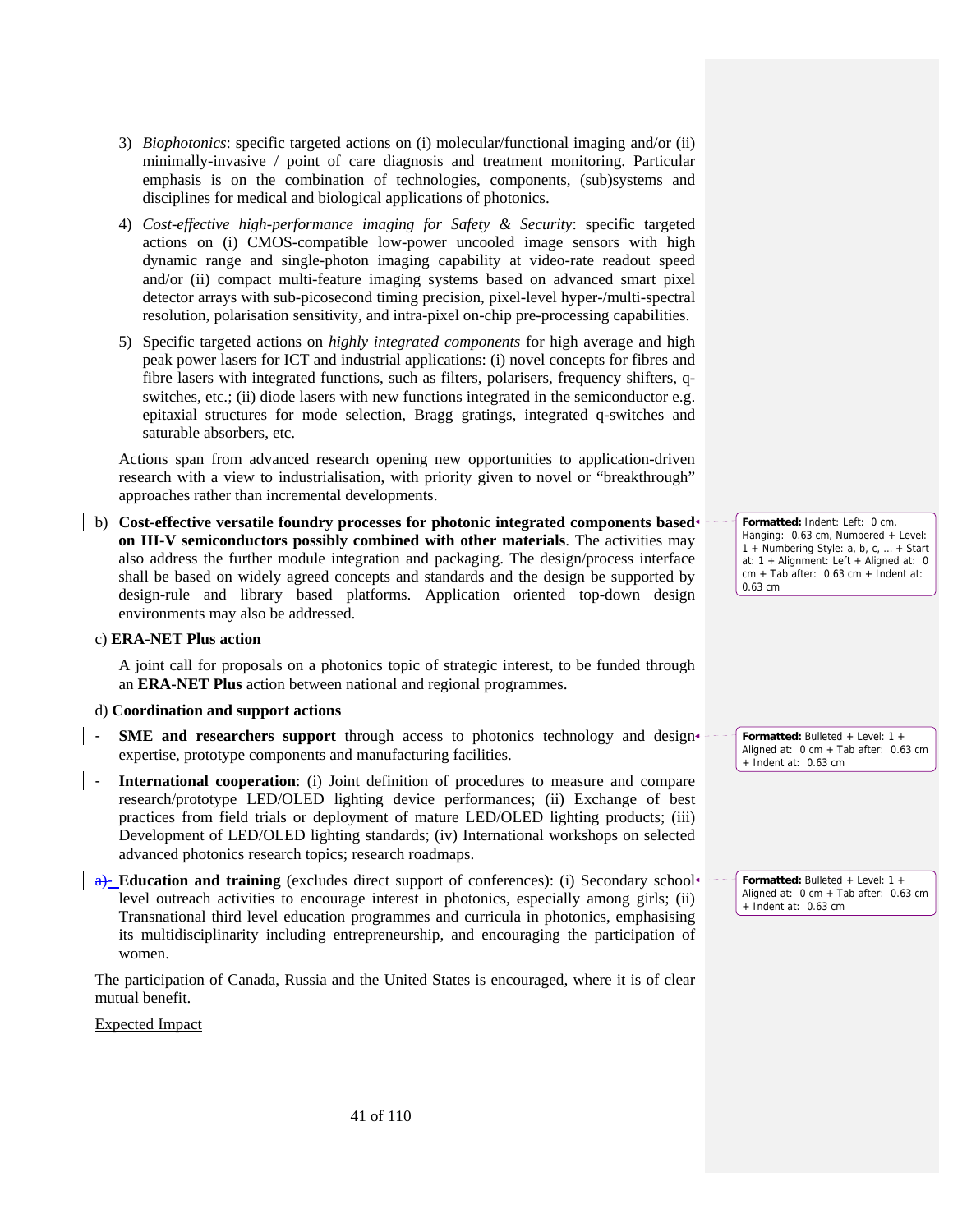- Actions in photonics technologies should reinforce European leadership and industrial competitiveness in the relevant application domains, or provide opportunities for new practical applications.
- The foundry action should greatly reduce non-recurring engineering costs of photonic integrated components, and should provide a safe, easy and cost-effective access for SMEs, fab-less component suppliers and researchers to production of prototype samples and industrial volumes, with a smooth path from design to prototype and volume manufacturing in Europe.
- The ERA-NET Plus Action should foster closer cooperation and greater alignment between participating states' research activities in topics deemed strategically important and of joint interest.
- The SME and researchers support action should foster the broader take-up of advanced photonic technologies towards innovative products.
- International cooperation activities in photonics should lead to greater cooperation between European players and their counterparts elsewhere on common goals for mutual benefit which will further European interests.
- Education and training activities should foster a new generation with photonics skills and expertise, both technical and with the ability to exploit developments commercially in Europe, including the participation of women.

Funding schemes

a).1), 2): IP, STREP

a).3), 4) and 5): STREP

b): IP

c): ERA-NET Plus

d): CSA

Indicative budget distribution

- IP/STREP: 47 M $\epsilon$  of which a minimum of 50% to IPs

- ERA-NET Plus: 10 M $\epsilon$ 

‐ CSA: 3 M€

Call

ICT Call  $5$  (for a), b), d))

ICT Call 4 for c): ERA‐NET Plus. Any funds remaining following the selection of an ERA‐ NET Plus action will be transferred to *Objective ICT2009.3.8 Organic photonics and other disruptive photonics technologies*

# **Objective ICT-2009.3.8 Organic photonics and other disruptive photonics technologies**

#### Target outcomes

#### -a) **Organic Photonics**

Specific targeted actions to address organic, polymer, single molecule and carbonnanotube based photonic components, including organic-inorganic hybrid components.

**Formatted:** Numbered + Level: 1 + Numbering Style: a, b, c, … + Start at: 1 + Alignment: Left + Aligned at: 0 cm + Tab after: 0.63 cm + Indent at: 0.63 cm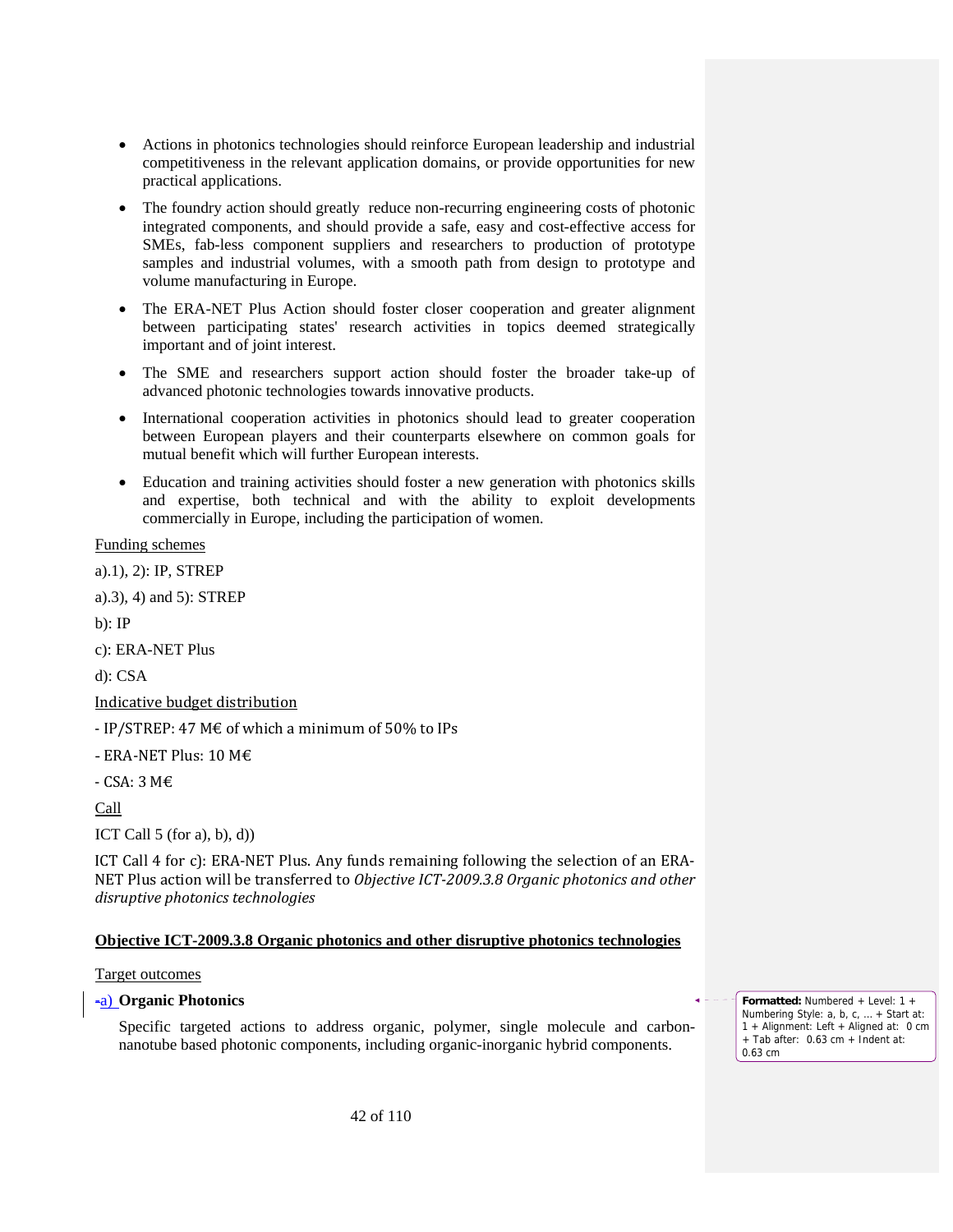Actions span from advanced research opening new opportunities to application-driven research with a view to industrialisation, with priority given to proof-of-principle or "breakthrough" approaches rather than incremental developments.

Work should aim at photonic functional components and can include the necessary research on the appropriate material.

Included are:

- 1)- OLEDs (including OLEFET) and lasers for lighting, illumination, projection or display applications. Critical issues are: conversion efficiency, extraction efficiency, colour gamut, lifetime, intensity, wavelength, costs etc.
- 2)- Organic photovoltaic cells. Critical issues are: conversion efficiency, lifetime, costs etc.
- 3)- Light guiding structures. Critical issues are: waveguides, integrated circuits, microcavities, POF etc.
- 4)- Organic photonic sensors, lasers and amplifiers. Critical issues are: lifetime, output power, wavelength regime, electric pumping etc.

# -b) **Disruptive / cutting-edge photonic technologies and materials**

Specific targeted actions exploiting effects at the limits of light-matter interaction in nanophotonics (i.e sub-wavelength structures, plasmonics, controlling the quantum degrees of freedom, metamaterials, photonic crystals, biological systems) for transition from advanced research to industrial applications, including photovoltaics;

Actions to structure and integrate advanced research activities across Europe in this area.

The participation of Australia, Russia and the United States is encouraged, where it is of clear mutual benefit.

#### Expected Impact

- Reinforced European leadership and industrial competitiveness, and new opportunities for practical application opened in new domains.
- Leading-edge research in Europe in photonic technologies and materials fostered through networking, structuring and integration of activities.

Funding schemes

a): STREP; b): STREP, NoE

Indicative budget distribution

 $-$  STREP: 25 M $\epsilon$ 

‐ NoE: 5 M€

Call

ICT Call 4

#### **Objective ICT-2009.3.9: Microsystems and smart miniaturised systems**

Target outcomes

•a) **Heterogeneous Integration** 

**Formatted:** Bulleted + Level: 1 + Aligned at: 0.63 cm + Tab after: 1.27 cm + Indent at: 1.27 cm

**Formatted:** Numbered + Level: 1 + Numbering Style: a, b, c, … + Start at: 1 + Alignment: Left + Aligned at: 0 cm + Tab after: 0.63 cm + Indent at: 0.63 cm

**Formatted:** Indent: Left: 0 cm, Hanging: 0.63 cm, Numbered + Level: 1 + Numbering Style: a, b, c, … + Start at: 1 + Alignment: Left + Aligned at: 0.63 cm + Tab after: 1.27 cm + Indent at: 1.27 cm, Tab stops: 0.63 cm, List tab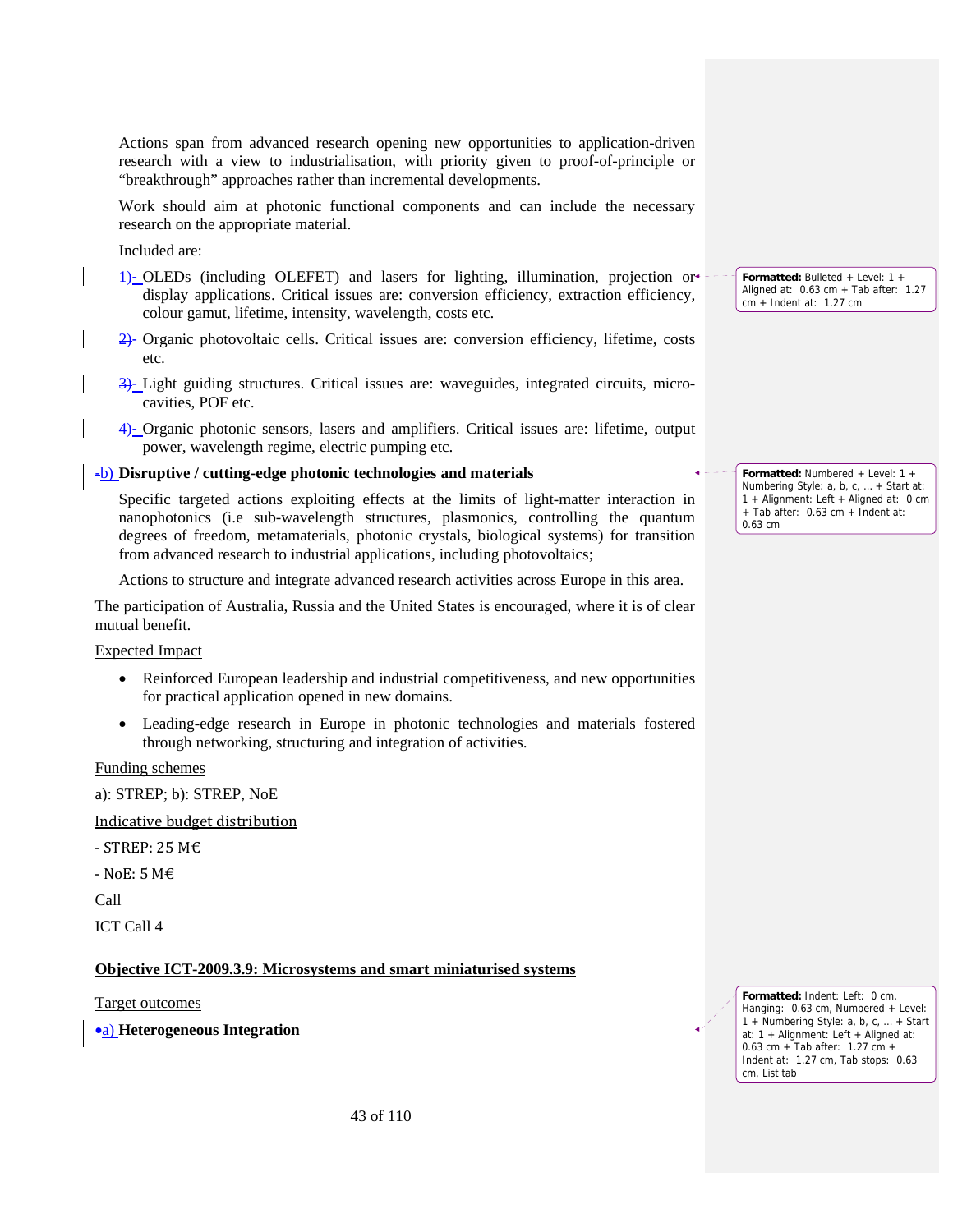Integrated and interfaced multiple core technologies and related materials for the next generation of microsystems and smart miniaturised systems. Particular emphasis is on innovative concepts of industrial relevance and crosscutting technological challenges that currently limit industrial take-up.

Focus is on: (i) the heterogeneous combination of elements to integrate higher levels of intelligence into multifunctional microsystems including multisensing, processing, wireless and wired communication, and/or actuation capabilities; (ii) smart systems based on innovative nanosensor devices and components, providing unprecedented levels of performance and representing a disruptive approach to known or new challenges; and (iii) the integration of multiple elements of the value chain of heterogeneous systems materials, modelling, design, processes, devices, packaging, characterisation, testing contributing to a more efficient manufacturing.

Proposals are expected to be highly innovative and to address exploitation perspectives in multiple application sectors.

#### •b) **Autonomous energy efficient smart systems**

Autonomous smart systems making use of efficient energy management and communication solutions for long-lasting operation.

This includes: (i) innovative approaches to energy scavenging, storage and transmission, power generation, accumulation and consumption, which can satisfy real-life needs, adapt to the environment and operate under a wide range of conditions; and (ii) reconfigurable, low power, adaptive miniature smart transceivers for short- and long-range wireless communications of sensor-based systems.

Projects should preferably address both the energy and the communication challenge.

#### •c) **Application-specific microsystems and smart miniaturised systems**

Technology development will address one of the following application sectors:

-1) Biomedical:

Proposals should address one of the following topics: (i) Lab-on-Chip (LoC) platforms, covering the value chain from research to validation in explicit contexts of drug discovery, diagnosis, and/or therapy; emphasis for diagnosis and monitoring applications is on integrating sample preparation and flexibility to multi-type assays; (ii) microinstrumentation for microinjection and cell-manipulation; and (iii) microsystems interacting with the human body, with particular emphasis on autonomous miniaturised active implants, bio-robots and non-invasive body microsystems for monitoring, diagnosis and therapy. Biosensors and microfluidic chips/components as such are not part of this call.

-2) Telecommunications:

Proposals should address Microsystems and smart systems for telecommunications and networking. Emphasis is on extreme miniaturisation for multifunctional networked RF applications, such as smart RFID, ultra-low power transceivers and reconfigurable antennas.

-3) Environment and food/beverage:

Proposals should address integrated multi-sensing microsystems for environmental applications (including water treatment) or food and beverage quality and safety. Emphasis is on reliability and cost reduction.

-4) Transport, safety and security:

**Formatted:** Indent: Left: 0 cm, Hanging: 0.63 cm, Numbered + Level: 1 + Numbering Style: a, b, c, … + Start at: 1 + Alignment: Left + Aligned at: 0.63 cm + Tab after: 1.27 cm + Indent at: 1.27 cm, Tab stops: 0.63 cm, List tab

**Formatted:** Indent: Left: 0 cm, Hanging: 0.63 cm, Numbered + Level: 1 + Numbering Style: a, b, c, … + Start at: 1 + Alignment: Left + Aligned at: 0.63 cm + Tab after: 1.27 cm + Indent at: 1.27 cm, Tab stops: 0.63 cm, List tab

**Formatted:** Numbered + Level: 1 + Numbering Style: 1, 2, 3, … + Start at: 1 + Alignment: Left + Aligned at: 0.63 cm + Tab after: 1.27 cm + Indent at: 1.27 cm

**Formatted:** Numbered + Level: 1 + Numbering Style: 1, 2, 3, … + Start at: 1 + Alignment: Left + Aligned at: 0.63  $cm + Tab$  after: 1.27  $cm + Ind$ ent at: 1.27 cm

**Formatted:** Numbered + Level: 1 + Numbering Style: 1, 2, 3, … + Start at: 1 + Alignment: Left + Aligned at: 0.63  $cm + Tab$  after: 1.27 cm + Indent at: 1.27 cm

**Formatted:** Numbered + Level: 1 + Numbering Style: 1, 2, 3, … + Start at: 1 + Alignment: Left + Aligned at: 0.63  $cm + \bar{a}b$  after: 1.27 cm + Indent at: 1.27 cm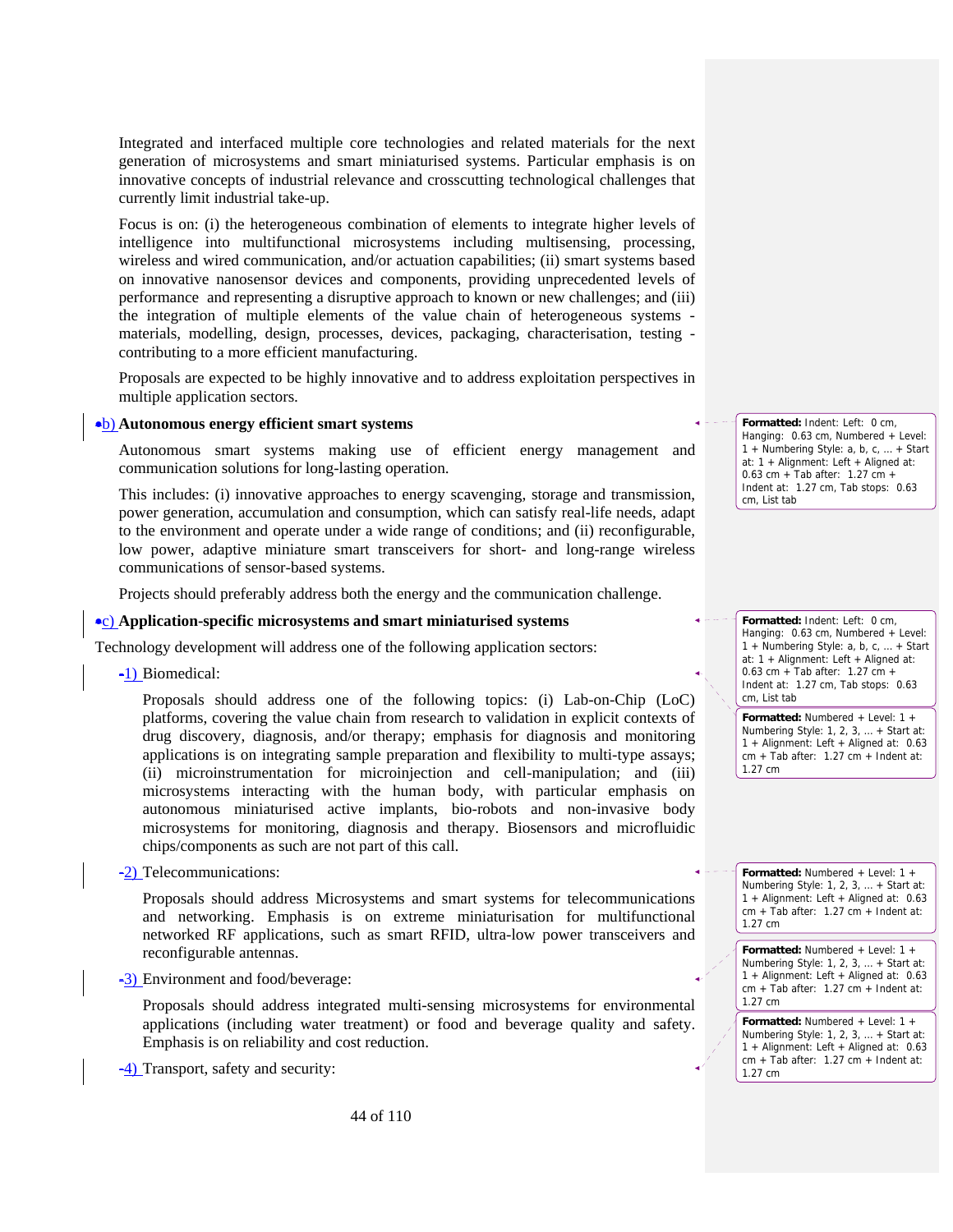Proposals should address (i) safety-critical microsystems and robust smart miniaturised systems for transport applications, with particular emphasis on smart systems for the full electric vehicle, or (ii) advanced sensor- and actuator-based systems for safety and security. Focus is on integrating networking capabilities and the possibility of operating in harsh environments.

-5) Smart Fabrics and Interactive Textiles (SFIT):

Proposals should address multi-functional textiles and fabrics, where sensing, actuating, communicating, processing and power sourcing are seamlessly integrated. The focus should be on one or more of the following aspects: (i) advanced solutions to overcome existing functional limitations; (ii) fibre-level components and systems and their integration into smart textiles; (iii) development and integration of stretchable and wearable electronics embedded in textiles; (iv) fully integrated Smart Fabric and Interactive Textile (SFIT) solutions for applications where distributed functions are essential. Proposals should also consider user friendliness, comfort, manufacturability, sustainability, cost and contribution to testing certification procedures, where appropriate.

A balanced coverage of the different application sectors is foreseen.

#### •d) **Coordination and support actions**

- $\frac{a}{c}$  Coordination between technology providers and users representing the whole value chain (R&D organisations, industrial providers and users and, when relevant, ethical experts, health insurance and consumer organisations) in the following sectors: "in vitro diagnostics" and "food/beverage quality".
- b)- Techno-economic analysis of EU, Eureka and national project results in this research area, and recommendations for actions to optimise their joint value.
- $\epsilon$ . Dissemination, promotion and public awareness of activities in the area.
- d)- Identification of international cooperation opportunities in the area.

#### Expected impact

- Strengthened global competitiveness of European industry in microsystems and smart miniaturised systems.
- Wider use of smart systems in relevant application sectors, thereby strengthening the competitiveness of the user industries.

#### Funding schemes

a) IP, STREP; b): STREP; c) IP, STREP; d) STREP; e) CSA

#### Indicative budget distribution

‐ IP/STREP: 77 M€ with a minimum of 50% to IPs

‐ CSA: 3 M€

Call:

ICT Call 5

**Formatted:** Numbered + Level: 1 + Numbering Style: 1, 2, 3, … + Start at: 1 + Alignment: Left + Aligned at: 0.63 cm + Tab after: 1.27 cm + Indent at: 1.27 cm

**Formatted:** Indent: Left: 0 cm, Hanging: 0.63 cm, Numbered + Level: 1 + Numbering Style: a, b, c, … + Start at: 1 + Alignment: Left + Aligned at: 0.63 cm + Tab after: 1.27 cm + Indent at: 1.27 cm, Tab stops: 0.63 cm, List tab

**Formatted:** Bulleted + Level: 1 + Aligned at: 0.63 cm + Tab after: 1.27 cm + Indent at: 1.27 cm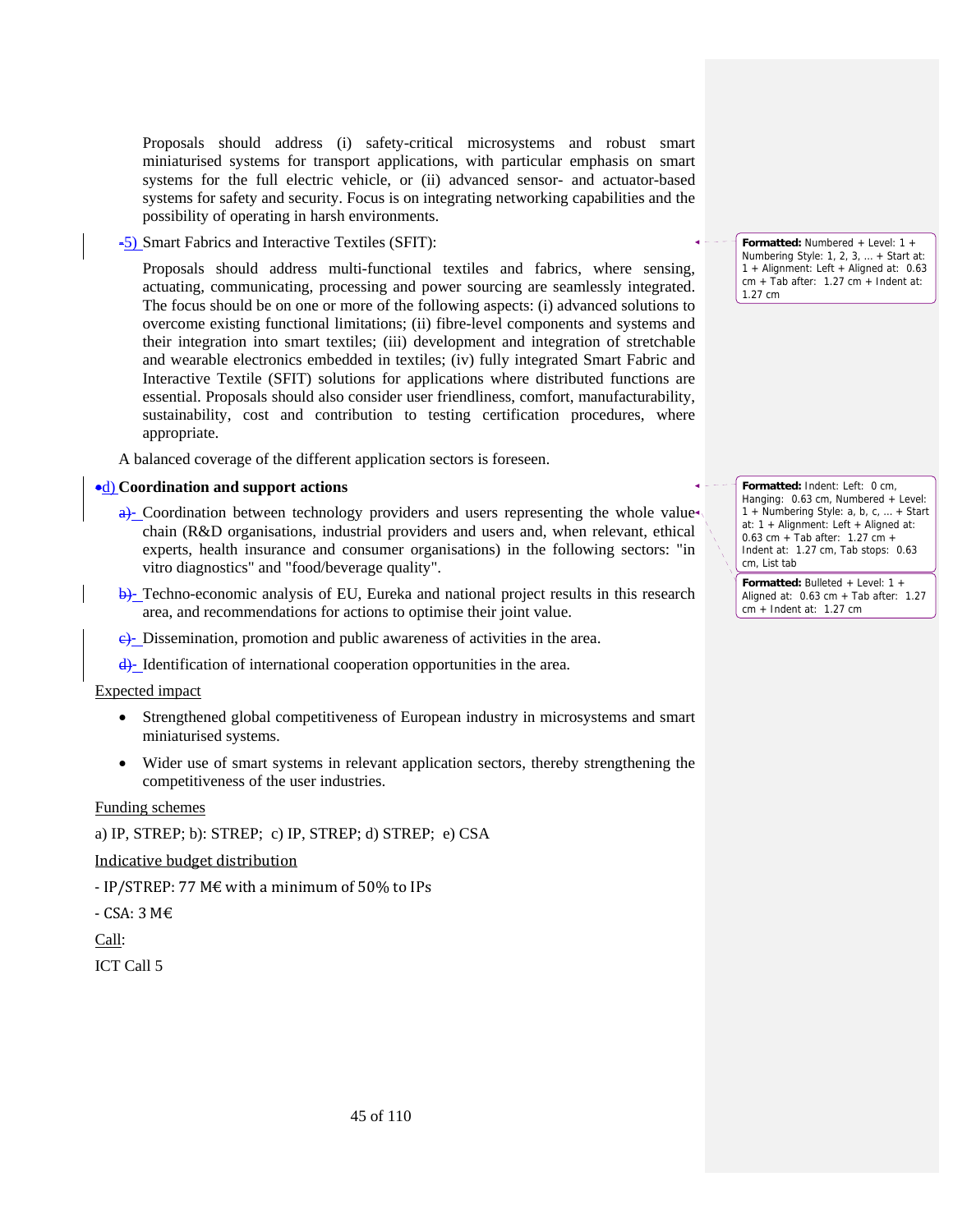# **4.4 Challenge 4: Digital Libraries and Content**

Digital content is today being produced in quantities that are deeply transforming the enterprise and the creative industries. Conditions for production and consumption are also rapidly changing as more and more content is produced by users. Organisations, public and private, are faced with maintaining, managing and exploiting increasing amounts of data and knowledge, in environments that are continually changing. New ways of expressing and representing cultural and scientific content in digital form are creating new opportunities for people to experience and share assets.

Progress in *knowledge modelling and processing* has enabled the creation of innovative commercial and community services and is progressively transforming scientific discovery. Semantic web technologies are likewise starting to be used on an industrial scale by information providers and search engines alike to offer more sophisticated services. Conceptualising and producing digital content as a container of rich objects that can be individually selected and manipulated is emerging as a trend.

This increasingly complex content needs to be safeguarded for future access. *Preservation* needs to be intelligently planned, capturing and selection of content need to be automated and hardware and software dependencies must be overcome. Keeping the associated semantics as well as the digital objects, should guarantee the integrity and authenticity of the information as originally recorded.

If these challenges are met, richer content can bring new opportunities to the exploitation and *sharing of Europe's rich cultural and scientific resources*. New services will engage users in new ways of experiencing and understanding cultural resources. They will enable the aggregation and annotation of objects available in digital libraries. 3D and visualisation will provide access, mainly through virtual re-creations of cultural and scientific artefacts.

More abundant, accessible, interactive and usable content and knowledge, coupled with shifts in demands (future of education and training systems, productivity, time to competency, focus on intangible assets) contribute to *reshaping the way we learn:* teaching methods are increasingly focusing on inquiry-based, problem-solving approaches; technologies are suggesting new ways to generate learners' engagement and motivation and to support innovation and creativity; learning is increasingly integrated into business processes, corporate knowledge management and human resources systems. The research is getting intrinsically cross disciplinary, requiring input from cognitive and social sciences, pedagogy, computer and neurosciences.

#### **Objective ICT-2009.4.1: Digital libraries and digital preservation**

#### Target outcomes

a) **Scalable systems and services for preserving digital content**: handling the whole workflow for different types of digital resources, guaranteeing their long term integrity and authenticity. Research should demonstrate the feasibility of systems and services proposed and assess their use by organisations in large scale testbeds (e.g. science, business and financial records, public records, multimedia/audiovisual and performing arts).

b) **Advanced preservation scenarios**: methods, models and tools for managing digital memory, focusing on challenging preservation problems which cannot be adequately handled by current models. These should result in: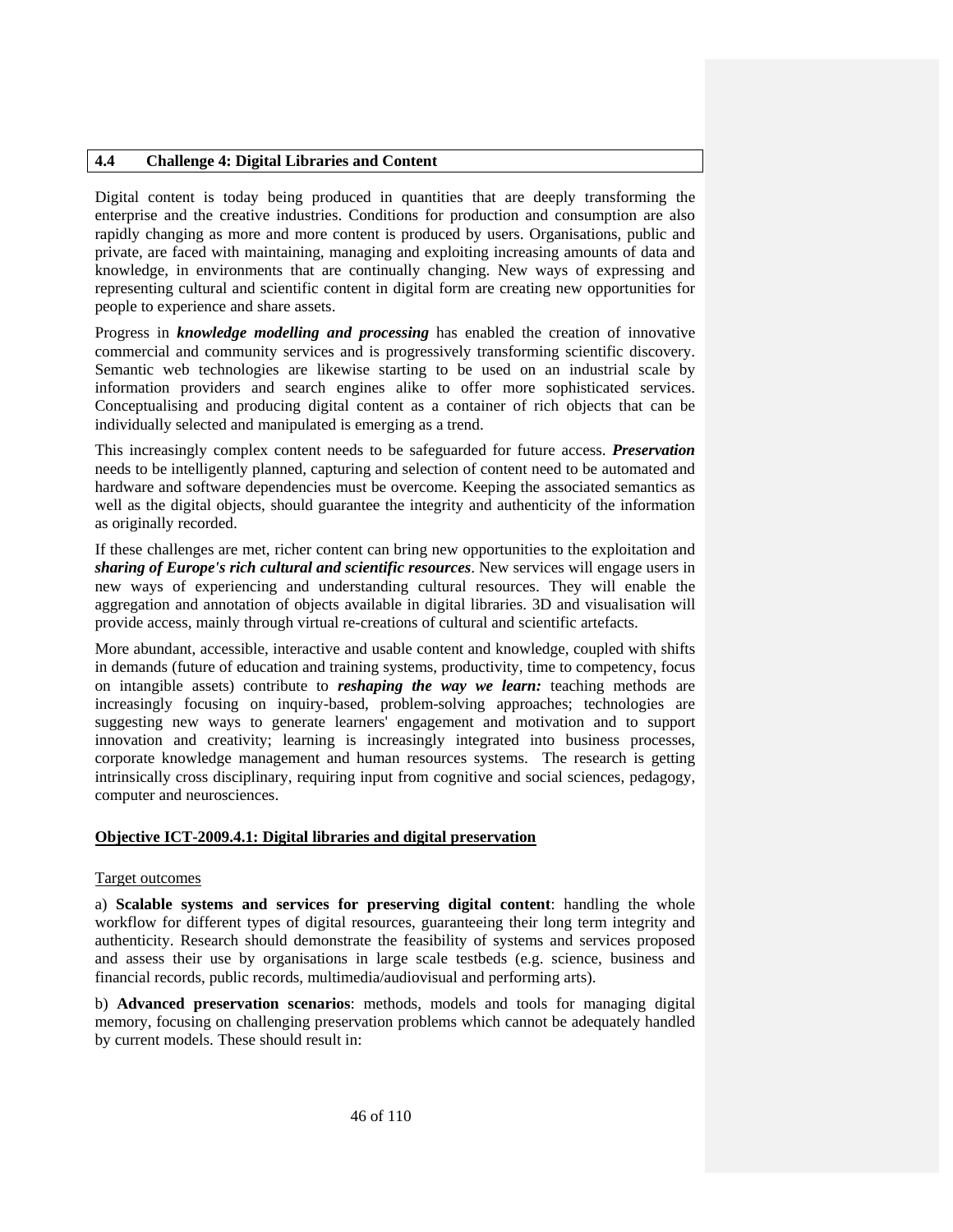- b1/ Methods and tools for **preserving complex objects**, addressing the life-cycle of composite digital information instances (eg multiple embedded structures, actionable objects, distributed and interlinked resources and ontologies, transient information and ephemeral data).
- b2/ **Intelligent digital curation and preservation** systems able to learn, reason and act autonomously, integrating tools and methods to support the complex decision making processes for appraisal, selection and management of diverse collections of digital resources. The system should ensure that the representation of the objects and their embedded semantic knowledge in order to support their future re-use. Appropriate verification scenarios should be integral component of the work.

c) **Innovative solutions for assembling multimedia digital libraries** for collaborative use in specific contexts and communities, enhancing scholarly understanding and experiences of digital cultural heritage. This includes work on the dynamic aggregation of cross-media resources across existing institutional digital libraries and repositories. Research should address scalability, interoperability and distributed architectures, aggregation and semantic search tools. Validation should address researchers and cultural heritage professionals but be open to wider audiences.

d) **Adaptive cultural experiences** exploring the potential of ICT for creating personalised views of various forms of cultural expression, reflecting individual narrative tendencies (i.e. adapt to the background and cognitive context of the user) and offering meaningful guidance about the interpretation of cultural works.

e) **Interdisciplinary research networks** bridging technological domains (eg computing models, knowledge representation, visualisation and graphics), information and archival sciences, and social and cognitive sciences to advance the state-of-the-art in well identified and focused application areas (eg digital preservation).

f) **Promoting the uptake** of EC-funded research enabling the deployment of new ICT-based cultural and memory preservation services, leveraging the impact of associated national initiatives; **roadmapping** and identification of future "Grand Challenges"; establishment of a **pan-European network of "living memory centres"** for validations, demonstrations and showcases.

#### Expected Impact

- Significant advances in the ability to offer easily customisable access services to scientific and cultural digital resources, improving their use, experiencing and understandings;
- Reinforced capacity for organisations to preserve digital content in a more effective and cost-efficient manner, safeguarding the authenticity and integrity of these records;
- Significant reduction in the loss of irreplaceable information and new opportunities for its re-use, contributing to efficient knowledge production;
- Leading edge research in Europe strengthened through restructuring of the digital libraries and digital preservation research landscape. Leveraged impact of research results.

Funding schemes

a): IP); b) b1/: STREP; b2/: IP; c) IP d) STREP e): NoE; f): CSA

Indicative budget distribution

**Formatted:** Indent: Left: 0.63 cm, Bulleted + Level: 1 + Aligned at: 0 cm + Tab after: 0.63 cm + Indent at: 0.63 cm, Tab stops: 1.27 cm, List tab  $+$  Not at 0.63 cm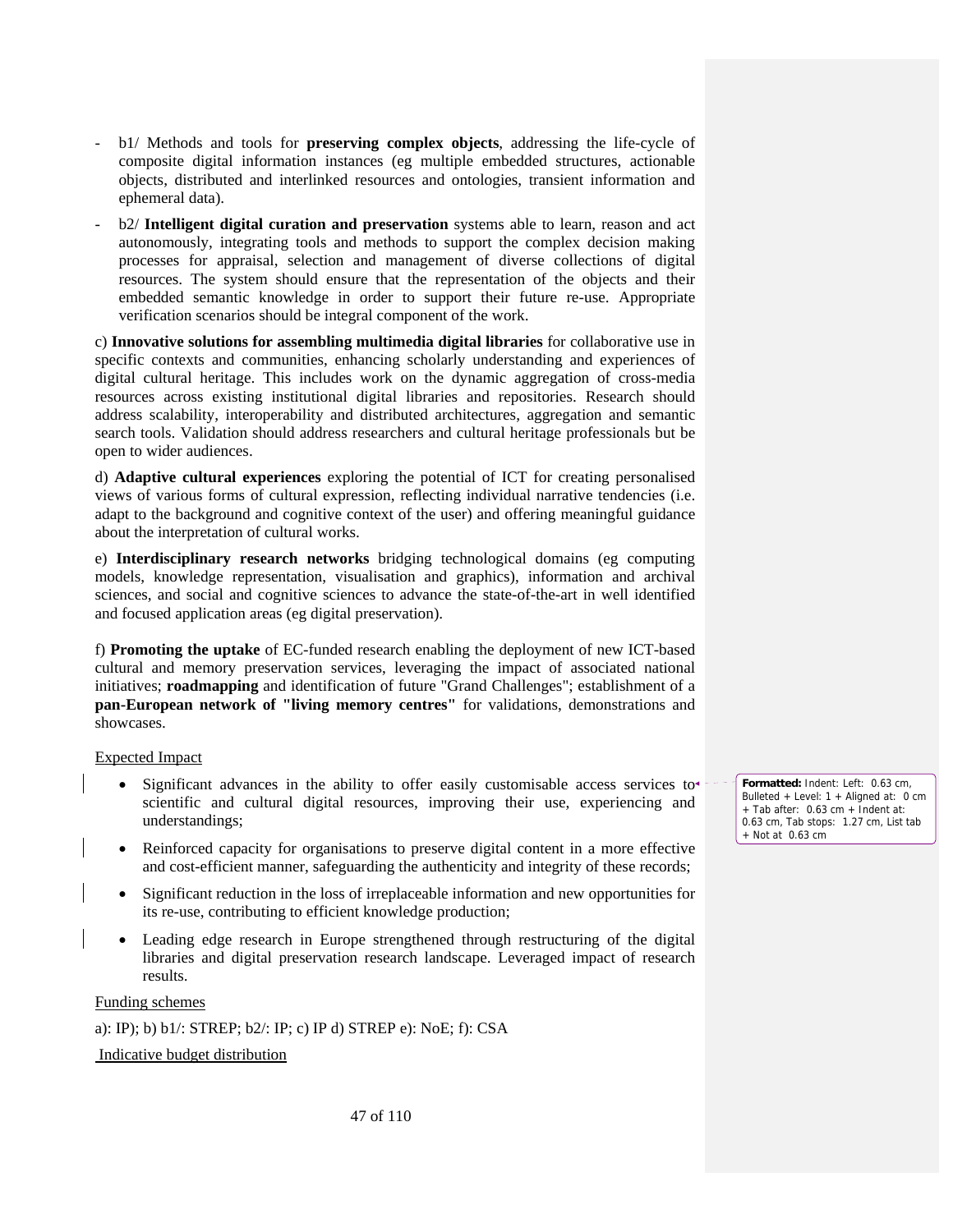- IP/STREP: 56 M $\epsilon$  with a minimum of 50% to IPs

- NoE and CSA: 13 M $\in$ 

Calls

ICT Call 6

# **Objective ICT-2009.4.2: Technology-enhanced learning**

# Target outcomes

- a) **Learning in the 21st Century**: large-scale pilots for the design of the future classroom (exploring both technology and teaching practices, for teachers and students, their orchestration for specific, justified age groupings or subjects), supporting individualisation, collaborations, creativity and expressiveness in more active, reflective and independent learning activities. Research should address innovation in learning and teaching, the underlining change processes, relevant new summative and formative assessment methods and novel solutions supporting the active participation of a wider community of stakeholders contributing to student's growth.
- b) **Reinforce the links between individual and organisational learning, and creativity:** innovative solutions embedding learning experiences in organizational processes and practices, through systems embracing talent, knowledge, workflow, collaborative innovation and competency management. Solutions should cover effectiveness of learning content, new forms of collective intelligence and entail deeper understanding of the role of ICT for creativity, informal learning and collaborations (IP). Research should also address new ways of combining creative, cognitive and computational processes (STREP).
- c) Innovative **adaptive and intuitive systems for learning** featuring affective and emotional approaches, including related new forms of assessing learning outcomes as well as feedback/guidance mechanisms (innovative diagnostic techniques) to the learner and the teacher. Work may relate to serious games and immersive environments and include advances in the combination of simulation, story telling, and collaborative learning. . The chosen field should be well justified in terms of learning efficacy.
- d) **Revolutionary learning appliances** (including toys) and advanced cognitive tutors, able to promote specific cognitive processing or abilities. Proposals should address: specific social and learning problems; science, technology and maths; or specific tasks that impose high cognitive demands.
- e) Focused **interdisciplinary networks** on specific emerging trends (e.g. serious games/mobility and learning), linking a limited set of established excellences and learning labs, and including appropriate mechanisms for cross-fertilisation between disciplines. These networks should leverage national research activities and achieve demonstrable visibility at international level.
- f) **Awareness building and knowledge management** on the results of EU RTD projects in the field; exploratory/roadmapping activities for fundamentally new forms of learning; identification of Grand Challenges; socio-economic evaluations (including transfer and scalability mechanisms, in education and for SMEs); establishment of a pan-European network of living schools for validations, demonstrations and showcases.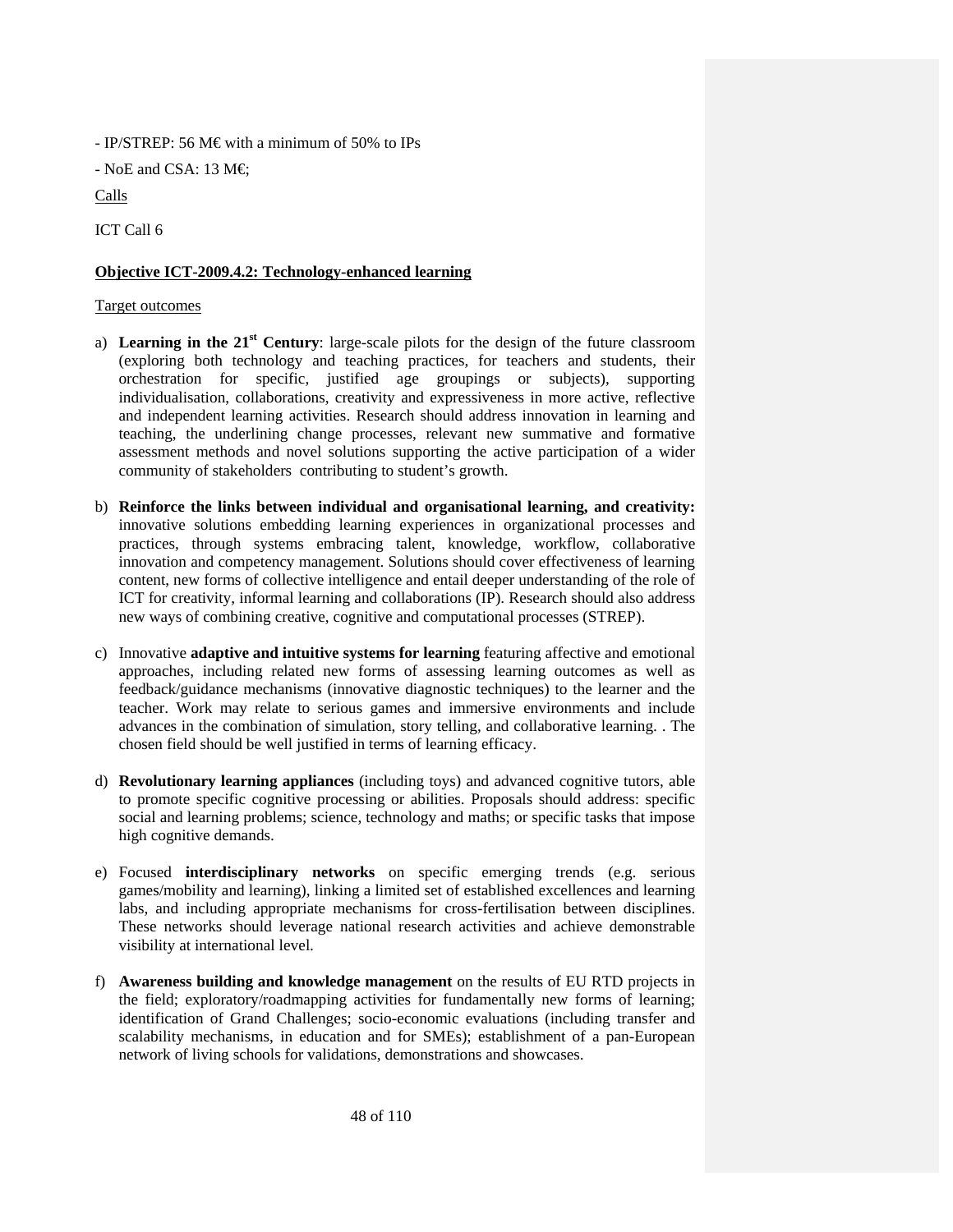#### Expected Impact

- More conducive, highly motivating and flexible learning places, supporting better education, competency development and employability
- Increased empowerment of both learners and teachers through better adaptation to individual learning needs
- Significant contribution to the global competitiveness of European players in a consolidating market
- Leading edge research in Europe strengthened through restructuring of the technology-enhanced learning research landscape. Leveraged impact of research results.

Proposals must include a methodologically sound evaluation of their expected impact.

Funding schemes

a): IP; b): IP and STREP; c), d): STREP; e): NoE; f): CSA

Indicative budget distribution

- IP/STREP: 39 M€ with a minimum of 50% to IPs

- NoE and CSA:  $10 M \in$ 

Calls

ICT Call 5

#### **Objective ICT-2009.4.3: Intelligent information management**

Target outcomes

- a) **Capturing tractable information**: robust and performant technologies to acquire, analyse and categorise extremely large, rapidly evolving and potentially conflicting and incomplete amounts of information. These technologies will extract, correlate and integrate data from diverse sources and formats (multimedia and 3D content; heterogeneous databases; data streams from sensors and scientific equipment; social interactions and networked appliances; information from business processes and software services) while tracing provenance, evaluating trust level and assessing reliability. The scalability, flexibility and performance of such methods and techniques will be demonstrated by rigorous empirical testing over large-scale testbeds.
- b) **Delivering pertinent information**: usable and customisable systems to improve the efficiency of the information lifecycle, starting from proactive diagnoses of information gaps and triggering goal-dependent search, acquisition, structuring and aggregation of relevant local, remote and streaming resources. Managing this information and making it actionable requires large-scale reasoning resulting in effective ranking, profiling and interpretation as well as versioning for time-dependent compliance and justification. Such systems will support the navigation, manipulation and consumption of digital information by means of adaptive user-information interactions based on the state of the art in the psychology of human perception and attention. The effectiveness of such systems will be validated with appropriately-sized groups or communities of representative users.

**Formatted:** Indent: Left: 0.63 cm, Bulleted + Level: 1 + Aligned at: 0 cm + Tab after: 0.63 cm + Indent at: 0.63 cm, Tab stops: 1.27 cm, List tab + Not at 0.63 cm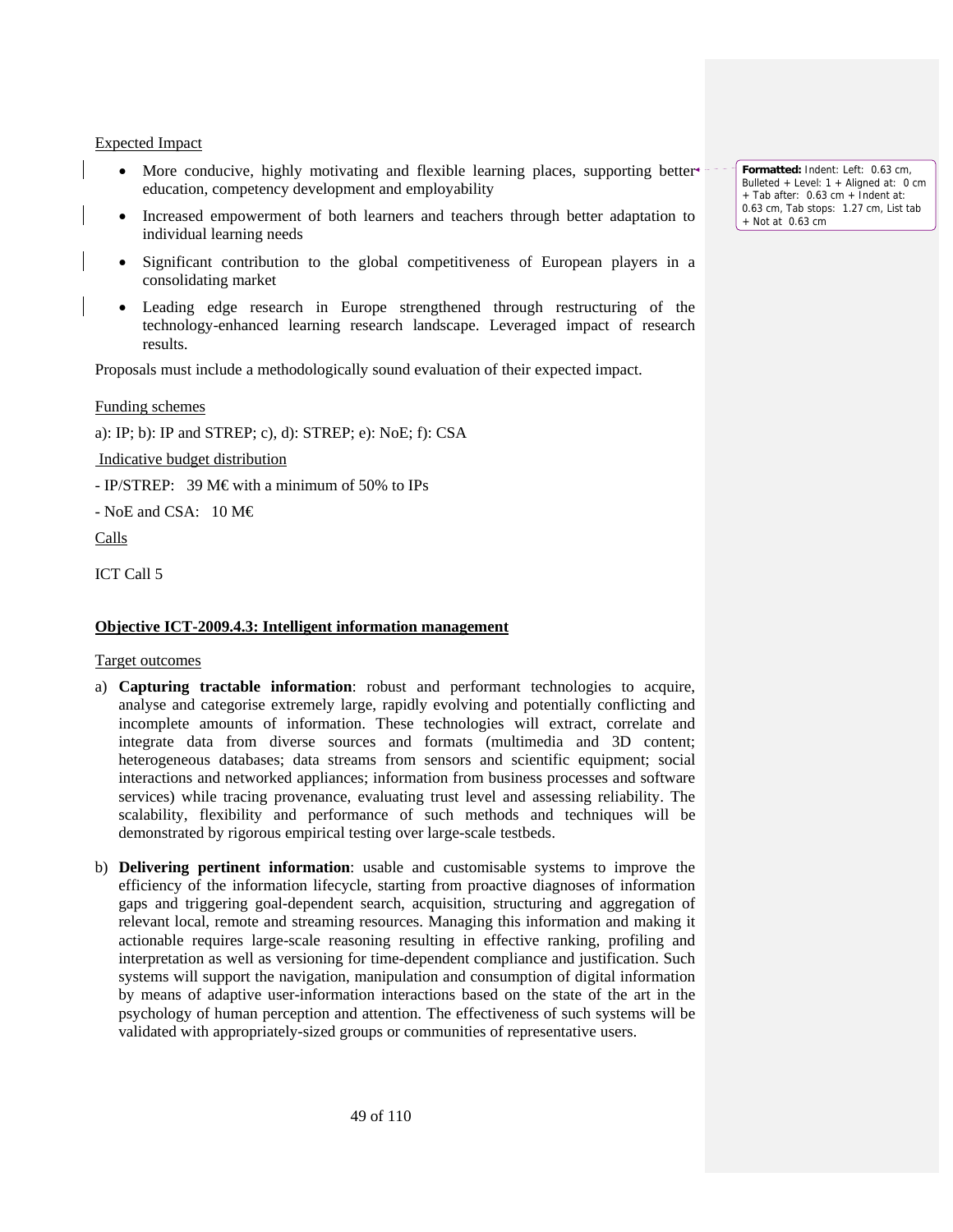- c) **Collaboration and decision support**: efficient and dependable problem solving and decision support systems for critical, information-bound domains in which our ability to share and exploit information is outstripped by the rate of its growth in size and complexity. Intended beneficiaries include organisations with complex business processes and access control policies; scientific communities collaborating on challenging projects and building very large datasets; teams of professional creators working on complex designs or multimedia materials; and web communities with sophisticated cooperation needs. The effectiveness of such solutions will be tested against the requirements of the respective groups or communities.
- d) **Personal sphere**: intuitive systems that help individuals secure, manage, visualise and interpret their personal information, attention trail and social history so as to enable the provision of personalised and context-dependent information from multiple sources and services. A specific requirement and design principle is that such systems preserve privacy and implement auditable information disclosure policies that are under user control and whose application can be verified at all times. Their usability and rate of uptake will be monitored by means of verifiable quantitative indicators.
- e) **Impact and S&T leadership:** networks and other initiatives designed to link technology suppliers, integrators and leading user organisations. These actions will help develop a common understanding, including vis-à-vis neighbouring disciplines, and ensure proactive cross-fertilisation between EU projects and other relevant industrial and national activities. They will address barriers hindering a wider deployment of research results, work towards establishing or advancing widely recognized standards, reference architectures and benchmarks, and increase awareness of the potential of the technologies at stake within broader audiences.

#### Expected impact

- -• Better leveraging of human skills, improved quality and quantity of output and reduced time and cost allowing users to concentrate on more creative and innovative activities.
- -• Increased ability to identify and respond appropriately to evolving conditions (e.g. in finance, epidemiology, environmental crises …) faster and more effectively. Reinforced ability to collaboratively evolve large-scale, multi-dimensional models from the integration of independently developed datasets.
- -• Higher levels of information portability and reuse by creating an ecology of systems and services that are dynamic, interoperable, trustworthy and accountable by design.
- -• Increased EU competitiveness in the global knowledge economy by fostering standards-based integration and exploitation of information resources and services across domains and organisational boundaries.
- -• Strengthened EU leadership at every step of the computer-aided information and knowledge management lifecycle, creating the conditions for the rapid deployment of innovative products and applications based on high quality content.

#### Funding schemes

a): NoE, IP, STREP; b), c): IP, STREP; d): STREP; e): CSA, NoE

**Formatted:** Bulleted + Level: 1 + Aligned at: 0.63 cm + Tab after: 1.27 cm + Indent at: 1.27 cm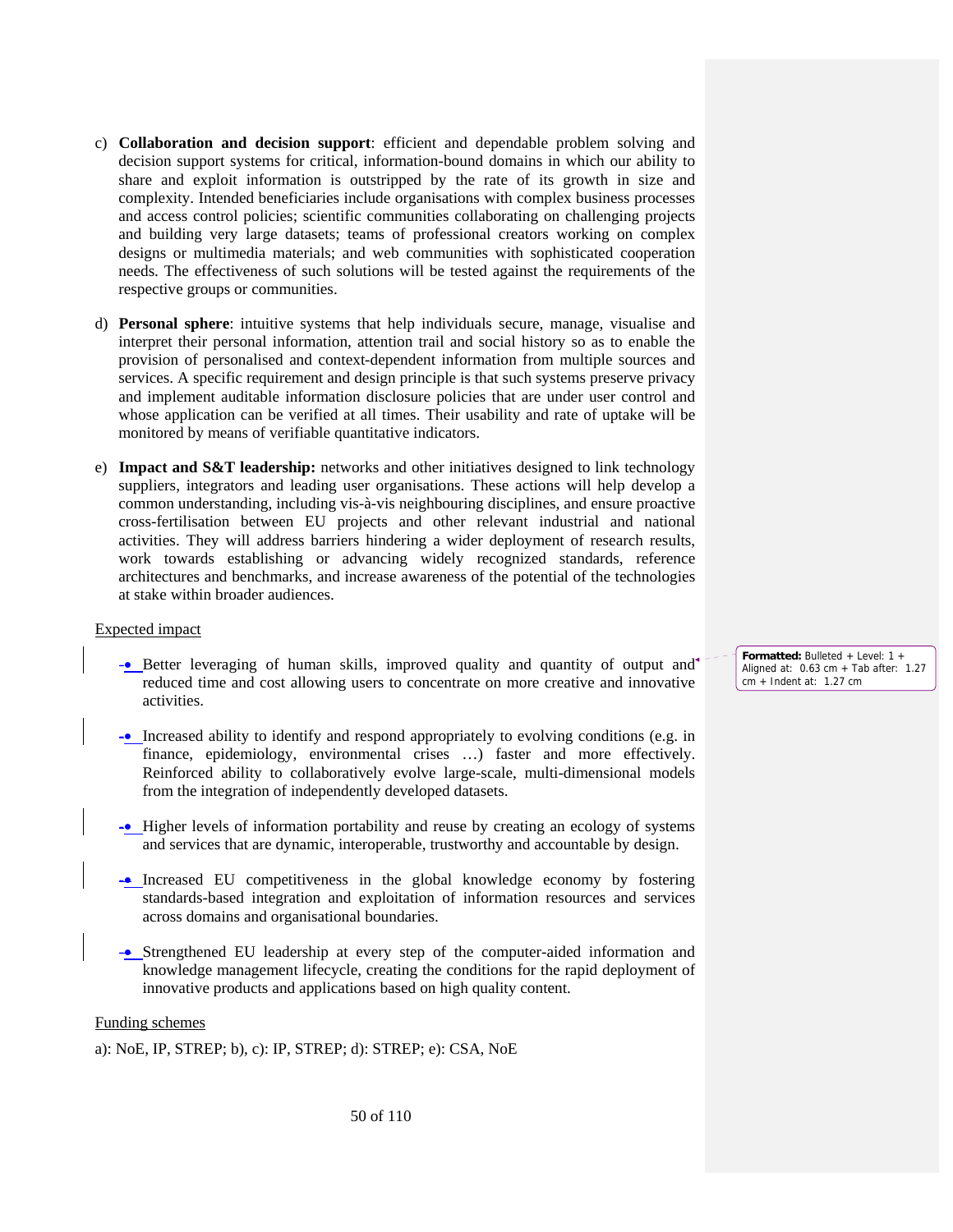Indicative budget distribution

- IP/STREP: 62M€ with a minimum of 50% to IPs

- NoE/CSA:  $8M\epsilon$ 

Calls

ICT Call 5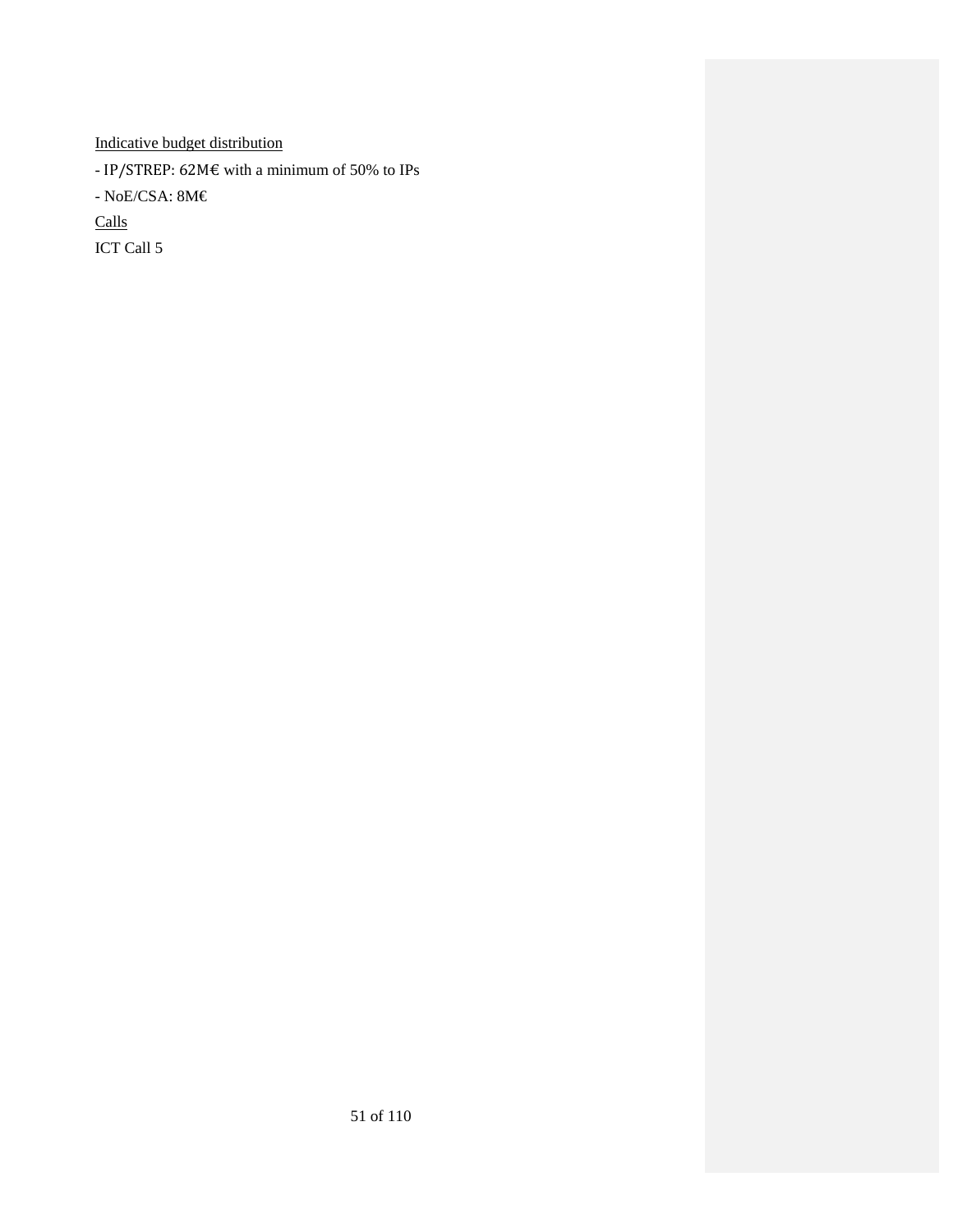### **4.5 Challenge 5: Towards sustainable and personalised healthcare**

The health domain and its three main industries, pharmaceuticals, medical devices and eHealth, are dominant economic sectors with respect to employment creation and growth. Sustainable delivery of quality healthcare at affordable cost is a major challenge for European healthcare systems for a variety of reasons such as: (a) demographic change and increasing prevalence of chronic diseases; (b) inefficiencies, inadequate safety standards and quality control; (c) demanding citizens who require best-quality care and cover for the use of latest diagnostics and treatments; and (d) current focus on treatment rather than on prevention. This calls for changes in the way healthcare is delivered and the way medical knowledge is managed and transferred to clinical practice. ICT tools and services are key to implement these changes in such an information-intensive domain.

Advances in basic ICT components and the convergence of ICT-nano-bio technologies allow for the development of life saving applications with great business opportunities. ICT may offer useful capability to improve illness prevention and safety of care and to facilitate active participation of patients, thus opening new opportunities in personalised health and disease management. Recent capabilities of modelling, simulation and biomedical imaging, combined with the latest knowledge about diseases, give rise to a new generation of predictive medicine. In this challenge, support will go to *highly interdisciplinary research* aiming at:

- Improved productivity of healthcare systems by facilitating better management of chronic diseases at the point of need and quicker transfer of knowledge to clinical practice.
- Continuous and personalised care solutions, addressing the participation of patients in care and prevention processes, and responding to the needs of elderly people.
- •- Savings in lives and resources by focusing on prevention and prediction of diseases and on improved patient safety by optimising medical interventions and preventing errors.
- New ICT-based environments for biomedical research and predictive medicine that push the boundaries of technologies like grid computing, modelling and simulation.
- •- Reinforcing the leadership of Europe's eHealth and medical imaging/devices industries and attracting back to Europe research activities of the pharmaceutical industry.

Successful outcomes will contribute directly to the priorities of the i2010 initiative and will be coordinated with the activities related to chronic disease management under the Competitiveness and Innovation Programme (CIP).

#### **Objective ICT-2009.5.1: Personal Health Systems**

#### Target Outcomes

a) **Minimally invasive systems and ICT-enabled artificial organs:** Solutions for remote monitoring and care, based on closed-loop approaches. Proposals are expected to develop technological innovations both at component level where required and at system level.

Solutions will integrate components into wearable, portable or implantable devices coupled with appropriate platforms and services. Emphasis will be placed on (i) the accuracy of measurements and operation of the devices; (ii) remote control of the devices by health professionals, as well as self-monitoring and autonomous regulation of the devices' own operation, to personalise and optimise care by considering changes in health status, activity levels or response to treatment; (iii) continuous, context-aware, multi-parametric monitoring of health parameters, activity, lifestyle, environment and operational parameters of the devices; (iv) analysis and correlation of the multi-parametric data with established biomedical

**Formatted:** Indent: Left: 0 cm, Bulleted + Level: 1 + Aligned at: 0.63  $cm + Tab$  after: 1.27  $cm + Ind$ ent at: 1.27 cm, Tab stops: 0.63 cm, List tab + Not at 1.27 cm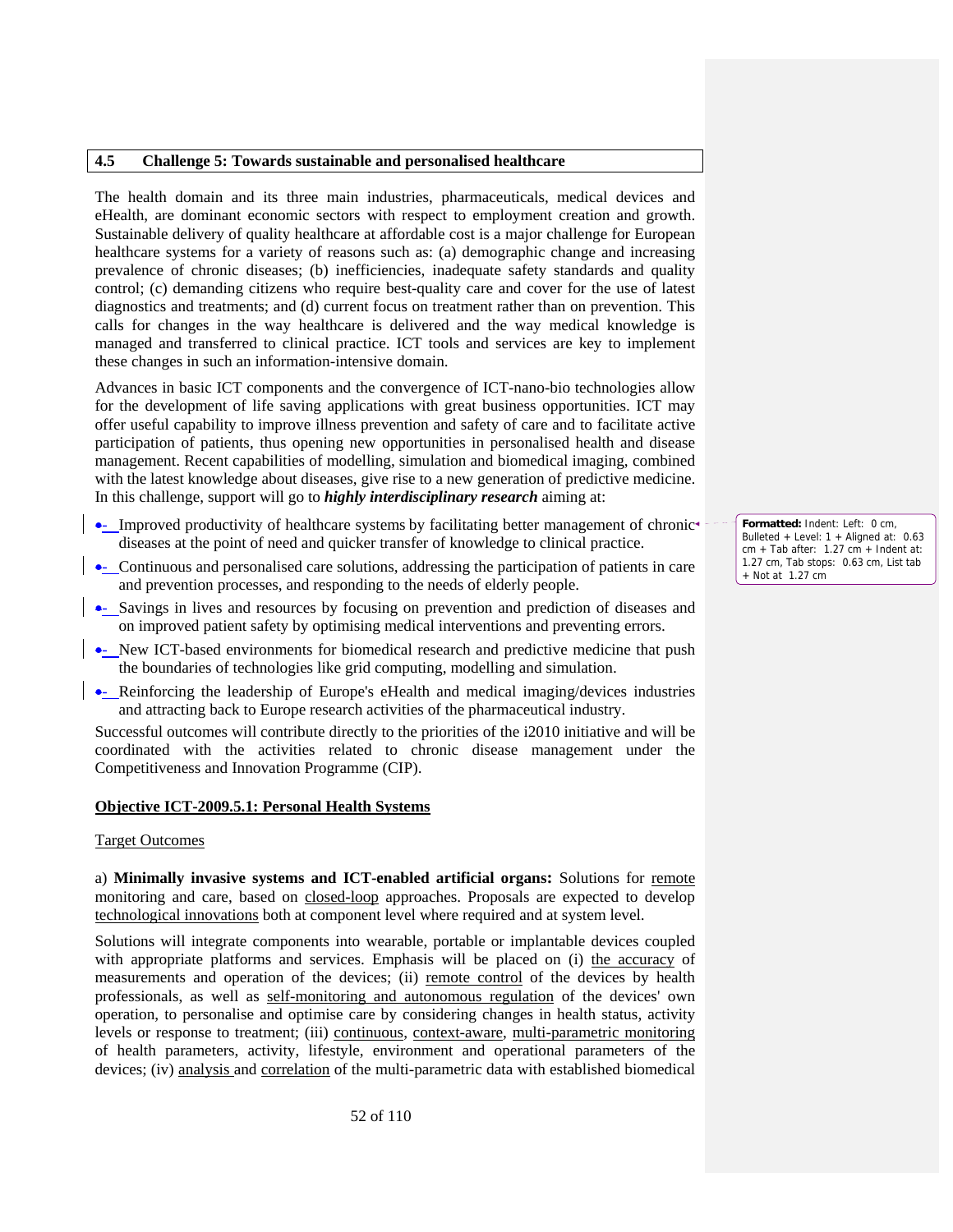knowledge and expertise to derive clinically relevant and useful information; (v) clinical workflows to support remote applications, addressing also alarms and crisis management; and (vi) education and feedback to patients.

This target outcome focuses on the following four application domains only. Each proposal should undertake high risk research addressing only one of these domains:

- *a1) Cardiovascular diseases*, focusing on management and treatment of patients with cardiovascular diseases at home, including early diagnosis of further complications by making use of heterogeneous data to build integrative risk assessment models.
- *a2) Diabetes*, focusing on automated closed-loop glycaemic control at home. Major requirements refer to continuous, accurate glucose measurements (maximum 5% error level) with minimally or non-invasive methods, and to hypo-/hyper-glycaemia alarms.
- *a3) Renal failure*, focusing on continuous daily dialysis at home (artificial kidney).
- *a4) Liver failure*, focusing on continuous detoxification as transient therapy at home (artificial liver support).

In domains a3) and a4), the development of new sorption/filtration techniques is not in scope.

The objective is to support at least 2 IPs to be funded under a).

b) **Mental Health**: ICT based solutions for persons suffering from stress, depression or bipolar disorders (other mental disorders are not in scope). Interdisciplinary research will address the parallel development of technological solutions, as well as new management or treatment models based on closed-loop approaches. Emphasis will be on the use of multiparametric monitoring systems, which monitor various metrics related to behaviour and to bodily and brain functions (e.g. activity, sleep, physiological and biochemical parameters).

The proposed systems will aim at (i) objective and quantitative assessment of symptoms, patient condition, effectiveness of therapy and use of medication; (ii) decision support for treatment planning; and (iii) provision of warnings and motivating feedback. In the cases of depression and bipolar disorders, the systems will also aim at prediction of depressive or manic episodes. The solutions will combine wearable, portable or implantable devices, with appropriate platforms and services. They will promote the interaction between patients and doctors and facilitate self-treatment and cognitive behavioural therapy where necessary.

The objective is to support at least 1 IP to be funded under b).

For target outcomes (a) and (b): All proposals will match clinical needs with technology solutions into novel service models. Scenario-based design and user-oriented approach will be inherent in the proposed solutions. Proposals will involve clinical opinion leaders and experts in regulatory approval. Considering advances in medical sciences, the solutions will aim to facilitate clinical practice and interdisciplinary disease assessment. The target group is only patients with diagnosed diseases (not healthy individuals). Proposals will address patient data security and confidentiality, and interoperability issues related to heterogeneous data sources, devices and links with electronic health records. All solutions will aim to demonstrate cost effectiveness and proof of concept with validation in clinical settings (i.e. technical validity, safety, efficiency and clinical outcomes, ideally with statistical significance).

c) **Support Actions.** c1) Prevention of diseases: To propose ICT research directions in the domain of disease prevention, considering issues like prevalence of diseases; ICT systems for measuring health parameters and motivating people to manage their health; validation; and sustainable business models. c2) Interoperability of Personal Health Systems: To promote the interoperability among Personal Health Systems (PHS) and also between PHS and other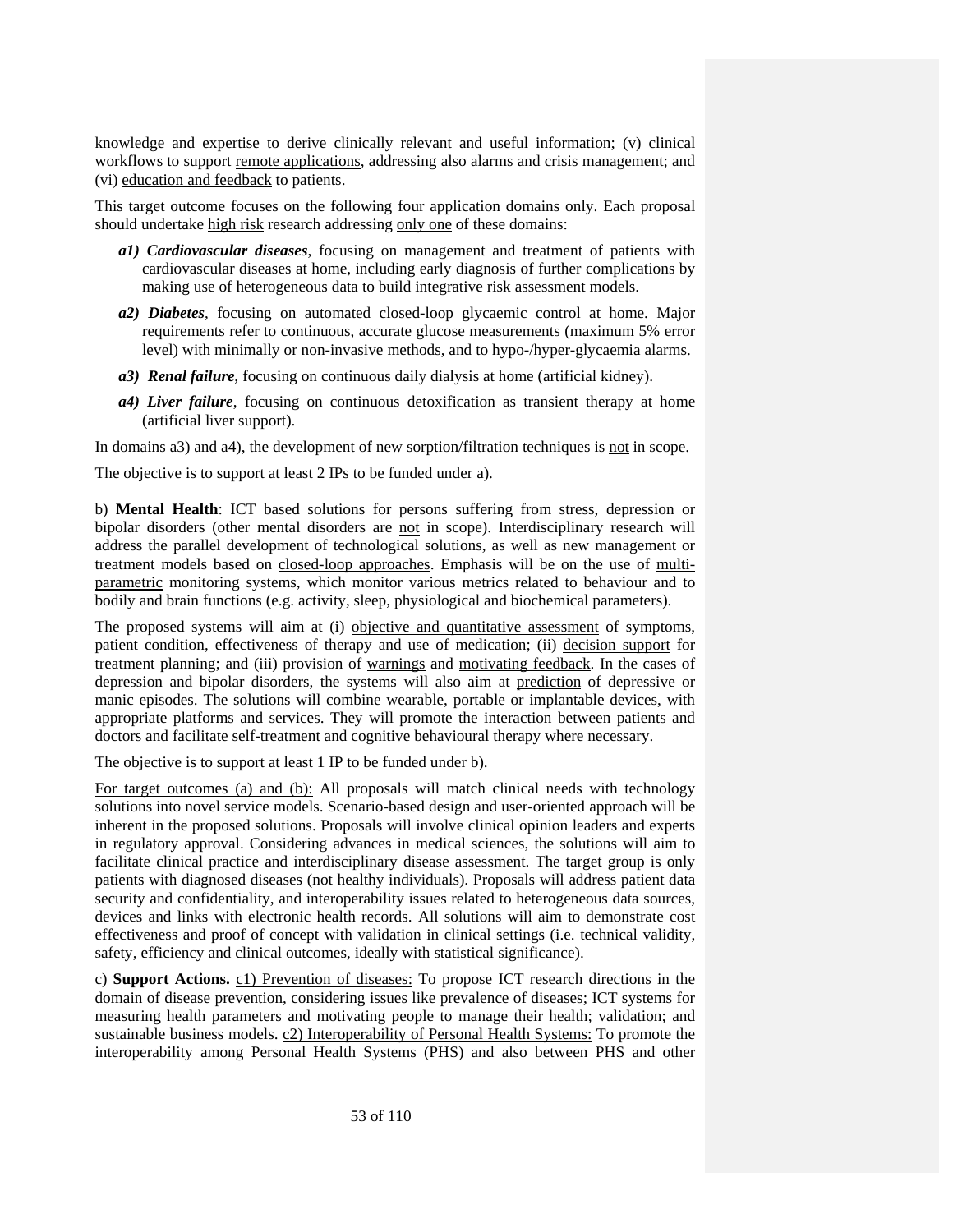eHealth systems such as electronic health records, in the landscape of continuous care, across multilingual and multicultural environments in Europe.

# Expected Impact

- Reduced hospitalisation and improved disease management and treatment at the point of need, through more precise assessment of health status.
- Economic benefits for health systems without compromising quality of care.
- Reinforced leadership and innovation of the industry in the area of Personal Health Systems and medical devices. New business models for health service providers and insurance sectors. Where appropriate, demonstrated potential for patents and spin-offs.
- Improved links and interaction between patients and doctors facilitating more active participation of patients in care processes.
- Facilitating the development of prospective aspects of ICT-enabled prevention of diseases (for target outcome c1) only).
- Accelerating the establishment of interoperability standards and of secure, seamless communication of health data between all involved partners, including patients.

# Funding schemes

a-b): IP/STREP; c): CSA (SA only)

# Indicative budget distribution

a-b): IP/STREP - 62 M $\epsilon^{0}$ ; with more than 50% to IPs and with the objective to support at least 2 IPs under a) and at least one IP under b), in addition to STREPs.

c): CSA 1 M $\epsilon$  For each topic, up to one SA will be selected with maximum duration of 12 months and maximum EC funding of 600 k€ for c1) and 400 k€ for c2).

Call

-

ICT Call 4

# **Objective IST-2009.5.2: ICT for Patient Safety**

# Target outcomes

a) **ICT for safer surgery:** Innovative ICT based tools for training, pre-operative planning, and computer-aided surgical interventions. These tools will involve modelling, simulation and visualisation techniques using real-time or near real-time accurate, 3-D, anatomical predictive models, and be based on realistic models of tissues and organs capable of capturing the patient-specific and treatment-specific information. The tools will be used to predict the clinico-functional outcome of the surgical intervention while it is being planned or performed. Validation including quantitative indicators relating to improve quality and safety of surgical operation will be included.

**Formatted:** Bulleted + Level: 1 + Aligned at: 0.63 cm + Tab after: 1.27 cm + Indent at: 1.27 cm, Tab stops: 0 cm, List tab + Not at 1.27 cm

<sup>&</sup>lt;sup>10</sup> Area coverage has priority in the selection of proposals. Hence, selection will initially be made among the proposals which are ranked first in the five areas of a1), a2), a3), a4) and b), in terms of their relative scores. Further selection from the remaining ranked proposals is in terms of their relative scores, respecting the minimum number of IPs for a) and b), and the minimum budget for IPs.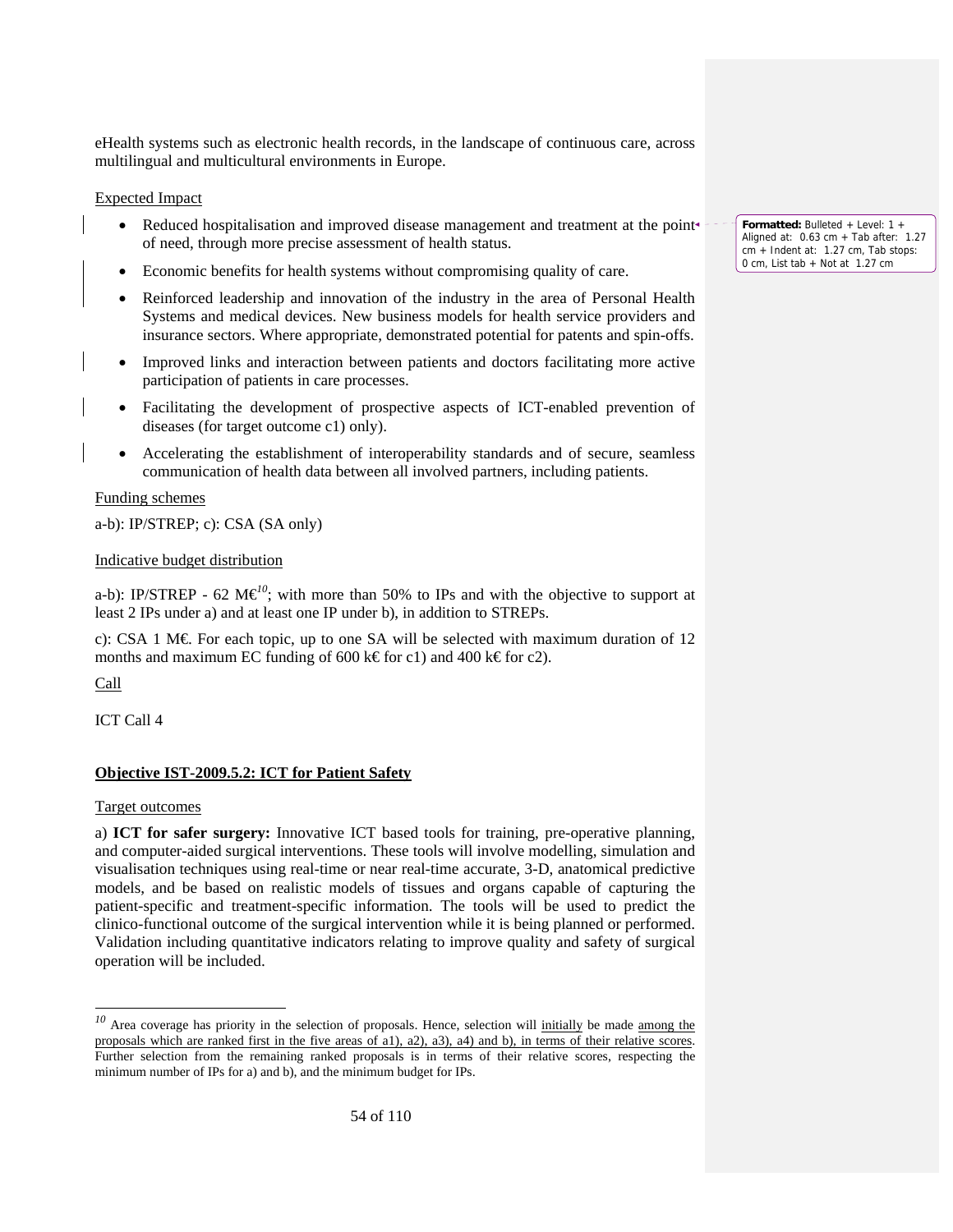The objective is to support at least 1 IP to be funded under a).

b) **ICT for integration of clinical research and clinical care:** Advanced environment for health professionals and researchers that enable seamless, secure and consistent integration or linking of clinical care information in electronic health records (EHR) with information in clinical research information systems, such as clinical trial systems. Results are expected to help health professionals to avoid double data entry, assist in automatic identification of patients for clinical trials, and to enable early detection of potential patient safety issues. Research will focus on areas improving semantic interoperability between EHR and clinical research systems. including definition and validation of a core data set that enables, scalable and standardised link between clinical research systems and EHR repositories. Proposals will address data protection and security needs and be fully compliant with all applicable legislation as well as best practice. It is expected that research results will be validated in well defined use cases with a high potential for improving patient safety.

The objective is to support at least 1 IP to be funded under b).

c) **ICT-enabled early detection of public health events** Development of advanced applications for early detection of public health events of potential concern (e.g. reports of human H5N1 cases) including innovative tools for interpretation and filtering of electronic written media information through natural language processing, intelligent text mining and free text interpretation. Research will also focus on conversion of voice/speech into text to include radio/TV/Internet broadcasts as searchable information sources, accuracy improvement through self learning cycles, multilingual search, cross lingual glossing and other semantic issues of particular importance to public health. The project should include researchers and international public health centres such as WHO, the European Centre for Disease Control, national public health bodies in EU and beyond, like for instance Canada, Japan, and USA.

d) **Support Actions.** State-of-the-art and research roadmaps in the following areas:

d1) User-friendly data input and output in clinical domain. The state-of-the-art report should cover the current or emerging data input and output paradigms, such as intelligent, predictive tools for electronic data entry; advanced speech and voice recognition; automated conversion of free text into consistent medical terminology for direct storage in the electronic medical records; intelligent interfaces for data output, parameterisation and visualisation of decision support and predictive models etc. The roadmap should develop recommendations for future research in these areas as well as the expected impact on quality and safety of care.

d2) Interoperability conformance testing approaches and tools for software and systems to enable large scale, consistent and safe health data and knowledge exchange. The roadmap will cover research needed to bring the patient safety aspects stronger into the focus of emerging and future interoperability conformance testing and will address the i) relation and synergy with the certification tools and methods for quality and safety of the electronic health records and other health information systems; ii) the potential of increasing the coverage of existing testing tools to detect and prevent safety threats such as errors and incompatibilities between eHealth software and products before deployment; and iii) semantic interoperability issues. It will take into account existing initiatives on conformance testing and on certification processes reaching out to implementers of connected/networked eHealth solutions. It should seek cooperation with similar developments in other parts of the world.

# Expected impacts

• Improved patient safety in surgery through advanced ICT applications for training, pre-operative planning, and computer-aided surgical interventions.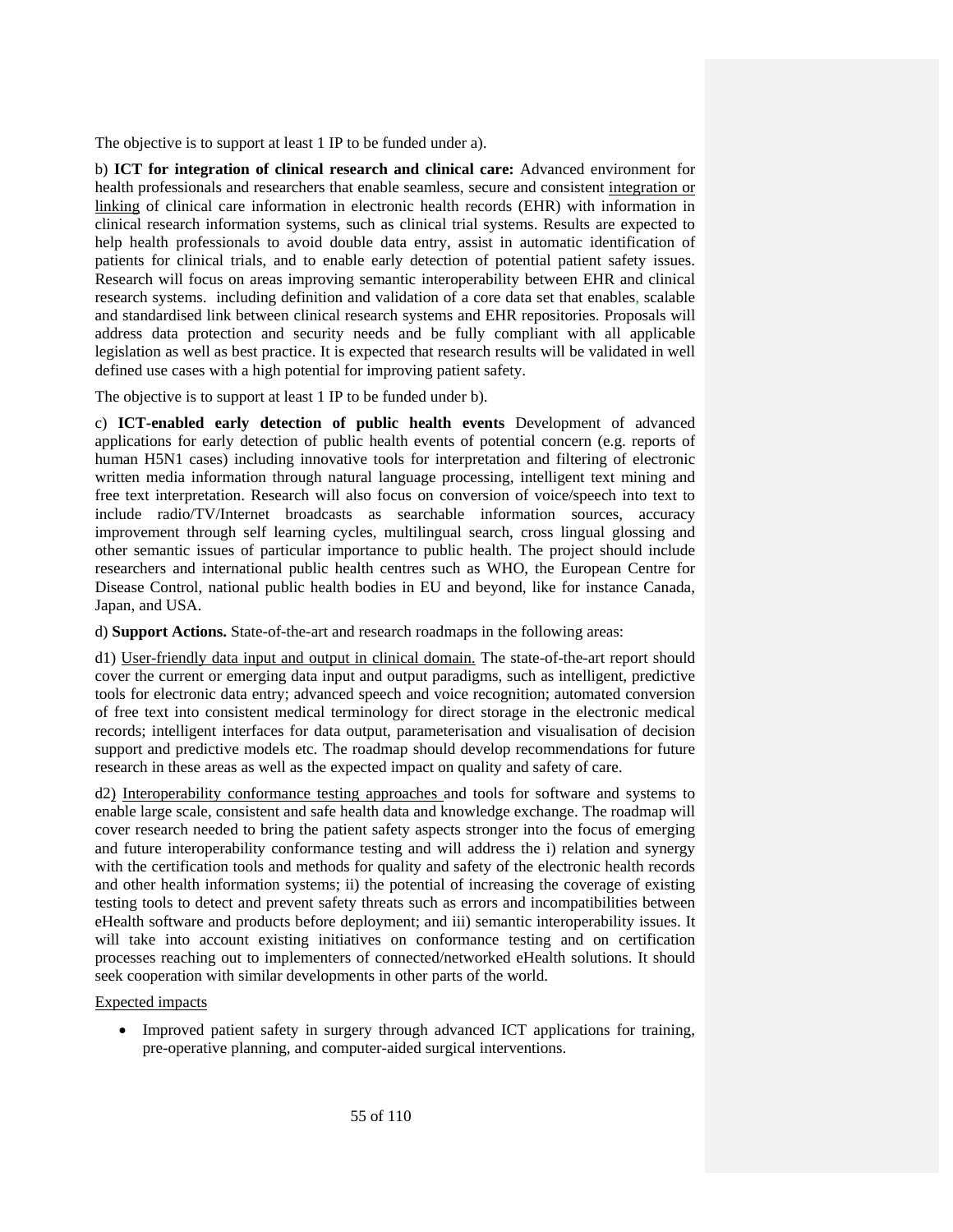- Earlier detection of adverse events, faster, cheaper and more accurate recruitment to clinical trials, considerable cost savings through reduction in paperwork and duplicative data entry.
- Bridging the gap between clinical research and medical practice, enforcing collaboration between pharmaceutical industry, healthcare IT industry, academic institutions and healthcare providers.
- Enhanced health security through innovative event-based surveillance tools. Accelerated adoption of electronic health record systems supported by more userfriendly interfaces for input and output of health data
- More efficient mitigating of patient safety risks by providing framework for testing of interoperability solutions for exchange of healthcare information.

Funding schemes

a) and b): IP/STREP; c): STREP;  $d1$ ) and  $d2$ ): CSA;

Indicative budget distribution

a) and b): IP/STREP - 27 M $\in$ ; the objective is to support at least 1 IP under a) and at least 1 IP under b) in addition to STREPs

c) one STREP with maximum EC contribution of  $2 M \in$ 

d1)-d2): one CSA for each topic with maximum EC funding of 500 k $\epsilon$ Call

ICT Call 4

# **Objective ICT-2009.5.3: Virtual Physiological Human**

#### Target outcomes

Proposals are expected to address one of the following target outcomes:

a) Development of **patient-specific computer based models and simulation** of the physiology of human organs and pathologies. The models should be multiscale by integrating relevant aspects of anatomy and physiology across different levels (from molecular and cellular to tissue and organ levels). The emphasis should be on the integration of existing models rather than on development of new models. The use and benefits of the models must be demonstrated for a specific clinical need covering prediction of disease and/or early diagnosis. Any organ or pathology could be targeted as clinical application. If an initial phase of basic clinical research or data collection is needed it will represent less than 25% of the total effort. Access to existing computing facilities external to the consortium could be supported.

The objective is to support at least 1 IP to be funded under a).

b) Development of **ICT tools, services and specialised infrastructure for the biomedical researchers** to support at least two of the following three activities: i) to share data and knowledge needed for a new integrative research approach in medicine (biomedical informatics), ii) to share or jointly develop multiscale models and simulators, iii) to create collaborative environments supporting this highly multidisciplinary field. When necessary, computing power and data management could be sought through access to existing advanced grid infrastructures as well as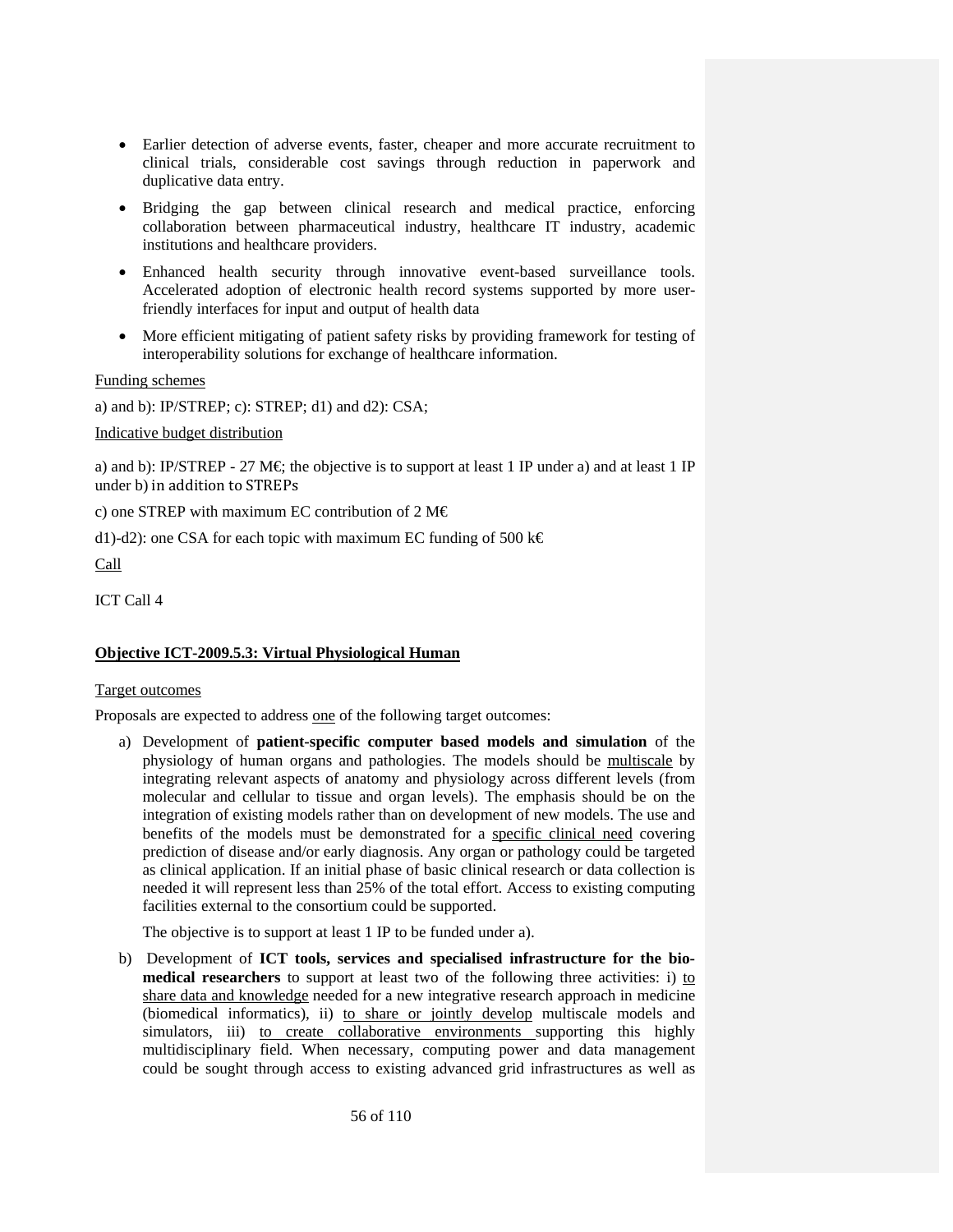high performance computing resources such as the emerging petascale computing facilities. New tools, services and applications will also be evaluated on their effectiveness and their ability to interface with existing medical research infrastructures. Their targeted services will facilitate the clinical use of computer based organ and disease models as well as biomedical data. These tools and services will complement and be compatible with existing methods and standards (terminologies, ontologies, mark-up languages) like those used by the Network of Excellence –VPH NoE (FP7-ICT-Call 2). International Cooperation in this field is encouraged.

The objective is to support at least 1 IP to be funded under b).

- c) Support action on **evaluation and assessment of VPH projects**. Assessment proposals will address at least the following three aspects: i) the optimal use and contribution to the shared tools and infrastructure, ii) the clinical achievements, iii) the market potential or penetration. The proposed methodology should take into account existing international efforts and promote global validation framework.
- d) Coordination/Support action to develop an **observatory on the achievements and evolution of the broader Biomedical Informatics field** which builds on synergies between bioinformatics, medical informatics, and neuroinformatics. The action should incorporate intensive dissemination and training components and facilitate communication between projects, including VPH projects and those funded beyond the ICT priority, so that a productive, open European environment for crosscollaboration among the different fields involved can be sustained over time. In that respect, the action should take advantage of the achievements of previous Networks of Excellence and other projects funded under FP6.

#### Expected Impact

- -• More predictive, individualised, effective and safer healthcare.
- -• Accelerated developments of medical knowledge discovery and management, development of devices and procedures using in-silico environments.
- -• Improved interoperability of biomedical information and knowledge.
- -• Increased acceptance and use of realistic and validated models that allow researchers from different disciplines to exploit, share resources and develop new knowledge.
- -• Reinforced leadership of European industry and strengthened multidisciplinary research excellence in supporting innovative medical care.

#### Funding schemes

-

a-b): IP/STREP; c-d): CSA

Indicative budget distribution

a) and b) IP/STREP -  $61M\epsilon^{1}$ ; with more than 50% to IPs and with a minimum of 3 IPs including at least one under a) and at least one under b)

c) and d) CSA 2M€ [1 CSA per area with a maximum EC funding of  $1M\epsilon$ ]

**Formatted:** Bulleted + Level: 1 + Aligned at: 0.63 cm + Tab after: 1.27 cm + Indent at: 1.27 cm

<sup>&</sup>lt;sup>11</sup> Considering the coverage of the projects already funded in this field, the selection of proposals targeting clinical applications other than cancer and cardiovascular diseases will be given preference in case of proposals with tied scores at the evaluation stage.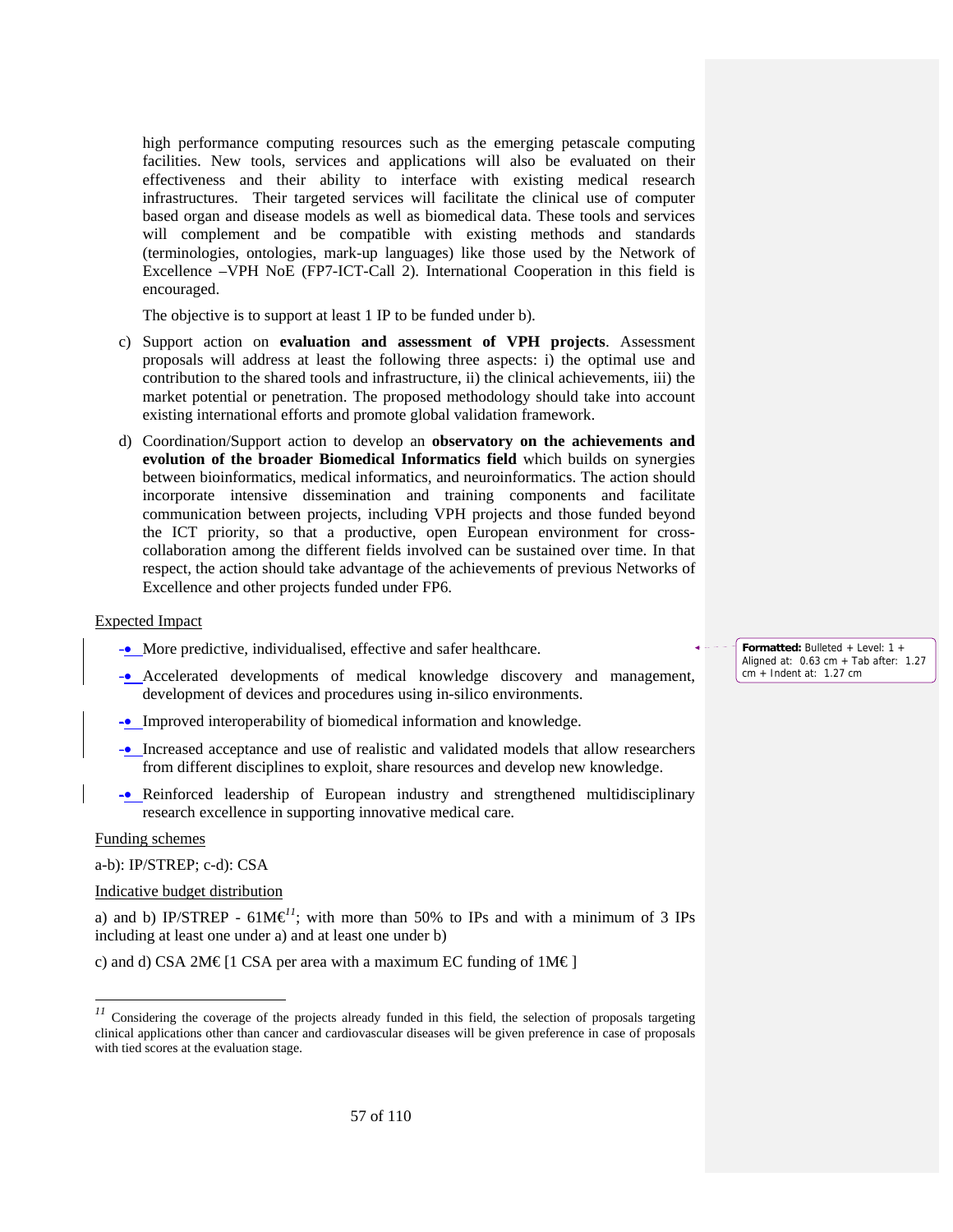Call

ICT Call 6

# **Objective ICT-2009.5.4: International Cooperation on Virtual Physiological Human**

The objective is to strengthen the international impact of the EC funded research in Virtual Physiological Human (VPH) and to facilitate global cooperation by linking on-going (at the time of the closure of the ICT-FP7 Call 4) EU projects with projects and initiatives that reflect common goals and objectives, such as the projects supported by Interagency Modeling and Analysis Group (IMAG) in the USA.

# Target outcomes

Proposals are expected to address one or more of the following activities:

a) Interoperability: Joint development of interfaces between relevant scientific databases, web services, mark-up languages such as CellML, metadata and ontologies;

b) Tools and services for global cooperation such as collection and maintenance of tools and methods for modelling and simulation, curated models, and collaborative developments of interconnected libraries and data repositories;

c) Contribution to a global validation framework such as joint verification and validation of the models with specific reference to tools developed for clinical applications.

Partners from on-going EU projects which are relevant to the VPH area will be supported to cooperate with partners of on-going international projects that address one or more of the target outcomes a), b) and c). Preference will be given to proposals that address multiscale modelling and keep all results open and free for the research community. The proposal will include agreement from the on-going projects that engage in collaboration. Funding can be requested by all partners, including one or two Third Country organisations, to cover the coordination and clearly specified joint activities that are not undertaken by the projects they represent.

# Expected Impact

- Strengthened impact and international cooperation of EU R&D in VPH through joint developments of interfaces, tools, services, and data repositories, facilitating model sharing as well as quality improvement of the common models, tools and services.
- Increased European research excellence by fostering closer cooperation with leading international organisations resulting in an increased potential for EU industry.

# Funding scheme

**STREP** 

Indicative budget distribution

5M€

Call:

ICT Call 4

**Formatted:** Bulleted + Level: 1 + Aligned at: 0.63 cm + Tab after: 1.27 cm + Indent at: 1.27 cm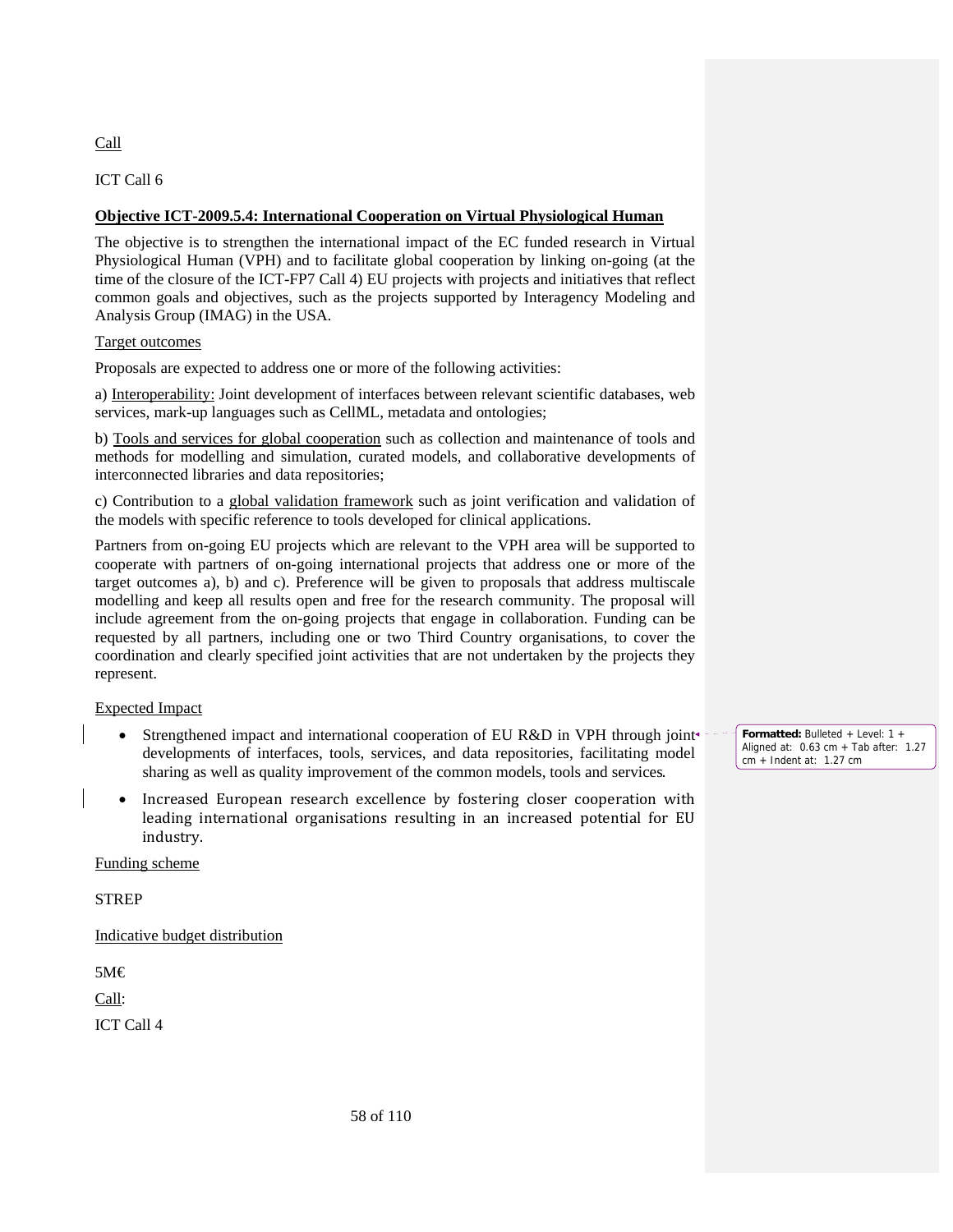# **4.6 Challenge 6: ICT for Mobility, Environmental Sustainability and Energy Efficiency**

Economic growth is increasing the demand for energy. To maintain its prosperity and competitiveness on global markets, Europe has to focus on energy efficiency in the most energy-intensive sectors<sup>12</sup>. The recent liberalisation of the energy market has stimulated the offer of eco-innovative solutions and new economic models at service supply level, at local level (cities, neighbourhoods) and at large.

Society at large is increasingly aware and sensitive to climate change impact and to the importance of a safe, clean and healthy environment to sustain quality of life. EU leaders have pleaded in favour of an integrated climate and energy policy*<sup>13</sup>*. In addition to reducing its gas emissions, Europe must also take measures to adapt to climate change and minimise adverse impact on people, the economy and the environment*<sup>14</sup>*.

Transport accounts for  $\sim$ 30% of total energy consumption in the EU. While the EU is currently negotiating with the automotive industry on how to reach an average  $CO<sub>2</sub>$  emission of 120g/km for the new cars fleet by 2012, ICTs offer a new, complementary way of reducing  $CO<sub>2</sub>$  emissions and increasing safety of the whole transportation system. This includes dynamic transport management and control strategies involving multiple interactions with vehicles.

# *ICT for safe, clean and smart mobility*

ICT continues to provide new intelligent systems that assist the driver to avoid accidents, provide drivers with real time information to avoid congestion, and optimise a journey or the engine performance to improve energy efficiency. Autonomous on-board systems are complemented with vehicle-to-vehicle and vehicle-to-infrastructure co-operative technologies and improved, flexible traffic network management. The future transportation system needs cleaner and more efficient vehicles, energy-efficient intelligent infrastructure (including cooperative traffic control and management systems), as well as new mobility concepts. Improving safety remains a key objective.

# *ICT for energy efficiency*

-

ICT plays an increasing role in reducing the energy intensity of the economy, thus helping to decouple growth from energy consumption and creating new opportunities. Innovative ICTbased energy saving tools and techniques will help the European products and services to become more competitive and will foster the emergency of a new category of jobs and energy efficiency services. The power grid needs new ICT-based monitoring and control systems to take on its growing complexity and distribution and has to incorporate user-oriented energy trading facilities; optimisation in near-real time of the production/demand matching is the challenge to achieve energy positive buildings and neighbourhoods.

# *ICT for environmental sustainability and climate change adaptation*

Improved connectivity of environmental systems is increasingly required as a result of the multiplication of international environmental commitments. Policy formulation and

<sup>&</sup>lt;sup>12</sup> Buildings ~40 %, transport ~30% and industry ~30%.

<sup>&</sup>lt;sup>13</sup> The European Council of 8-9 March 2007 set the combined targets of (i) reducing greenhouse gas emissions by 20% by 2020 (compared to 1990), (ii) increasing to 20 % the share of renewable energy sources by 2020 (compared to the present 6,5%) and (iii) saving 20 % of the EU's energy consumption (compared to projections for 2020).

<sup>&</sup>lt;sup>14</sup> Green Paper "Adapting to climate change in Europe – options for EU Action", COM(2007)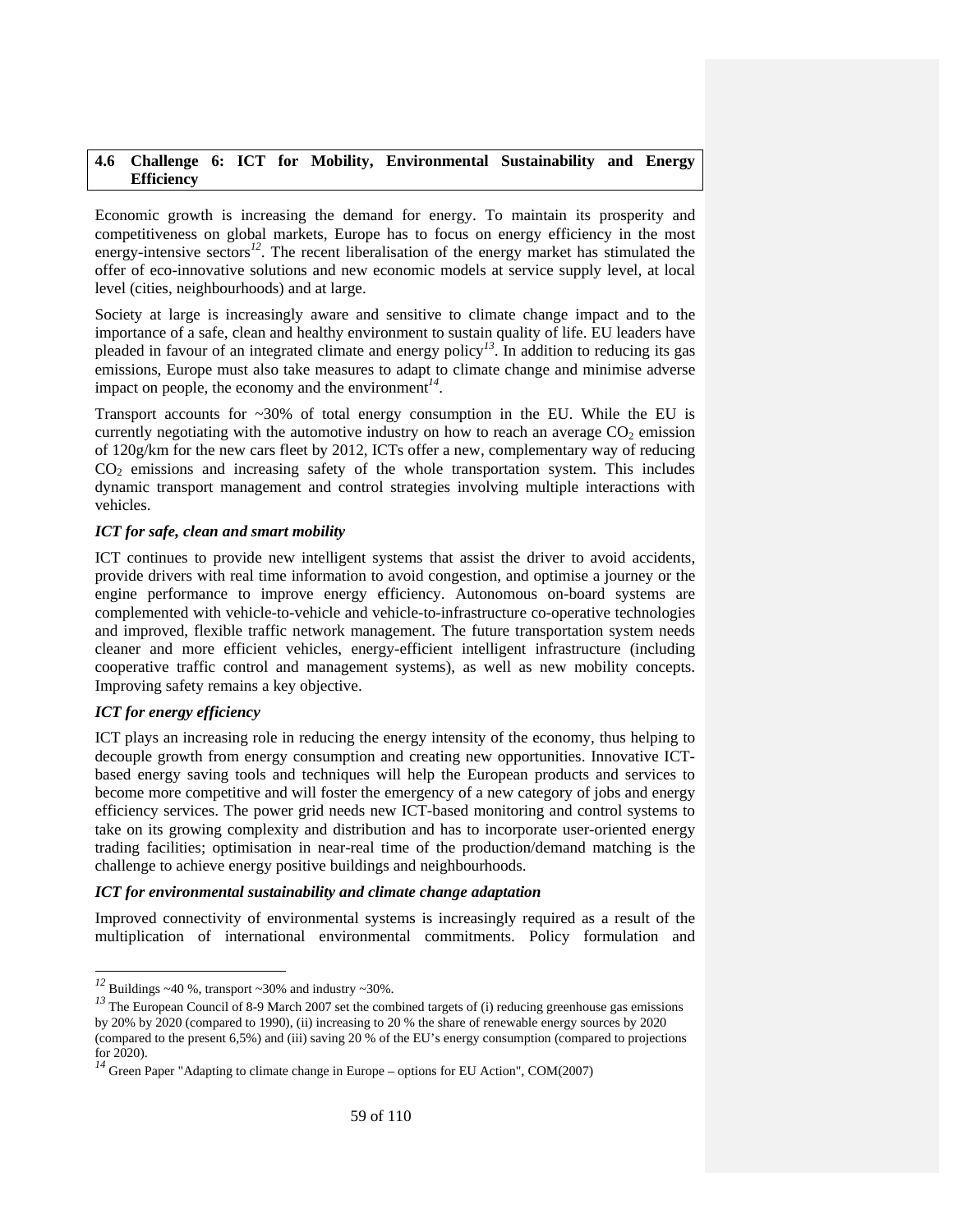environmental management increasingly rely on distributed monitoring and management systems able to interact with common protocols and semantics and to cope with higher complexity at various scales. ICT offer an enormous potential for bridging information spaces and stimulate environmental services in Europe. Moreover, adapting to climate change and the related more frequent and extreme weather events requires a strong effort to raise the European capacity to mitigate impacts of natural disasters.

### *ICT and urban infrastructures*

Cities represent a particularly complex environment with acute sustainability challenges. Four out of five Europeans live in urban areas which consume about 80% of the energy in Europe. Cities import huge amount of resources through large infrastructures to consume them in various processes creating air, water and land pollutions. Urban transport faces congestion problems and accounts for up to 70% of pollutants from transport. Optimal management of urban complexity requires full integration of a wide range of technologies.

# **Objective ICT-2009.6.1: ICT for Safety and Energy Efficiency in Mobility**

#### Target Outcomes

a) **ICT for Intelligent Vehicle Systems** for further improving road safety and overall performance of transportation systems. This includes advanced in-vehicle safety systems with improved performance and reduced costs, based on open standard elements; systems supporting autonomous driving (first in restricted environments and later on open environments); new approaches to crash avoidance including development of sensors and sensor networks; human machine interface design principles; advanced methods for traffic situation detection and communication (including vulnerable road users); and technologies for addressing digital footprint, data security and privacy of in-vehicle applications.

Projects need to take an integrated approach to safety, considering together the infrastructure, vehicles, drivers and other transport users.

b) **ICT for Clean and Efficient Mobility** for further improving energy efficiency and reducing CO<sub>2</sub> emissions in all modes of transport. This includes new tools, systems and services supporting energy-efficient driving (eco-driving) based on on-board systems and/or co-operative infrastructure and energy-optimized, adaptive traffic control and management technologies and systems for urban areas and inter-urban road networks. It also includes methodologies for assessing the impact of advanced ICTs in energy efficiency and  $CO<sub>2</sub>$  reduction, aiming at international harmonisation and standardisation of the methodologies through co-operation with Japan and the USA.

# c) **Coordination and Support Actions**

A common research agenda for energy efficiency by enhancing international cooperation; increased user awareness and dissemination of research results by supporting the Intelligent Car Initiative and the eSafety Forum, by supporting standardisation and by preparing a common showcase for cooperative systems.

Expected impact

• World leadership of Europe's industry in the area of Intelligent Vehicle Systems and expansion to new emerging markets, improving the competitiveness of the whole transport sector and the automotive industry.

**Formatted:** Numbered + Level: 1 + Numbering Style: a, b, c, … + Start at: 1 + Alignment: Left + Aligned at: 0 cm + Tab after: 0.63 cm + Indent at: 0.63 cm

**Formatted:** Numbered + Level: 1 + Numbering Style: a, b, c, … + Start at: 1 + Alignment: Left + Aligned at: 0 cm + Tab after: 0.63 cm + Indent at: 0.63 cm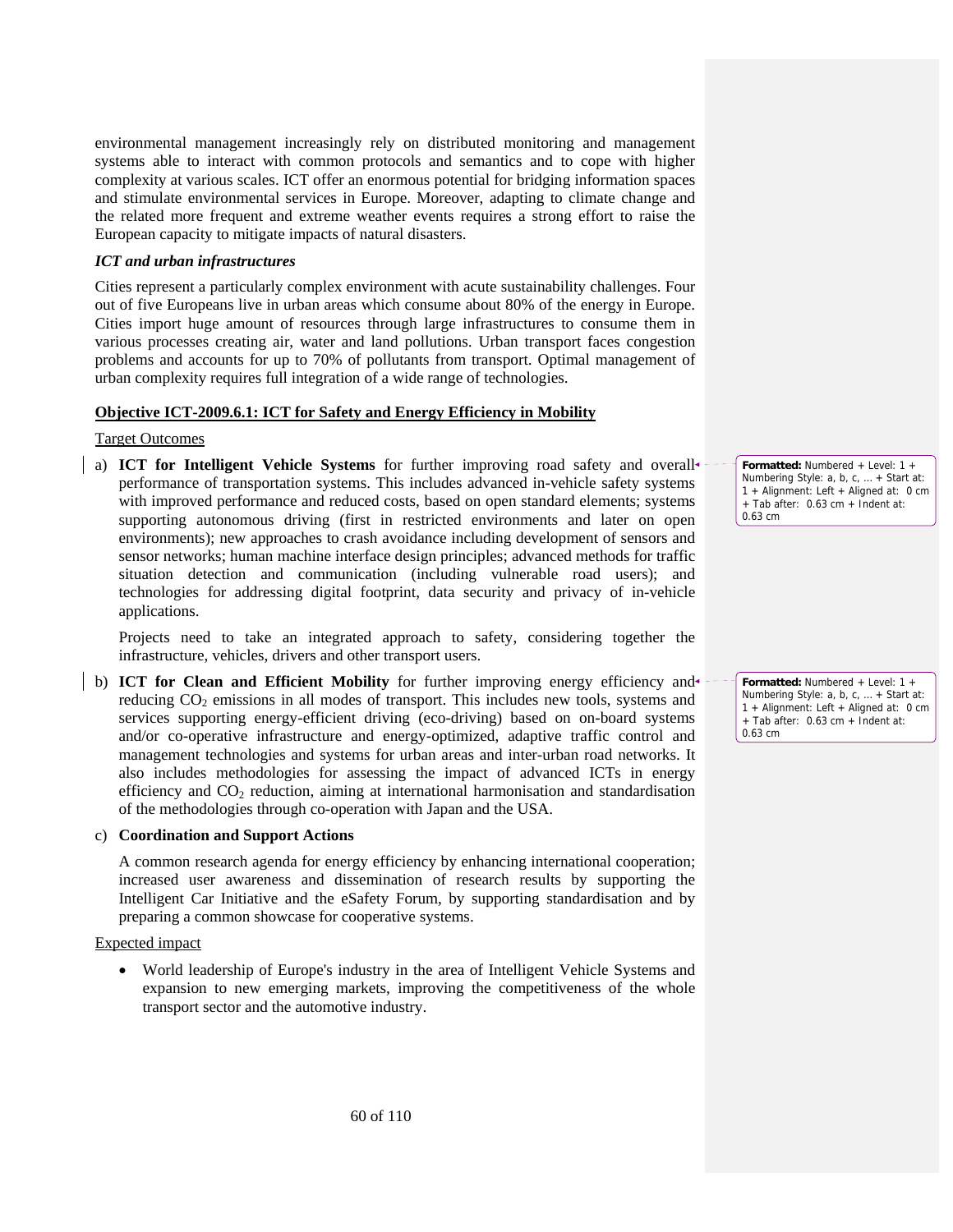- Significant improvements in safety, security and comfort of transport. This includes contribution towards the objective of reducing fatalities with 50% in the EU by 2010, and longer term work towards the "zero-fatalities" scenario.
- Significant improvements in energy efficiency, emissions reduction and sustainability of transport. This includes contribution to reduction in the energy consumption and congestion in road transport.

# Funding Schemes

a) and b): IP, STREP; c): CSA

Indicative budget distribution

 $-$  IP/STREP: 48 M  $\in$  of which a minimum of 50% to IPs

- CSA: 5 M€

Call

ICT Call 4

# **Objective ICT-2009.6.2: ICT for mobility of the future**

# Target outcomes

a) **Field Operational Tests for Integrated Safety Systems and Co-operative Systems** to assess improvements in the efficiency of the transport system, in the safety of all road users and in making individual mobility more comfortable. This includes large-scale test programmes aiming at a comprehensive assessment of the efficiency, quality, robustness and user-friendliness of close-to market systems, before their full-scale deployment in Europe. Where needed, performance validation of safety-related co-operative systems can be envisaged in controlled proving ground environments emulating realistic levels of complexity.

Projects need to collect statistically significant data allowing analysis of user acceptance, performance and benefits for road safety and efficiency of both autonomous on-board and cooperative systems, and to assess especially the impact of integration of in-vehicle safety systems with the co-operative systems including naturalistic driving tests, where possible building on initiatives promoted by Member States and/or Associated Countries.

The objective is to support at least 2 IPs to be funded under a).

b) **ICT-based systems and services for Smart Urban Mobility and new Mobility Concepts** to address the environmental footprint and safety of mobility, while fostering economic growth. This includes innovative new tools, services and methods for demand management, moving from restrictive to permissive systems; ICT tools and services for logistics optimized for urban environments; use of ICT for replacing mobility (virtual mobility, telepresence); and new, multi-modal urban mobility concepts.

# c) **Coordination and support actions**

In the framework of the Intelligent Car initiative: research agendas, dissemination of results (user awareness campaigns), assessments of socio-economic impact and training.

# d) **International cooperation**

In accordance with the specific cooperation agreements with Japan and the USA, active exchange of information will be fostered through the creation of bilateral task force(s) and regular workshops which will establish a mechanism for mutual validation and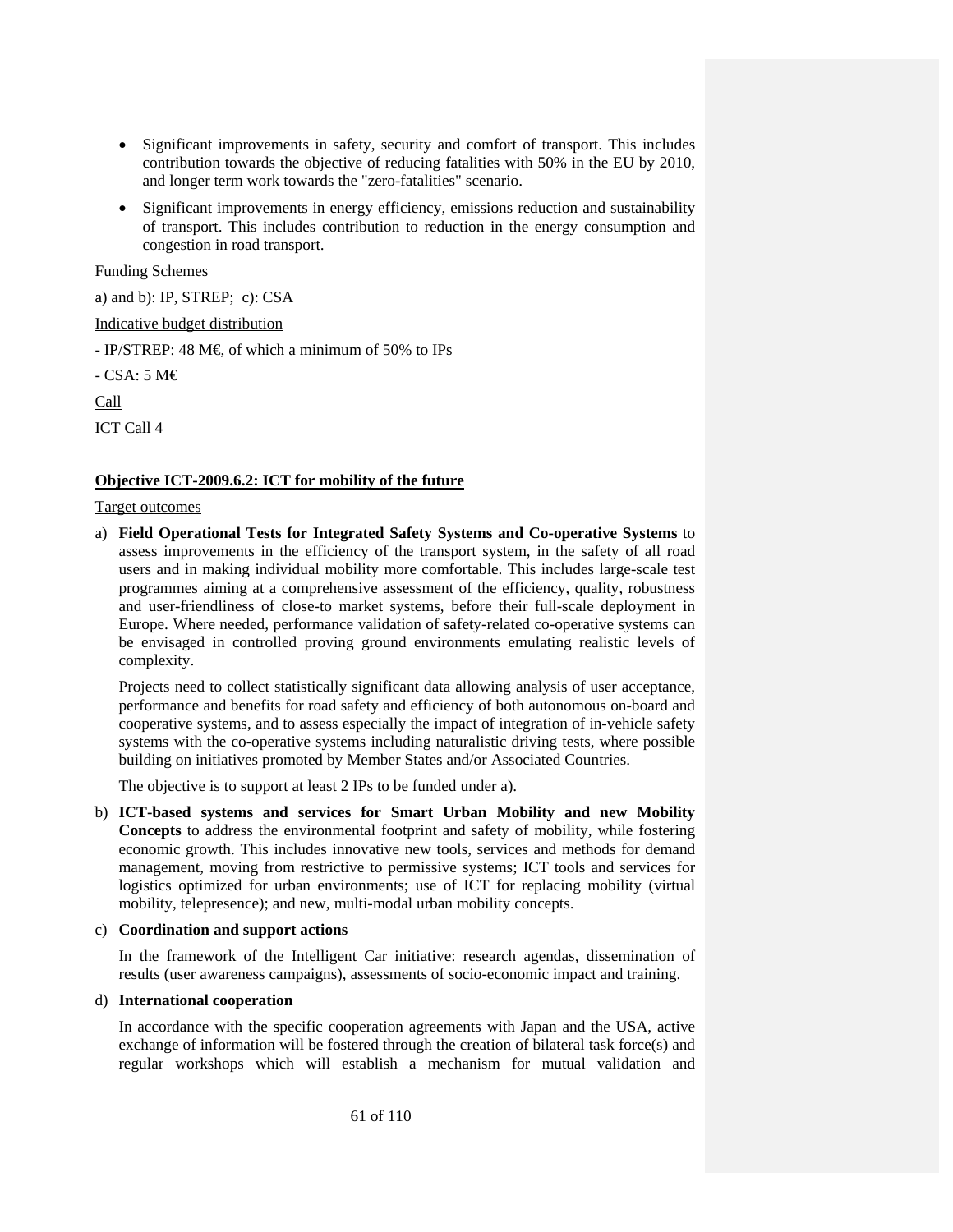exploitation of programme results, e.g. methodologies, draft specifications and standards, and for accessing Field Operational Tests datasets.

#### Expected Impact

- Improved safety, efficiency and competitiveness of transport systems across Europe, towards the objective of reducing fatalities within the EU.
- Optimised mobility of people and goods in urban environments across different transport modes, through the provision of accessible and reliable logistics information services.
- Improved quality of life in urban environments, through the provision of innovative demand management and traffic control and management systems, as well as new mobility concepts which meet the increased demand, support economic growth, are environmentally sustainable and capable of accommodating future uncertainties and shocks.
- Wider uptake of intelligent vehicle systems and co-operative systems through proofof-concept to all stakeholders in Field Operational Tests.
- Increased European research excellence by fostering closer cooperation with leading international partners.

#### Funding schemes

a): IP, STREP, CSA; b): STREP; c), d): CSA

#### Indicative budget distribution

- IP/STREP: 32 M $\epsilon$  the objective is to support at least 2 IPs to be funded under a) in addition to STREPs

- CSA: 5 M€

Call

ICT Call 6

# **Objective ICT-2009.6.3: ICT for energy efficiency**

#### Target Outcomes

#### -a) **ICT tools for the future electricity market**

Architectures and tools enabling the emergence of an open electricity market that allows new roles for energy brokers, that makes it possible for third parties to operate as virtual power plants and that allows for the establishment of variable energy tariffs in near realtime. This includes specific service delivery platform and uniform energy and information interfaces that are open to different business models and that can self-configure and adapt to the varying requirements of a market still in its definition phase.

Projects must validate the use and the benefits of the resulting tools in concrete applications.

#### -b) **ICT support to energy-positive buildings and neighbourhoods**

 $a$ )- Monitoring and control systems able to optimize, in near-real time, the local  $\overline{a}$ generation-consumption matching considering all possible elements (solar, fuel cells,

**Formatted:** Numbered + Level: 1 + Numbering Style: a, b, c, … + Start at: 1 + Alignment: Left + Aligned at: 0 cm + Tab after: 0.63 cm + Indent at: 0.63 cm

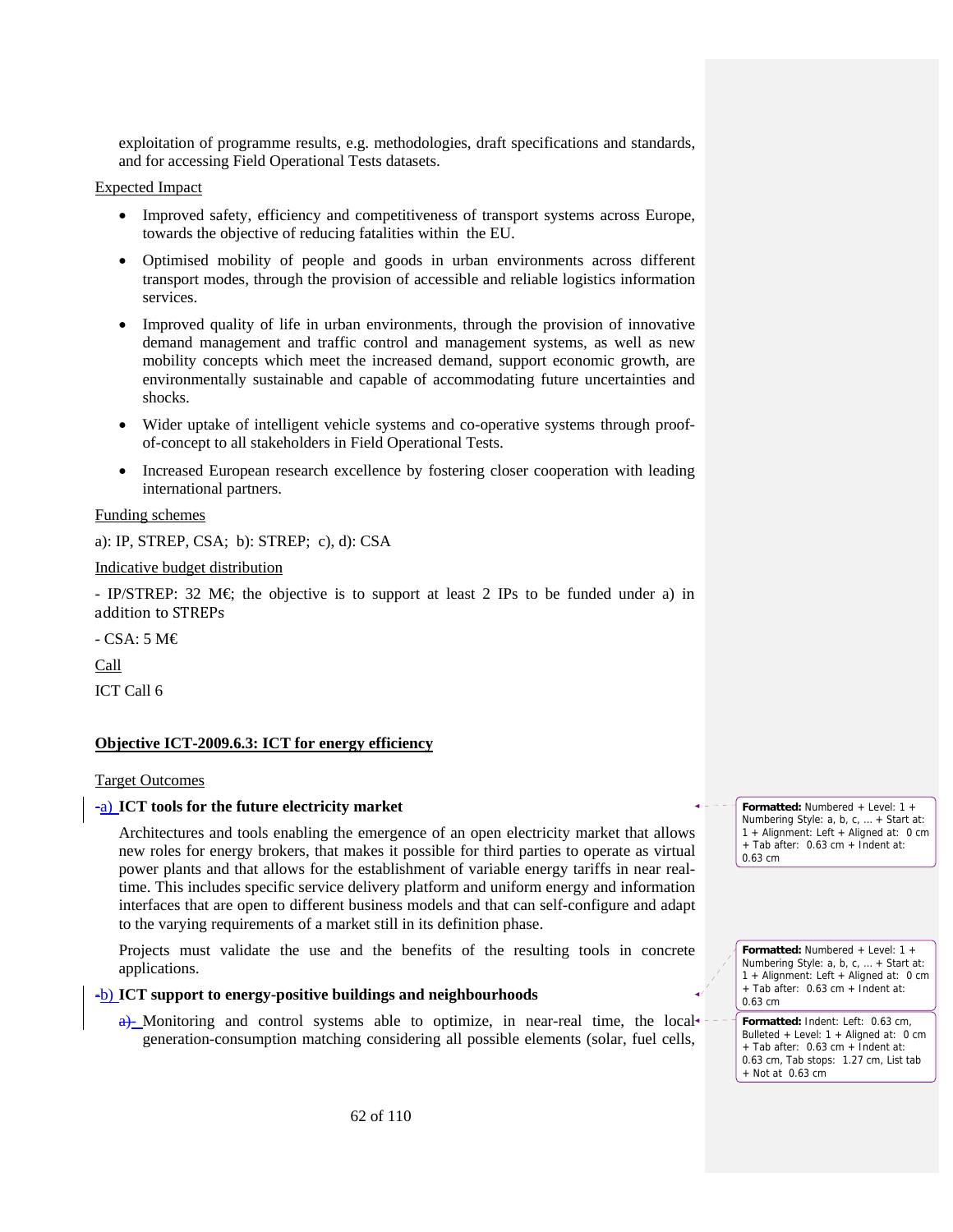micro-turbines, CHP - combined heat and power, heating, cooling, lighting, ventilation, etc).

- b)- Information platforms built on customizable, adaptive and open service-oriented architectures providing connectivity to the energy grids and information to decision makers in order to facilitate the emergence of new local business models.
- c)- Intuitive user interfaces that help end-users save energy while maintaining the desired comfort levels.

Projects shall include tests with concrete targets under real conditions.

#### -c) **ICT services and software tools enhanced with energy features**

ICT services and software tools that incorporate parameters for controlling emissions and energy consumption. Examples include, but are not restricted to: CAD and simulation tools able to assess the full life-cycle energy associated with new products, processes and services before their realisation and including the influence of users' interaction; Enterprise Management Systems able to implement energy savings and emissions trading across industry boundaries. Definition of patterns, profiles, methods, energy consumption models and their interrelations resulting in building blocks for interoperable services and software tools.

The use and the benefits of the building blocks must be validated against concrete targets once integrated into concrete services and/or tools.

# -d) **Coordination Actions**

- Coordination of national/regional programmes on ICT for Energy Efficiency, advancing the European Research Area in this interdisciplinary domain, facilitating the exchange of best practices, identifying common R&D priorities and creating a common understanding of the implications of regulation and energy market liberalisation.
- Co-ordinated co-operation and communication within the multidisciplinary "ICT for energy-efficiency" research community in Europe, in view of delivering concrete outputs such us:
	- -o R&D roadmap(s) based on international workshops on selected topics and wide public consultations.
	- -o Interoperability frameworks and standards based on the exchange of best practices, the organisation of interoperability tests and the production of technical papers for standards bodies.
	- -o Awareness raising based on the organisation of interdisciplinary workshops / conferences and press campaigns.
	- -o Analysis of the implications on education and training systems of introducing ICT for Energy Efficiency as a cross-discipline path at the earliest stage.

#### Expected impact

- Reinforced European industrial and technological position in ICT-enabled energy efficiency technologies.
- Strengthened and consolidated European excellence in engineering at the intersection of control, computing, communications, energy and construction.
- The emergence of an open electricity market including local and virtual operators.

**Formatted:** Numbered + Level: 1 + Numbering Style: a, b, c, … + Start at: 1 + Alignment: Left + Aligned at: 0 cm + Tab after: 0.63 cm + Indent at: 0.63 cm

**Formatted:** Numbered + Level: 1 + Numbering Style: a, b, c, … + Start at: 1 + Alignment: Left + Aligned at: 0 cm + Tab after: 0.63 cm + Indent at: 0.63 cm

**Formatted:** Bulleted + Level: 1 + Aligned at: 0.63 cm + Tab after: 1.27 cm + Indent at: 1.27 cm

**Formatted:** Bulleted + Level: 2 + Aligned at: 1.9 cm + Tab after: 2.54 cm + Indent at: 2.54 cm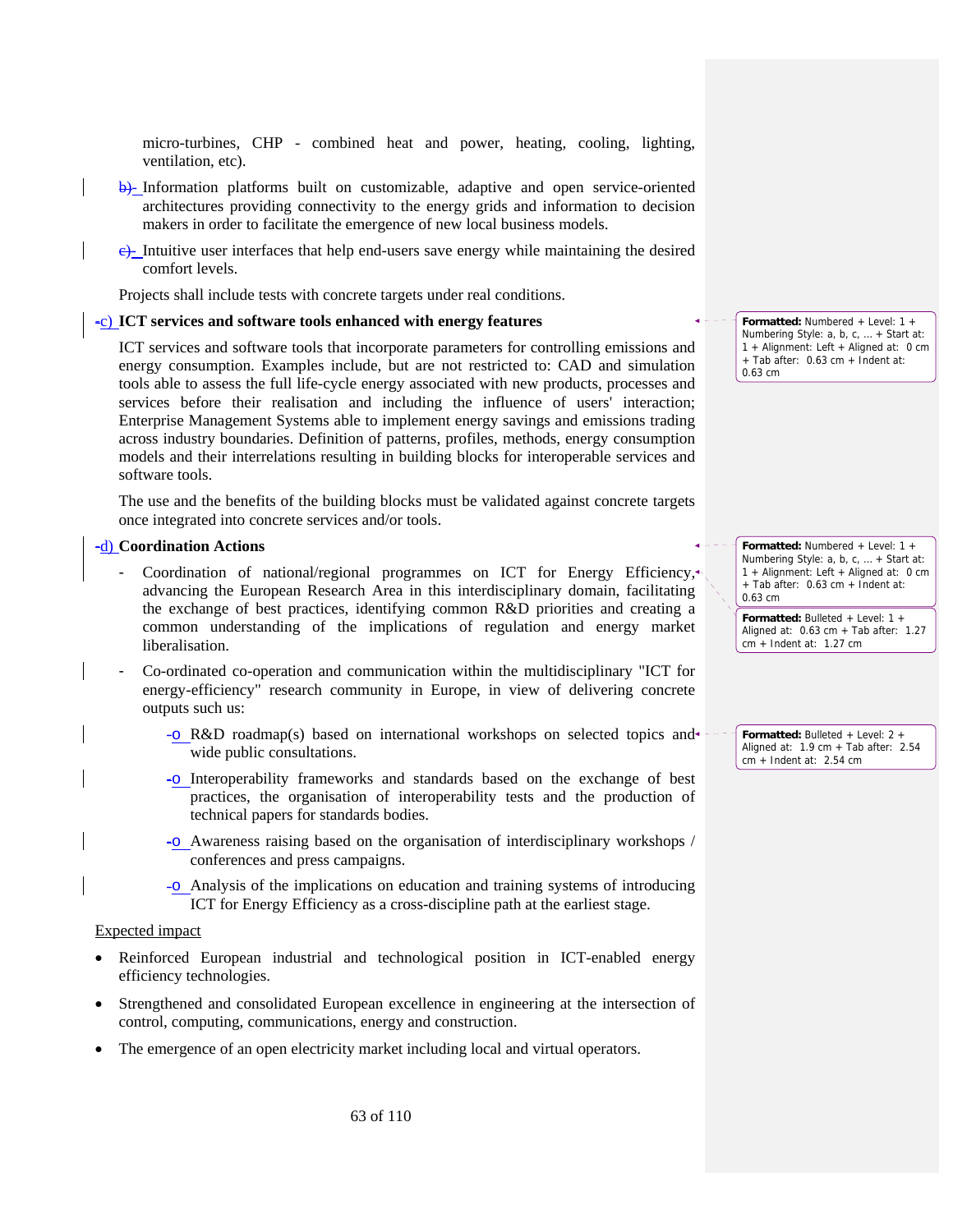- Energy savings in residential and commercial buildings of around 30%.
- Reduced energy intensity of the economy and behavioural changes in the society at large. Funding schemes

a), b), and c): STREPS; e): CA

Indicative budget distribution

- STREP: 27 M€

- CA: 3 M€

Call

ICT Call 4

# **Objective ICT-2009.6.4 ICT for environmental services and climate change adaptation**

# Target Outcomes

# a) **ICT for a better adaptation to climate change**

Easy-to-use, web-based systems for better preparedness, decision support and mitigation of climate change impact on population, utilities and infrastructures. Special emphasis is on scenario-based prediction, damage assessment, planning and training, 3D/4D modelling, simulation and visualisation, as well as sensor networks. Integrated solutions shall be validated in the urban context including for natural disasters, taking full advantage of recent advances in miniaturisation of sensors, wireless communications and increased computation power and data storage capacity.

# b) **Flexible discovery and chaining of distributed environmental services**

Tools for an easy discovery of environmental service nodes on the Web and their ondemand adaptive chaining (or composition), taking full advantage of international open standards. This includes generic semantics frameworks and dynamic ontology services for the discovery of and access to distributed environmental resources in a multilingual multidomain context. It also includes methods and protocols for service chaining and for the management of the effects of uncertainty propagation through service chaining.

Projects should be driven by the possibility for a range of users, including non ICT-skilled users, to plug-in their own use cases and get access to customised information and decision support.. Solutions shall be validated over different scenarios and allow for continued collaborative development by federated users communities.

# c) **Analysis of ICT for sustainable urban environment**

One action is expected to deliver an analysis of ICT solutions supporting integrated urban management plans. This includes systems for spatial planning of urban and peri-urban areas supporting sustainable development patterns, as well as tools for managing higher complexity arising from the interaction of aspects like resources efficiency, pollution mitigation and the quality of life.

# d) **Stimulation of an ICT-enabled environmental information service economy in Europe**

One action is expected to deliver an analysis of new business-oriented approaches supporting the increase of interoperable environmental services in Europe, encouraging the re-use of existing open architecture specifications and stimulating viable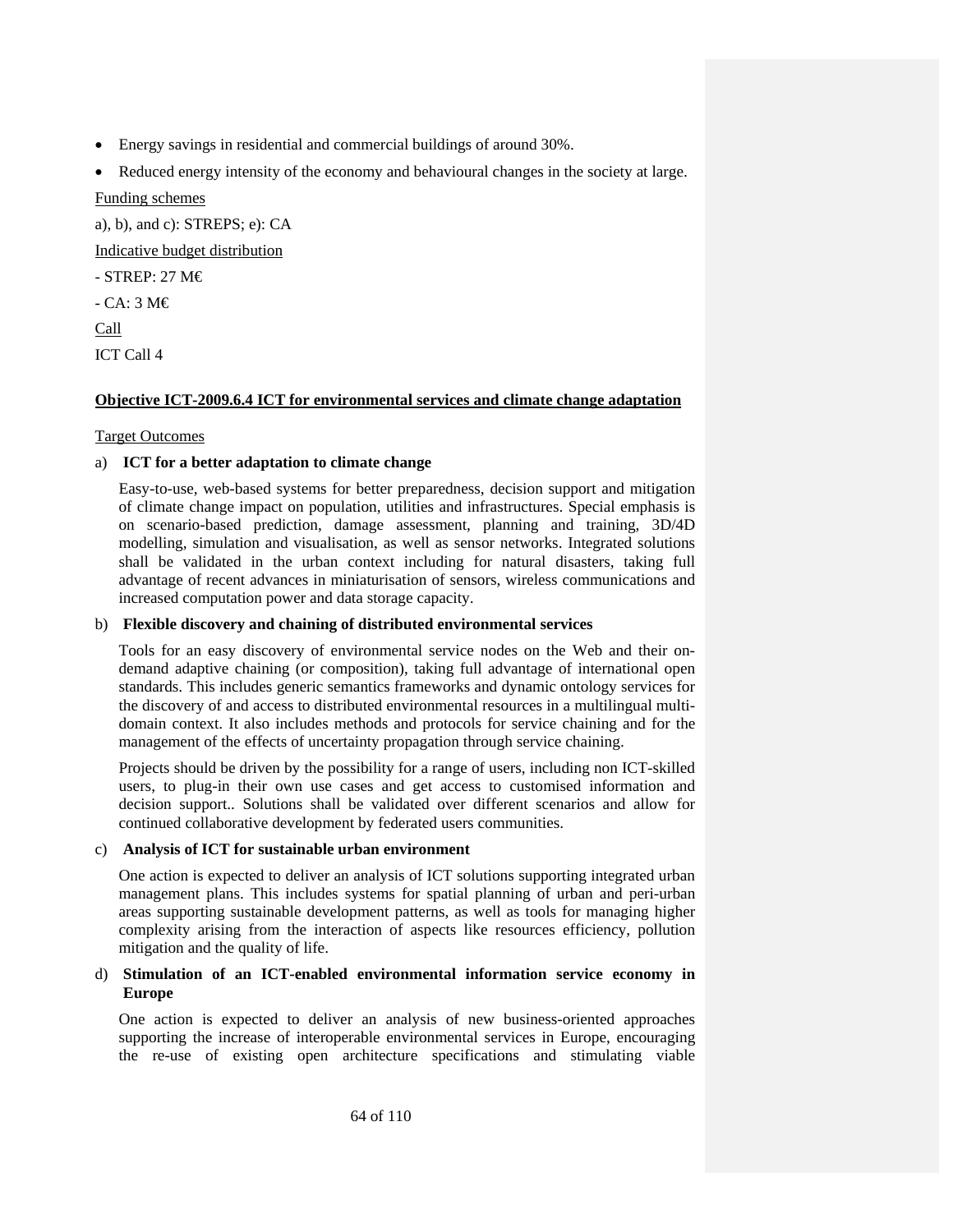environmental monitoring networks. Special attention shall be paid to aspects like stability and security of services, uncertainty assessment, multi-lingualism and user access management.

# Expected impact

- Contribution to a *Single Information Space in Europe for the Environment*<sup>15</sup> in which environmental actors, service providers and citizens can collaborate through improved systems connectivity and semantic interoperability.
- Reinforced European leadership in ICT solutions for interacting environmental service nodes on the Web, and resulting new market perspectives for environmental and crisis management services.
- Reinforced role of ICT in establishing sustainable cities, leading to higher environmental performance in urban areas and better living environments for Europe's citizens.
- Strengthened European capacity to mitigate impacts of urban disasters, to save lives and to protect critical urban infrastructures.
- Stronger position of Europe with respect to the implementation of international environmental commitments.

# Funding schemes

a), b): STREP; c), d): CSA

Indicative budget distribution

- STREP: 21 M€

- CSA: 3 M€

Call

-

ICT Call 4

# **Objective ICT-2009.6.5: Novel ICT solutions for Smart Electricity Distribution Networks (Joint Call between the ICT and Energy Themes)**

# Target Outcomes

In Smart Electricity Distribution Networks, the realisation of concepts dealing with customer integration, effective Demand Side Management and active networks requires the development of a flexible ICT infrastructure. Existing solutions have not yet reached the necessary performance and cost requirements, and further research is needed in this area to arrive at ICT infrastructures for the management of electricity distribution networks that are scalable, low-cost, secure, reliable, open, and provide self-healing capabilities.

Research could include issues such as dynamically reconfigurable ICT architectures, technologies and tools for ICT systems survivability when elements fail, cyber security, platforms integrating (near) real-time information from wireless sensor networks and external information systems such as weather forecasts.

Projects should have a predominant research component and include concrete targets and appropriate trial tests to validate and assess the proposed solutions, involving partners from both the ICT and Electricity communities. More than one project is expected to be funded.

*<sup>15</sup>* http://cordis.europa.eu/fp7/ict/sustainable-growth/workshops\_en.html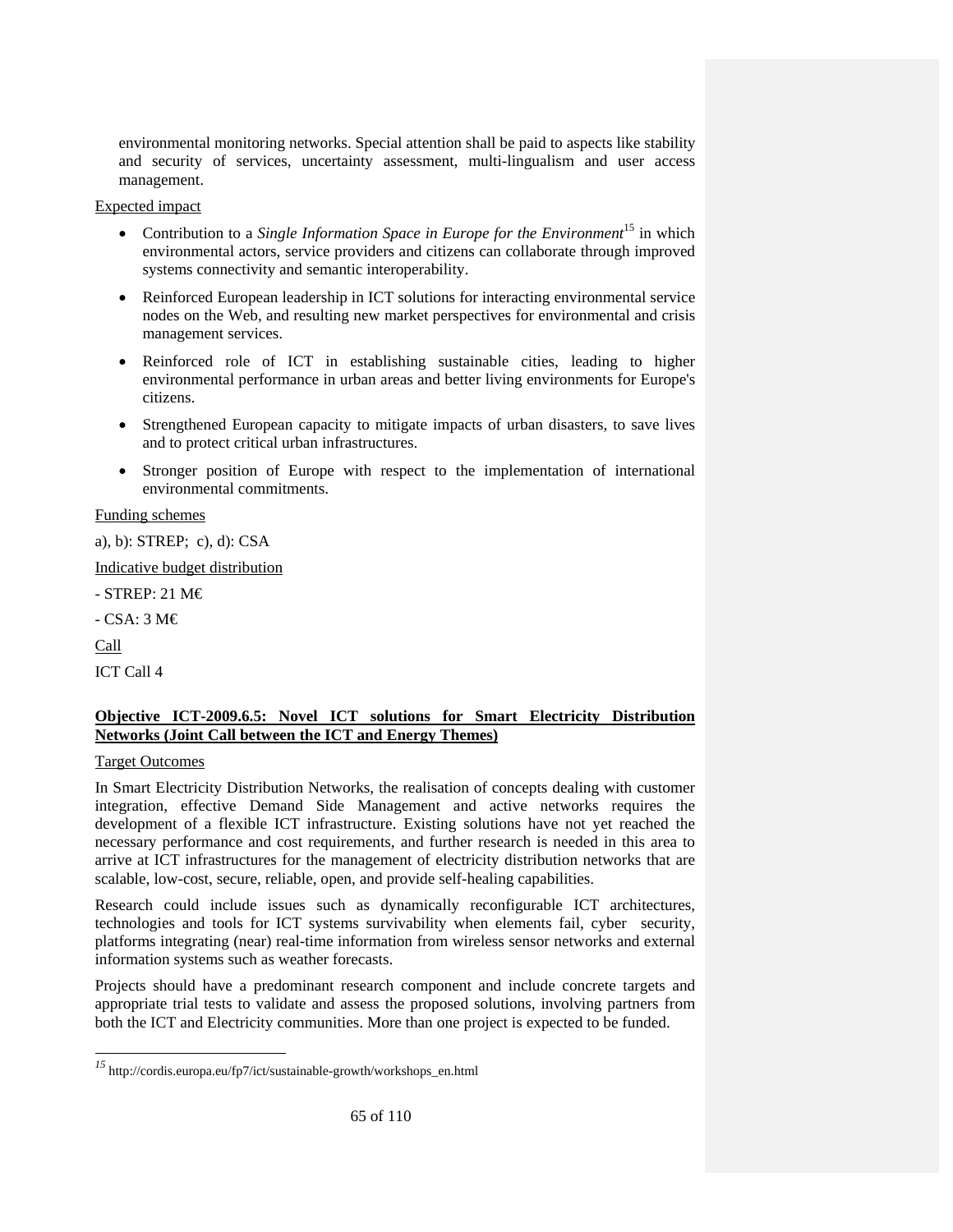## Expected impact

- Improved performance of the electricity distribution grid in terms of reliability and quality of service, reduced maintenance costs and time of failure detection/solution.
- Pre-standardisation knowledge aiming at the adoption of universally accepted hardware and software solutions for the underlying ICT infrastructure to monitor and control the electricity distribution grid.
- Strengthened European excellence in engineering by consolidating cross disciplinary research on energy technologies and ICT.
- Reinforced European industrial and technological position in the global market of ICT for power system applications.

Funding scheme

Collaborative Projects (IP/STREP)

Indicative budget

20 M€ (provided by the ICT Theme (10 M€) and the Energy Theme (10 M€).

Call

FP7-ICT-ENERGY-2009-1

**Formatted:** Indent: Left: 0.63 cm, Bulleted + Level: 1 + Aligned at: 0 cm + Tab after: 0.63 cm + Indent at: 0.63 cm, Tab stops: 1.27 cm, List tab + Not at 0.63 cm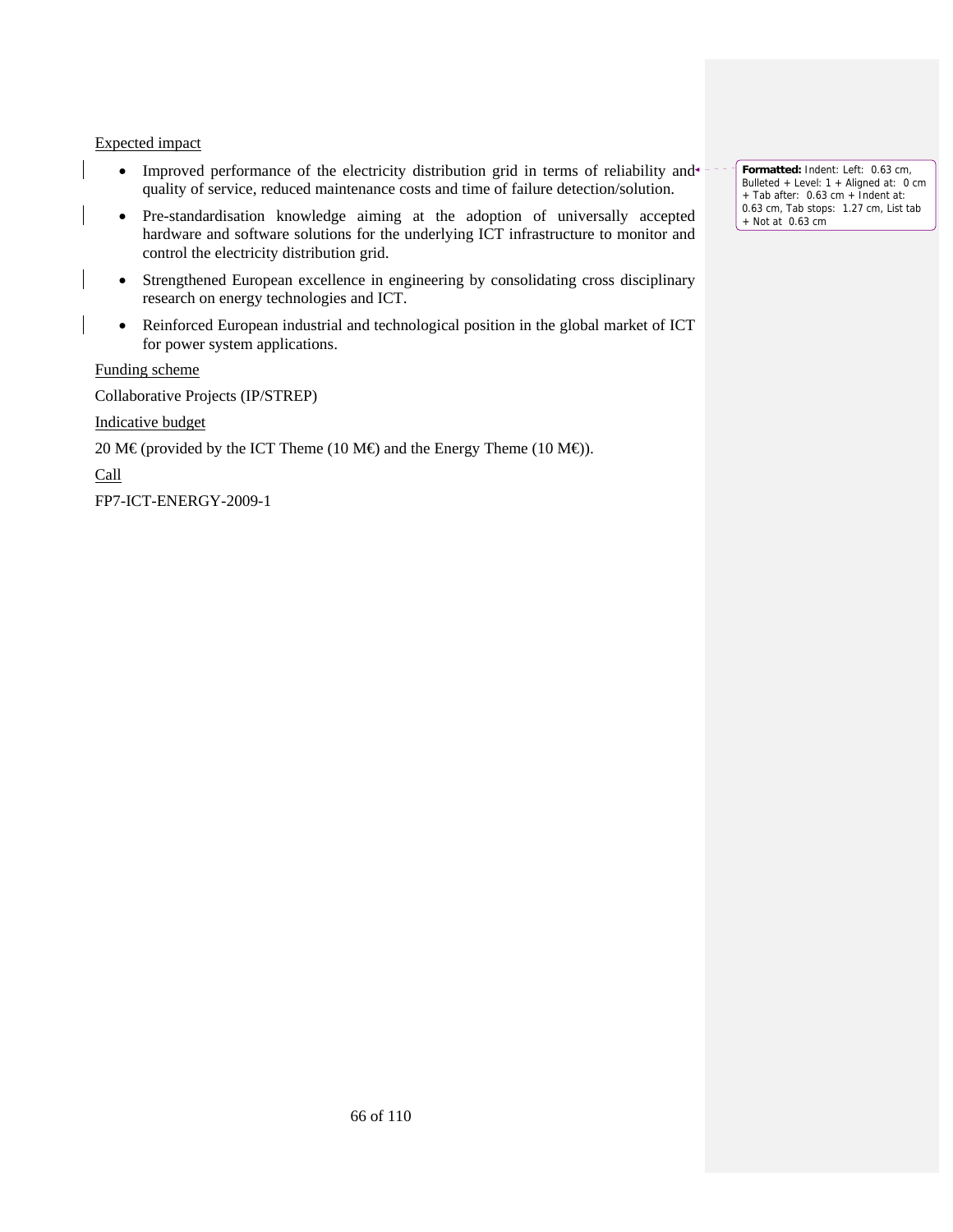# **4.7 Challenge 7: ICT for Independent Living, Inclusion and Governance**

### **ICT for independent living and inclusion**

A number of societal trends will deeply transform the future markets of ICT for independent living, inclusion and participation. Firstly, ageing is beginning to change the shape of labour markets and is already strongly influencing the needs for care and 'lifelong participation' in society. The ICT literacy of the above-65 age group will improve significantly in the next decade. This will create mass commodity markets for well-being products and services – and unlock markets for assistive technologies-, fuelled by an estimated 3000 B $\epsilon$  of wealth and revenues of the above-65 population.

Secondly, citizens have increasing expectations in terms of full inclusion in society and economy, quality of life and exercising of rights. Driven by productivity increase, job creation, new services and new markets for inclusive ICT, the shorter-term impacts of e-Inclusion on the GDP in Europe is estimated to be of the order of 100 B $\epsilon$  (for the next 5 years alone).

Thirdly, the increasing political and commercial interests in the field combined with the disruptive potential of ICT are starting to change the constituency and value chains of e-Inclusion RTD. The presence of mainstream ICT companies in the field is growing rapidly and new value chains are emerging, integrating users, formal and informal health and social care providers, technology and service providers as well as local/regional authorities, building and insurance companies. Elderly people and people with disabilities are increasingly recognised as posing the most challenging requirements also for mainstream usage. Successfully meeting these needs translates into building key competitive strengths in global mass markets.

Finally, major technological developments drive R&D for e-Inclusion in new directions, characterised by more adaptive and less intrusive and smarter "intimate" solutions.

#### **ICT for Governance and Policy Modelling**

It is now recognised that on-line collaborations have the potential to trigger and shape significant changes in the way future societies will function. Extrapolation of the present exponential growth leads to scenarios where very large percentages of populations could, if equipped with the right tools, simultaneously voice opinions and views on major and minor societal challenges, and thereby herald the transition to a different form of dynamically participative "eSociety". While such scenarios are readily imaginable, it must be recognised that we currently do not have appropriate governance models, process flows, or analytical tools with which to properly understand, interpret, visualise and harness the forces that can be unleashed.

# **Objective ICT-2009.7.1 ICT & Ageing**

This objective focuses on service robotics for ageing, which is still a longer term research topics and on open architectures and platforms for building interoperable ageing well applications and services, which require larger scale projects involving major players. These topics are both outside the scope of the AAL programme which will call for smaller-scale projects targeting innovative ICT solutions in specific areas of ageing well with a timeframe of 2-3 years to market.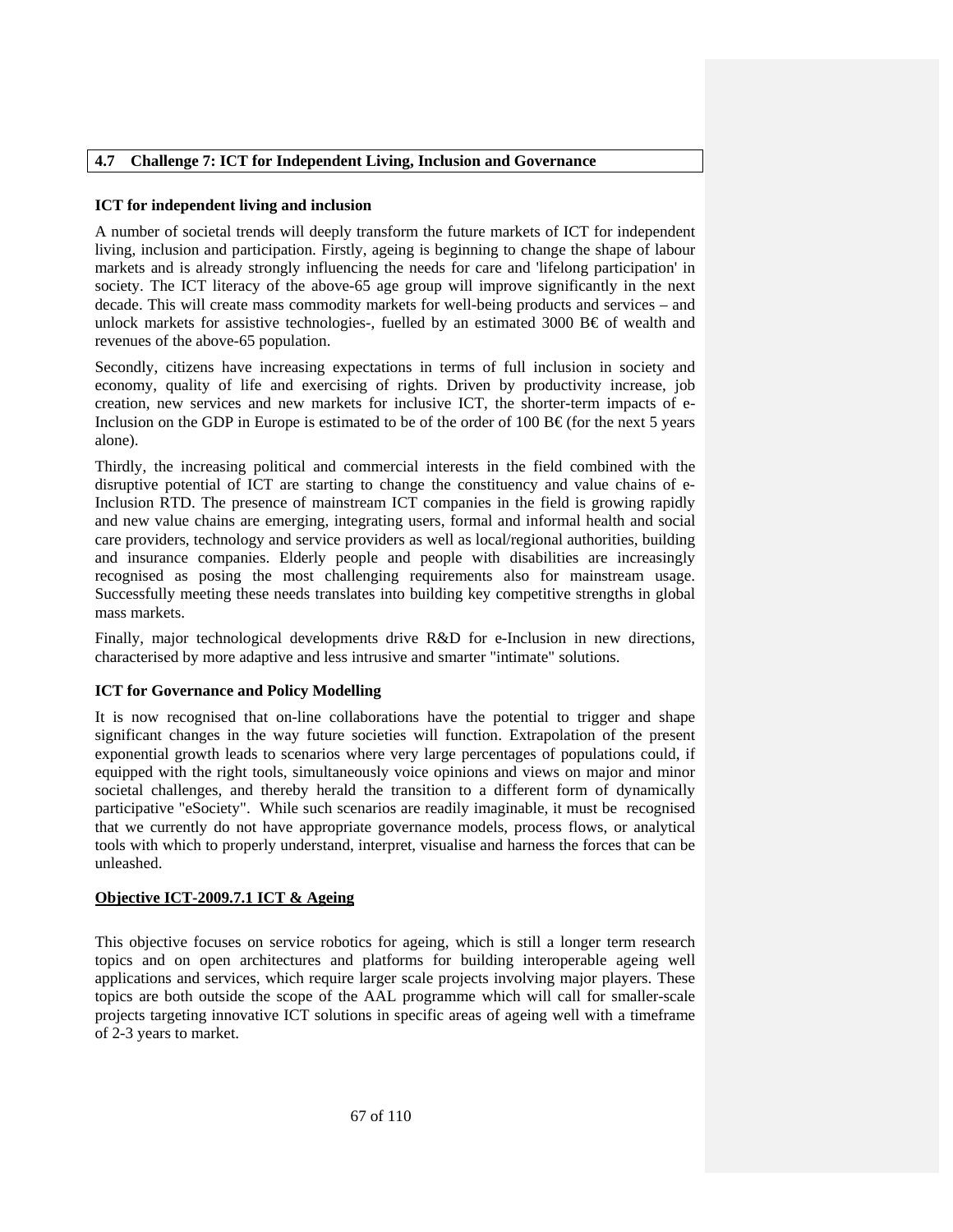#### Target Outcomes

a) **Service robotics for ageing well:** Integration and adaptation of modular robotic solutions that are seamlessly integrated in intelligent home environments and adaptable to specific user requirements for support to elderly people and their carers. These robotic solutions should undergo operational verification in real user environments. Examples of applications include support for daily living and care activities in the home. Work should be driven by ambitious, yet realistic usage scenarios with a potential to demonstrate a substantial increase in efficiency of care and independence of elderly people.

Major challenges to be addressed include autonomous self-learning robotics solutions, sharing of contextual information with other artefacts in the surroundings of the user, navigation in unknown environments, precise manipulation of relevant objects and user robotic interaction taking into account the usability requirements of elderly people. The proposed R&D should cover all relevant aspects to allow for a full operational validation, including user acceptance, adequate safety , reliability and trust as well as ethical considerations. It is NOT intended to support development of basic robotics components.

b) **Open Systems Reference Architectures, Standards and ICT Platforms for Ageing**  Well: this should facilitate, interoperability, systems integration and easy personalization to provide seamless and cost-effective end-to-end care support and services for independent living, smart workplaces and mobility of elderly people and for their carers. The work should focus on next-generation open solutions enabling physical and semantic interoperability of required sensors, devices, services and systems for ageing well. Work should build on - and consolidate - relevant ongoing progress in open middleware, communication standards and service-oriented architectures.

Particular emphasis should be put on facilitation of solutions working across mobile and stationary environments, with adequate security, high reliability and low maintenance. Concrete contributions to relevant standardisation is expected as well as a clear approach for making the resulting work available to the wider community, including necessary tools. The research should verify the proposed open reference architectures and platforms in realistic application scenarios. This could also include new service concepts and easy integration with other home-based applications, in particular ICT solutions for personal health and energy efficiency, in order to ensure the widest potential of the open platforms.

The objective is to support one IP only to be funded under b).

c) **RTD roadmaps and stakeholder coordination:** One support action is to be launched to continue development of RTD roadmaps and stakeholder coordination already started under FP7. One CSA is expected to be funded under c).

Industrial participation is important. Realistic test environments should allow for early user involvement and impact analysis during the RTD phases.

#### Expected impact

For 7.1.a)

- Increased efficiency of care and prolonged independence and quality of life of elderly people and their carers.
- Strengthened global position of European industry in service robotics for ageing well. For 7.1.b)
	- Wide use of open platforms and tools for creation and management of integrated ICT products and services for ageing well, personalised health and energy management in the home and on the move.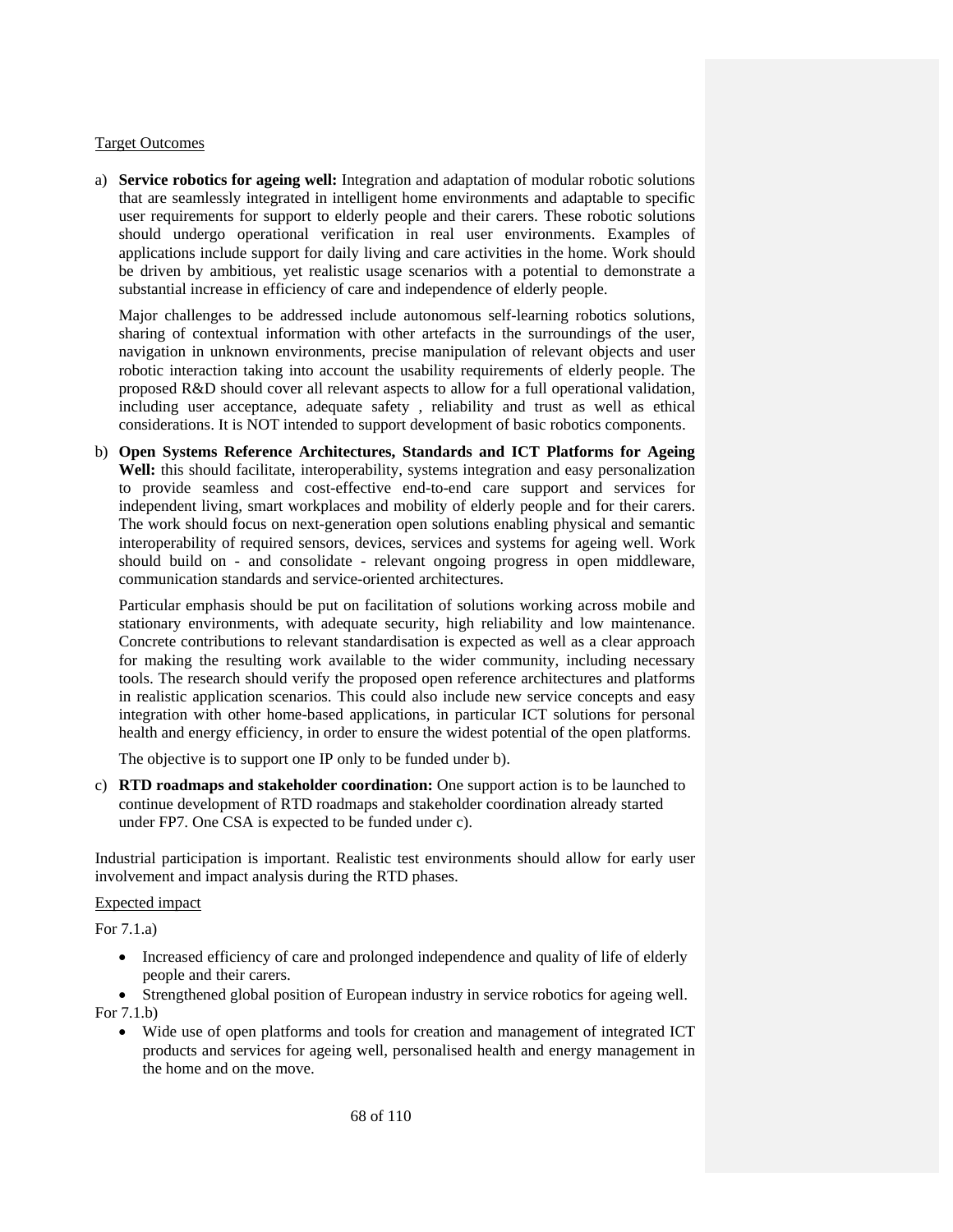• Strengthened potential of Europe to become a global leader in the field of ICT and ageing well, including development of global interoperability standards in the field.

For 7.1.c)

• More efficiency and higher impact through consensus and common strategic visions or RTD roadmaps between relevant key stakeholders in ICT for ageing well in Europe and beyond.

Funding schemes

# a): STREP; b): IP; c): CSA

# Indicative budget distribution

- IP/STREP: 23M€; the objective is to select one IP only to be funded under b) in addition to STREPs funded under a)

- CSA: 1M€

Call

ICT Call 4

# **Objective ICT-2009.7.2 Accessible and Assistive ICT**

# Target Outcomes

a) **Embedded Accessibility of Future ICT:** Solutions for supporting developers in deeply embedding generalized accessibility support within future mainstream ICT-based products and services. Emphasis will be on the use of virtual environments and realistic user modelling and interaction on the basis of the "virtual user" concept, and on methods to adapt multi-modal system interfaces self-adapting to users' real-time accessibility needs. Accessibility support should encompass data rendering and interaction, in relation to vision, hearing, speech and dexterity/mobility impairments. It can also include access through external assistive technology.

Methods and tools must be demonstrated in industrial development context, with integration in quality control work-flows or content management system, and accompanied by advanced training material. Accessibility of non-ICT goods can also be explored. Attention should also be given to systems based on new interaction paradigms like 3D or Virtual Reality, and their application in the integration of accessibility services into physical environments.

One IP is expected to build a generic framework addressing user needs, modelling and simulation approaches from other domains and their extension, market/ economic factors and meeting the complexity of the industrial value chain.

STREPs should cover specific research on 'virtual user' modelling and simulation and their application in high-profile domains of user and industrial relevance, such as, but not limited to, daily (assisted) living, (e-) accessibility of domestic equipment, rehabilitation.

The objective is to support one IP only in addition to STREPs.

b) **ICT restoring and augmenting human capabilities compensating for people with reduced motor functions or disabilities:** Radically new ICT-enabled approaches to restore and augment the ability of people in their daily life with a focus on reduced motor functions. Research should aim for breakthroughs in the way humans interact with computers and how they may overcome their disability and augment their capabilities. The research should build on progress in non-invasive sensor and actuator concepts for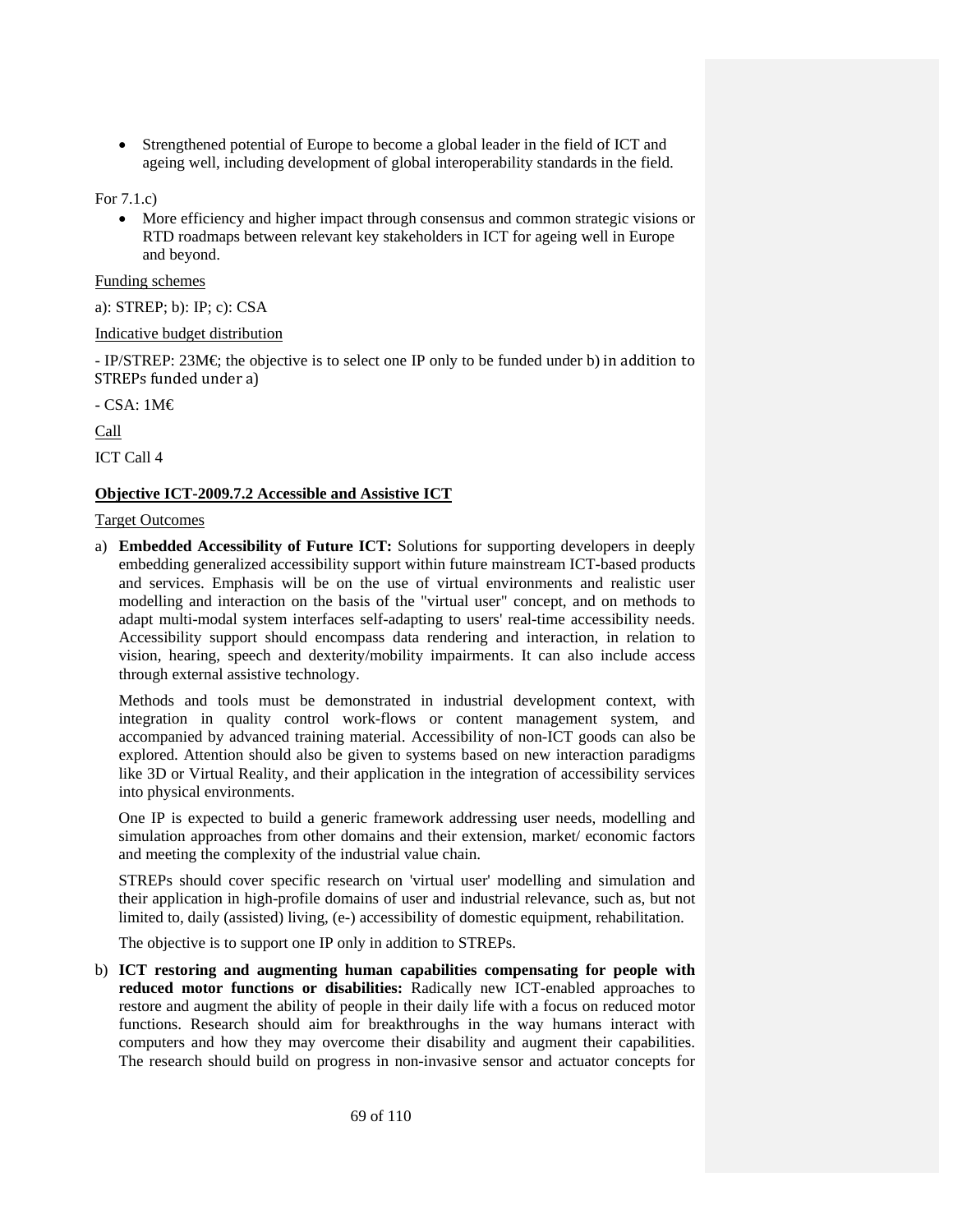brain/neuronal-computer interaction (BNCI), smart bio-sensors, self-learning/adaptive systems and advanced signal processing.

Emphasis is put on smart system solutions compensating for limited signal bandwith that combine 1) design of HW/SW architectures including BNCI and different multi-sensor interfaces 2) programming abstraction and support tools to facilitate modularity and flexible integration 3) advanced sensing and control in real user environments at home or at work. This should open up possibilities for flexible usage in different application areas, in particular for individuals with disabilities. Possible spill-over into mainstream applications should also be considered.

c) **RTD research agendas & coordination of constituencies.** In areas a) and b), coordination actions to further align constituencies and prepare future joint research agendas and roadmaps. One CSA for each RTD area is expected to be funded.

# Expected impact

For 7.2.a)

• Generalised accessibility support through ICT tools within future ICT and non-ICT products and services for people with disabilities and functional limitations.

# For 7.2.a, b)

• Strengthened global position of European industry in assistive technologies.

For 7.2.b)

- Enhanced ability to seize new market opportunities driven by technologies that augment human capabilities for persons with disabilities.
- Consolidating and boosting European excellence in BNCI systems engineering and in combination of advanced micro-bio-nano technology, neuroscience and bio-psychosociology.

For 7.2.c)

• More efficiency and higher impact of RTD through common strategic visions and roadmaps on research priorities between relevant stakeholders in the relevant areas

Funding schemes

a) IP, STREP; b): STREP; c): CSA

# Indicative budget distribution

 $-$  IP/STREP: 33M $\in$  the objective is to support one IP only to be funded under a) in addition to STREPs funded under a) and b)

- CSA: 1M€

Call

ICT Call 4

# **Objective ICT-2009.7.3 ICT for Governance and Policy Modelling**

# Target Outcomes

# a) **Governance and Participation Toolbox**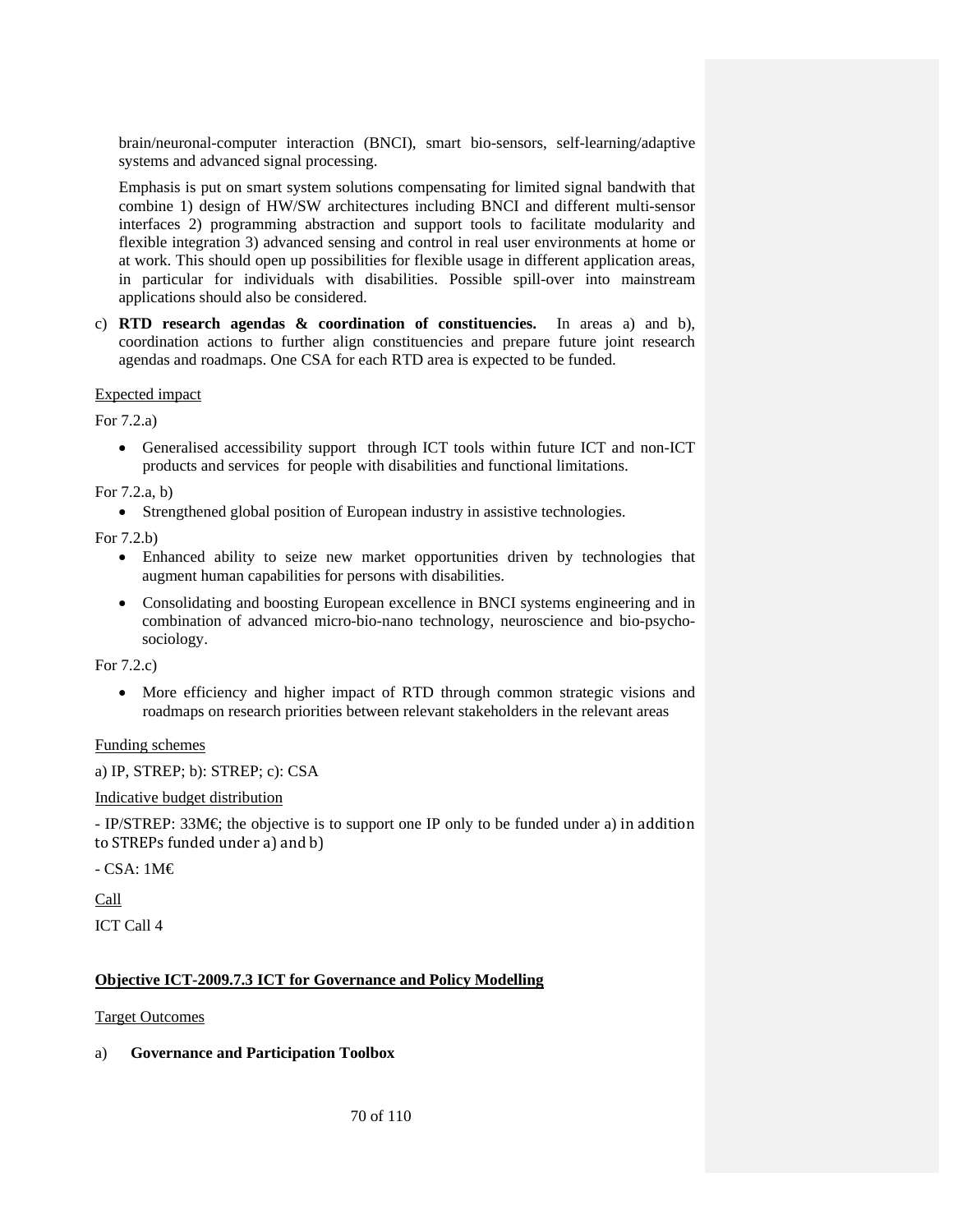Advanced tools embodying structural, organisational and new governance models to empower and engage all types of societal groups and communities, enable them to exploit mass cooperation platforms and allow governments to incorporate their input. These tools will enable the creation, learning, sharing and tracking of group knowledge that cuts across language and cultural interpretation. They should also facilitate transparency and tracking of inputs to the policy making process. The toolbox must include security, identity and access controls to ensure privacy and, where appropriate, the delineation of constituency domains according to the specific needs of government applications.

# b) **Policy Modelling, Simulation and Visualisation**

Real-time opinion visualisation and simulation solutions based on modelling, simulation, visualisation and mixed reality technologies, data and opinion mining, filtering and aggregation. This will encompass novel instruments which allow consideration of options based on the simulated behaviour and wishes of individuals, groups or society as a whole to understand the possible outcomes of government proposals, decisions and legislation.

The focus is on advanced tools and technologies to perform large-scale societal simulations integrating all possible variables, parameters, interferences, scenarios necessary to forecast potential outcomes and impacts of proposed policy measures. The tools should exploit the vast reserves of Europe's public sector collective data and knowledge resources which are also developing dynamically. Underlying functions to be integrated include translation, process modelling, data mining, pattern recognition and visualisation as well as other gaming-based simulation, forecasting and back-casting as well as goal-based optimisation techniques. The solutions will also take into account, but not be limited to, state of the art techniques on dynamics methodology to analyse and model complex systems, cooperative vs. competitive systems, and "cloud" computing applications resources for large scale data analysis.

# c) **Roadmapping and Networking for 'participation, governance and policy modelling'**

(i) RTD roadmap to identify emerging technologies and potential applications. It will also consider emerging research directions and will include insight into research activities undertaken in non-EU countries.

 (ii) A dynamic 'Network' to encourage networking of relevant stakeholders and teams working in these areas and to encourage multidisciplinary constituency building;

Two SSAs are expected to be funded under c): one SSA for 'roadmapping' (indicative duration of 12 months) and one for 'networking' (indicative duration of 24-36 months).

Expected Impact

- Improved empowerment and engagement of individuals, groups and societies in policy making processes. Increased trust of the citizens through transparency and feedback of their contributions.
- More efficient collection of feedback to continuously improve governance. Improved prediction of impacts of policy measures, with increased contribution and involvement of individuals and societies, and based on intelligent and optimised use of vast public sector knowledge resources.
- Strengthened competitive position of European industry in the fields of cooperation platforms, optimisation, simulation and visualisation tools.

Funding schemes

Areas a) and b): STREP; area c): SSA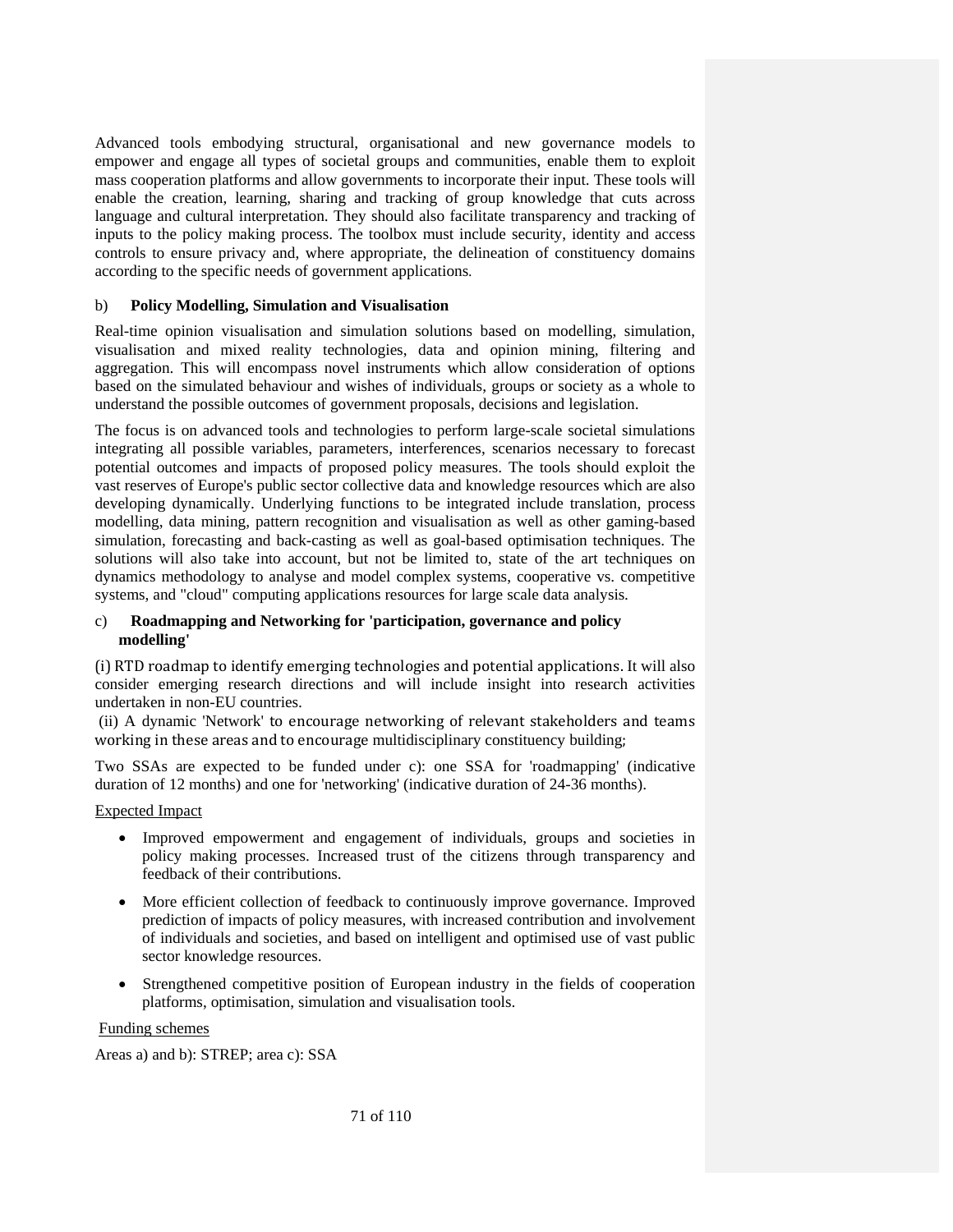Indicative budget distribution - STREPs: 14 M€ - SSAs: 1 $\text{M}\mathbb{\in}$ Call ICT Call 4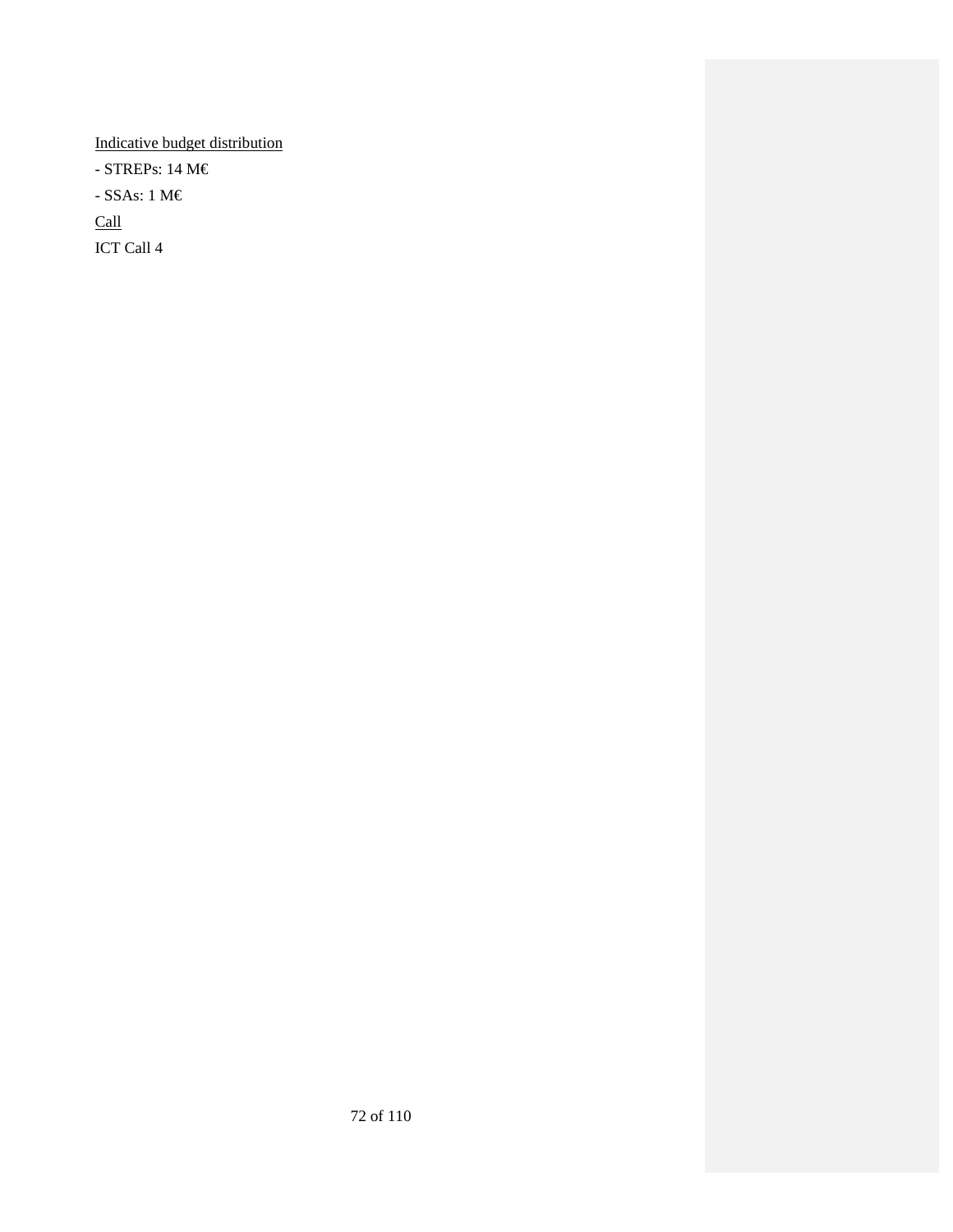## **4.8 Future and Emerging Technologies**

Future and Emerging Technologies (FET) fosters frontier research that will open up new avenues across the full breadth of future information technologies. FET acts as a pathfinder while having the agility to react to new ideas and opportunities, as they arise from within science or society. It promotes the exploration of radically new ideas and trends for future research and innovation and provides sustained support to emerging areas that require longterm fundamental research. It aims to go beyond the conventional boundaries of ICT and ventures into uncharted areas, often inspired by and in close collaboration with other scientific disciplines.

In this spirit, FET can be considered as the home for 'transformative research' that through its initiatives and actions can initiate and lead to a range of exceptional and unprecedented outcomes. For example, it can re-think or revolutionise entire disciplines, shape new ones or disrupt established technologies, practices or theories.

#### **Excellence in collaborative purpose-driven research**

FET fosters excellence in foundational and purpose-driven technology-oriented research that combines the best in science and engineering. FET research builds new bridges between science and technology and provides a basis for future research agendas and nurtures the new interdisciplinary research communities that will embrace them. FET improves long-term competitiveness in European ICT by exploring new and alternative technological paradigms that may lead to entirely new fields of economic activities, new industries or first-class hightech SMEs.

#### **A catalyst for change in interdisciplinary research**

Radical breakthroughs in ICT increasingly rely on fresh synergies, cross-pollination and convergence with different scientific disciplines (for instance, biology, chemistry, nanoscience, neuro- and cognitive science, ethology, social science, economics) and with the arts and humanities.

This trans-disciplinary and high-risk research requires new attitudes and novel organisational models in research and education. FET promotes the exploration of such new research practices and methodologies. It, encourages the involvement of young researchers and hightech SME's in radical interdisciplinary collaborations, and the early take-up of results by decision makers in society and industry, as new ways of achieving impact.

#### **FET Proactive Initiatives & FET-Open**

FET operates two complementary schemes that together aim at the consolidation of new and emerging foundational trends future information technologies and their applications, while remaining open and responsive to fresh and unexpected ideas and developments. The bottomup, light and deadline-free **FET Open** scheme can pick-up new ideas and opportunities whenever they arise. **FET Proactive** nurtures new ideas in selected promising domains, aligned with economic and social challenges and priorities.

#### **FET OPEN**

#### **Objective ICT-2009.8.0 FET-Open: Challenging current thinking**

#### Target Outcome

FET-Open targets foundational breakthroughs that open the way towards radically new forms and uses of information and information technologies. It flexibly accommodates the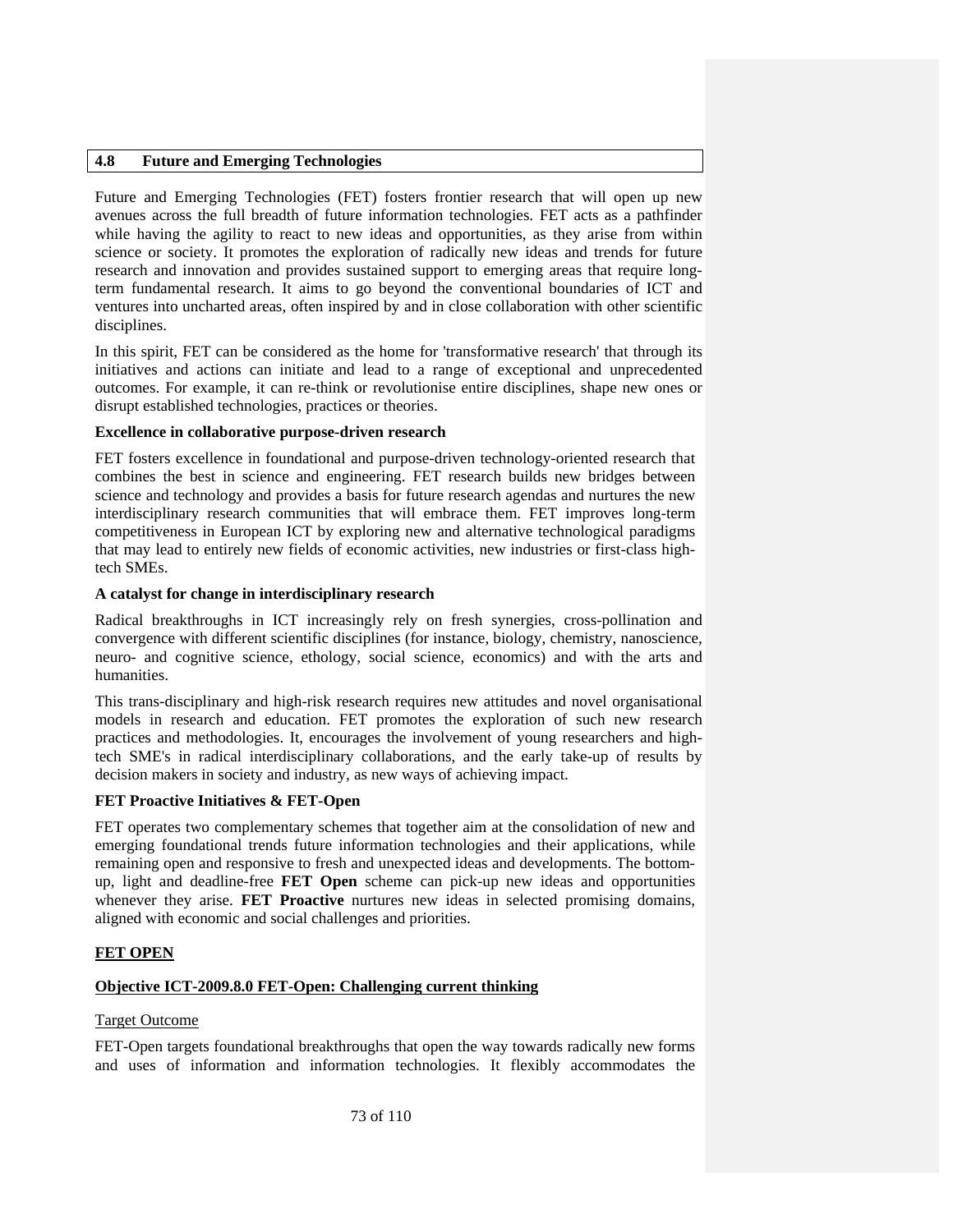exploration of new and alternative ideas, concepts or paradigms that, because of their radical, fragile or high-risk nature, may not be supported elsewhere in the ICT Workprogramme. Research under FET-Open is aimed at achieving a first proof-of-concept and at developing its supporting scientific foundation. The novelty of this research comes from new ideas rather than from the refinement of current ICT approaches.

In addition, FET-Open targets support and coordination activities for high-risk and highimpact visionary research. These activities can be either thematically oriented (for example, stimulating the emergence of a new research community), or they may focus on horizontal issues in FET-type of research (for example, catalysing new visions and ideas, promoting new research modalities, attitudes and practices; or exploring new ways for achieving visibility and impact of the research). They aim at a broad and open participation from within Europe and, where relevant, beyond.

#### Expected Impact

 $\leftrightarrow$  For STREP projects: contribution to the scientific foundations of future information and communication technologies that may be radically different from present day ICT. It may, for example, open new avenues for science and technology, or lead to a paradigm shift in the way technologies are conceived or applied. FET-Open research is not required to have direct short-term technological or societal impact but it will take concrete steps towards achieving its long-term vision, supported by a critical exploration of the potential implications for the environment and for society.

b)• For CSA actions: contribution to catalyse a lasting and transformative effect on the communities and practices for high-risk and high-impact research. These activities will lead to new and more dynamic, engaged and risk-taking research communities that can develop the new and non-conventional approaches that will be key to address the technological, societal and environmental challenges that Europe and the world are facing.

c)• All FET-Open activities should contribute to securing and strengthening the future potential for high-risk / high-impact visionary research. To achieve this, FET-Open is expected to generate new collaborations involving a broad range of disciplines, the established scientists as well as the talented young ones, and a diversity of actors in research, including small and independent research organisations and high-tech SMEs, whenever relevant in terms of the activities proposed. International collaboration should exploit synergies in the global science and technology scene, to increase impact and to raise the level of excellence world-wide.

Funding schemes

STREP, CSA

Indicative budget distribution

61 M€*<sup>16</sup>*

Call

-

Continuously receivable from 1 January 2009 onwards, until 31 December 2010.*<sup>17</sup>* FET-Open applies a two-step submission scheme and FET-Open specific eligibility and evaluation criteria (see Appendix 5).

**Formatted:** Indent: Left: 0 cm, Bulleted + Level: 1 + Aligned at: 0.63  $cm + Tab$  after:  $1.26$  cm + Indent at: 1.26 cm, Tab stops: 0.63 cm, List tab + Not at 1.26 cm

<sup>&</sup>lt;sup>16</sup> Indicative budget which is expected to be committed for successful proposals from the cut-off dates up to and including 26/1/2010.

<sup>&</sup>lt;sup>17</sup> It is planned that the call will be subsequently extended beyond 31/12/2010.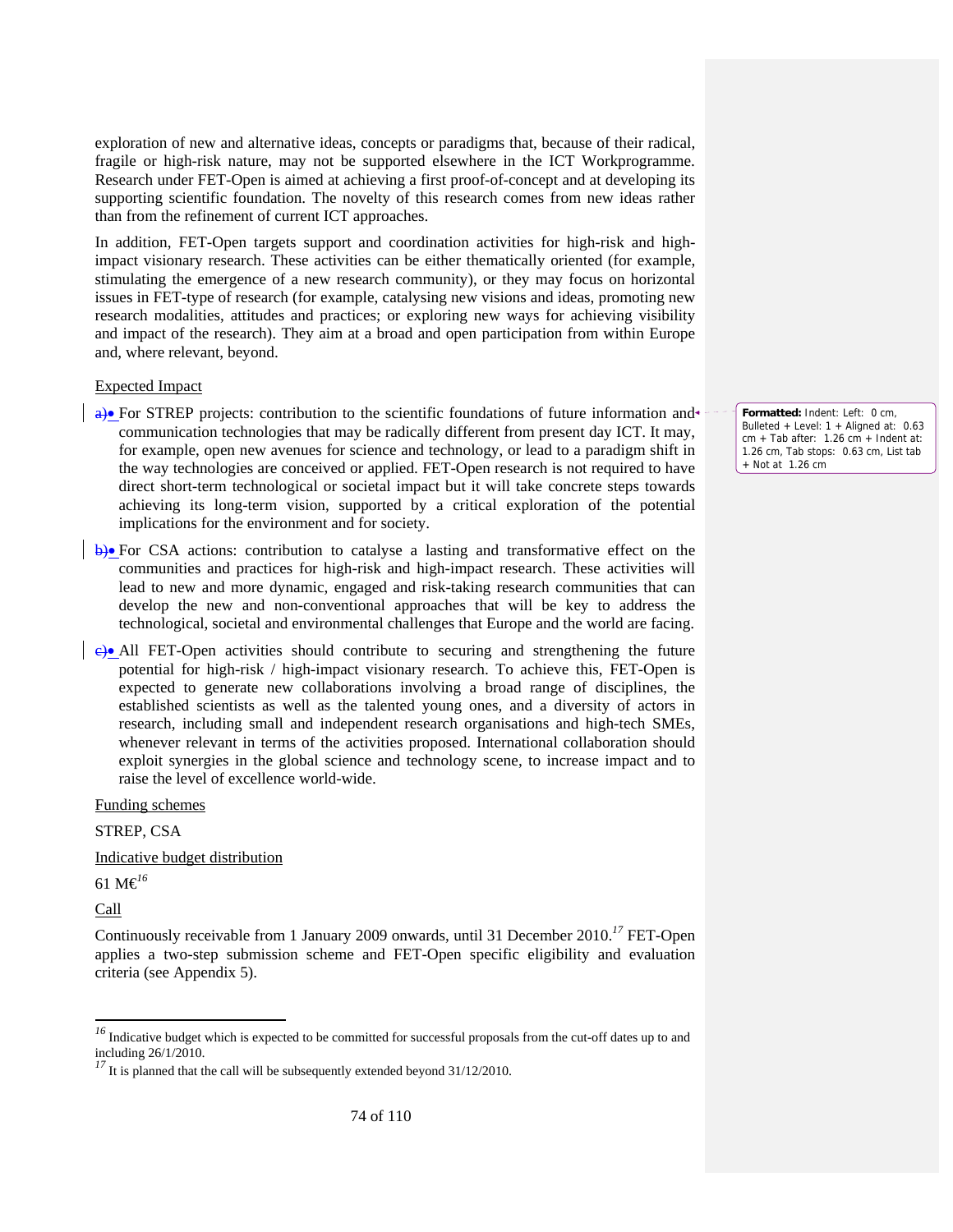# **FET PROACTIVE**

FET proactive will spearhead transformative research and support community building, and enhance Europe's innovation potential around a number of fundamental long-term challenges in ICT that will be key to the long-term sustainability of a technological future in Europe. In particular:

- **Computing Systems:** After 40 years of miniaturisation allowing combined gains in performance, cost, power efficiency and size, future computing systems are faced with increasingly conflicting ambitions for further performance improvements and reduced energy per operation, size and cost per function while maintaining data integrity. Research will investigate radically new approaches to computing based on inspiration from from physics in *Quantum Information Foundations and Technologies* and in *Molecular-Scale Devices and Systems*. Research will pursue alternative directions for architectures in *Concurrent Tera-Device Systems,* for individual devices in *Molecular-Scale Devices and Systems*, and focus on power issues in *Towards Zero-Power ICT*.
- **Computing and Communication Paradigms**: New inspirations for architectures, communication and in particular the distributed nature of processing – locally or system wide – are explored to address new requirements on optimisation of resources and mastering system complexity. Awareness in networked ICT systems is addressed in *Self-Awareness in Autonomic Systems*, while management of local interconnections is a key issue in *Concurrent Tera-Device Systems.* Alternative paradigms for communications are investigated in *Quantum Information Foundations and Technologies*, with an emphasis on secure communications. Inspiration for radically new paradigms is taken from the functioning of the brain in *Brain-Inspired ICT* or from chemical networks in cells in *Bio-chemistry-based Information Technology.*
- **Living with ICT**: Unifying the experience of acting with or without ICT support will progress towards harnessing the combined advantages of information processing by humans and by machines in *Human Computer Confluence*. Radically new forms of sensing and interactions will be studied in *Brain-Inspired ICT*, while specific sensing modalities may emerge from work in *Molecular-Scale Devices and Systems* and in *Bio-chemistry-based Information Technology.*
- **Widening the Horizon of ICT**: Opportunities for deploying ICT in new areas will be explored together with technological developments. These will aim for new ways of reaching societal benefits and responding to industrial needs using ICT. Examples include improving human health in *Bio-chemistry-based Information Technology* and in *Brain-Inspired ICT,* new forms of therapy in *Human Computer Confluence,*  environment monitoring in *Towards Zero-Power ICT*, high precision sensing in *Molecular-Scale Devices and Systems,* and new forms of cognitive work and entertainment in *Human-Computer Confluence*.

The following themes will be addressed in pro-active initiatives:

Call 4: FP7-ICT-2009-4

*ICT-2009.8.1 Concurrent Tera-Device Computing ICT-2009.8.2 Quantum Information Foundations and Technologies*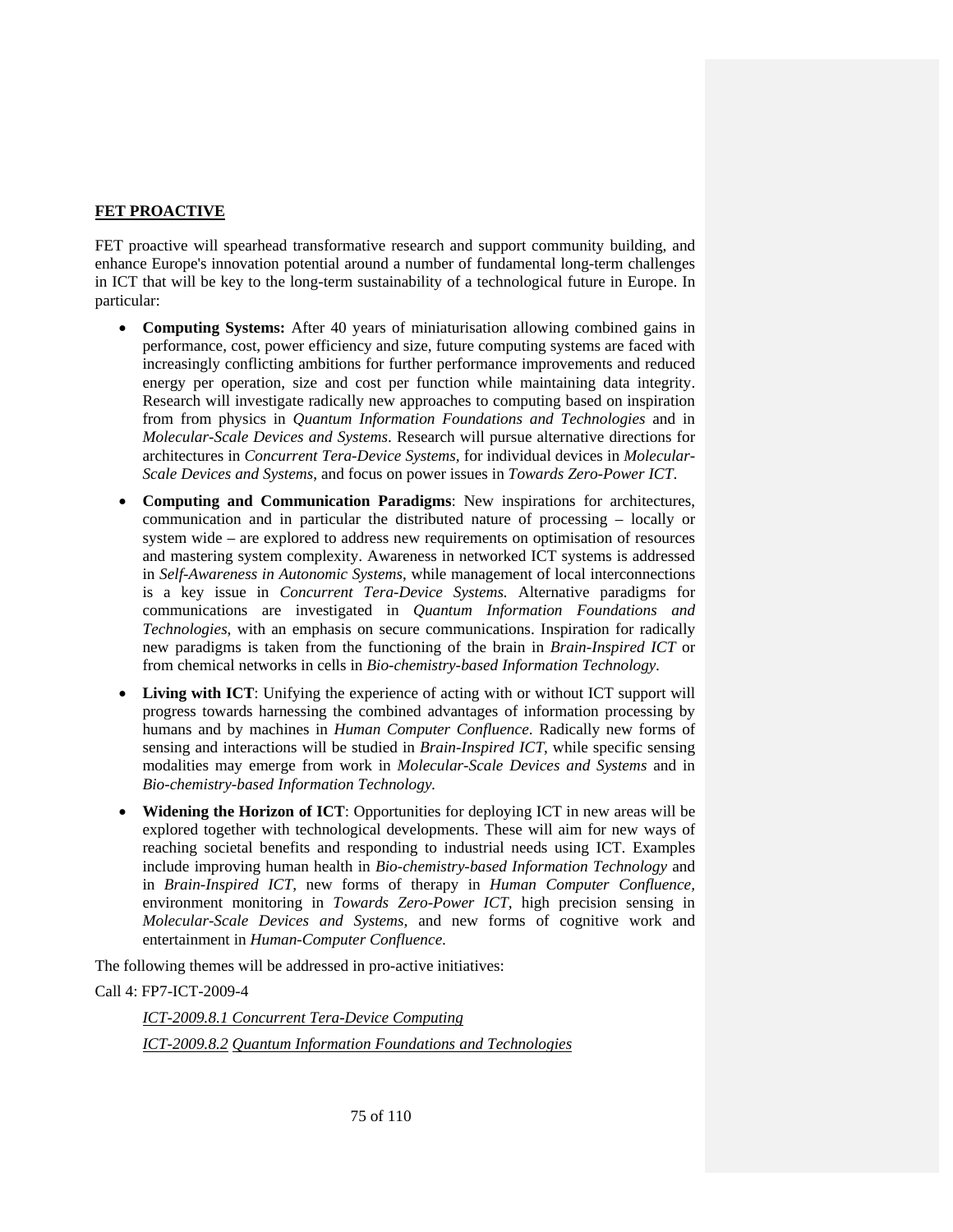*ICT-2009.8.3 Bio-chemistry-based Information Technology*

Call 5: FP7-ICT-2009-5

*ICT-2009.8.4 Human-Computer Confluence* 

*ICT-2009.8.5 Self-Awareness in Autonomic Systems*

*ICT-2009.8.6 Towards Zero-Power ICT* 

Call 6: FP7-ICT-2009-6

*ICT-2009.8.7 Molecular-Scale Devices and Systems* 

*ICT-2009.8.8 Brain-Inspired ICT*

Coordination Actions (CAs) will be called to support the coordination of research projects in each proactive initiative. Short duration coordination actions will also be called to help identify new trends and directions for the preparation of new proactive initiatives in 2011 and beyond.

**Candidate topics for calls in 2011 and beyond** include new breakthroughs arising from the initiatives launched in earlier calls of FP7, namely *Pervasive adaptation*, *Embodied Intelligence, ICT Forever Yours* and *Complex Systems Science for Socially Intelligent ICT.*  Other topics include those presented in the series of consultations held in 2007 and 2008 and not covered by the present work programme, such as engineering social benevolence and creativity, designing socially-adaptive ICT, simplicity as a design principle in ICT, semantic and pragmatic technology for dynamic communities of practice, assembling information systems with bio-bricks and web science.

Use of Instruments and expected participation:

In the domain of FET Proactive, integrated projects will combine different aspects of multidisciplinary research, together with additional actions e.g. on wide dissemination, education, links with industry, international co-operation. They will assemble the set of multidisciplinary research teams necessary to efficiently carry out the research and other activities. STREP projects will target a focused research topic with a limited set of teams. Involvement and participation of young researchers, high-tech SMEs and industry, as well as international partners from developed and/or emerging economies in any of the FET proactive initiatives is welcomed and encouraged. This will lead to increased European excellence in science and research, and foster collaboration with leading international organisations.

# **Objective ICT-2009.8.1: FET proactive 1: Concurrent Tera-device Computing**

Integrated circuits and tightly-coupled systems will integrate up to 1000 billion devices by the year 2020. These will provide orders of magnitude improvement in performance and cost only with much higher concurrency and heterogeneous architectures tuned to specific application kernels. In parallel, device variability and failure rates will reach critical levels and power saving methods will be required at all system levels from transistors to architecture and software.

Target outcome

Radically new methods and tools for architecture design and programming of chips and systems beyond 2020, including compilers and run-time systems:

a) **Complexity of design and run-time of many-core heterogeneous systems**: Radically new concepts, design paradigms, methods and proofs-of-concept to address design, compilation and run-time complexity of computing engines with 100+ heterogeneous

**Formatted:** Numbered + Level: 1 + Numbering Style: a, b, c, … + Start at: 1 + Alignment: Left + Aligned at: 0 cm + Tab after: 0.63 cm + Indent at: 0.63 cm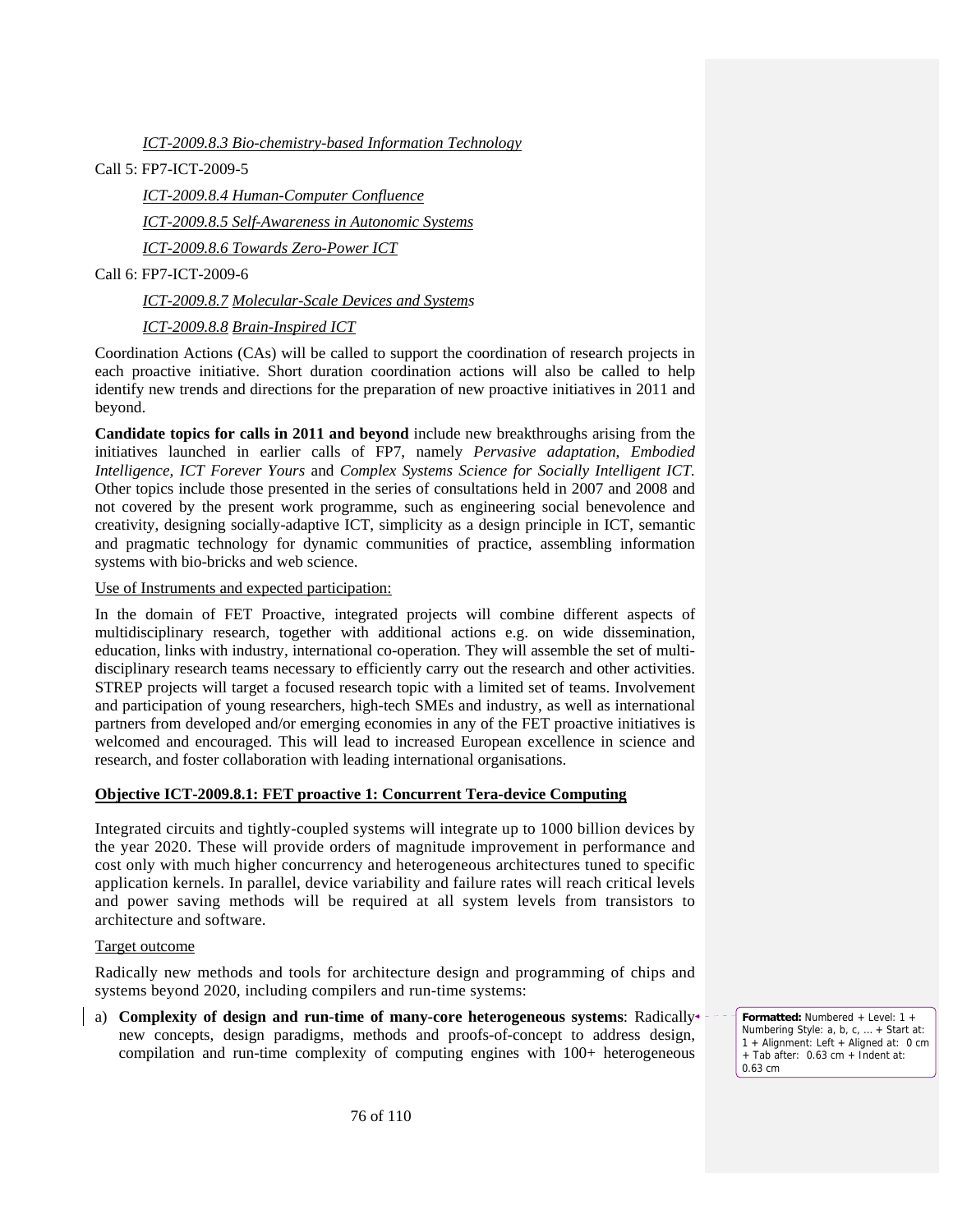cores. Solutions should cover hardware, software and possibly reconfigurable hardware.

- b) **Design of dependable systems with faulty components**: Methodologies and approaches for the design and construction of dependable systems in the face of critical levels of hardware or software faults and in the face of component variability.
- c) **Breakthrough programming paradigms**: Radically new design and programming paradigms to enable effective programming of Tera-scale ICT Systems with 100+ cores, in terms of scalability, portability and dependability. They would enable high data throughput applications and new algorithms for the management of massive data sets.

The developments should be motivated by the requirements of wide classes of relevant applications in a time scale of 10-15 years. Proof of concept demonstrations should be developed in parallel with foundational advances.

Integrated projects should address at least two of the above topics, STREPs at least one.

Expected impact

 $\theta$ • Reinforced ability to design, program and manage competitive concurrent computing systems beyond the year 2020, thereby supporting the European systems industry in extending its strengths to diverse future application domains while supporting scalability and portability of applications.

Funding schemes

IP, STREP

Indicative Budget Distribution

IP/STREP: 15M $\in$  of which a minimum of 50% to IPs

Call:

ICT Call 4

# **Objective ICT-2007.8.2: FET proactive 2: Quantum Information Foundations and Technologies**

New perspectives in ICT that exploit the quantum nature of information offer modes of computing and communicating that are not mere down-scaling of silicon CMOS based architectures, thus providing a "beyond Moore" route to circumvent the bottlenecks associated with the extrapolation of present-day information processing and technologies.

Target outcome

- •a) **Quantum information theory, algorithms and paradigms**: new quantum algorithms, computation paradigms and communication protocols, quantum optimal control and quantum feedback methods.
- •b) **Entanglement-enabled quantum technologies** exploiting several qubits for performing ICT tasks with unprecedented characteristics (e.g., quantum random numbers generators, improved atomic clocks, entanglement enhanced metrology, sensors and imaging) and engineering of entangled systems.
- •c) **Scalability of quantum processing systems**: devices realizing quantum algorithms with up to ten qubits, demonstrating fault tolerant computing and error correction on small scale systems, and demonstrating quantum simulation of systems that cannot be simulated classically.

**Formatted:** Bulleted + Level: 1 + Aligned at: 0.63 cm + Tab after: 1.27 cm + Indent at: 1.27 cm

**Formatted:** Numbered + Level: 1 + Numbering Style: a, b, c, … + Start at: 1 + Alignment: Left + Aligned at: 0 cm + Tab after: 0.63 cm + Indent at: 0.63 cm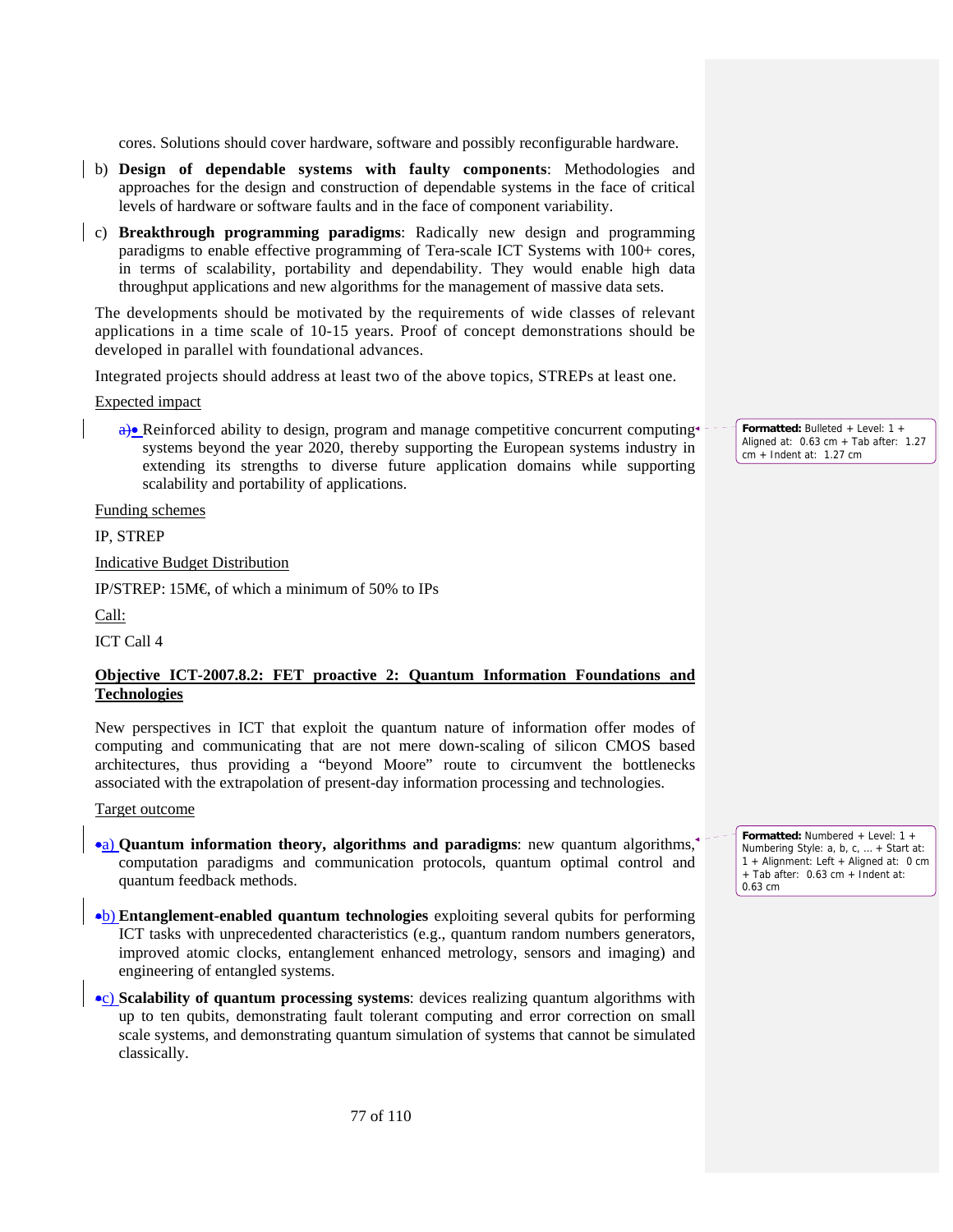•d) **Long distance quantum communication**: technologies able to overcome the current distance limitation of quantum communication, e.g., by developing quantum repeaters realizing reversible interconversion of different types of qubits.

The research work should advance the state-of-the-art of QIPC and contribute to the transition of the field from upstream research to application-oriented research, e.g., through the increased reliability, scalability and interconnection of components. Interplay between theory and experiment should achieve complete and realistic schemes for coherent manipulation and high-precision performance.

Projects should address at least two of the above topics.

Expected impact

- $a)$  Enable the scalability of quantum information technologies in the presence of  $\bullet$ environmental decoherence, hence facilitating their real-world deployment.
- b)• Develop reliable technologies for the different components of quantum architectures.
- $\leftrightarrow$  Identify new opportunities fostered through the transfer of entanglement technologies from laboratories to industries.

Funding schemes

IP

Indicative budget distribution

15M€

Call

ICT Call 4

# **Objective ICT-2009 8.3: FET Proactive 3: Bio-chemistry-based Information Technology (CHEM-IT)**

The research will aim at realising programmable information chemistry by revolutionising the means to very precisely direct, control and analyse the chemical processes in sophisticated bio-inspired chemical systems in order to exploit the information processing capabilities of such systems. In addition, the research should aim at implementing evolution and self-organisation into these systems. This could imply the need to control, synthesise, analyse, adapt and/or proliferate chemical (sub-)systems.

# Target outcome

Foundations for a radically new kind of information processing technology inspired by chemical processes in living systems. This technology will exploit the information handling capabilities of such systems, as well as their ability to rapidly adapt/evolve and flexibly reconfigure in response to changing conditions by avoiding the constraints separating information handling from processes that create or reconfigure the physical system. Projects are expected to experimentally demonstrate in a physical implementation major steps towards the realisation of such advanced information processing systems. In addition, proposals should express a clear vision on the potential implementation and impact of the proposed concept in the field of information processing.

Expected impact

**Formatted:** Bulleted + Level: 1 + Aligned at: 0.63 cm + Tab after: 1.27 cm + Indent at: 1.27 cm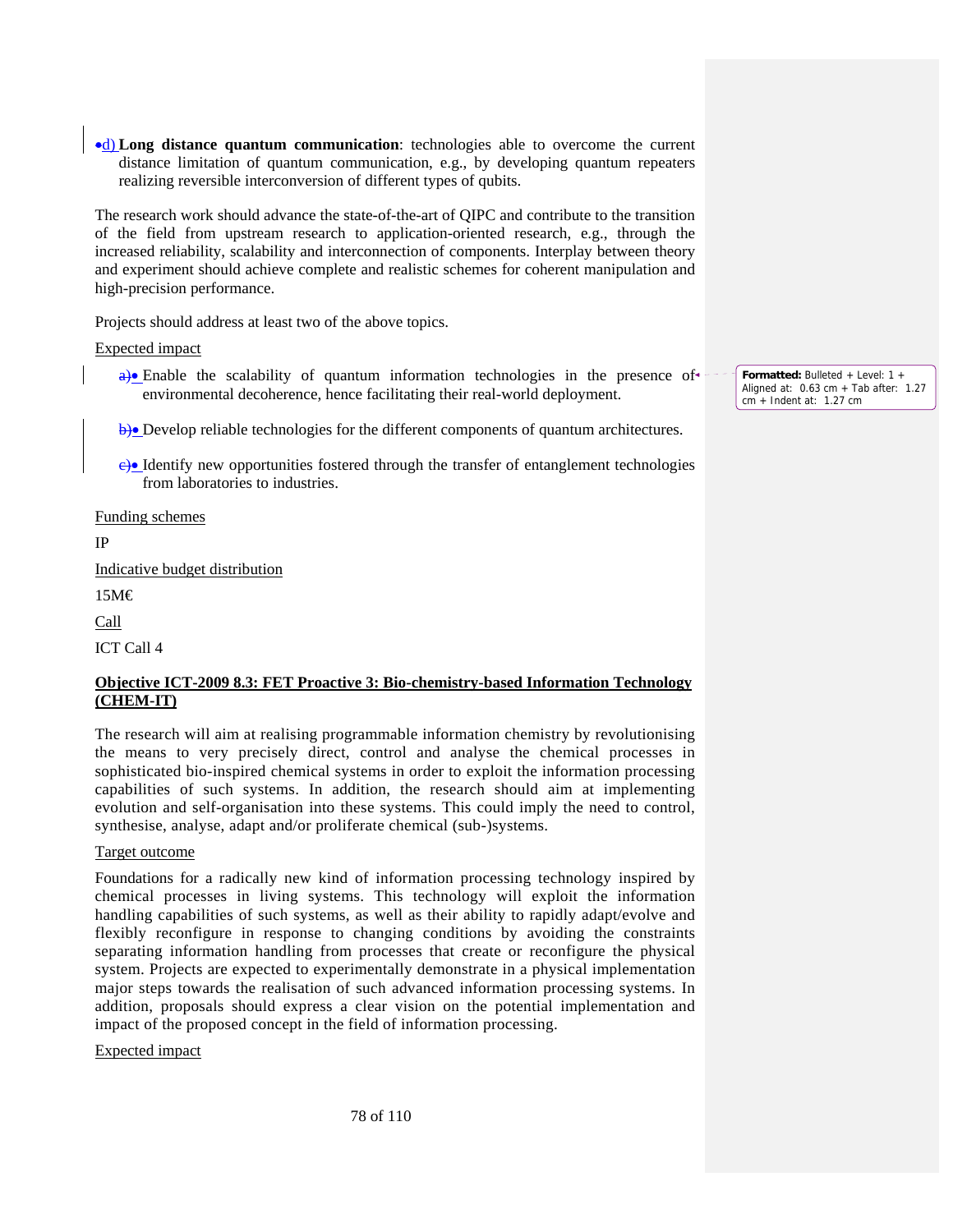- Enable the development of ICT systems and devices that utilize interactions between<sup>+</sup> components to assemble complex functional information processing materials.
- Enable a new generation of systems capable of interfacing with conventional IT systems that are self-replicating, self-repairing and/or capable of rapid adaptation/evolution as well as flexible reconfiguration in response to changing conditions.

Funding schemes

**STREP** 

Indicative budget distribution

7 M€

Call

ICT Call 4

# **Objective ICT-2009.8.4: FET proactive 4: Human-Computer Confluence.**

The initiative aims to investigate and demonstrate new possibilities emerging at the confluence between the human and technological realms. It will examine new modalities for individual and group perception, actions and experience in augmented, virtual spaces. Such virtual spaces would span the virtual reality continuum, also extending to purely synthetic but believable representation of massive, complex and dynamic data. Human-Computer confluence fosters inter-disciplinary research (such as Presence, neuroscience, machine learning and computer science) towards delivering unified experiences and inventing radically new forms of perception/action.

#### Target outcome

- •a) **On-line perception of and interaction with massive volumes of data:** new methods to stimulate and use human sensory perception and cognition to interpret massive volumes of data in real time to enable assimilation, understanding and interaction with informational spaces. Research should find new ways to exploit human factors (sensory, perceptual and cognitive aspects), including the selection of the most effective sensory modalities, for data exploration.
- •b) **Unified experience,** emerging from the unnoticeable transition from physical to augmented/virtual reality**:** new methods and concepts towards unobtrusive mixed or virtual reality environment (multi-modal displays, tracking systems, virtual representations…), and scenarios to support entirely unobtrusive interaction. Unobtrusiveness also applies to virtual representations, their dynamics, and the feedback received. Research could also explore how to extend unified experience to synthetic representations of massive volumes of data.
- •c) **New forms of perception and action:** invent and demonstrate new forms of interaction with the real world, virtual models or abstract information by provoking a mapping from an artificial medium to appropriate sensory modalities or brain regions. This research should reinforce data perception and unified experience by augmenting the human interaction capabilities and awareness in virtual spaces.

Proposals should address at least two of the above topics.

#### Expected impact

a)• New methods and tools to act across real and virtual spaces

**Formatted:** Bulleted + Level: 1 + Aligned at: 0.63 cm + Tab after: 1.27 cm + Indent at: 1.27 cm

**Formatted:** Numbered + Level: 1 + Numbering Style: a, b, c, … + Start at: 1 + Alignment: Left + Aligned at: 0.63  $cm + Tab$  after: 1.27  $cm + Ind$ ent at: 1.27 cm

**Formatted:** Bulleted + Level: 1 + Aligned at: 0.63 cm + Tab after: 1.27 cm + Indent at: 1.27 cm

79 of 110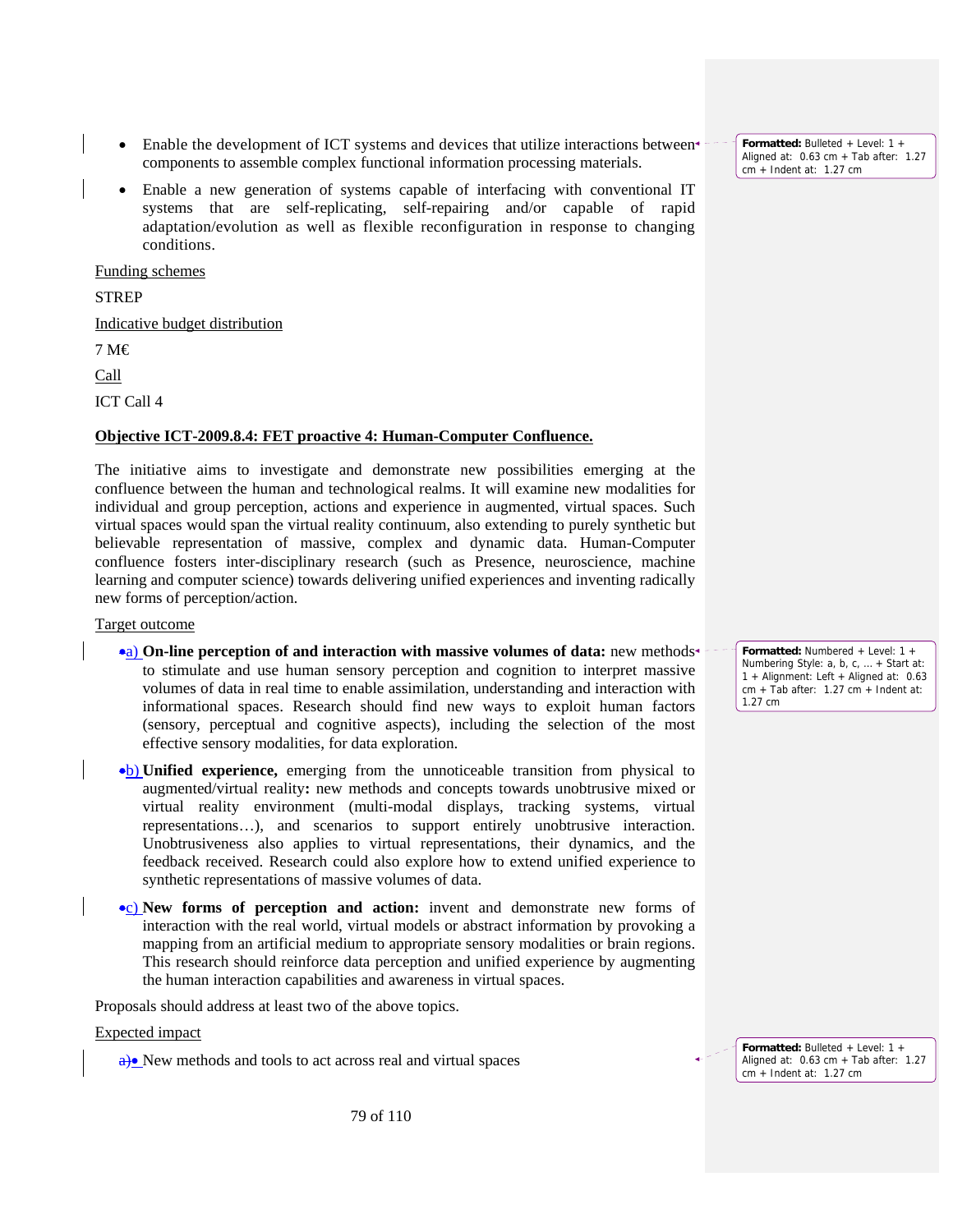- b)• New means to present the massive amounts of data which future ICT systems will generate and collect to individuals and groups to allow them to explore and more fully understand the causes and consequences of phenomena
- c)• Improved ability to truly deliver presence experiences contributing both to progress in Presence research and enhancing the foundations for future applications of societal value

Funding schemes

IP

Indicative budget

15M€

Call

ICT Call 5

# **Objective ICT-2007.8.5: FET proactive 5: Self-Awareness in Autonomic Systems**

The challenge is to create computing and communication systems that are able to optimise overall performance and resource usage in response to changing conditions, adapting to both context (such as user behaviour) and internal changes (such as topology). To achieve this, autonomic systems should enable nodes to build up an awareness relating to higher and even global levels, e.g. of patterns of use, system performance, network conditions and available resources. This requires breaking through the tradition of fixing abstraction layers at design time, which hide issues at lower layers (e.g., by hiding mobility, heterogeneity, or drops in performance), but inevitably limit the scope for optimising resource usage and responding to changing conditions.

# Target Outcome

New concepts, architectures, foundations and technologies for:

- **•a)** Creating awareness at the level of autonomic nodes, by allowing them to interactively and selectively collect information about the system, and use it effectively. A central question is how to link awareness of performance, conditions, available resources, etc., to the nature of information that is exchanged.
- •b) **Dynamic self-expression**, namely the ability to autonomically use awareness to adapt the trade-off between abstraction and optimisation. There is a need for understanding the consequences of this principle on system behaviour and performance, and designing/experimenting with related features.

Projects should investigate how such systems can be embedded in a larger (technical or nontechnical) context, and within this context support society and economy. They should take into consideration malicious behaviour and the system's ability to respond to arising needs.

Demonstration of new approaches should lead to a better understanding of their feasibility.

STREPs should address at least one and Integrated Projects should address in an integrated manner both topics.

Expected impact

Lower management costs of large networked systems through the ability to adapt to $\star$ changing environments and patterns of use, and through a greater degree of, flexibility and reliability

**Formatted:** Numbered + Level: 1 + Numbering Style: a, b, c, … + Start at: 1 + Alignment: Left + Aligned at: 0 cm + Tab after: 0.63 cm + Indent at: 0.63 cm

**Formatted:** Bulleted + Level: 1 + Aligned at: 0.63 cm + Tab after: 1.27

cm + Indent at: 1.27 cm

80 of 110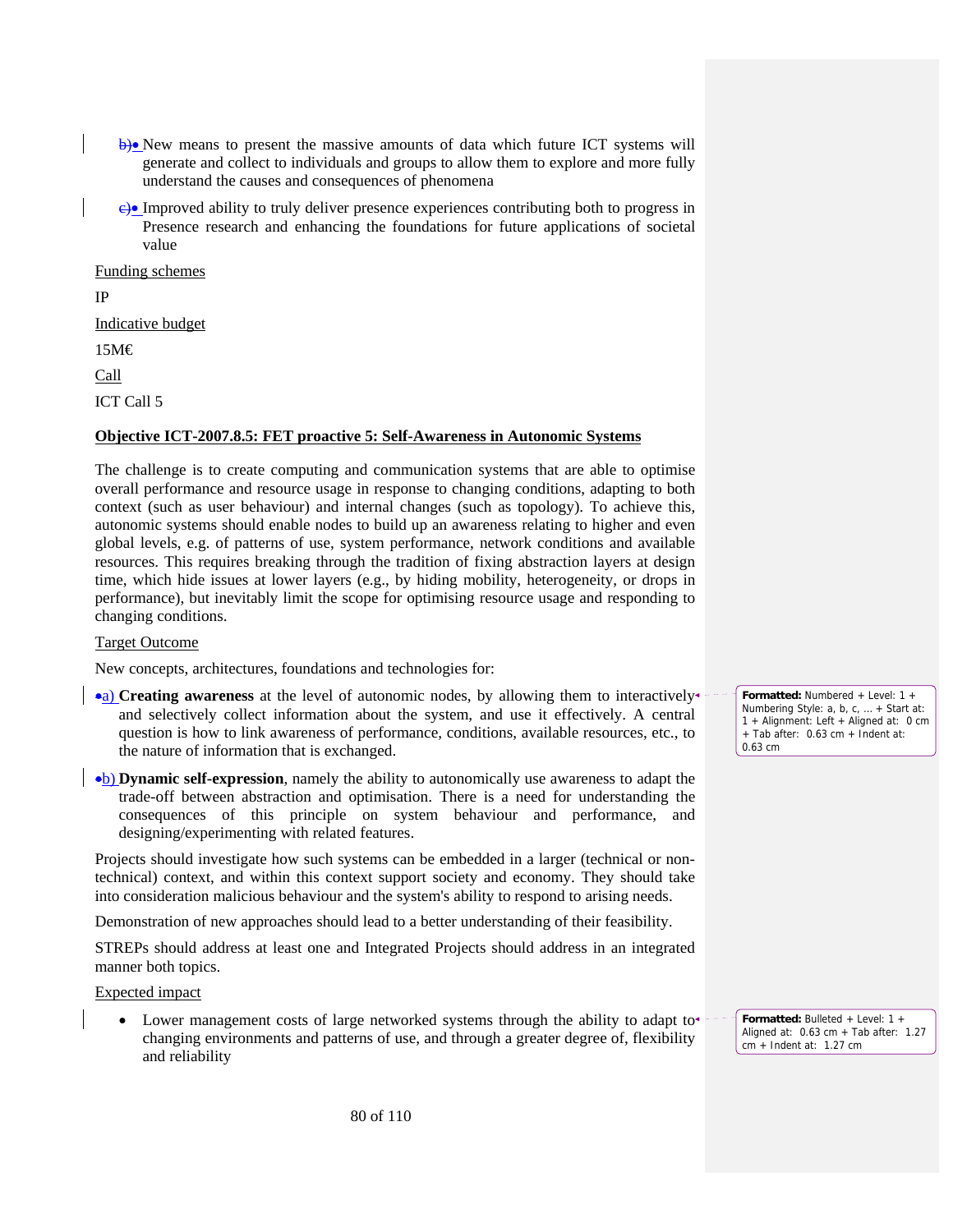• More efficient use of resources such as processing power, energy and bandwidth through autonomic decisions based on awareness

Funding schemes

IP, STREP

Indicative budget distribution

IP/STREP: 15M $\in$  of which a minimum of 50% to IPs

## Call

ICT Call 5

## **Objective ICT-2009.8.6: FET Proactive 6: Towards Zero-Power ICT**

New disruptive directions are needed for energy-harvesting technologies at the nanometre and molecular scale, and their integration with low-power ICT into autonomous nano-scale devices for sensing, processing, actuating and communication.

Target Outcome

- a) **Foundations of Energy Harvesting at the nano-scale:** Demonstration of radically new<sup>+</sup> strategies for energy harvesting and local storage below the micrometer scale. Exploration and harnessing of potential energy sources at that scale including kinetic energy present in the form of random fluctuations, ambient electromagnetic radiation, chemical energy and others. Research may also address bio-mimicked energy collection and storage systems.
- b) **Self-powered autonomous nano-scale electronic devices:** Autonomous nano scale electronic devices that harvest energy from the environment, possibly combining multiple sources, and store it locally. These systems would co-ordinate low-power sensing, processing, actuation, communication and energy provision into autonomous wireless nanosystems.

Expected impact

- Possibility of building autonomous nano-scale devices (from sensor to actuators), extending the miniaturisation of autonomous devices beyond the level of the "smart dust"
- New applications in a vast number of ICT fields such as intelligent distributed sensing, for health, safety-critical systems or environment monitoring

Funding schemes

STREP

Indicative budget distribution

7M€

Call

ICT Call 5

# **Objective ICT-2009.8.7: FET proactive 7: Molecular Scale Devices and Systems**

The research addresses devices to represent, store, process and exchange information at the atomic and molecular scale, as a basis for fully functional ICT devices and systems. These devices and systems should rely on new scalable concepts and architectures enabled by

**Formatted:** Numbered + Level: 1 + Numbering Style: a, b, c, … + Start at: 1 + Alignment: Left + Aligned at: 0 cm  $+$  Tab after: 0.63 cm  $+$  Indent at: 0.63 cm

**Formatted:** Bulleted + Level: 1 + Aligned at:  $0.63$  cm + Tab after:  $1.27$ cm + Indent at: 1.27 cm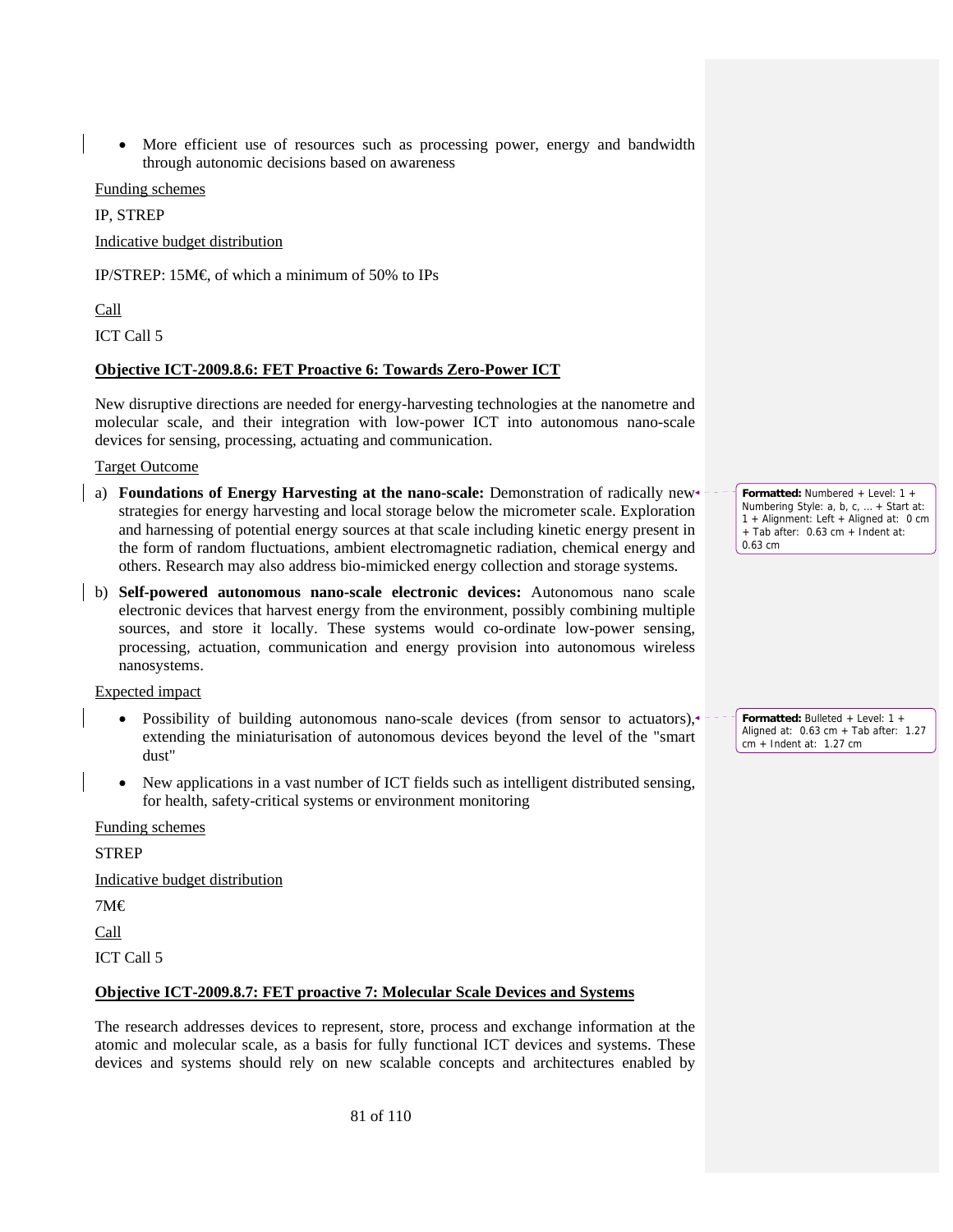atomic precision and control, exploit intrinsic properties of atoms and molecules, realize their interconnection, interface them to the mesoscopic world and ultimately have an impact on future information processing systems.

Target outcome

- a) Investigation, development and demonstration of **physical implementations,** both at the single-molecule level and with small assemblies of concatenated, interconnected molecules, with the aim of achieving proofs of concept and demonstrating working devices or systems such as molecular computation, single molecular memories, molecule-based sensors, and scalable, functional arrays of molecules.
- b) Exploration, design and development of **supporting technologies for molecular-scale information devices and systems** such as: a) **Measurement and control systems**, including atomic and molecular references and precision sensors and procedures to preserve data and operation integrity at design and system level , and b) **Simulation and modelling tools**, including hierarchical modelling (from ab initio and single device to system level).
- c) Exploration and demonstration of **radically new characteristics and functionality** of molecular-scale systems by investigating new non-charge based information processing techniques, devices, architectures, self-assembly, programming, supported by experimental implementations.

Integrated Projects should cover at least two of the above topics and present a long-term vision towards future applied RTD.

Expected impact

- Opening of new avenues and exploration of new possibilities in ICT devices and technologies at the molecular scale
- Experimental demonstration of principle and feasibility of such devices
- New perspectives on potential applications with concrete advantages (e.g. energy consumption, data and operation integrity, speed…)

Funding schemes

IP, STREP

Indicative budget distribution

IP/STREP: 15M $\in$  of which a minimum of 50% to IPs

Call

ICT Call 6

# **Objective ICT-2009.8.8: FET proactive 8: Brain Inspired ICT.**

Recent advances in ICT and neuroscience enable a significant part of the human brain to be studied and modelled "in silico". This objective seeks to exploit such advances in order to better understand how the brain processes information and/or how it communicates with the peripheral nervous system (PNS), and to explore potential applications of this.

#### Target outcome

a) **Development of multi-scale models of information processing and communication in the brain and/or PNS**. Systemic study of the brain, combining recordings/imaging

**Formatted:** Numbered + Level: 1 + Numbering Style: a, b, c, … + Start at: 1 + Alignment: Left + Aligned at: 0 cm + Tab after: 0.63 cm + Indent at: 0.63 cm

**Formatted:** Bulleted + Level: 1 + Aligned at: 0.63 cm + Tab after: 1.27 cm + Indent at: 1.27 cm

**Formatted:** Numbered + Level: 1 + Numbering Style: a, b, c, … + Start at: 1 + Alignment: Left + Aligned at: 0 cm + Tab after: 0.63 cm + Indent at: 0.63 cm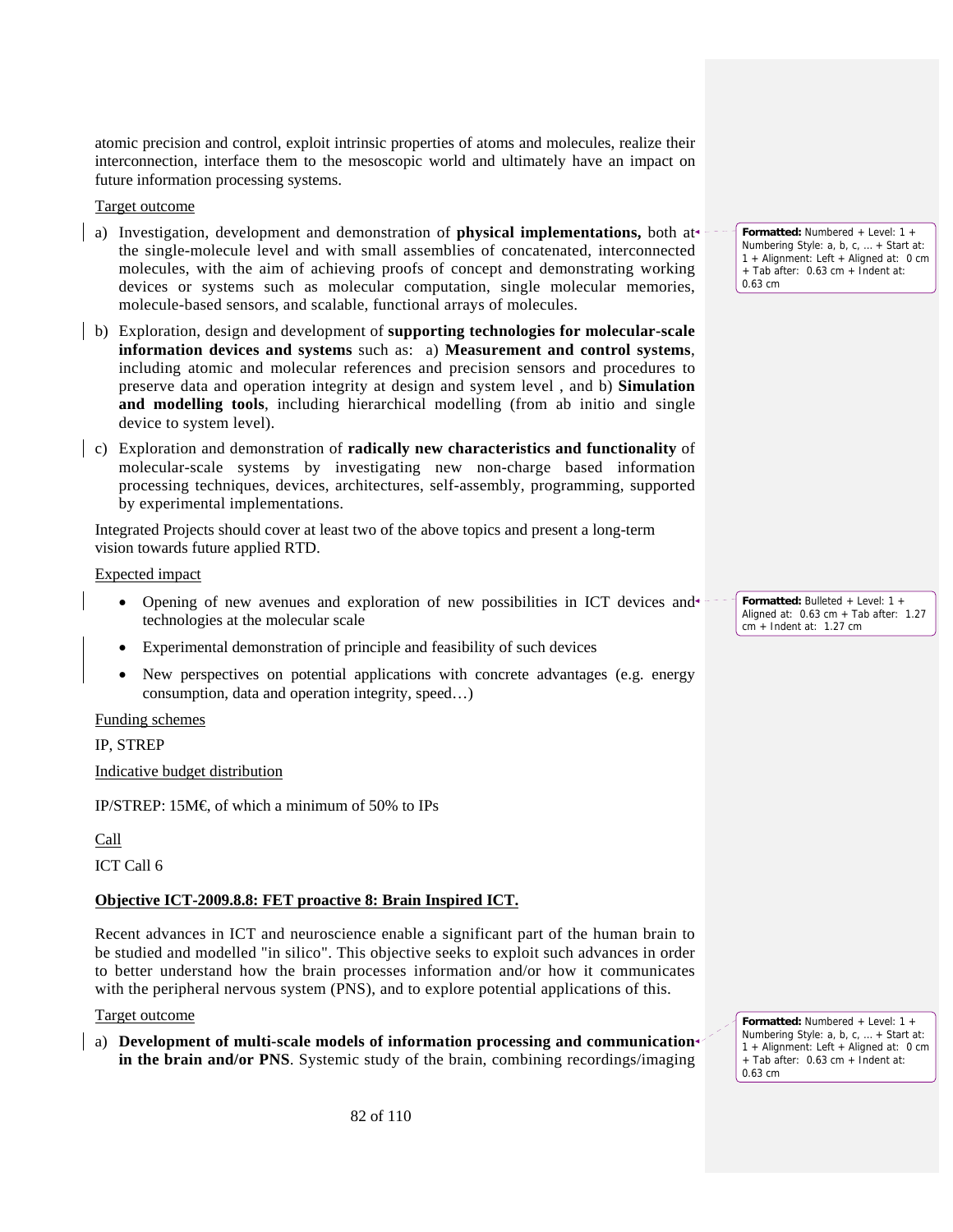of brain activity on several spatial and/or temporal scales simultaneously. This research may also address higher-level cognitive processes. This multi-disciplinary research should foster joint progress and synergy in ICT and the bio- and neuro-sciences.

b) **Synthetic Hardware Implementations of Neural Circuits** that mimic information pro cessing in the brain or PNS. These implementations should demonstrate either the emulation of significant functionality of a neural system (including a comparison with the biological counterpart) or the performance of other specified processing tasks.

STREP Proposals should address at least one and Integrated Projects a combination of the above topics.

#### Expected impact

- Improved design principles for bio-hybrid artefacts involving engineered components<sup>4</sup> that directly communicate with the nervous system, relying less than current implants on brain plasticity or training in order to function.
- Computational systems that emulate human skills (e.g. by using the directed fusion of diverse sensory information) or exploit underlying principles for new forms of general purpose computing. These should demonstrate significant improvements in, for example, performance, fault tolerance, resilience or energy consumption over traditional ICT approaches.
- Improved diagnosis/treatment of neurological disorders through the use of a comprehensive model of neural and brain functioning.
- Experimental data archived with sufficient appropriate meta-data to facilitate re-use in another research contexts.

Funding schemes

IP, STREP

Indicative budget distribution

IP/STREP: 15M $\in$  of which a minimum of 50% to IPs

#### Call

ICT Call 6

# **Objective ICT-2009.8.9: Coordinating Communities, Plans and Actions in FET Proactive Initiatives:**

#### Target Outcome

a) Coordination or support actions supporting the coordination and cooperation of the targeted research communities, assessing the impact and proposing measures to increase the visibility of the initiative to the scientific community, to targeted industries and to the public at large through dedicated events and/or media campaigns. These actions should also foster the consolidation of research agendas and the coordination of national, regional or international research programmes or activities. Each action should encourage the establishment and promotion of new educational curricula, also bridging and exploiting opportunities offered through Marie-Curie schemes and by the EIT. It should also promote international cooperation in foundational research on topics of the initiative.

**Formatted:** Indent: Left: 0.63 cm, Hanging: 0.63 cm, Bulleted + Level: 1 + Aligned at: 0.63 cm + Tab after: 1.27 cm + Indent at: 1.27 cm

**Formatted:** Numbered + Level: 1 + Numbering Style: a, b, c, … + Start at: 1 + Alignment: Left + Aligned at: 0.63 cm + Tab after: 1.27 cm + Indent at: 1.27 cm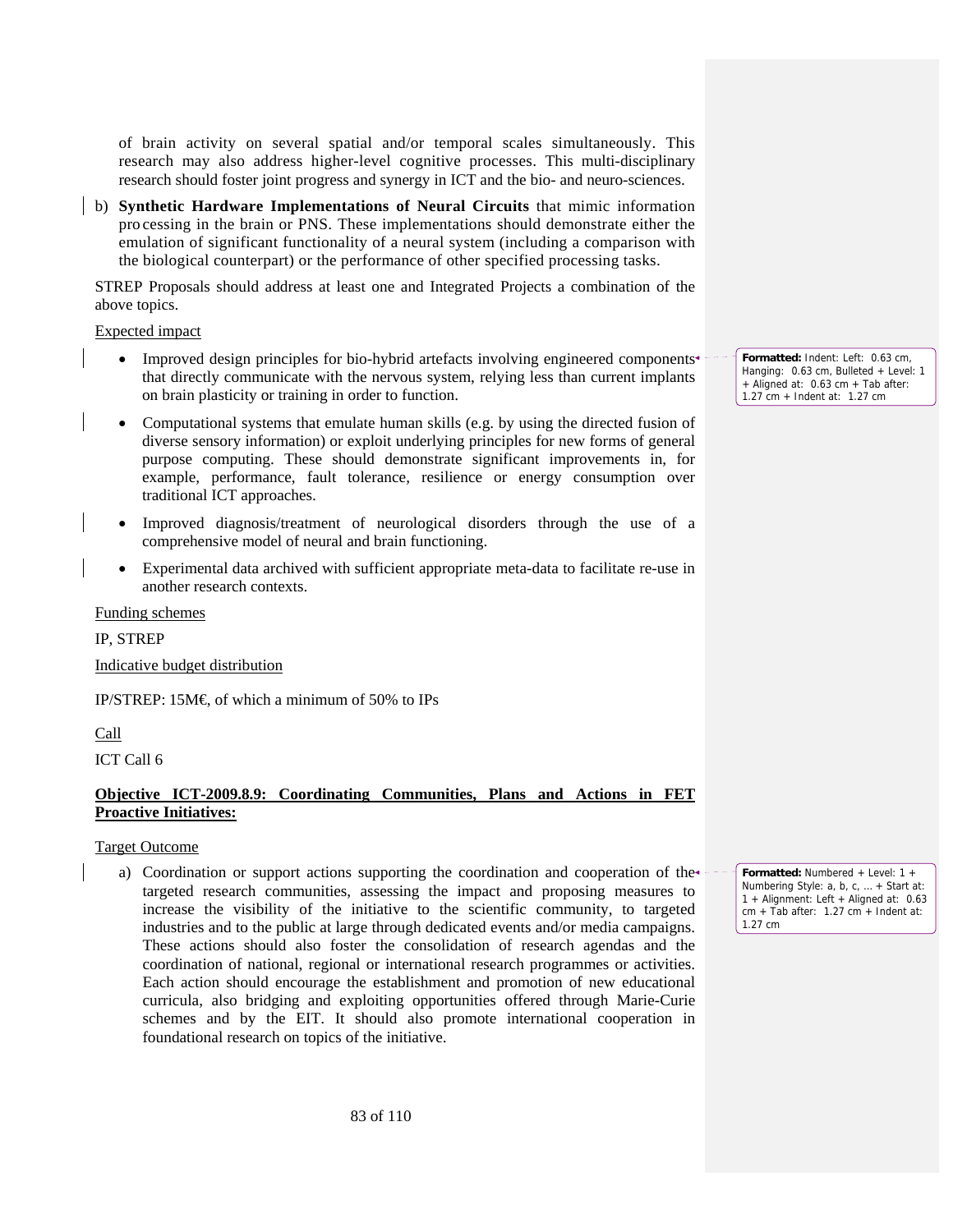b) Coordination actions fostering the networking of research activities conducted at national or regional level, facilitating the mutual opening of national and regional research programmes where appropriate, e.g. for *Quantum Information Foundations and Technologies*. These actions should involve in particular national or regional research programme owners and aim at the eventual launch of an ERA-NET plus action in a subsequent phase.

Expected impact

- Reinforced coordination of research projects in proactive initiatives in current or  $\overline{\phantom{a}}$ previous calls
- Readiness for ERA-NET or ERA-NET Plus schemes where appropriate
- Strengthened European research excellence, including preparation of co-operation and co-ordination with international partners from outside Europe

Funding Scheme

CSA

Indicative Budget Distribution

1.5 M€ at each call

Calls

ICT Call 4, ICT Call 5, ICT Call 6

# **Objective ICT-2009.8.10: Identifying new research topics, Assessing emerging global S&T trends in ICT for future FET Proactive initiatives:**

#### Target Outcome

- a) Short duration actions (typically 6-12 Months) to organise consultations of multidisciplinary communities to formulate novel and widely supported FET research topics, initiatives and modalities in support of foundational research that could open up radically new avenues for future ICT. Proposals should concentrate on new emerging areas of research complementing the ICT FET Proactive portfolio. They may consolidate, revisit, or widen topics elicited in earlier calls and previous consultations on the work programme, or bridge with emerging new communities established through FET Open projects. The main objective should be to identify and motivate one or more new research avenues from a global perspective, the associated fundamental challenges, and to analyse the expected impact on science, technology and society.
- b) Actions that perform in-depth analyses of emerging global trends in multidisciplinary science and technology fields contributing to future ICT, in terms of assessment, measurement, risk analysis, critical mass and necessary resources.

Topics for FET Proactive Initiatives for 2011 and later calls will develop over the period and could be inspired by those highlighted in the introduction to FET Proactive under the heading *"Candidate topics for calls in 2011 and beyond"*

#### Expected Impact

 $\theta$ • Novel widely supported and well motivated research topics to be considered as inputs for future work programmes in ICT, with an estimate of the effort required and a clear description of the expected impact.

**Formatted:** Bulleted + Level: 1 + Aligned at: 0.63 cm + Tab after: 1.27 cm + Indent at: 1.27 cm

**Formatted:** Numbered + Level: 1 + Numbering Style: a, b, c, … + Start at: 1 + Alignment: Left + Aligned at: 0.63 cm + Tab after: 1.27 cm + Indent at: 1.27 cm

**Formatted:** Bulleted + Level: 1 + Aligned at:  $0.63$  cm + Tab after:  $1.27$ cm + Indent at: 1.27 cm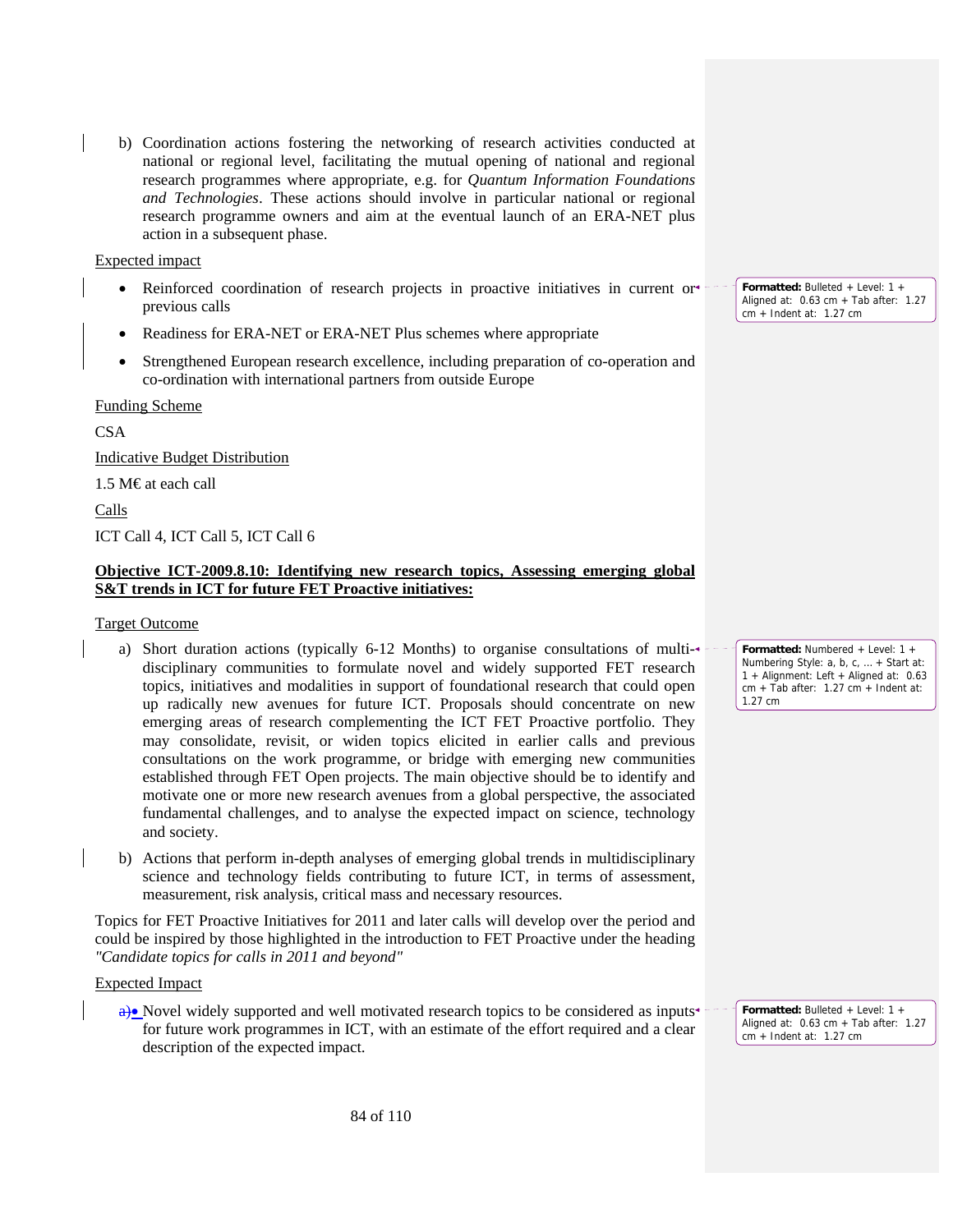b)• Increased motivation of research communities to embrace new directions of multidisciplinary exploration around ICT

 $e$ <sup> $\theta$ </sup>Early identification and increased awareness of new trends emerging on a global scale in support of future proactive initiatives

Funding Scheme

CSA

Indicative Budget Distribution

0.5 M€ at each call

Calls

ICT Call 4, ICT Call 5, ICT Call 6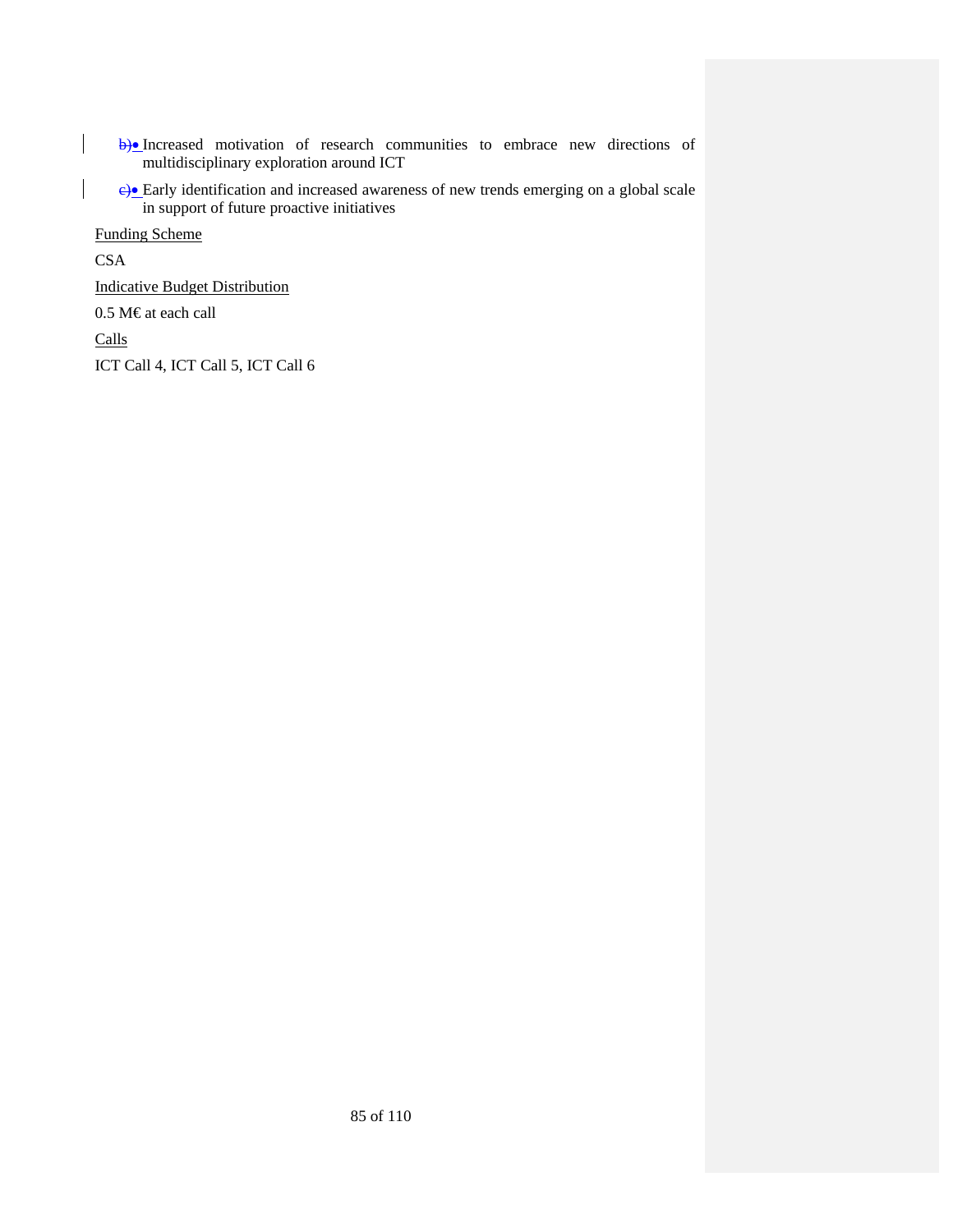#### **4.9 Horizontal support actions**

# **Objective ICT-2009.9.1 : Horizontal support actions for international cooperation**

In addition to international cooperation activities addressed in the relevant objectives within the 7 Challenges and FET, horizontal international cooperation actions will be supported under this objective.

Target outcome:

•a) Support to Information Society policy dialogues and strengthening of international cooperation

The objective is to strengthen the international dimension of the EU ICT research programme by supporting the research dimension of Information Society policy dialogues jointly established between the European Commission and a number of third countries and regional organisations*<sup>18</sup>*. This includes in particular:

- -• the organisation of events synchronised with policy dialogue meetings, providing input for example, on common R&D priorities, opportunities and challenges,
- the identification and analysis of ICT policy and research priorities, including long term perspectives, in third countries which are aligned with the priorities of the EU and the provision of recommendations for future co-operation initiatives, including the identification of matching counterpart funding,
- the development of synergies with international dialogues and activities launched under the Capacities and People Specific Programmes, notably the INCO-NET schemes, and related activities by EU Member States and Associated States.

# *Target countries/regions*:

-

1) Asia (notably ASEAN countries and India), Latin America and Africa;

2) Industrialised Countries, in particular but not exclusive to USA, Canada, Japan, Australia, New Zealand, Korea, Singapore.

•b) Support to the uptake of European ICT research results in developing economies

The objective is to facilitate the widest diffusion and local exploitation of European ICT research results, through the piloting and testing of solutions adapted to local infrastructures, service needs, users, culture, and business and social structures. This could include the provisioning of public services (eg. e-government, e-health, e-education, water supply) as well as business-related applications (eg. e-commerce, m-banking) or solutions supporting sustainable development objectives, notably for the environment. Activities will:

analyse and test the application of relevant technology as well as business models<sup>\*</sup> with a particular focus on socio-economic impacts and aspects such as affordability, deployment and local exploitation opportunities,

**Formatted:** Numbered + Level: 1 + Numbering Style: a, b, c, … + Start at: 1 + Alignment: Left + Aligned at: 0 cm + Tab after: 0.63 cm + Indent at: 0.63 cm

**Formatted:** Bulleted + Level: 1 + Aligned at: 1.27 cm + Tab after: 1.9 cm + Indent at: 1.9 cm

**Formatted:** Bulleted + Level: 1 + Aligned at: 1.27 cm + Tab after: 1.9 cm + Indent at: 1.9 cm

**Formatted:** Numbered + Level: 1 + Numbering Style: a, b, c, … + Start at: 1 + Alignment: Left + Aligned at: 0 cm + Tab after: 0.63 cm + Indent at: 0.63 cm

**Formatted:** Bulleted + Level: 1 + Aligned at: 1.27 cm + Tab after: 1.9 cm + Indent at: 1.9 cm

*<sup>18</sup>* African Union, ASEAN, Latin America, Mediterranean Partner Countries, Brazil, China, India, Japan, Russia South Africa, and USA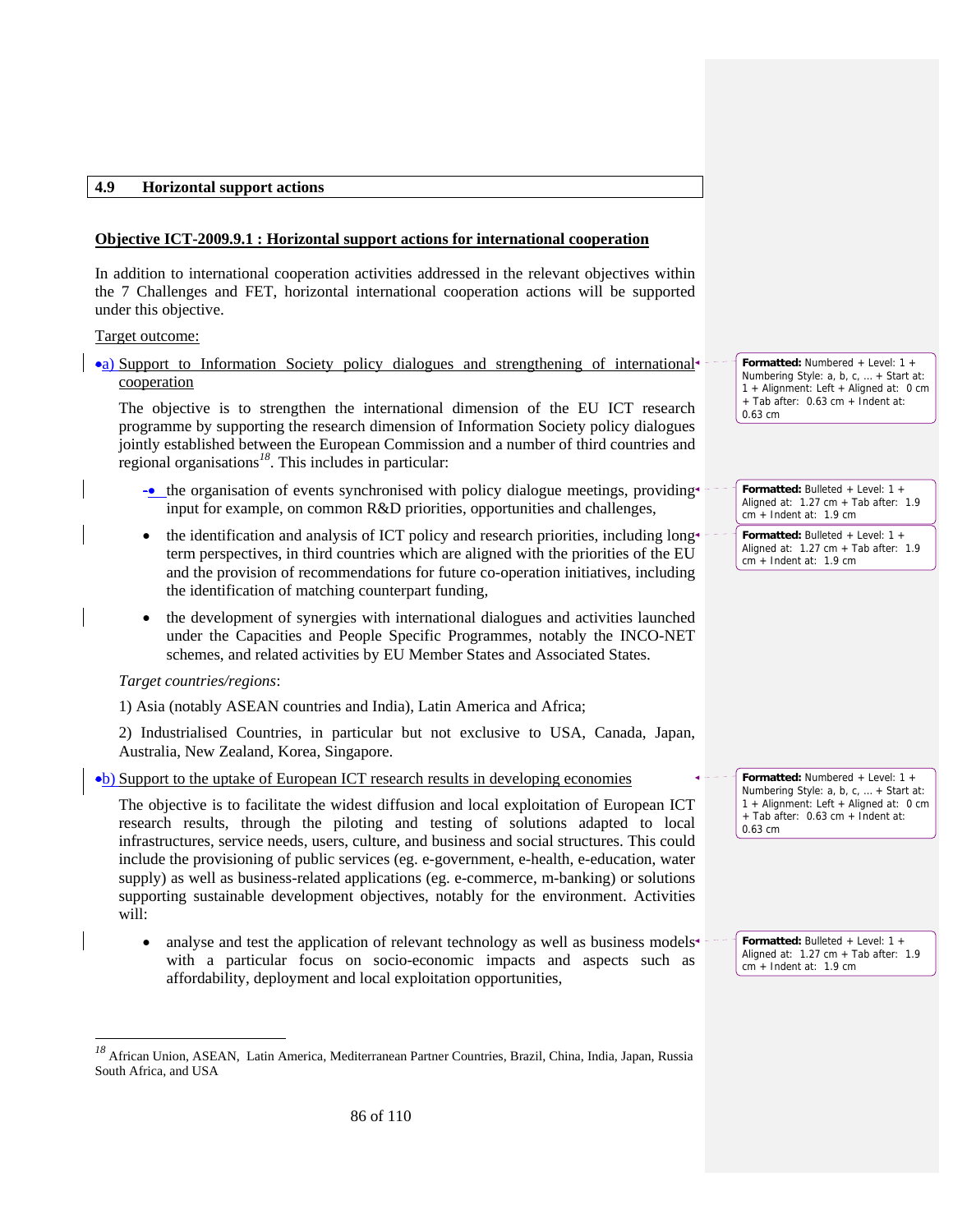- facilitate transformation of research results into local innovation, through the networking of relevant technology developers with local academia, incubators, SMEs, representatives from civil society as well as local authorities, notably for the provision of public services,
- promote transfer of know-how, best practices and technology through the establishment of self-sustainable partnerships and collaborative initiatives.

Activities should contribute, if applicable, to the implementation of established European research and innovation roadmaps.

#### *Target countries/regions*:

ACP and Mediterranean Partner Countries; other Developing Countries

•c) Support the competitiveness of EU industry by identifying strategic partners and by developing international policy objectives and market development priorities

The aim of this action is to extend the constituency developing European technology and innovation roadmaps to key partners in third countries, particularly in the fields of Future Internet and ICT components and systems.

This can include activities such as the identification and assessment of relevant centres of competence in relevant countries or regions, the organisation of workshops and the exchange of best practices. This can also include the undertaking of comparative studies contributing to the assessment of the international positioning of European technology strategies and the formulation of policy objectives.

Impacts on future architectures, standards and access to future markets and services are particularly relevant. These support actions will strengthen the internationalisation of existing roadmaps through the creation of new partnerships and the search for higher levels of synergy.

#### *Target countries/regions*:

#### Emerging economies, notably Latin America

Activities covered under all of the above objectives (a), b) and c) should be covered in balanced partnership with well recognised third country organisations. In addition to leading technology developers, consortia are strongly encouraged to include experienced market research organisations, relevant industry representation and third country organisations/multipliers (e.g. national research authorities/agencies), recognised scientific experts in the field as well as communication specialists.

#### Expected impact

- Reinforced international dimension of the EU ICT research programme and higher level of international cooperation in ICT research and development with a focus on areas where the EU has a comparative advantage and where there are new leadership opportunities for Europe.
- -• Significant contribution to a reinforced competitiveness of EU industry in developing and emerging economies through a better adaptation of EU technology solutions to local markets and through the establishment of new strategic partnerships.
- Contribution to a higher level of digital inclusion and to the provision of innovative eservices of high socio-economic impact in developing economies.

Funding schemes

**Formatted:** Numbered + Level: 1 + Numbering Style: a, b, c, … + Start at: 1 + Alignment: Left + Aligned at: 0 cm + Tab after: 0.63 cm + Indent at: 0.63 cm

**Formatted:** Indent: Left: 0 cm, Hanging: 0.95 cm, Bulleted + Level: 1 + Aligned at: 1.27 cm + Tab after: 1.9 cm + Indent at: 1.9 cm, Tab stops: Not at 1.9 cm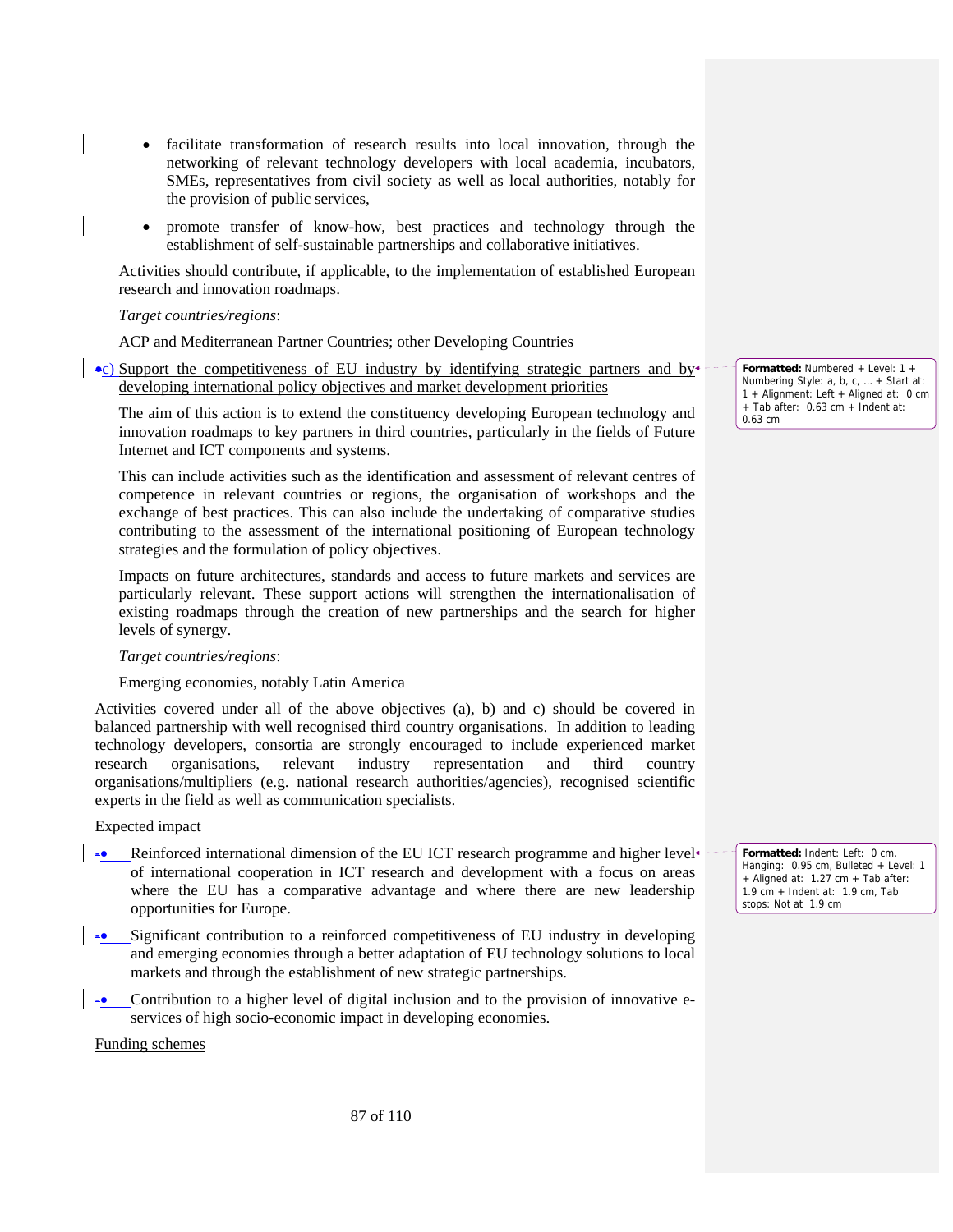a) and c): CSA (Support Actions)

b): STREP / SICA

Indicative budget distribution

12 M€:

•- a): 3 M€ for target countries/regions 1) + 1 M€ for target countries/regions 2)

 $\leftarrow$  b): 5 M $\in$ 

 $\bullet$ - c): 3M $\epsilon$ 

Call

ICT Call 4

# **Objective ICT-2009.2: Supplements to support International Cooperation between ongoing projects**

Target outcome

Reinforced cooperation between ongoing FP7 ICT projects in the areas of Trustworthy ICT, Nanoelectronics, Micro/nanosystems, Embedded Systems, and ICT for mobility with "partner-projects" funded by agencies in other industrialised countries that have an appropriate S&T Agreement*<sup>19</sup>* or are member countries in the Intelligent Manufacturing Systems (IMS) initiative*<sup>20</sup>*.

Actions will provide supplementary funding to support travel and meetings between researchers from the EU-funded project(s) and the partner-project(s). Eligible costs are restricted to travel and subsistence costs made for researchers active in the proposing EUfunded project when travelling to the partner-project country, as well as costs for organising meetings in the EU with the partner-project(s). Costs made by researchers working outside the proposing EU funded project are not eligible. Partner-projects must be able to demonstrate the availability of at least a similar budget for support to the cooperation before the grant is awarded.

Partner-projects should be complementary and the added value of cooperation should be justified in terms of joint results, exchange of knowledge or use of each other's facilities.

Expected Impact

 $\frac{1}{2}$ - Higher quality RTD results through cooperation with researchers in other countries.

 $\frac{2}{2}$ - Paving the way for more strategic partnerships in view of gaining access to knowledge, developing standards and interoperable solutions and strengthening European competitiveness

# Funding scheme

Additional funding to existing grant for IP or STREP, with a maximum of 100 K  $\epsilon$  per proposing project, for the period of cooperation, depending on the number of researchers involved and the duration of the cooperation.

**Formatted:** Bulleted + Level: 1 + Aligned at: 0.63 cm + Tab after: 1.27 cm + Indent at: 1.27 cm

**Formatted:** Indent: Left: 0 cm, Hanging: 0.63 cm, Bulleted + Level: 1 + Aligned at: 0 cm + Tab after: 0.63 cm + Indent at: 0.63 cm

<sup>19</sup>  $\frac{^{19}}{^{20}}$  USA, TBC...

*<sup>20</sup>* IMS member countries include Japan, South Korea and the USA, see Agreement under: *http://eur*lex.europa.eu/JOHtml.do?uri=OJ:L:2008:053:SOM:EN:HTML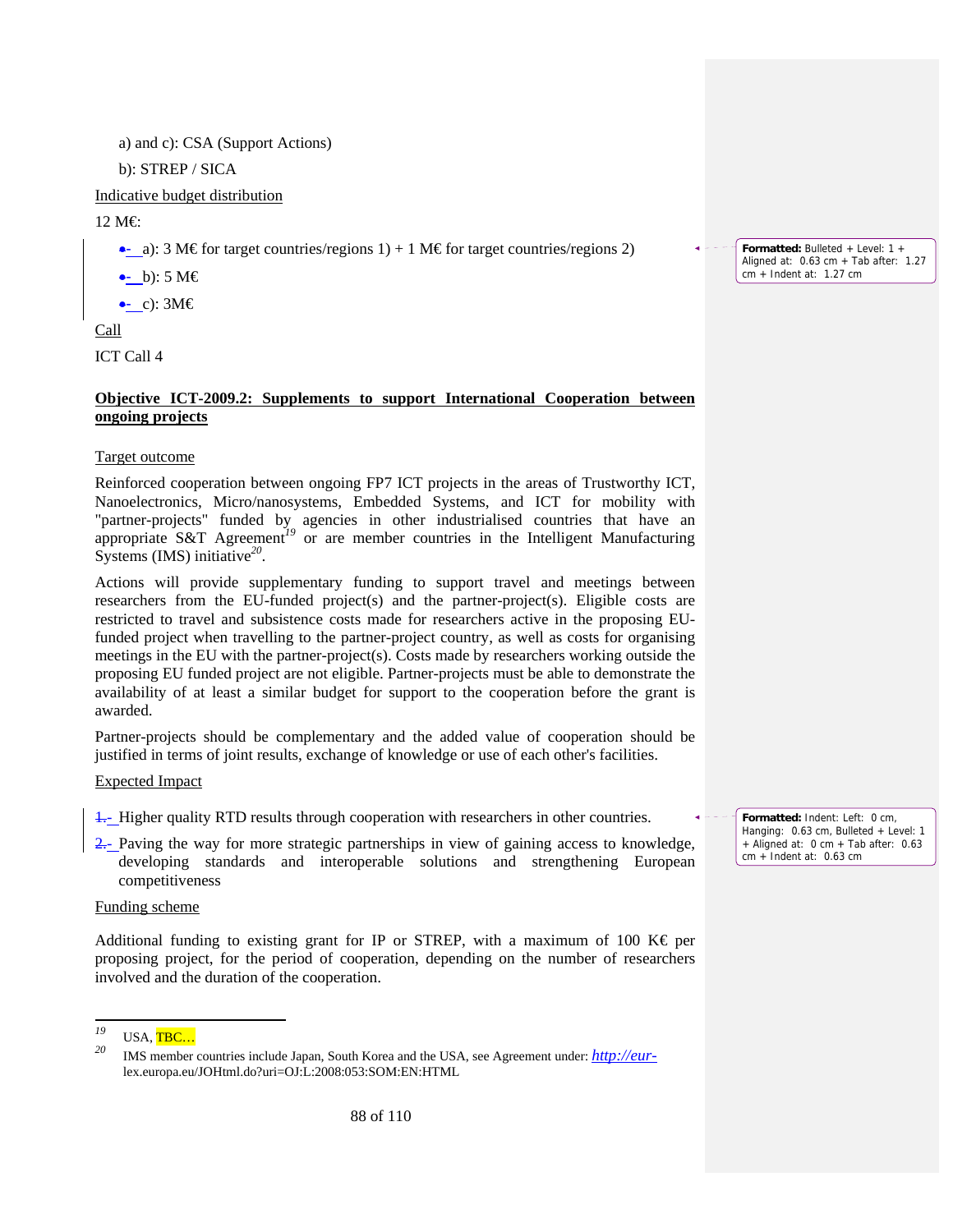Indicative budgets

- Trustworthy ICT: 0.5 M€
- Nanoelectronics, Micro/nanosystems, Embedded Systems, ICT for mobility: 0.8 M€

# Call

- -• Call 4: Projects supported from WP 2007-08 Objectives: ICT-2007.1.4, 1.7, 3.1, 3.6, 3.7, 6.1, 6.2: 0.7 M€
- $\rightarrow$  Call 6: Projects supported from WP 2009-10 Objectives: ICT-2009.1.4, 3.1, 6.1: 0.6 M $\in$

# **Objective ICT-2009.9.3 : General Accompanying Measures**

# Target outcome

- a) Co-ordinated approach to assess the current and future situation with regards to ICT *R&D skills* in Europe and to engage in promotion actions aimed at building up and attracting more ICT research expertise in Europe. This includes awareness raising, agreeing on benchmarking and reliable data collection methods, setting, sharing and implementing best practices, evaluation and re-design of ICT curricula, international co-operation relating to the move of researchers and professionals and other relevant issues. This requires the active involvement of relevant stakeholders with sufficient influence on educational and training systems at Member State / Associated Country level and with access to information relevant to skill building. The action should take particular account of specific requirements from women and young people. One CSA is expected to be supported for a budget of up to 400 K $\in$
- b) Networking actions to raise awareness of *pre-commercial procurement* in Europe and exchange experiences between stakeholders, as well as to debate concrete mid-to-long term public needs that would require the development of new technology solutions with a potential role for pre-commercial procurement strategies. These actions should involve in particular states' procurement authorities. It is expected that 3 CSAs will be supported for a budget of up to 400 K $\epsilon$ each.
- c) Co-ordinated approach to the setting-up of *shared research facilities or excellence centres*. Emphasis should be on complementary or common planning and investments in research infrastructures and centres. This requires a tighter coordination and collaboration between all stakeholders but especially between Member States / Associated Countries or between regional authorities. It is expected that 3 CSAs will be supported for a budget of up to 400 K€each.
- d) Coordination of the research in the economics of ICT by bringing together the main research groups in Europe addressing for example the assessment of ICT induced investment in intangibles, the assessment of the impact of ICT R&D expenditures and ICT R&D policy on productivity, the economic impact of ICT as an enabler of new inventions and R&D externalities in and between industries, and between countries. One CSA is expected to be supported for a budget of up to 500 K $\in$
- e) A platform to facilitate access to finance for innovative SMEs participating in the ongoing ICT projects in the Framework Programme. Support will go to one Coordination and Support Action that enables efficient interactions between SMEs involved in the

**Formatted:** Bulleted + Level: 1 + Aligned at: 0 cm + Tab after: 0.63 cm + Indent at: 0.63 cm

**Formatted:** Numbered + Level: 1 + Numbering Style: a, b, c, … + Start at: 1 + Alignment: Left + Aligned at: 0 cm + Tab after: 0.63 cm + Indent at: 0.63 cm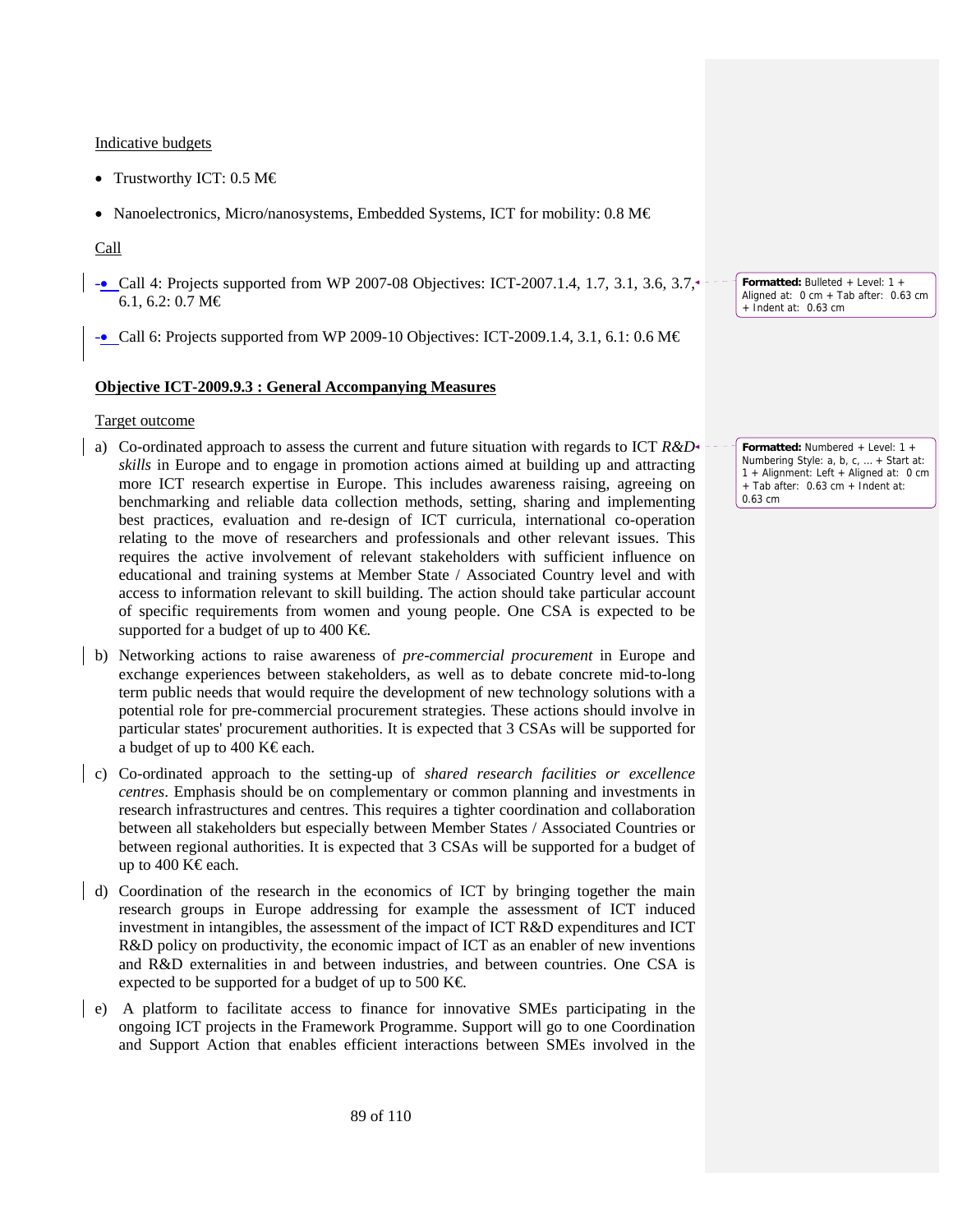projects and Venture Capital firms, Business Angels and other private equity firms investing in high growth SMEs in the ICT field.

Expected impact

- Reinforced ICT R&D expertise in Europe.
- Higher level of awareness of opportunities in pre-commercial procurement in Europe and improved collaboration between stakeholders.
- More cost-efficient and effective set-ups of shared research facilities and excellence centres.
- Improved understanding of the socio-economic impacts of ICT R&D.
- Improved access to finance for innovative SMEs.

Funding scheme

**CSA** 

Indicative budget

4M€

Call

ICT Call 4

**Formatted:** Bulleted + Level: 1 + Aligned at: 0 cm + Tab after: 0.63 cm + Indent at: 0.63 cm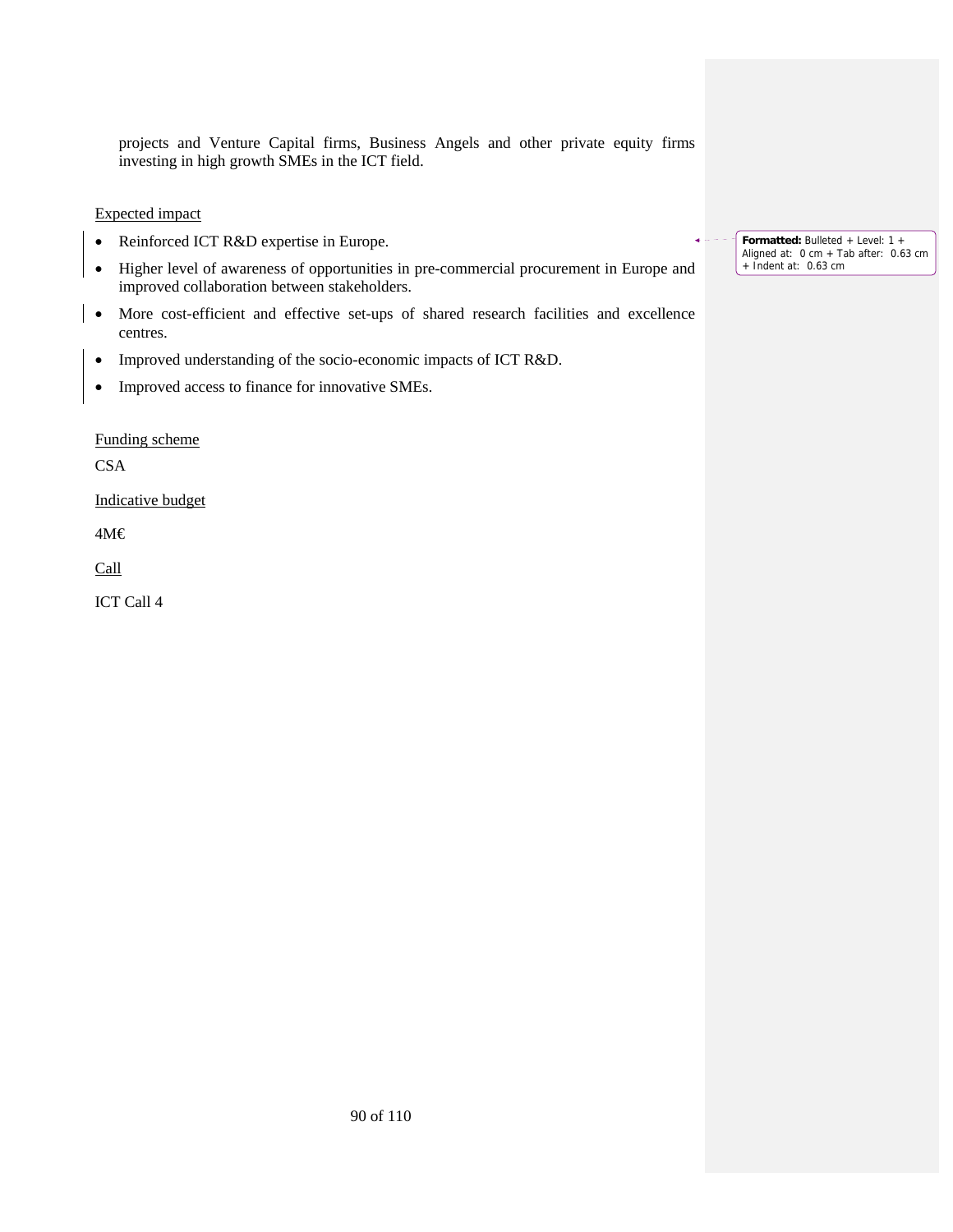# **5 Implementation of calls**

|                                                                                                    | <b>WP 09-10</b> | Call 4 | Call 5 | Call 6 | FET Open | <b>Joint Call</b> |
|----------------------------------------------------------------------------------------------------|-----------------|--------|--------|--------|----------|-------------------|
| 1. Pervasive and Trusted Network and Service Infrast.                                              | 557             |        |        |        |          |                   |
| 1.1 Network of the Future                                                                          | 190             | 110    | 80     |        |          |                   |
| 1.2 Internet of Services, SW & virtualisation of resources                                         | 110             |        | 110    |        |          |                   |
| 1.3 Internet of Things for enterprise environments                                                 | 37              |        | 37     |        |          |                   |
| 1.4 Security of ICT infrastructures & services                                                     | 90              |        | 90     |        |          |                   |
| 1.5 Networked Media & 3D Internet                                                                  | 80              | 80     |        |        |          |                   |
| 1.6 Experimental Facility                                                                          | 50              |        | 50     |        |          |                   |
| 2. Cognitive Systems, Interaction, Robotics                                                        | 179             |        |        |        |          |                   |
| 2.1 Cognitive Systems and Robotic Systems                                                          | 153             | 73     |        | 80     |          |                   |
| 2.2. Language Based Interaction                                                                    | 26              | 26     |        |        |          |                   |
| 3. Components, systems, engineering                                                                | 375             |        |        |        |          |                   |
| 3.1 Nanoelectronics Technology                                                                     | 35              |        | 35     |        |          |                   |
| Design<br>Semiconductor<br>3.2<br>of<br>Components<br>and<br>Electronic-based Miniaturised Systems | 25              | 25     |        |        |          |                   |
| 3.3 Flexible, Organic and Large Area Electronics                                                   | 60              | 60     |        |        |          |                   |
| 3.4 Embedded Systems Design                                                                        | 28              | 28     |        |        |          |                   |
| 3.5 Engineering of Networked Monitoring and Control                                                |                 |        | 32     |        |          |                   |
| Systems                                                                                            | 32              | 25     |        |        |          |                   |
| 3.6 Computing Systems                                                                              | 25              |        | 60     |        |          |                   |
| 37 Photonics<br>3.8 Organic Photonics and other Disruptive Photonics                               | 60              | 30     |        |        |          |                   |
| Technologies                                                                                       | 30              |        |        |        |          |                   |
| 3.9 Microsystems and Smart Miniaturised Systems                                                    | 80              |        | 80     |        |          |                   |
| 4. Digital Libraries and Content                                                                   | 188             |        |        |        |          |                   |
| 4.1 Digital libraries and preservation                                                             | 69              |        |        | 69     |          |                   |
| 4.2 Technology-Enhanced Learning                                                                   | 49              |        | 49     |        |          |                   |
| 4.3 Intelligent information management                                                             | 70              |        | 70     |        |          |                   |
| 5. Towards sustainable and personalised healthcare                                                 | 161             |        |        |        |          |                   |
| 5.1 Personal Health Systems                                                                        | 63              | 63     |        |        |          |                   |
| 5.2 ICT for Patient Safety                                                                         | 30              | 30     |        |        |          |                   |
| 5.3 Virtual Physiological Human                                                                    | 63              |        |        | 63     |          |                   |
| 5.4: International Cooperation on Virtual Physiological<br>Human                                   | 5               | 5      |        |        |          |                   |
| 6. ICT for Mobility, Env'l Sust. & Energy Efficiency                                               | 154             |        |        |        |          |                   |
| 6.1 ICT for Safety and Energy Efficiency in Mobility                                               | 53              | 53     |        |        |          |                   |
| 6.2 ICT for Mobility of the Future                                                                 | 37              |        |        | 37     |          |                   |
| 6.3 ICT for Energy Efficiency                                                                      | 30              | 30     |        |        |          |                   |
| 6.4 ICT for Environmental Simulation & Monitoring                                                  | 24              | 24     |        |        |          |                   |
| 6.5: Novel ICT solutions for Smart Electricity                                                     |                 |        |        |        |          | 10                |
| Distribution Networks (Joint Call ICT-Energy)<br>7. ICT for independent living, Inclusion &        | 10              |        |        |        |          |                   |
| Participatory governance                                                                           | 73              |        |        |        |          |                   |
| 7.1 ICT and Ageing                                                                                 | 24              | 24     |        |        |          |                   |
| 7.2 Accessible and Assistive ICT                                                                   | 34              | 34     |        |        |          |                   |
| 7.3 ICT for Governance and Policy Modelling                                                        | 15              | 15     |        |        |          |                   |
| <b>Future and Emerging Technologies</b>                                                            | 171             |        |        |        |          |                   |
| FET-Open                                                                                           | 61              |        |        |        | 61       |                   |
| FET-Proactive                                                                                      | 110             | 39     | 39     | 32     |          |                   |
| <b>Horizontal Actions</b>                                                                          | 17              |        |        |        |          |                   |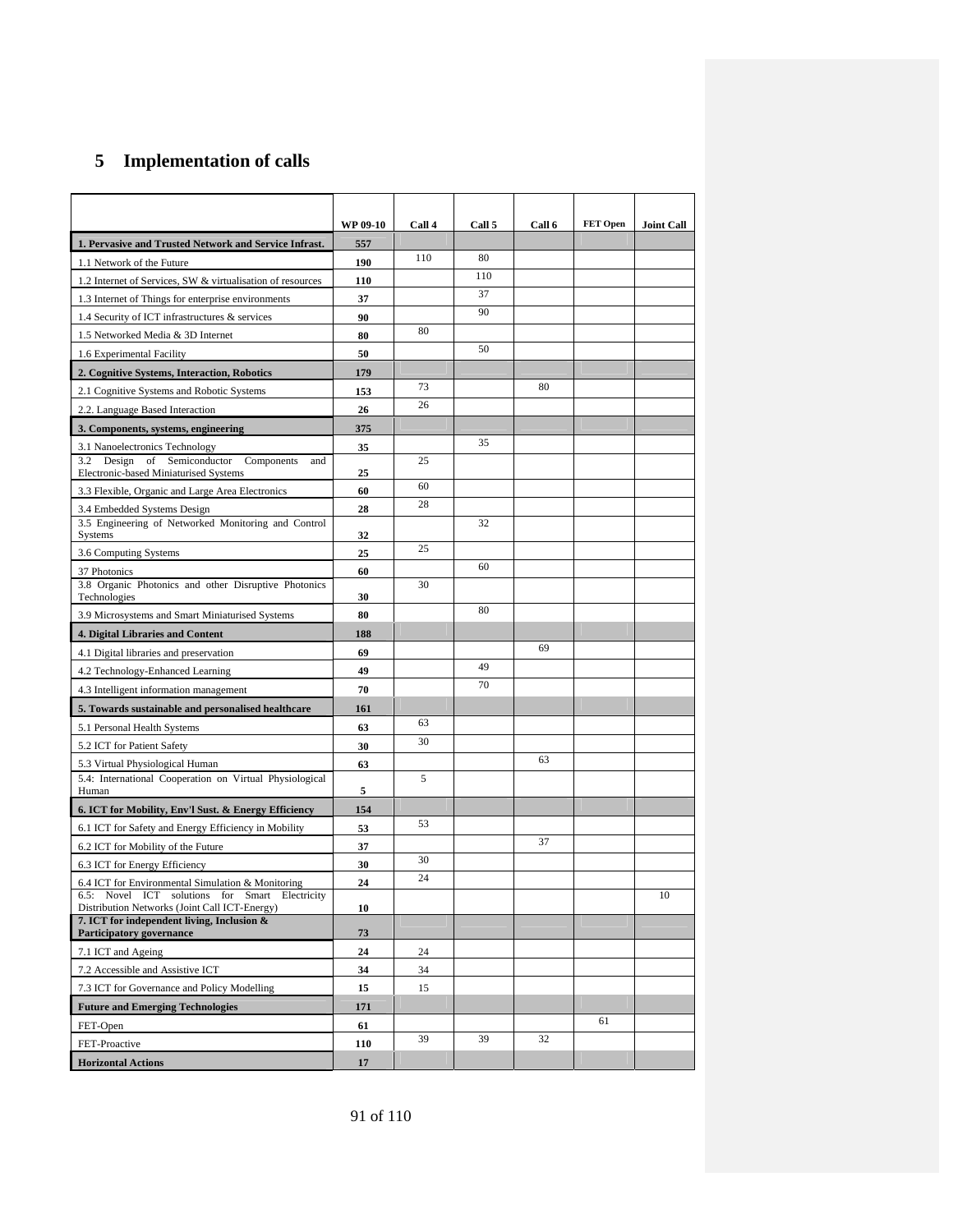| 9.1 International Cooperation                        | 12   |     |     |     |    |    |
|------------------------------------------------------|------|-----|-----|-----|----|----|
| 9.2 Supplements to support International Cooperation |      | 0.7 |     | 0.6 |    |    |
| between ongoing projects                             | 1.3  |     |     |     |    |    |
| 9.3 Other Horizontal Actions (ICT ERA-NET/CAs)       |      |     |     |     |    |    |
| <b>Total</b>                                         | 1875 | 791 | 732 | 282 | 61 | 10 |

**….** 

# **Other expenditures**

## **Independent experts assisting in proposal evaluations and project reviews**

The ICT priority will support independent experts assisting in proposal evaluations, project reviews and for the ICT theme evaluation and monitoring.

#### **ICT conference, studies, evaluations and reviews**

In addition to calls for proposals, calls for tenders are also expected to be published on specific activities that the ICT priority will support. These include:

− Τhe organisation of the ICT biannual conference.

− Studies including socio-economics and impact analysis studies and studies to support the monitoring, evaluation and strategy definition for the ICT priority in FP7 as well as publications and support to other events (e.g. information, communication, dissemination etc.).

Details will be provided in the texts of these calls for tender.

#### *The International Human Frontier Science Programme Organisation*

As foreseen in the Cooperation Specific Programme an annual subscription to the International Human Frontier Science Programme Organisation (HFSPO)*<sup>21</sup>* will be made jointly with the "Health" theme. This will allow EU non-G8 Member States to fully benefit from the Human Frontier Science Programme (HFSP) and provide increased visibility for European research. According to the conclusions of the Intergovernmental Conference held in Ottawa in June 2007 the Community subscriptions for 2009 and 2010 will be EUR 3.981 million and EUR 4.153 million, respectively. Out of the total Community subscription EUR 1,593 million will be paid in 2009 and EUR 1,661 million in 2010 from this Theme, and the remainder from the Health Theme.

#### **IMS Secretariat**

-

The ICT Theme will support the Intelligent Manufacturing Systems secretariat for an amount of 0.14 M€in 2009.

*<sup>21</sup>* The European Community is a Management Support Party (member) of the HFSP Organisation (HFSPO) and has funded HFSP under previous Framework Programmes.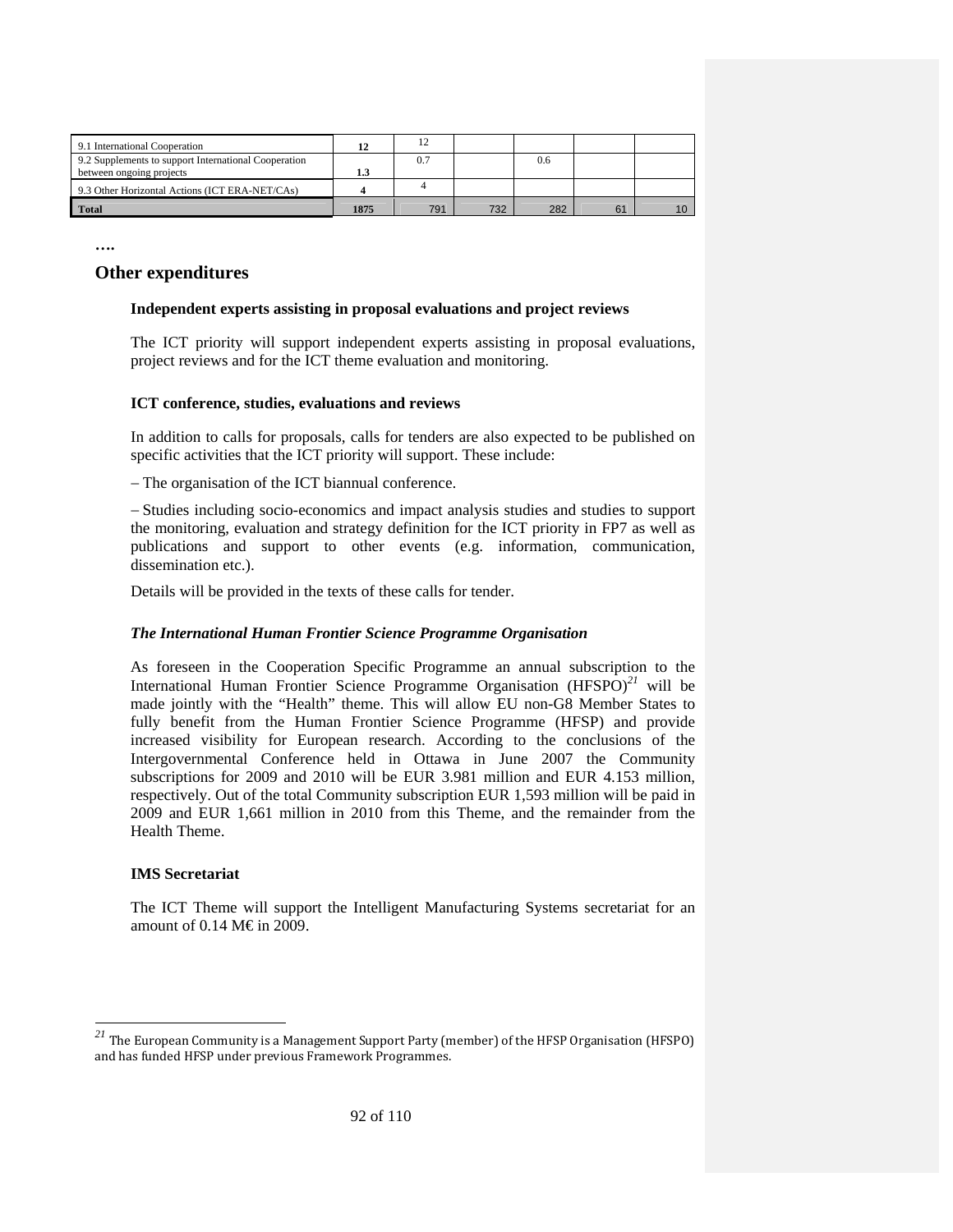# **ICT Contribution to General FP7 Activities**

# *Risk Sharing Finance Facility*

*…* 

# *Other contributions*

*In addition to RSFF, the ICT priority will also contribute to other general activities including the Cordis service, EUREKA membership, the COST Programme and crosscutting ERA-NETs. A summary of this contribution is given below:* 

*TBC…* 

*A summary table of all the above expenditures is given in Appendix 4.* 

# **Call title: ICT Call 4**

- Call identifier: FP7-ICT-2009-1
- Date of publication: November 2008
- Closure date: 17 March 2009, at 17:00 Brussels local time
- Indicative budget: [*to be inserted according to table above*] … M€
- Topics called:

[*to be inserted according to table above*] *…* 

- Evaluation procedure:
	- − A one-stage submission procedure will be followed.
	- − The evaluation criteria and sub-criteria (including weights and thresholds), together with the eligibility, selection and award criteria, for the different funding schemes are set out in Annex 2 to this work programme.
- Indicative evaluation and contractual timetable: It is expected that the contract negotiations for the shortlisted proposals will start as of ...
- Consortia agreements: Participants in all actions resulting from this call are required to conclude a consortium agreement.
- Particular requirements for participation, evaluation and implementation: See Appendix 1
- The forms of grant which will be offered are specified in Annex 3 to the Cooperation work programme.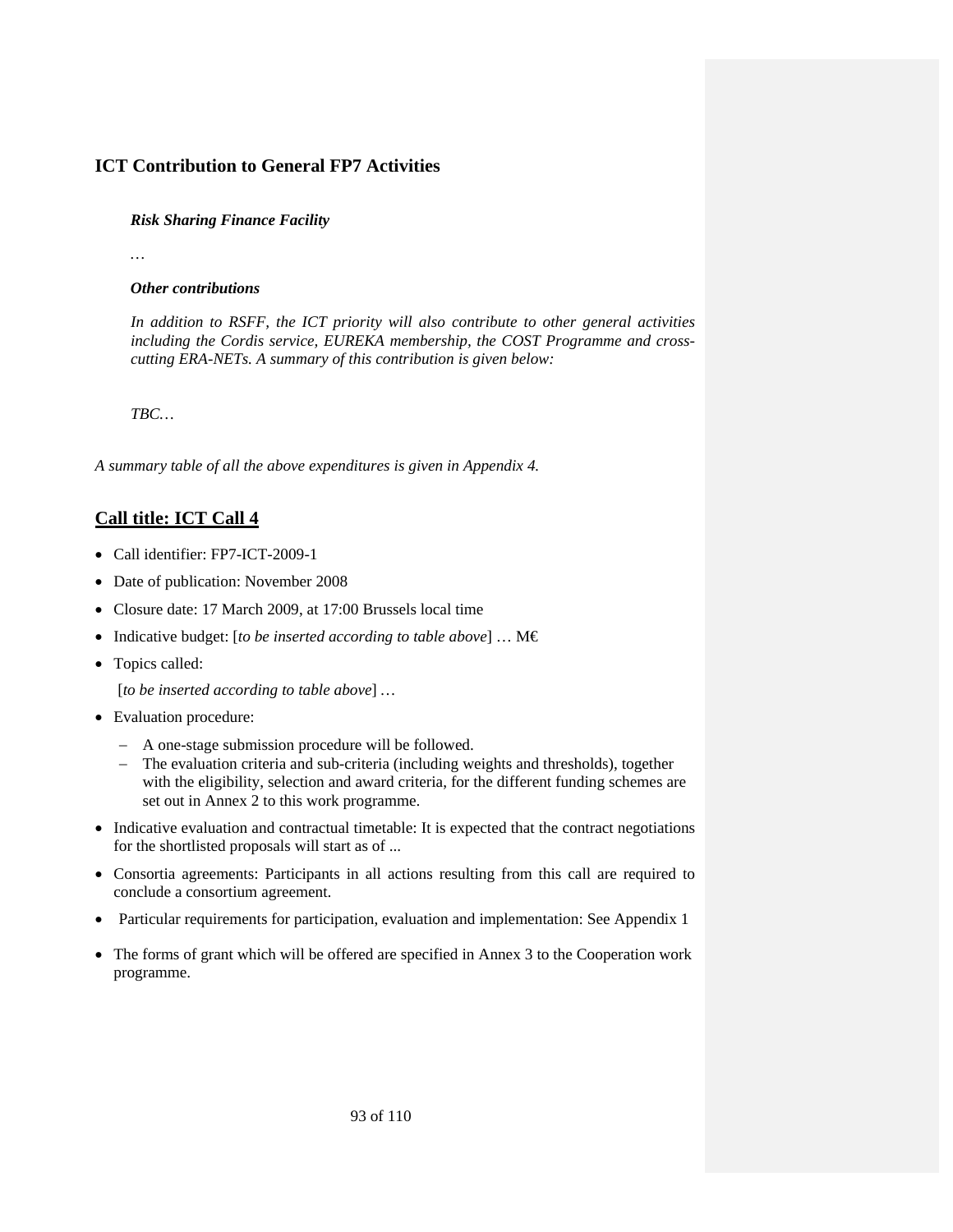# **Call title: ICT Call 5**

- Call identifier: FP7- ICT -2009-2
- Date of publication<sup>22</sup>: June 2009
- Closure date*<sup>23</sup>*: 22 September 2009, at 17:00 Brussels local time
- Indicative budget*<sup>24</sup>*: [*to be inserted according to table above*] *…*M€
- Topics called:

[*to be inserted according to table above*] *…* 

- Evaluation procedure:
	- − A one-stage submission procedure will be followed.
	- − The evaluation criteria and sub-criteria (including weights and thresholds), together with the eligibility, selection and award criteria, for the different funding schemes are set out in Annex 2 to this work programme.
- Indicative evaluation and contractual timetable: It is expected that the contract negotiations for the shortlisted proposals will start as of ...
- Consortia agreements: Participants in all actions resulting from this call are required to conclude a consortium agreement.
- Particular requirements for participation, evaluation and implementation: See Appendix 1
- The forms of grant which will be offered are specified in Annex 3 to the Cooperation work programme.

# **Call title: ICT Call 6**

- Call identifier: FP7-ICT-2009-3
- Date of publication<sup>25</sup>: November 2009
- Closure date*<sup>26</sup>*: 16 March 2010
- Indicative budget: [*to be inserted according to table above*] … M€
- Topics called:

[*to be inserted according to table above*] *…* 

- Evaluation procedure:
	- − A one-stage submission procedure will be followed.
	- − The evaluation criteria and sub-criteria (including weights and thresholds), together with the eligibility, selection and award criteria, for the different funding schemes are set out in Annex 2 to this work programme.

<sup>-</sup> $22$  The Director-General responsible for the call may publish it up to one month prior to or after the envisaged date of publication.

 $\frac{23}{24}$  At the time of the publication of the call, the Director-General responsible may delay this deadline by up to two months  $\frac{24}{24}$ 

<sup>&</sup>lt;sup>25</sup> The Director-General responsible for the call may publish it up to one month prior to or after the envisaged date of  $\frac{1}{26}$  publication.

<sup>26</sup> At the time of the publication of the call, the Director-General responsible may delay this deadline by up to two months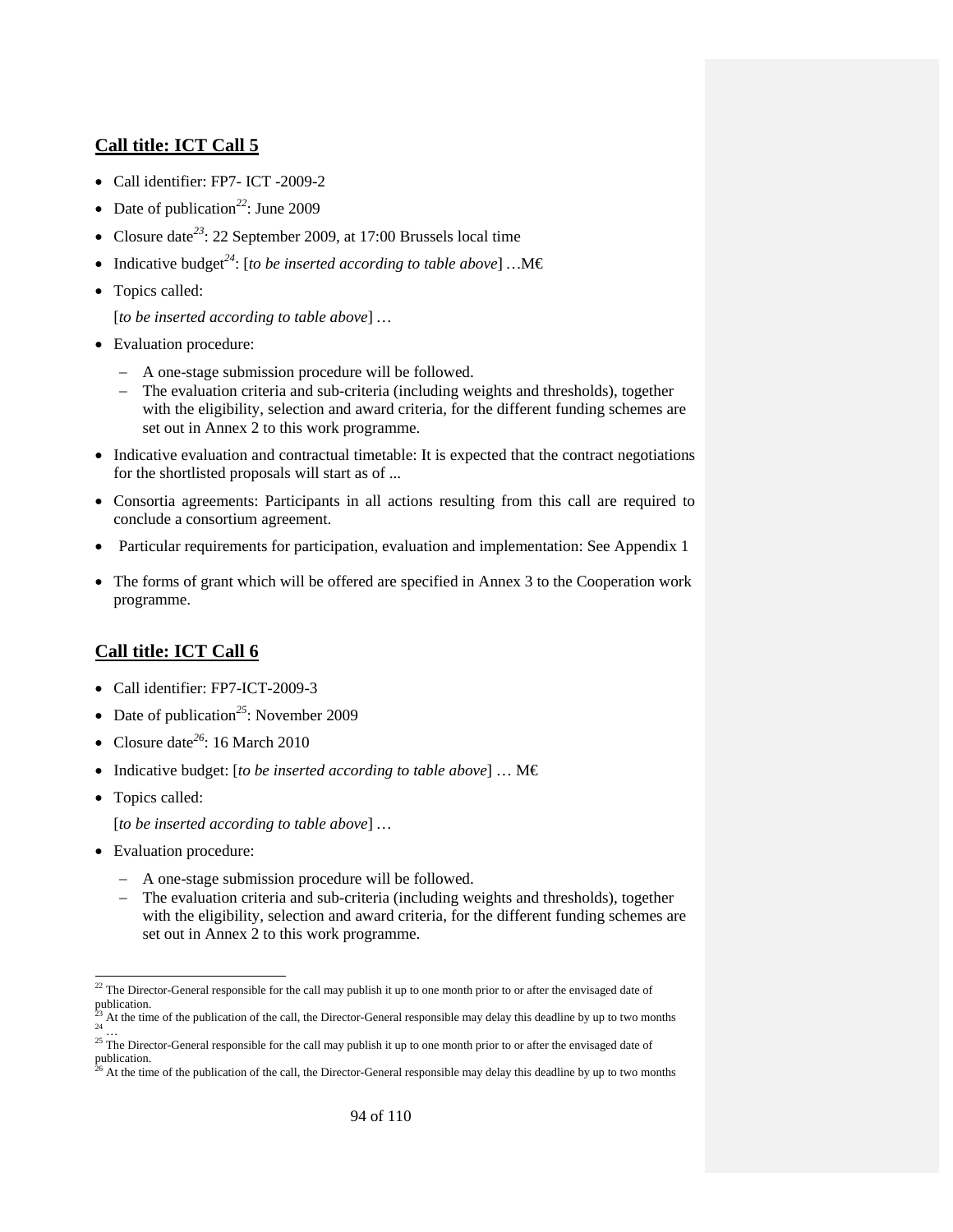- Indicative evaluation and contractual timetable: It is expected that the contract negotiations for the shortlisted proposals will start as of ...
- Consortia agreements: Participants in all actions resulting from this call are required to conclude a consortium agreement.
- Particular requirements for participation, evaluation and implementation: See Appendix 1
- The forms of grant which will be offered are specified in Annex 3 to the Cooperation work programme.

# **Call title: FET Open**

- Call identifier: FP7-ICT-2007-C
- Date of publication: November 2008

Date from which proposals are receivable: 1 January 2009.

- Closure date: 31 December 2010, at 17:00, Brussels, local time*<sup>27</sup>*
- Indicative budget: 61 M€ which is expected to be committed for successful proposals from the cut-off dates up to and including 26/1/2010 (batch 5 to batch 8). A minimum of 10M $\in$ and a maximum of 20M€ will be allocated per batch.
- Topics called:

| Challenge                     | <b>Objectives</b>                                                       | Funding schemes <sup>28</sup> |
|-------------------------------|-------------------------------------------------------------------------|-------------------------------|
| Future<br>and<br>technologies | emerging $\vert$ ICT-2009.8.0 FET-Open:<br>Challenging current thinking | CP (STREP only)<br><b>CSA</b> |

Eligibility, evaluation, selection and award criteria: see Appendix 5 of the Work Programme for specific eligibility and evaluation criteria applicable to FET Open.

- Evaluation procedure:
	- proposals for STREPs have to be submitted in two stages: first a *short,* strictly anonymous, proposal of maximum five pages (excluding a title page) is submitted describing the key objectives and motivation for the proposed work;
	- *short* proposals may be submitted at any time from the opening of the call until the final closure date (currently 31/12/2010 – see footnote 48). They are evaluated anonymously as they come in with the help of remote evaluators;
	- if the *short* proposal is successful, the proposers are invited to submit a *full* proposal by a specified cut-off date. This cut-off date is determined by the submission date of the *short* proposal, as indicated in the table below;
	- full proposals are evaluated through a combination of remote evaluation and panels of experts that convene in Brussels; they are not evaluated anonymously.
	- proposals for CAs are submitted in one stage and are not evaluated anonymously.

<sup>-</sup> $^{27}$  It is planned that the call will subsequently be extended beyond 31/12/2010

 $^{28}$  Each proposal should indicate the type of funding scheme used (IP or STREP for CP, where applicable; CA or SA for CSA, where applicable)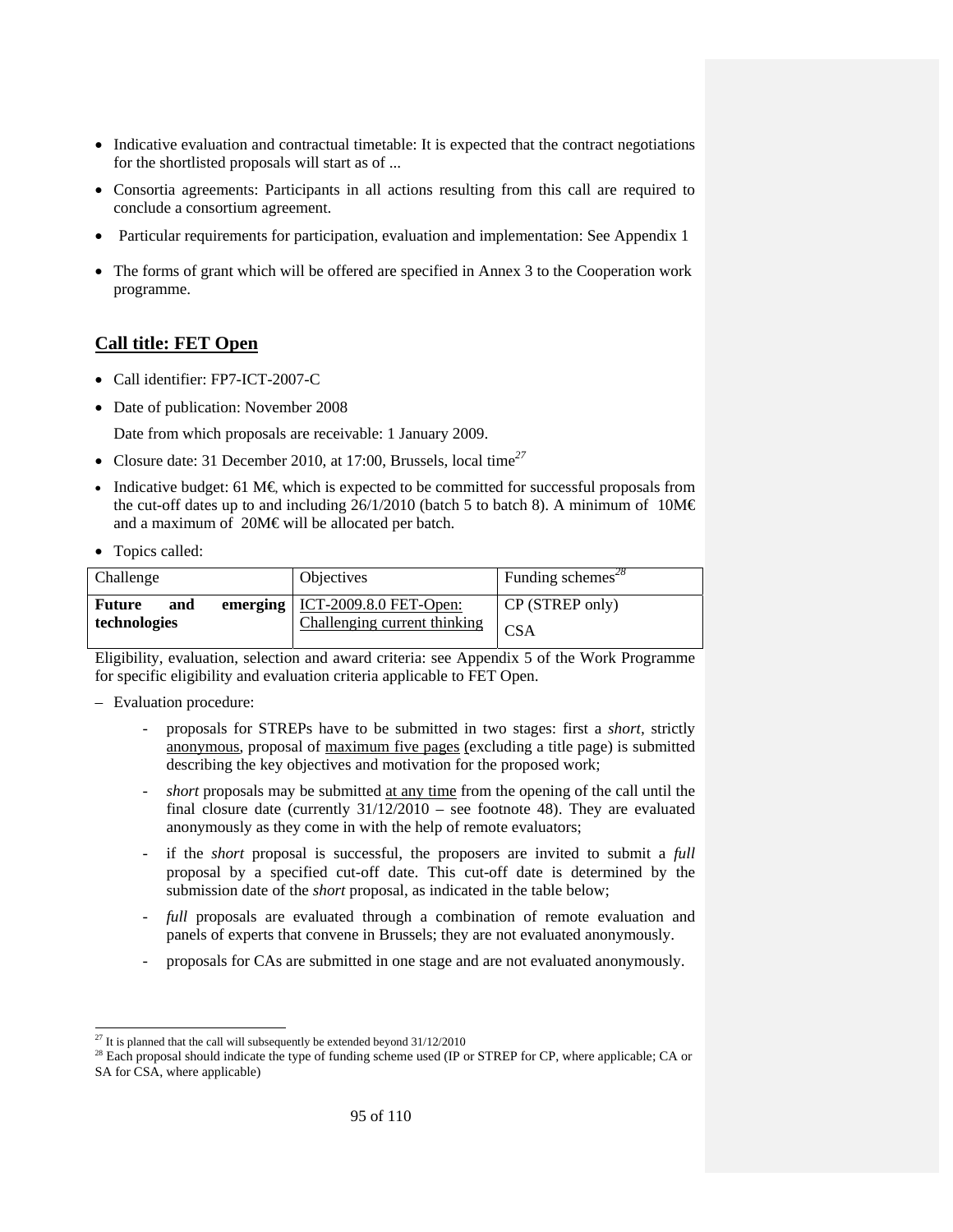| Batch | Short STREP proposal start<br>date submission period | Short STREP proposal end<br>date submission period | full STREP and CSA cut-off<br>date (at 17:00 Brussels time) |
|-------|------------------------------------------------------|----------------------------------------------------|-------------------------------------------------------------|
| 5     | 7/5/2008                                             | 2/09/2008                                          | 20/01/2009                                                  |
| 6     | 3/09/2008                                            | 6/01/2009                                          | 26/05/2009                                                  |
|       | 7/01/2009                                            | 5/05/2009                                          | 22/09/2009                                                  |
| 8     | 6/05/2009                                            | 8/09/2009                                          | 26/01/2010                                                  |
| 9     | 9/09/2009                                            | 12/01/2010                                         | 6/07/2010                                                   |
| 10    | 13/01/2010                                           | 11/05/2010                                         | 28/09/2010                                                  |
| 11    | 12/5/2010                                            | 7/09/2010                                          | 25/01/2011                                                  |
| 12    | 8/09/2010                                            | 4/01/2011                                          | 24/05/2011                                                  |

FET-Open proposals submitted to batch 5 and FET-Open short STREP proposals submitted to batch 6 will be evaluated based on call text and eligibility, evaluation, selection and award criteria set-out in ICT Work Programme 2007/2008.

Indicative evaluation and contractual timetable:

- Evaluation results for *short* proposals: three months from proposal reception;
- Evaluation results for *full* proposals: three months from the cut-off or closure date.
- Consortia agreements*:* It is not mandatory that participants in RTD actions resulting from this call conclude a consortium agreement although such agreements are strongly recommended.

# **Call title: Joint Call ICT & Energy (FP7- ICT-ENERGY-2009-1)**

- Call identifier: FP7-ICT-ENERGY-2009-1
- Date of publication<sup>29</sup>: November 2008
- Deadline*<sup>30</sup>*: 17 March 2009, at 17.00 h Brussels local time
- Indicative budget<sup>24</sup>: 20 M€ provided by the ICT theme (10 M€) and by the Energy theme  $(10 M\text{L})$ .
- Topics called:

-

| Activity/Area                           | Topics called                                                                                                                                        | <b>Funding Schemes</b> |
|-----------------------------------------|------------------------------------------------------------------------------------------------------------------------------------------------------|------------------------|
| Sustainability and Energy<br>Efficiency | Challenge 6: ICT for   FP7-ICT-ENERGY-2009-1: Novel ICT<br>Mobility, Environmental   solutions for Smart Electricity Distribution<br><b>Networks</b> | Collaborative project  |

- **Evaluation procedure**:
	- A one-stage submission procedure will be followed.
	- Proposals will be evaluated in a single-step procedure.
- **Indicative evaluation and contractual timetable**: Evaluations of proposals are expected to be carried out during the month of ... It is expected that the contract negotiations for the shortlisted proposals will be open from ...



 $29$  The Director-General responsible for the call may publish it up to one month prior to or after the envisaged date of publication<br> $\frac{1}{30}$  W<sub>Th</sub>

Where the envisaged date of publication is either advanced or delayed, the deadline may be adjusted accordingly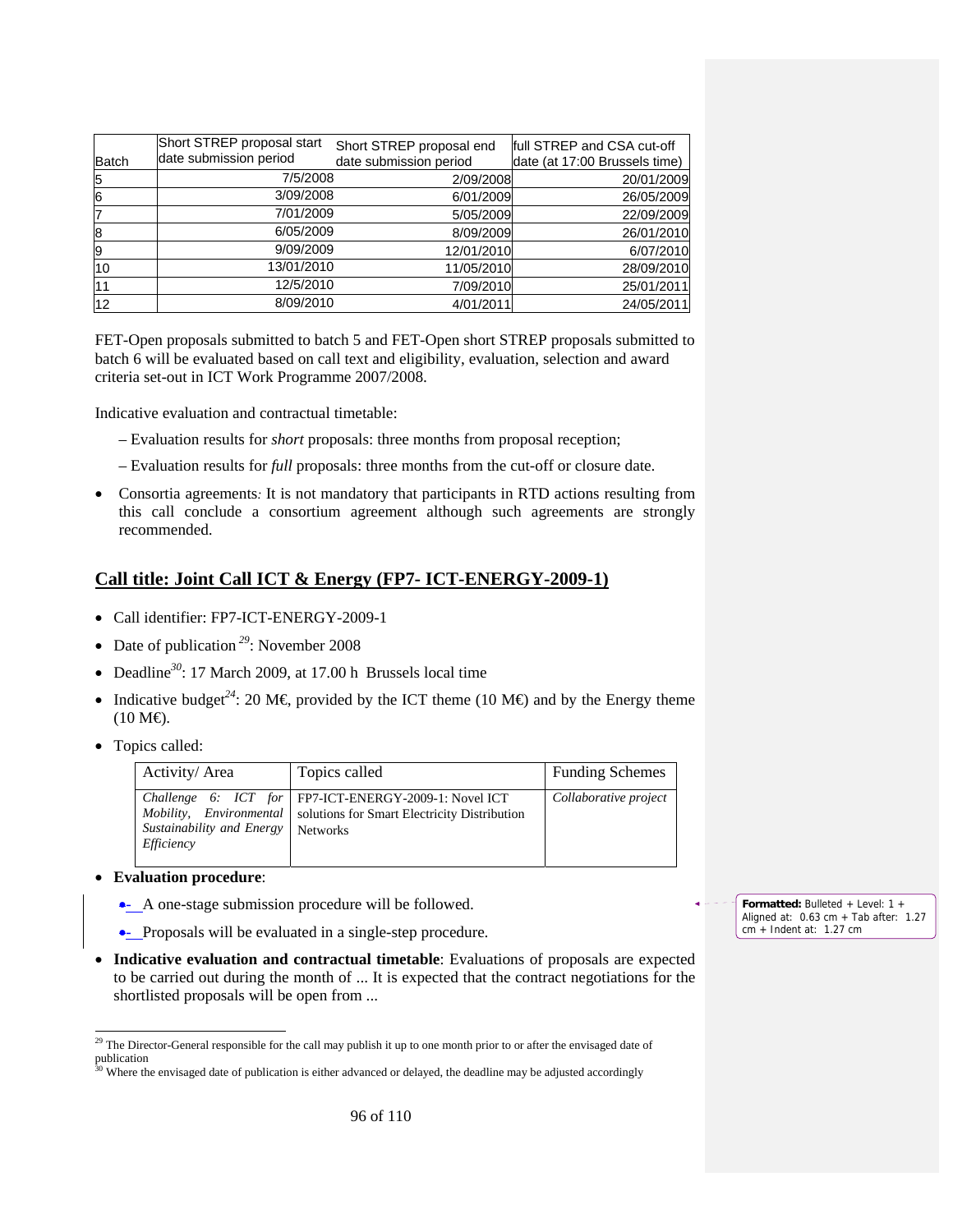- **Consortia agreements** are required for *all* actions.
- **Particular requirements for participation, evaluation and implementation**:

The minimum number of participating entities required, for all funding schemes, is set out in the Rules for Participation: For Collaborative projects, the minimum condition shall be the participation of 3 independent legal entities, each of which is established in a Member State or Associated Country and no two of which are established in the same Member State or Associated Country.

The general eligibility criteria as well as evaluation criteria and sub-criteria (including weights and thresholds) for the different funding schemes are set out in Annex 2 to this work programme.

As a result of the evaluation, a ranked list of proposals retained for funding will be drawn up as well as a reserve list of proposals that may be funded in case budget becomes available during negotiations.

The forms of grants which will be offered are specified in Annex 3 to this work programme.

# **6 Indicative priorities for future calls**

Challenges are expected to remain largely valid beyond the first and second work programmes as they express aims to be achieved in a 10-15 years timeframe. For the next Work Programmes, changes will take place within the scope of the Framework and Specific Programmes. They will take into account the experience from the first calls as well as technological developments, socio-economic evolutions and political priorities.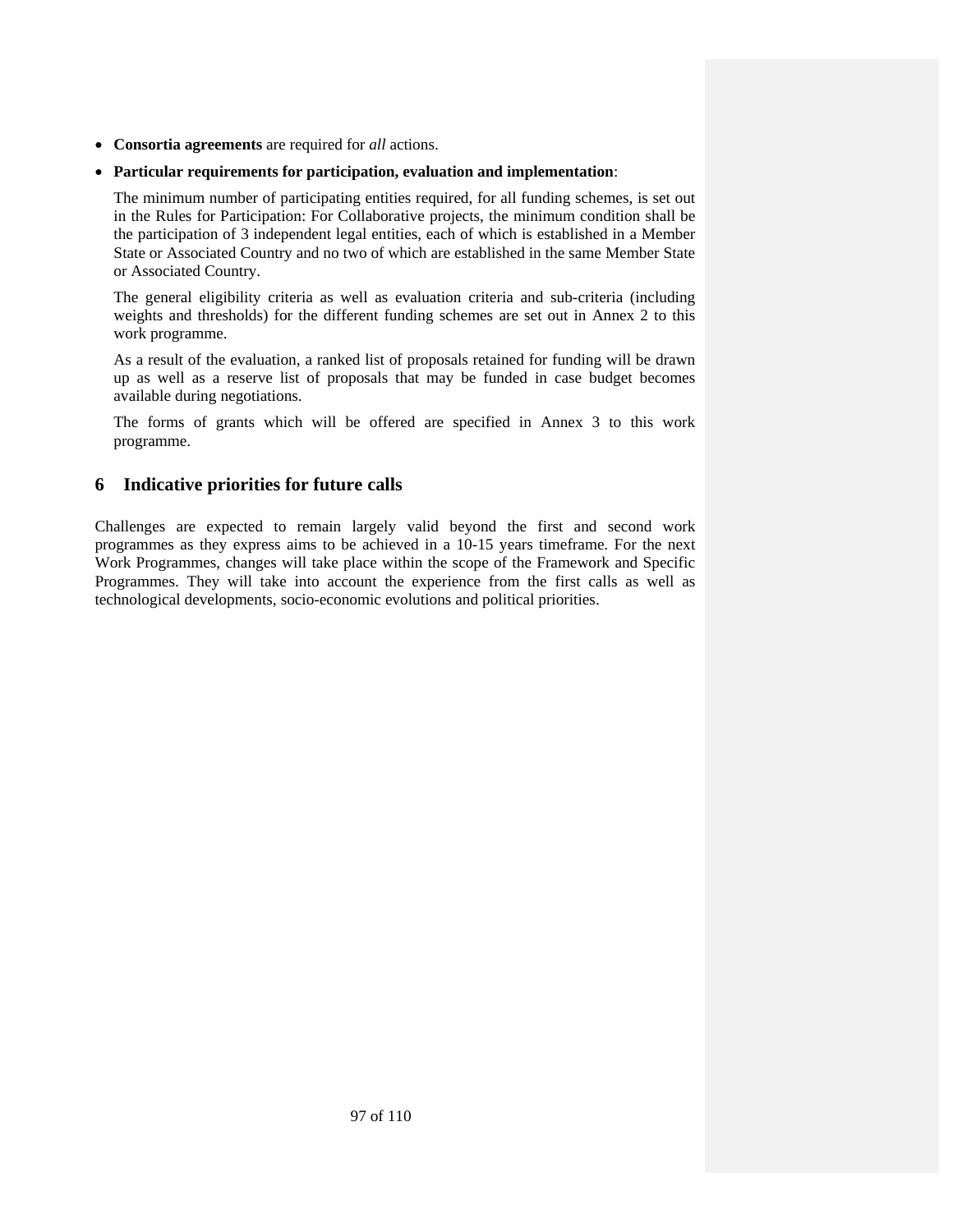# **Appendix 1: Minimum number of participants**

| <b>Funding scheme</b>         | <b>Minimum conditions</b>                                                             |
|-------------------------------|---------------------------------------------------------------------------------------|
| Collaborative project         | At least 3 independent legal entities, each<br>of which is established in a MS or AC, |
|                               | and no two of which are established in the<br>same MS or AC.                          |
| Collaborative project for     | At least 4 independent legal entities. Of                                             |
| specific cooperation actions  | these, 2 must be established in different                                             |
| dedicated to international    | MS or AC. The other two must be                                                       |
| cooperation partner countries | established in different international                                                |
| (SICAs)                       | cooperation partner countries                                                         |
| Network of excellence         | At least 3 independent legal entities, each                                           |
|                               | of which is established in a MS or AC,                                                |
|                               | and no two of which are established in the                                            |
|                               | same MS or AC.                                                                        |
| Co-ordination action          | At least 3 independent legal entities, each                                           |
|                               | of which is established in a MS or AC,                                                |
|                               | and no two of which are established in the                                            |
|                               | same MS or AC.                                                                        |
| Support action                | At least 1 independent legal entity                                                   |

**Minimum number of participants**<sup>31</sup> **as set out in the Rules for Participation** 

-

 $31$  MS = Member States of the EU; AC = Associated Country. Where the minimum conditions for an indirect action are satisfied by a number of legal entities, which together form one legal entity, the latter may be the sole participant, provided that it is established in a Member State or Associated country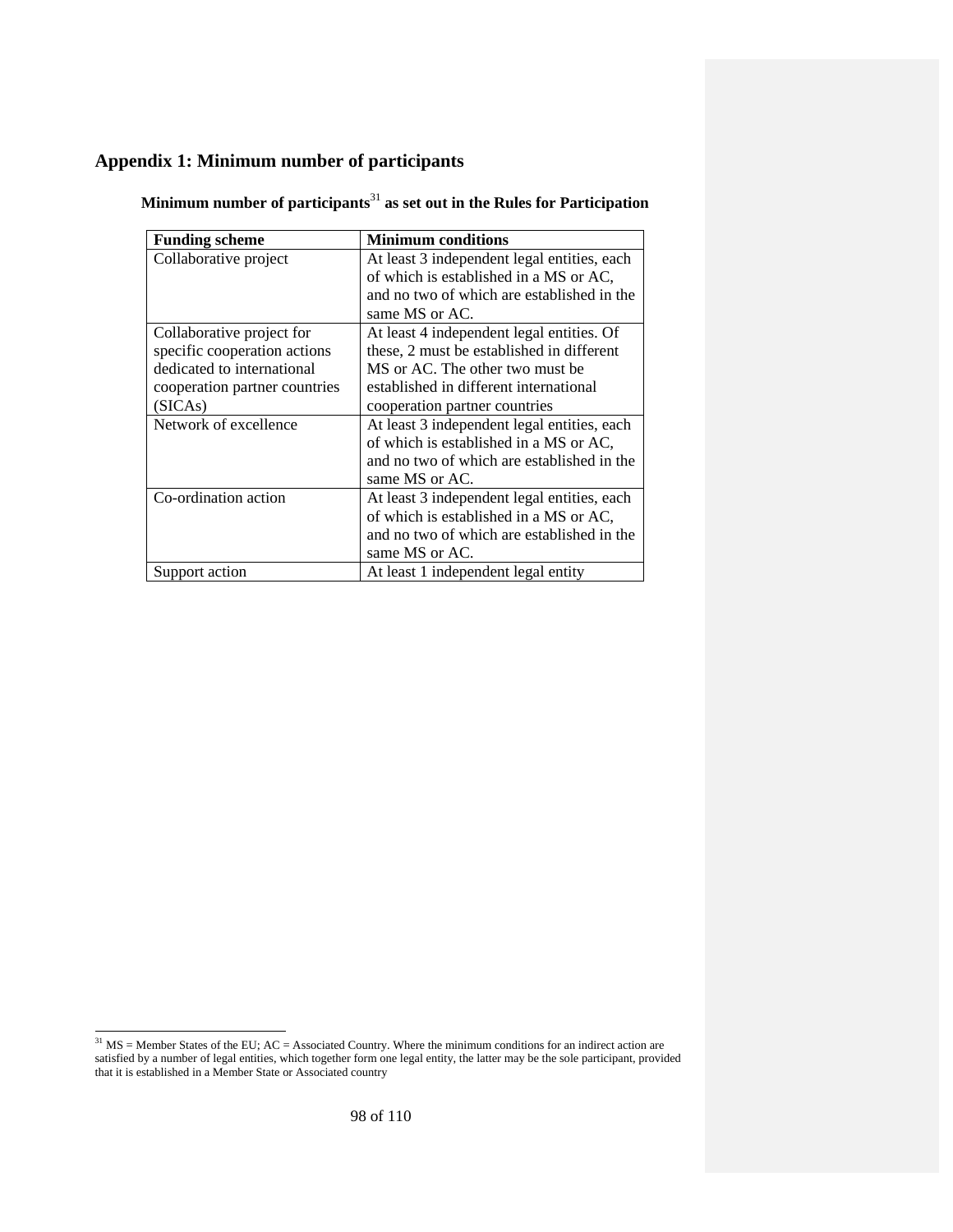# **Appendix 2: Funding schemes**

# **1. Collaborative projects (CP)**

Support to research projects carried out by consortia with participants from different countries, aiming at developing new knowledge, new technology, products, demonstration activities or common resources for research. The size, scope and internal organisation of projects can vary from field to field and from topic to topic. Projects can range from small or medium-scale focused research actions to large-scale integrating projects for achieving a defined objective. Projects may also be targeted to special groups such as SMEs*.*

The Funding Scheme allows for two types of projects to be financed: a) "*small or mediumscale focused research actions",* b) *"large-scale integrating projects*"*.* 

# **a)** *Small or medium-scale focused research actions* **(STREP)**

## *Purpose*

Small or medium-scale focused research projects (STREP) are objective-driven research projects, which aim at generating new knowledge, including new technology, or common resources for research in order to improve European competitiveness, or to address major societal needs. They have clearly defined scientific and technological objectives directed at obtaining specific results, which could be applicable in terms of development or improvement of products, processes, services or policy.

STREPs target a specific research objective in a sharply focused approach. They have a fixed overall work plan where the principal deliverables are not expected to change during the lifetime of the project.

# *Size and resources*

There must be at least three 'legal entities' established in different EU Member States or Associated countries. The entities must be independent of each other.

A higher number of participants may be specified on a call-by-call basis: check the call fiche.

The size, scope and internal organisation of collaborative projects can vary from research theme to research theme and from topic to topic. During FP6 the number of participants in STREPs for the IST priority varied from 6 to 15 participants and the EC contribution varied between 1 and 4 M€, with an average around the 2 M€.

# *Duration*

STREPs are expected to last typically eighteen months to three years. However, there is no formal minimum or maximum duration.

# *Activities*

The activities to be carried out in the context of a STREP can include:

- a) research and technological development activities, reflecting the core activities of the project, aimed at a significant advance beyond the established state-of-the-art
- b) demonstration activities, designed to prove the viability of new technologies that offer a potential economic advantage, but which cannot be commercialised directly (e.g. testing of product-like prototypes)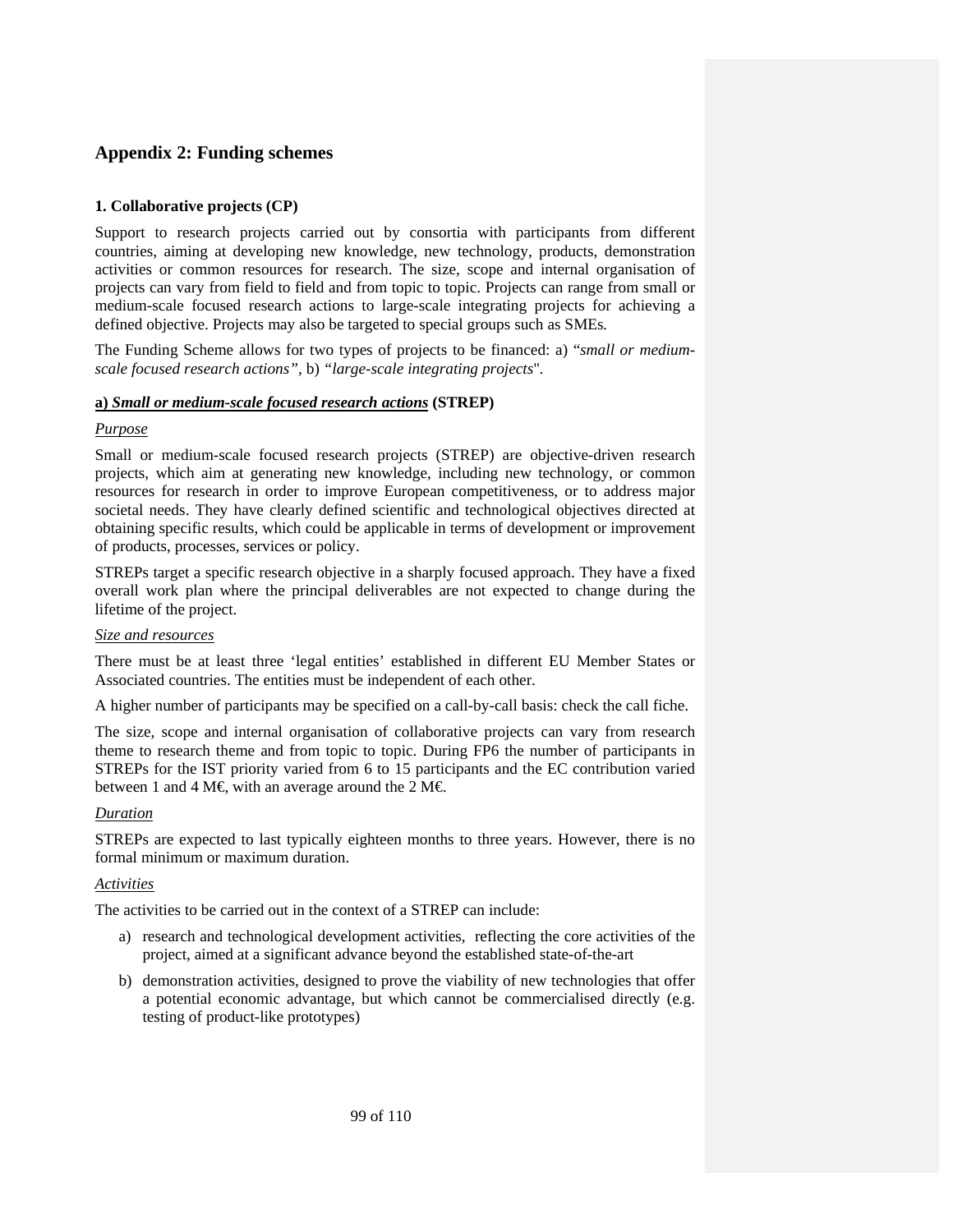c) management activities, over and above the technical management of individual work packages, linking together all the project components and maintaining communication with the Commission.

# *SICAs*

STREPs may also be used to support a special form of international co-operation projects, the so-called Specific International Cooperation Actions (SICAs) with ICPC countries in areas of mutual interest and dedicated to cooperation on topics selected on the basis of their scientific and technological competences and needs.

These SICAs have specific rules for participation. For the SICA projects there must be at least four independent legal entities of which at least two must be established in different Member States or Associated countries and at least two must be established in different ICPC countries in the target regions defined in the objective for the project.

A higher number of participants may be specified on a call-by-call basis: check the call fiche.

## *Financial Regime*

Reimbursement will be based on eligible costs (based on maximum rates of reimbursement specified in the grant agreement for different types of activities within the project). In some cases the reimbursement of indirect costs is based on a flat rate.

The work programmes shall specify if other forms of reimbursement are to be used in the actions concerned. Participants in International Cooperation Partner countries (see Annex 1 of the work programme) may opt for a lump sum.

## *Specific Characteristics*

The description of work (annex 1 to the grant agreement) is normally fixed for the duration of the project.

The composition of the consortium is normally fixed for the duration of the project.

# **b)** *Large-scale integrating projects* **(IP)**

#### *Purpose*

Large scale integrating collaborative projects (IP) are objective-driven research projects, which aim at generating new knowledge, including new technology, or common resources for research in order to improve European competitiveness, or to address major societal needs. They have clearly defined scientific and technological objectives directed at obtaining specific results, which could be applicable in terms of development or improvement of products, processes, services or policy. As such, they may also be targeted to special groups, such as SMEs.

Large scale integrating projects have a comprehensive "programme" approach: including a coherent integrated set of activities dealing with a range of aspects and tackling multiple issues and aimed at specific deliverables; there will be a large degree of autonomy to adapt content and partnership (all types of stakeholders) and update the work plan, where/as appropriate.

#### *Size and resources*

There must be at least three 'legal entities' established in different EU Member States or Associated countries. The entities must be independent of each other.

A higher number may be specified on a call-by-call basis: check the call fiche.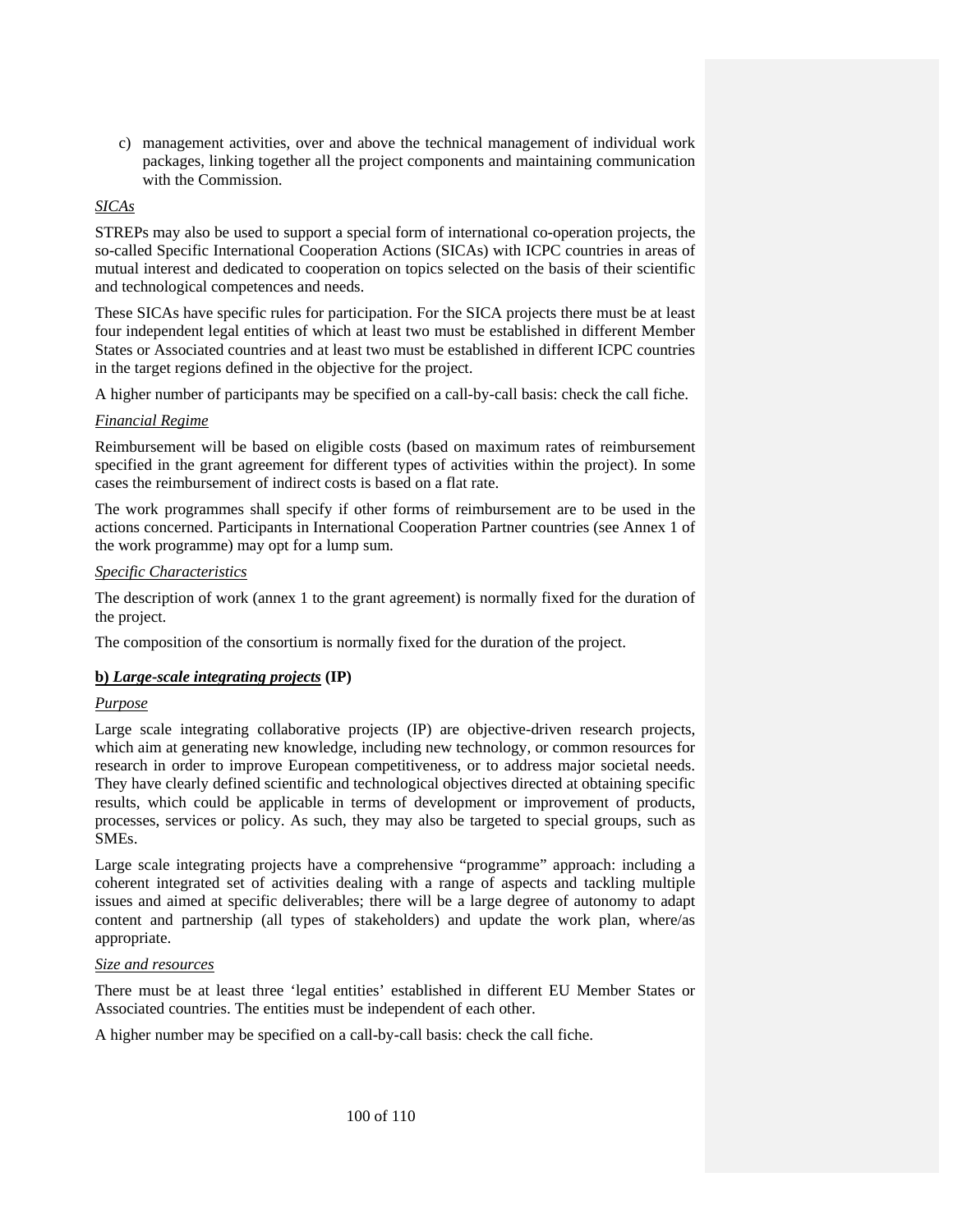The size, scope and internal organisation of collaborative projects can vary from research theme to research theme and from topic to topic. During FP6 the number of participants in IPs for the IST priority varied between 10–20 and the total EC contribution was between 4 and 25  $M \in$ , with an average around 10 M $\in$ .

## *Duration*

IPs are expected to last typically three to five years. However, there is no formal minimum or maximum duration.

## *Activities*

The activities to be carried out in the context of an IP can include (indents a) and/or b) being a must):

- a) research and technological development activities, reflecting the core activities of the project, aimed at a significant advance beyond the established state-of-the-art
- b) demonstration activities, designed to prove the viability of new technologies that offer a potential economic advantage, but which cannot be commercialised directly (e.g. testing of product-like prototypes)
- c) activities to disseminate research results and to prepare for their uptake and use, including knowledge management and IPR protection
- d) management activities, over and above the technical management of individual work packages, linking together all the project components and maintaining communication with the Commission
- e) training of researchers and key staff, including research managers and industrial executives (in particular for SMEs and any potential users of the knowledge generated by the project). The training should aim to improve the professional development of the personnel concerned
- f) other activities, if required

# *Financial Regime*

Reimbursement will be based on eligible costs (based on maximum rates of reimbursement specified in the grant agreement for different types of activities within the project). In some cases the reimbursement of indirect costs is based on a flat rate.

The work programmes shall specify if other forms of reimbursement are to be used in the actions concerned. Participants in International Cooperation Partner countries (see Annex 1 of the work programme) may opt for a lump sum.

# *Specific Characteristics*

A sequence of updates of the description of work (annex 1 of the grant agreement) may be provided for in the grant agreement.

Enlargement of partnership, within the initial budget, is possible.

# **2. Networks of Excellence (NoE)**

Support to *a Joint Programme of Activities* implemented by a number of research organisations integrating their activities in a given field, carried out by research teams in the framework of longer term co-operation. The implementation of *this Joint Programme of*  Activities will require a formal commitment from the organisations integrating part of their resources and their activities.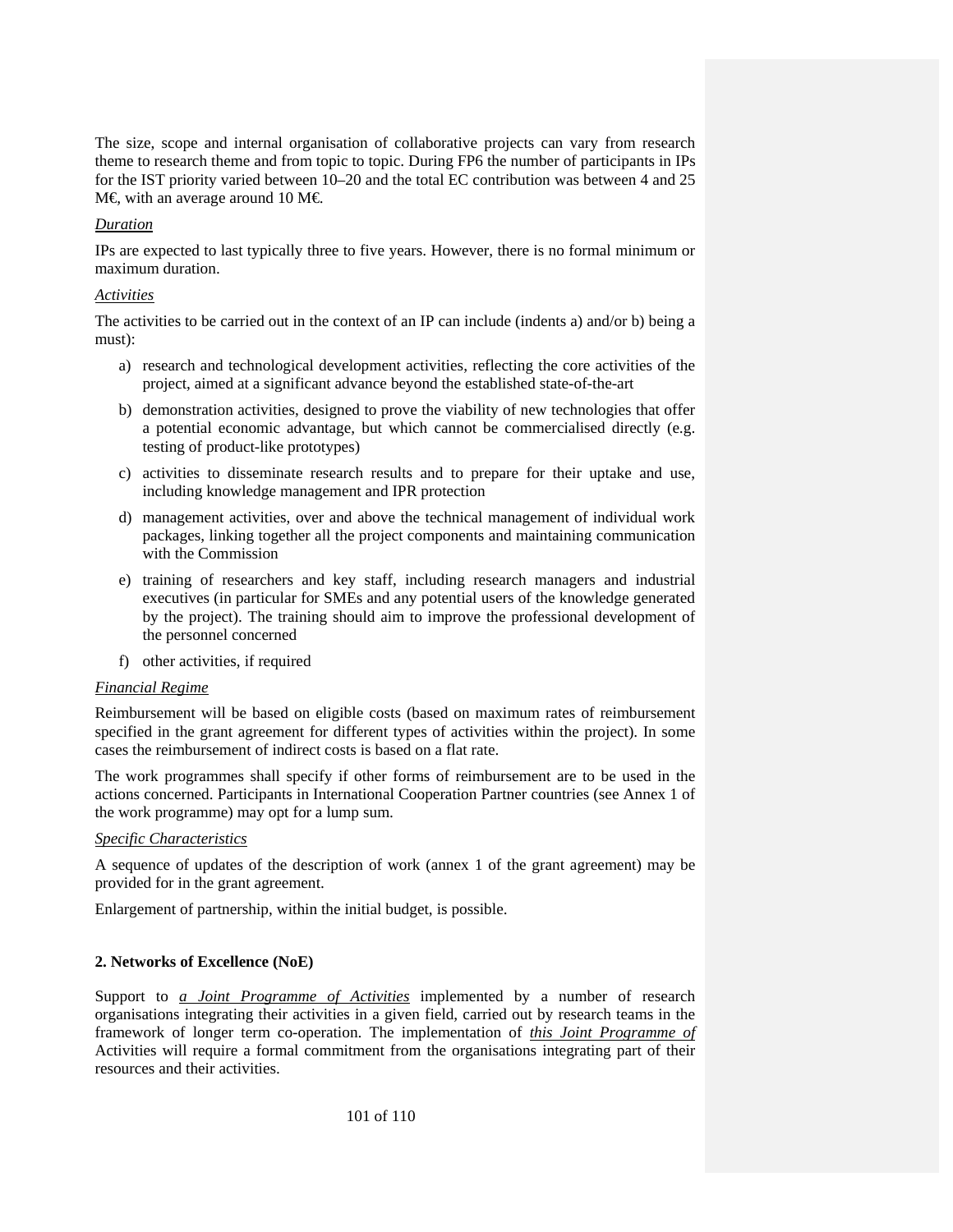The funding scheme will support the long-term durable integration of research resources and capacities (researchers, services, teams, organisations, institutions) in fields of strategic importance for European research, through the establishment of a single virtual centre of research, in order to overcome demonstrable, detrimental fragmentation, thus strengthening European scientific and technological excellence on a particular research topic.

Networks of Excellence will aim at consolidating or establishing European leadership at world level in their respective fields by integrating at European level the resources and expertise needed for the purpose. This will be achieved through the implementation of a Joint Programme of Activities (JPA) aimed principally at creating a progressive and durable integration of the research capacities of the network partners while at the same time advancing knowledge on the topic.

Since Networks of Excellence are aimed at tackling fragmentation of existing research capacities, they should be implemented provided that:

- research capacity is fragmented in the (thematic) area being considered;
- this fragmentation prevents Europe from being competitive at international level in that area;
- the proposed integration of research capacity will lead to higher scientific excellence and more efficient use of resources.

The implementation of the Joint Programme of Activities will require a formal commitment from the organisations integrating part or the entirety of their research capacities and activities.

The Joint Programme of Activities (JPA) is the collective vehicle for achieving the durable integration of the research resources and capacities of the Network of Excellence. In order to do so, the JPA should consist of a coherent set of integrating activities that the participants undertake jointly. The JPA will have several components:

- activities aimed at bringing about the integration of the participants research activities on the topic considered, such as:
	- o establishing mechanisms for co-ordinating and eventually merging the research portfolios of the partners
	- o staff exchange schemes
	- o complete or partial relocation of staff
	- o establishment of shared and mutually accessible research equipment, managerial and research infrastructures, facilities and services
	- o exploration of the legal requirements (facilitators/barriers) for durable integration,
	- o setting up of joint supervisory bodies
	- o measures for joint public relations …
- jointly executed research to support the durable integration, e.g. systemic development, or development of common tools, or at filling gaps in the collective knowledge portfolio of the network, in order to make the research facilities useable by the network. (NB: in addition to this research, participants in a network will pursue their "own institutional portfolio", including research, development or demonstration in the area covered by the network itself. The latter research, development or demonstration activities are not part of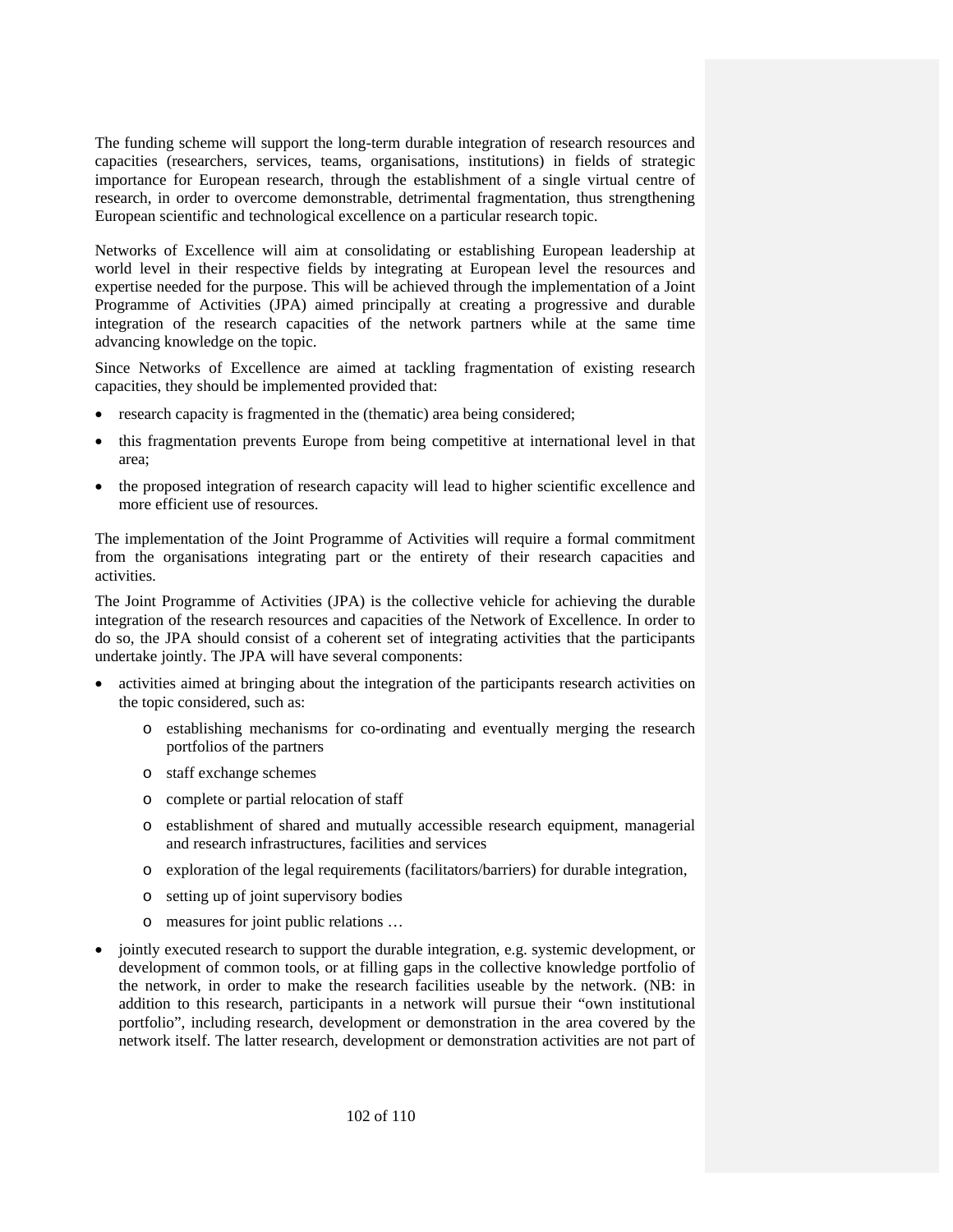the "joint programme of activities" and thus will not be part of the eligible costs of the network)

- activities designed to spread excellence, such as:
	- o The main component of these activities will be a joint training programme for researchers and other key staff;
	- o Other spreading of excellence activities may include: dissemination and communication activities (including public awareness and understanding of science), and, more generally, networking activities to help transfer knowledge to teams external to the network.
	- o Spreading of excellence may also include the promotion of the results generated by the network; in such a context, networks should, when appropriate, include innovation-related activities (protection of knowledge generated within the network, assessment of the socio-economic impact of the knowledge and technologies used and development of a plan for dissemination and use of knowledge), as well as any appropriate gender and/or ethical related activities
- all the network's activities should be carried out within a coherent framework for the management of the consortium linking together all the project components and maintaining communications with the Commission.

#### **3. Coordination and support actions (CSA)**

Support to activities aimed at coordinating or supporting research activities and policies (networking, exchanges, trans-national access to research infrastructures, studies, conferences, etc). These actions may also be implemented by means other than calls for proposals.

The Funding Scheme allows for two types of actions to be financed: a) "*co-ordination or networking actions",* b) *"specific support actions*"*.* 

#### a) *Coordination or networking actions* (**CA**)

Coordinating or networking actions will always have to be carried out by a consortium of participants, normally three from three different countries.

The coordination or networking actions cover the following activities:

the organisation of events - including conferences, meetings, workshops or seminars -, related studies, exchanges of personnel, exchange and dissemination of good practices, and, if necessary, the definition, organisation and management of joint or common initiatives together of course with management of the action.

The coordination and networking actions normally stretches over a longer period.

#### b) *Specific support actions* (**SA**)

Specific support actions may be carried out by a single participant, which can be based in any member state, associated country or a third country. Therefore there are no restrictions on the size of the consortium.

Although normally awarded following calls for proposals, there are also the possibilities to award specific support actions through public procurement carried out on behalf of the Community or to grant support to legal entities identified in the Specific Programmes or in the work programmes where the Specific Programme permits the work programmes to identify beneficiaries.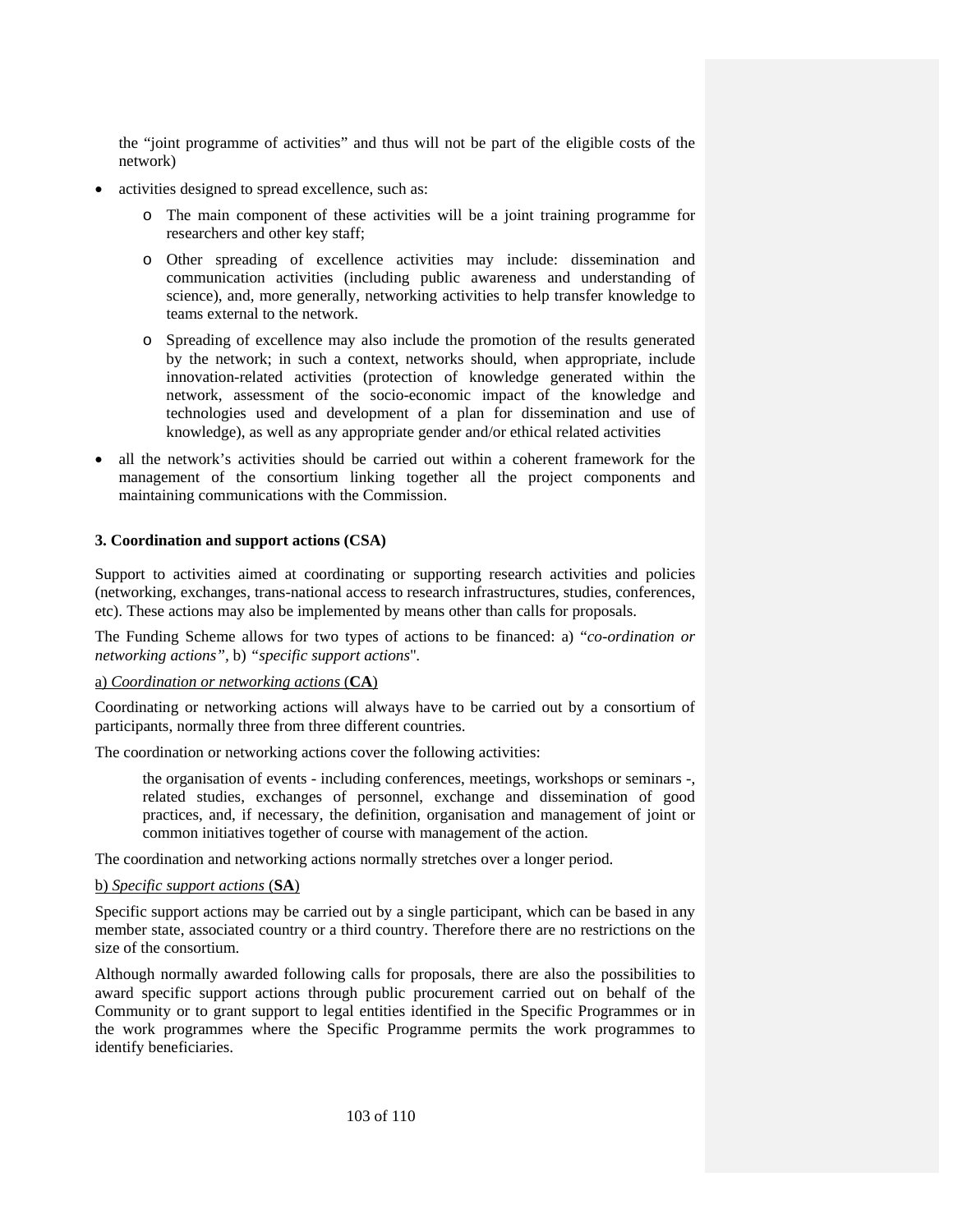The objective of specific support actions are to contribute to the implementation of the Framework Programmes and the preparation of future Community research and technological development policy or the development of synergies with other policies, or to stimulate, encourage and facilitate the participation of SMEs, civil society organisations and their networks, small research teams and newly developed or remote research centres in the activities of the thematic areas of the Cooperation programme, or for setting up of researchintensive clusters across the EU regions.

The specific support actions can be of different types covering different activities:

o monitoring and assessment activities, conferences, seminars, studies, expert groups, high level scientific awards and competitions, operational support and dissemination, information and communication activities, support for transnational access to research infrastructures or preparatory technical work, including feasibility studies, for the development of new infrastructures, support for cooperation with other European research schemes, the use by the Commission of external experts, management or a combination of these.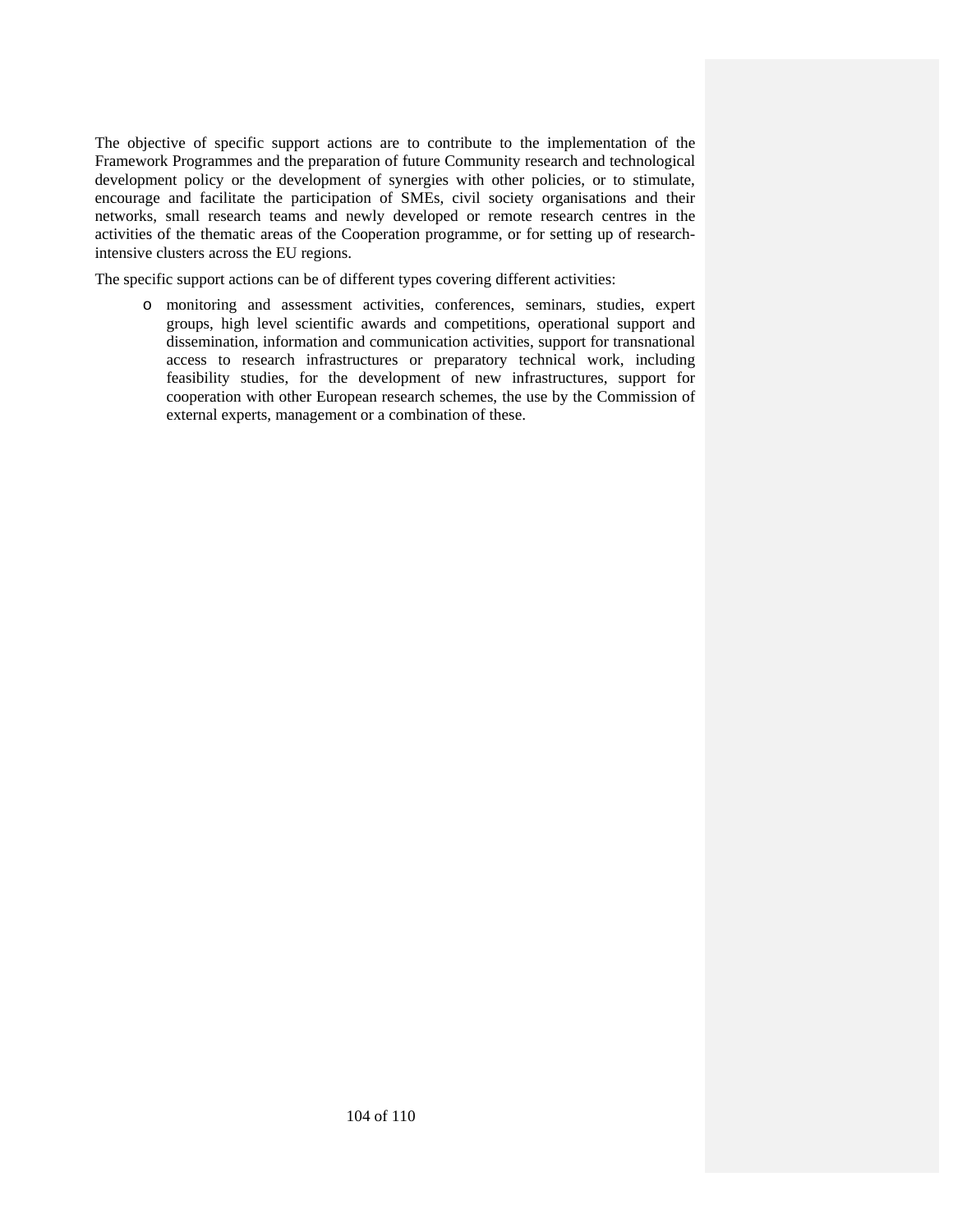# **Appendix 3: Coordination of national or regional research programmes**

The objective of these actions is to step up the cooperation and coordination of research programmes carried out at national or regional level in the Member or Associated States through the networking of research programmes, towards their mutual opening and the development and implementation of joint activities.

Under FP7 the coordination of national or research programmes is continued and reinforced.

Coordination projects can network four types of activities: (1) Information exchange  $-$  (2) Definition and preparation of joint activities –  $(3)$  Implementation of joint activities –  $(4)$ Funding of joint trans-national research actions:

- **ERA-NETs** and other coordination actions launched under FP6 wishing to submit a<sup>\*</sup> follow-up proposal under FP7 have to propose a strong coordination action focusing directly on steps three and four, in order to achieve mutual opening and trans-national research via joint/common calls, joint/common programmes or, if appropriate, other joint trans-national actions. New coordination actions, which address new topics and without any experience from FP6, should address at least the first three steps, but are encouraged to aim at the "four step approach", as described above.
- Under ERA-NET Plus actions, the Commission provides an incentive to the<sup>+</sup> organisation of joint calls between national or regional research programmes by 'topping-up' joint trans-national funding with Community funding. These joint calls will entail the award of grants to third parties participating in calls for proposals launched under the ERA-NET Plus actions. These actions require programme owners or programme managers from at least 5 different Member or Associated States to plan a single joint call with a clear financial commitment from the participating national or regional research programmes. Full details of the ERA-NET Plus scheme are given in Annex IV of the Work Programme.

**Formatted:** Bulleted + Level: 1 + Aligned at: 0.63 cm + Tab after: 1.27 cm + Indent at: 1.27 cm

**Formatted:** Bulleted + Level: 1 + Aligned at: 0.63 cm + Tab after: 1.27 cm + Indent at: 1.27 cm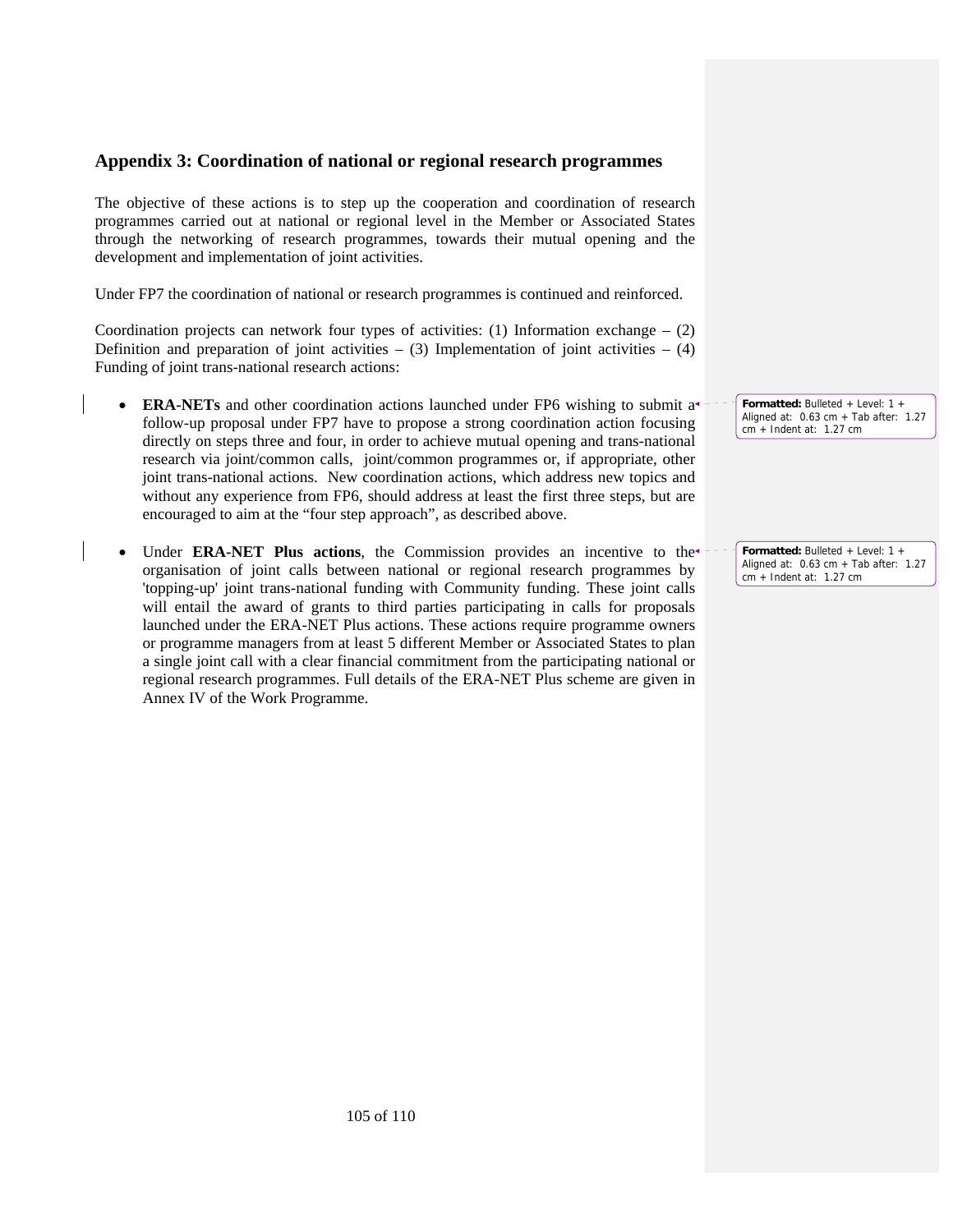# **Appendix 4: Distribution of budget commitment**

*The distribution of budget commitment over 2009-10 is presented below.* 

*Indicative budget for the ICT Theme (2009-10 Work Programme)* 

*TBC*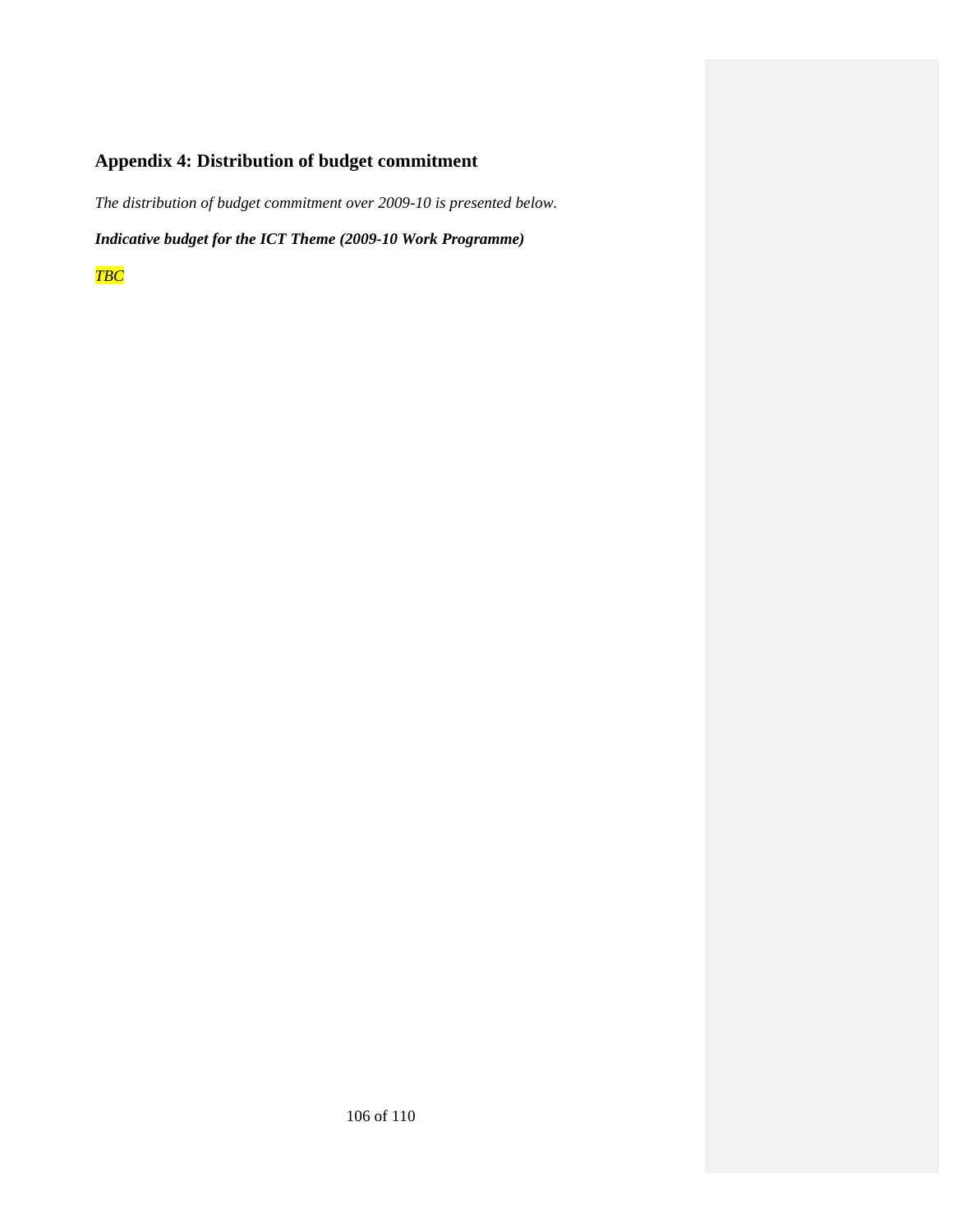# **Appendix 5: FET eligibility, evaluation, selection and award criteria**

Eligible proposals under FET objectives will be evaluated according to three criteria - Scientific/Technological Quality, Implementation and Impact. A score will be awarded for each of these criteria, based on the considerations listed below.

In addition to the eligibility criteria set out in Annex 2 to this work programme, FET-Open short proposals are also subject to the following eligibility criteria:

- •1. The length of Part B should not exceed 5 A4 pages, excluding a title page.
- •2. Part B should be fully anonymous, meaning that none of the partners or authors should be explicitly mentioned or be otherwise identifiable.

**Formatted:** Numbered + Level: 1 + Numbering Style: 1, 2, 3, … + Start at: 1 + Alignment: Left + Aligned at: 0.63 cm + Tab after: 1.27 cm + Indent at: 1.27 cm

|                           | 1. S/T quality (in relation<br>to the topics addressed by                                                                                                                                                                                                                                                              | 2. Implementation                                                                                                                                                                                                                                                                                                                                                                         | 3. Impact                                                                                                                                                                                                                                                                                                                                         |                                                                                                                                                                                           |
|---------------------------|------------------------------------------------------------------------------------------------------------------------------------------------------------------------------------------------------------------------------------------------------------------------------------------------------------------------|-------------------------------------------------------------------------------------------------------------------------------------------------------------------------------------------------------------------------------------------------------------------------------------------------------------------------------------------------------------------------------------------|---------------------------------------------------------------------------------------------------------------------------------------------------------------------------------------------------------------------------------------------------------------------------------------------------------------------------------------------------|-------------------------------------------------------------------------------------------------------------------------------------------------------------------------------------------|
|                           | the call)                                                                                                                                                                                                                                                                                                              |                                                                                                                                                                                                                                                                                                                                                                                           |                                                                                                                                                                                                                                                                                                                                                   |                                                                                                                                                                                           |
| short STREP<br>(FET Open) | • Clarity of targeted<br>breakthrough and its<br>relevance towards a<br>long-term vision.<br>•• Novelty and<br>foundational character.<br>•• Plausibility of the S/T<br>approach, as outlined.                                                                                                                         | (not applicable<br>to short STREP)                                                                                                                                                                                                                                                                                                                                                        | (not applicable $\triangleleft$<br>to short STREP)                                                                                                                                                                                                                                                                                                | <b>Formatted:</b> Bulleted + Level: $1 +$<br>Aligned at: $0 \text{ cm} + \text{ Tab after: } 0.63 \text{ cm}$<br>$+$ Indent at: 0.63 cm                                                   |
|                           | Threshold: 3.5/5                                                                                                                                                                                                                                                                                                       |                                                                                                                                                                                                                                                                                                                                                                                           |                                                                                                                                                                                                                                                                                                                                                   |                                                                                                                                                                                           |
| <b>STREP</b>              | Clarity of targeted<br>$\bullet$<br>breakthrough and its<br>relevance towards a<br>long-term vision.<br>Novelty and<br>$\bullet$<br>foundational character.<br>Specific contribution to<br>$\bullet$<br>progress in science and<br>technology.<br>Quality and<br>$\bullet$<br>effectiveness of the S/T<br>methodology. | Quality of workplan<br>and management.<br>Quality and relevant<br>$\bullet$<br>experience of the<br>individual participants.<br>Quality of the<br>$\bullet$<br>consortium as a whole<br><i>(including)</i><br>complementarity,<br>balance).<br>Appropriate allocation<br>$\bullet$<br>and justification of the<br>resources to be<br>committed (person-<br>months, equipment,<br>budget). | Transformational impact<br>$\bullet$<br>of the results on science,<br>technology and/or<br>society.<br>Contribution at the<br>$\bullet$<br>European level towards<br>the expected impacts<br>listed in the work<br>programme.<br>Appropriateness of<br>$\bullet$<br>measures envisaged for<br>the dissemination and/or<br>use of project results. |                                                                                                                                                                                           |
|                           | Threshold: 3.5/5                                                                                                                                                                                                                                                                                                       | Threshold: 3/5                                                                                                                                                                                                                                                                                                                                                                            | Threshold: 3.5/5                                                                                                                                                                                                                                                                                                                                  |                                                                                                                                                                                           |
|                           | Weight:<br>FET Open - 50%<br>$\bullet$<br><b>FET Proactive -</b><br>ê.<br>40%                                                                                                                                                                                                                                          | Weight: 20%                                                                                                                                                                                                                                                                                                                                                                               | Weight:<br>$\bullet$ FET Open - $30\%$<br><b>FET Proactive -</b><br>ĄЕ<br>40%                                                                                                                                                                                                                                                                     | Formatted: Indent: Left: 0.03 cm,<br>Hanging: $0.32$ cm, Bulleted + Level: 1<br>+ Aligned at: 0.63 cm + Tab after:<br>1.27 cm $+$ Indent at: 1.27 cm, Tab                                 |
| IP                        | Clarity of objectives<br>$\bullet$<br>and their relevance                                                                                                                                                                                                                                                              | Quality of workplan<br>and management.                                                                                                                                                                                                                                                                                                                                                    | Contribution at the<br>$\bullet$<br>European level towards                                                                                                                                                                                                                                                                                        | stops: $0.35$ cm, List tab + Not at 1.27<br>cm                                                                                                                                            |
| (FET Pro-<br>active)      | towards the long-term<br>vision of the proactive<br>initiative.<br>Integration of research<br>activities of appropriate                                                                                                                                                                                                | Quality and relevant<br>$\bullet$<br>experience of the<br>individual participants.<br>Quality of the<br>$\bullet$<br>consortium as a whole                                                                                                                                                                                                                                                | the expected impacts<br>listed in the<br>workprogramme under<br>the objective.<br><b>Transformational impact</b><br>$\bullet$                                                                                                                                                                                                                     | Formatted: Indent: Hanging: 0.83<br>cm, Bulleted + Level: $1 +$ Aligned at:<br>0.63 cm + Tab after: $1.27$ cm +<br>Indent at: 1.27 cm, Tab stops: 0.76<br>cm, List tab $+$ Not at 1.27 cm |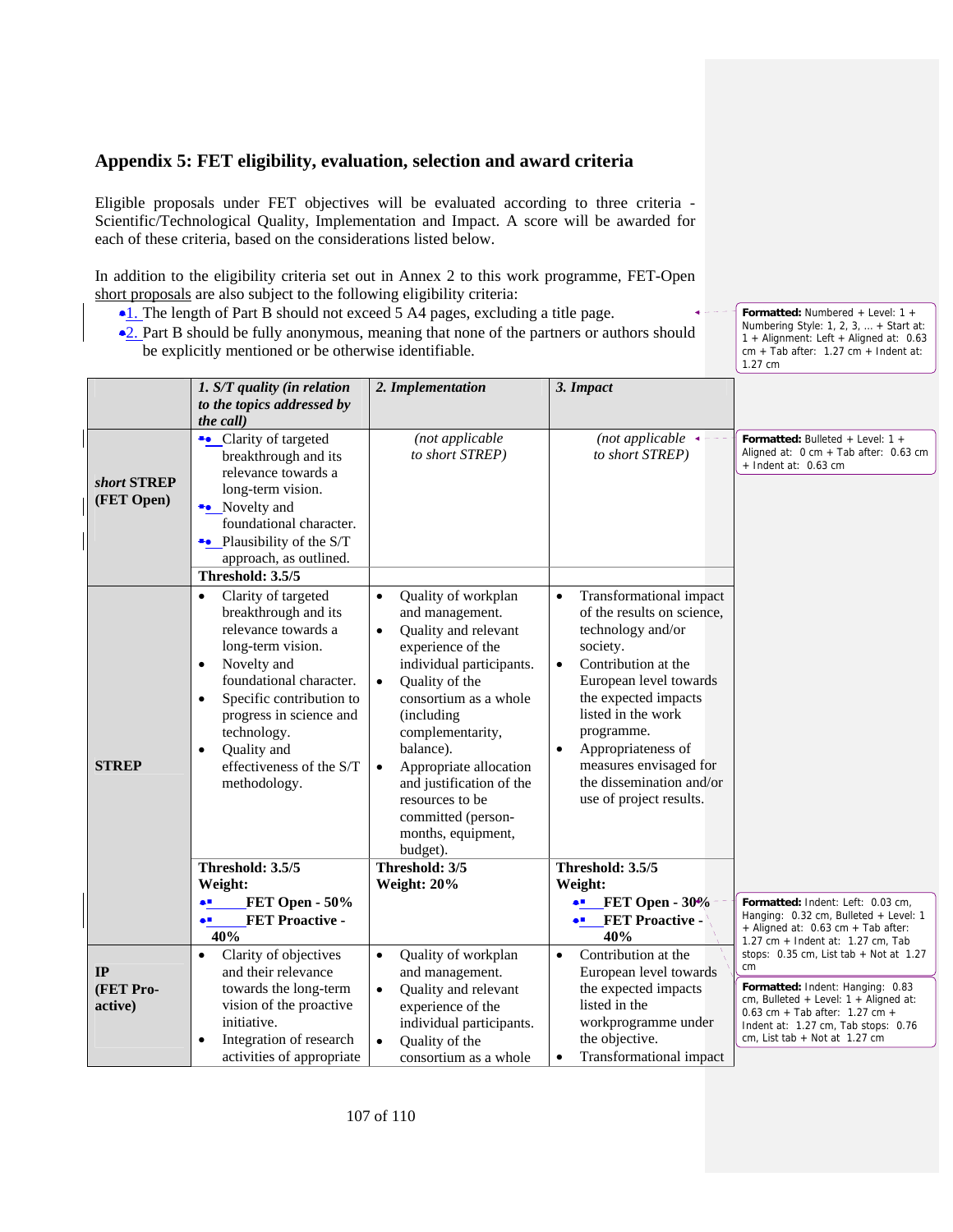|                     | multidisciplinary<br>character.<br>Novelty and<br>٠<br>foundational character.<br>Specific contribution to<br>٠<br>progress in science and<br>technology.<br>Quality and<br>٠<br>effectiveness of the S/T | (including<br>complementarity,<br>balance).<br>Appropriate allocation<br>$\bullet$<br>and justification of the<br>resources to be<br>committed (person-<br>months, equipment,<br>budget). | of the results on science,<br>technology and/or<br>society.<br>Appropriateness of<br>$\bullet$<br>measures envisaged for<br>the dissemination and/or<br>use of project results,<br>and management of<br>intellectual property. |
|---------------------|-----------------------------------------------------------------------------------------------------------------------------------------------------------------------------------------------------------|-------------------------------------------------------------------------------------------------------------------------------------------------------------------------------------------|--------------------------------------------------------------------------------------------------------------------------------------------------------------------------------------------------------------------------------|
|                     | methodology.                                                                                                                                                                                              |                                                                                                                                                                                           |                                                                                                                                                                                                                                |
|                     | Threshold: 3.5/5                                                                                                                                                                                          | Threshold: 3.5/5                                                                                                                                                                          | Threshold: 3.5/5                                                                                                                                                                                                               |
|                     | Weight: 40%                                                                                                                                                                                               | Weight: 20%                                                                                                                                                                               | Weight: 40%                                                                                                                                                                                                                    |
|                     | Clarity of objectives.<br>٠                                                                                                                                                                               | Quality of workplan<br>$\bullet$                                                                                                                                                          | Transformational impact<br>$\bullet$                                                                                                                                                                                           |
|                     | Contribution to the co-<br>٠                                                                                                                                                                              | and management.                                                                                                                                                                           | on the communities                                                                                                                                                                                                             |
|                     | ordination and/or                                                                                                                                                                                         | Quality and relevant<br>$\bullet$                                                                                                                                                         | and/or practices for                                                                                                                                                                                                           |
|                     | support of high-risk                                                                                                                                                                                      | experience of the                                                                                                                                                                         | high-risk and high-                                                                                                                                                                                                            |
|                     | and high-impact                                                                                                                                                                                           | individual participants.                                                                                                                                                                  | impact research.                                                                                                                                                                                                               |
| <b>Coordination</b> | research, for new or                                                                                                                                                                                      | Quality of the<br>٠                                                                                                                                                                       | Appropriateness of<br>$\bullet$                                                                                                                                                                                                |
| and Support         | emerging areas or                                                                                                                                                                                         | consortium.                                                                                                                                                                               | measures for spreading                                                                                                                                                                                                         |
| <b>Actions</b>      | horizontally.                                                                                                                                                                                             | Appropriate<br>٠                                                                                                                                                                          | excellence, use of                                                                                                                                                                                                             |
|                     | Quality and<br>$\bullet$                                                                                                                                                                                  | management of the                                                                                                                                                                         | results, and                                                                                                                                                                                                                   |
|                     | effectiveness of the                                                                                                                                                                                      | resources to be                                                                                                                                                                           | dissemination of                                                                                                                                                                                                               |
|                     | coordination and/or                                                                                                                                                                                       | committed (person-                                                                                                                                                                        | knowledge, including                                                                                                                                                                                                           |
|                     | support activities.                                                                                                                                                                                       | months equipment,                                                                                                                                                                         | engagement with                                                                                                                                                                                                                |
|                     |                                                                                                                                                                                                           | budget).                                                                                                                                                                                  | stakeholders.                                                                                                                                                                                                                  |
|                     | Threshold: 3/5                                                                                                                                                                                            | Threshold: 3/5                                                                                                                                                                            | Threshold: 3/5                                                                                                                                                                                                                 |
|                     | Weight: 40%                                                                                                                                                                                               | <b>Weight: 20%</b>                                                                                                                                                                        | Weight: 40%                                                                                                                                                                                                                    |

Thresholds are set for each criterion, as indicated in the tables above. In addition, an overall threshold may also be set, as indicated in the table below. A proposal failing to achieve any of these threshold scores will be rejected.

|                                            | <b>Overall</b><br><b>Threshold</b> |
|--------------------------------------------|------------------------------------|
| short STREP (FET Open)                     | None                               |
| <b>STREP</b>                               | 10.5/15                            |
| IР                                         | None                               |
| Coordination and Support<br><b>Actions</b> | 10.5/15                            |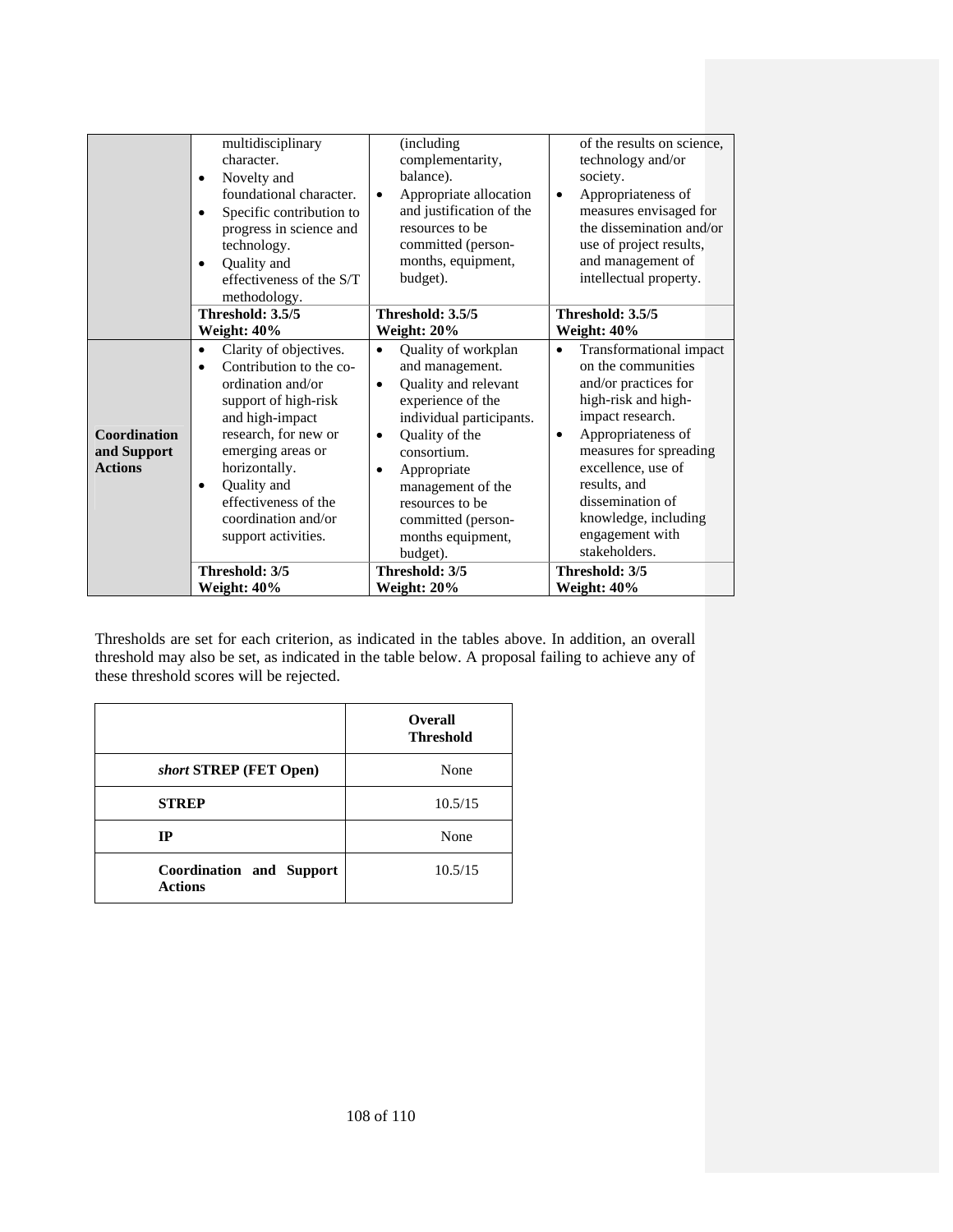## **Glossary**

| 3D                 | Three Dimensional                                                                                                                                                                                                                                               |
|--------------------|-----------------------------------------------------------------------------------------------------------------------------------------------------------------------------------------------------------------------------------------------------------------|
| <b>ACP</b>         | Africa, Caribbean, Pacific                                                                                                                                                                                                                                      |
| CA                 | Coordination action                                                                                                                                                                                                                                             |
| Call for Proposals | As published in the Official Journal. Opens parts of the workprogramme<br>for proposals, indicating what types of actions (RTD projects,<br>Accompanying actions etc.) are required. A provisional timetable for such<br>Calls is included in the workprogramme |
| CIP                | Competitiveness and Innovation Programme                                                                                                                                                                                                                        |
|                    | http://ec.europa.eu/enterprise/enterprise_policy/cip/index_en.htm                                                                                                                                                                                               |
| <b>CMOS</b>        | Complementary metal-oxide semiconductor                                                                                                                                                                                                                         |
| <b>COST</b>        | COST supports co-operation among scientists and researchers across<br>Europe http://www.cost.esf.org/                                                                                                                                                           |
| <b>CSA</b>         | Coordination and Support Action                                                                                                                                                                                                                                 |
| EC                 | European Commission (ec.europa.eu)                                                                                                                                                                                                                              |
| <b>EIROF</b> orum  | Partnership of Europe's seven largest intergovernmental research<br>organisations (http://www.eiroforum.org/)                                                                                                                                                   |
| ERA                | European Research Area                                                                                                                                                                                                                                          |
| <b>ETP</b>         | European Technology Platform                                                                                                                                                                                                                                    |
|                    | http://cordis.europa.eu/technology-platforms/home_en.html                                                                                                                                                                                                       |
| EU                 | European Union                                                                                                                                                                                                                                                  |
| <b>EUREKA</b>      | A Europe-wide Network for Industrial RTD (www.eureka.be)                                                                                                                                                                                                        |
| Evaluation         | The process by which proposals are retained with a view to selection as<br>projects, or are not retained Evaluation is conducted through the<br>application of Evaluation Criteria identified in the Workprogramme.                                             |
| <b>FET</b>         | Future and Emerging Technologies                                                                                                                                                                                                                                |
| FP                 | Framework Programme (EU - Seventh FP is FP7, etc. - cordis.europa.eu)                                                                                                                                                                                           |
| <b>HFSP</b>        | Human Frontier Science Program (www.hfsp.org)                                                                                                                                                                                                                   |
| <b>ICPC</b>        | International Cooperation Partner Countries (see list in Annex 1)                                                                                                                                                                                               |
| <b>ICT</b>         | Information and communications technologies                                                                                                                                                                                                                     |
| <b>ICTC</b>        | Information and Communication Technologies Committee                                                                                                                                                                                                            |
| IMS                | Intelligent Manufacturing Systems Initiative (http://www.ims.org/)                                                                                                                                                                                              |
| IoT                | Internet of Things                                                                                                                                                                                                                                              |
| IP                 | Large-scale integrating project                                                                                                                                                                                                                                 |
| IP                 | <b>Internet Protocol</b>                                                                                                                                                                                                                                        |
| <b>IPR</b>         | <b>Intellectual Property Rights</b>                                                                                                                                                                                                                             |
| Ipv6               | <b>Internet Protocol Version 6</b>                                                                                                                                                                                                                              |
| <b>IST</b>         | Information Society Technologies (FP6 programme)                                                                                                                                                                                                                |
|                    |                                                                                                                                                                                                                                                                 |
| <b>ISTAG</b>       | Information Society Technologies Advisory Group                                                                                                                                                                                                                 |